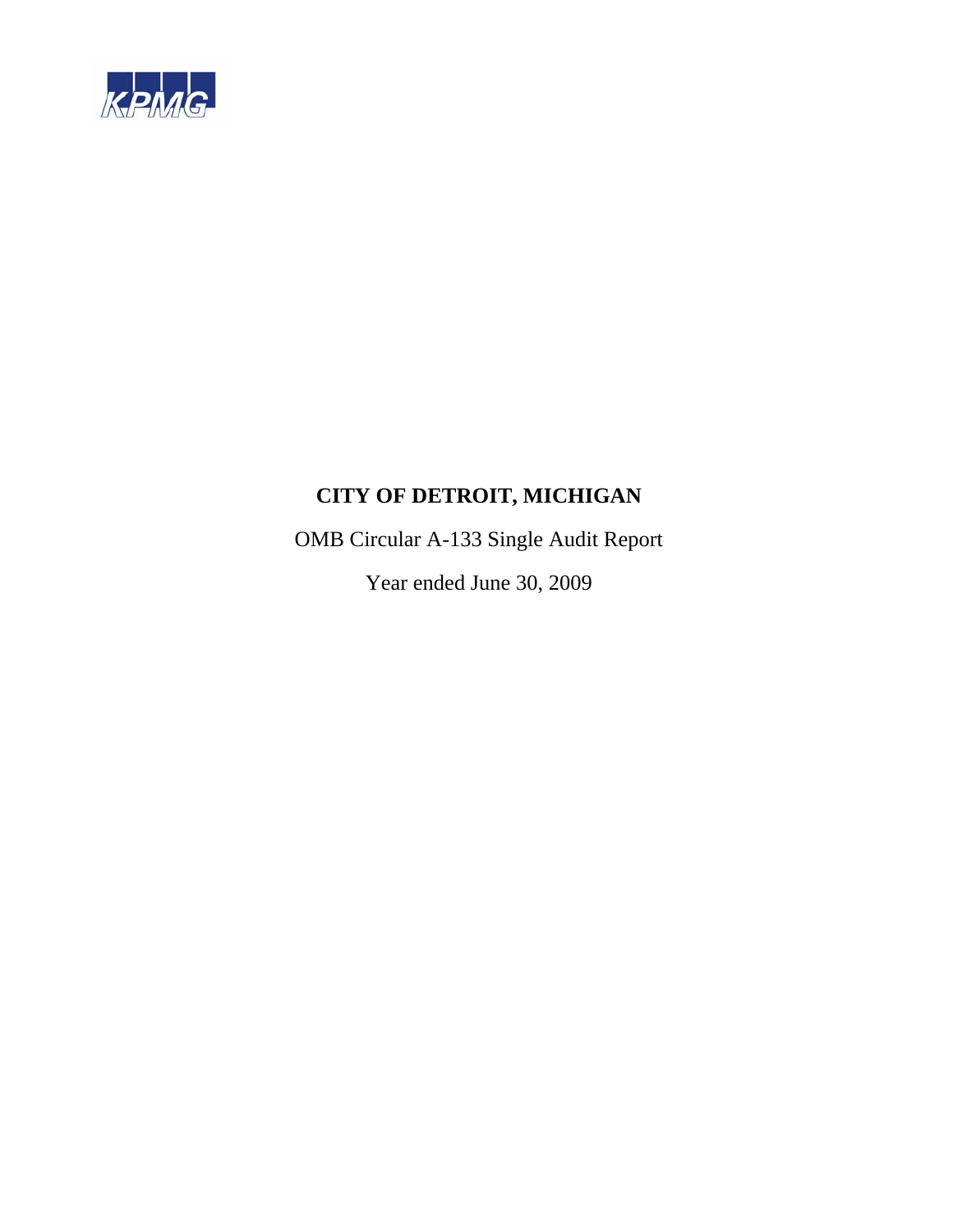# **Table of Contents**

| Independent Auditors' Report on Compliance with Requirements Applicable to Each Major<br>Program and on Internal Control over Compliance in Accordance with OMB Circular A-133<br>and Schedule of Expenditures of Federal Awards | $1 - 7$   |
|----------------------------------------------------------------------------------------------------------------------------------------------------------------------------------------------------------------------------------|-----------|
| Schedule of Expenditures of Federal Awards                                                                                                                                                                                       | $8 - 12$  |
| Notes to the Schedule of Expenditures of Federal Awards                                                                                                                                                                          | 13        |
| Independent Auditors' Report on Internal Control over Financial Reporting and on Compliance<br>and Other Matters Based on an Audit of Financial Statements Performed in Accordance with<br>Government Auditing Standards         | $14 - 15$ |
| Schedule of Findings and Questioned Costs                                                                                                                                                                                        | $16 - 88$ |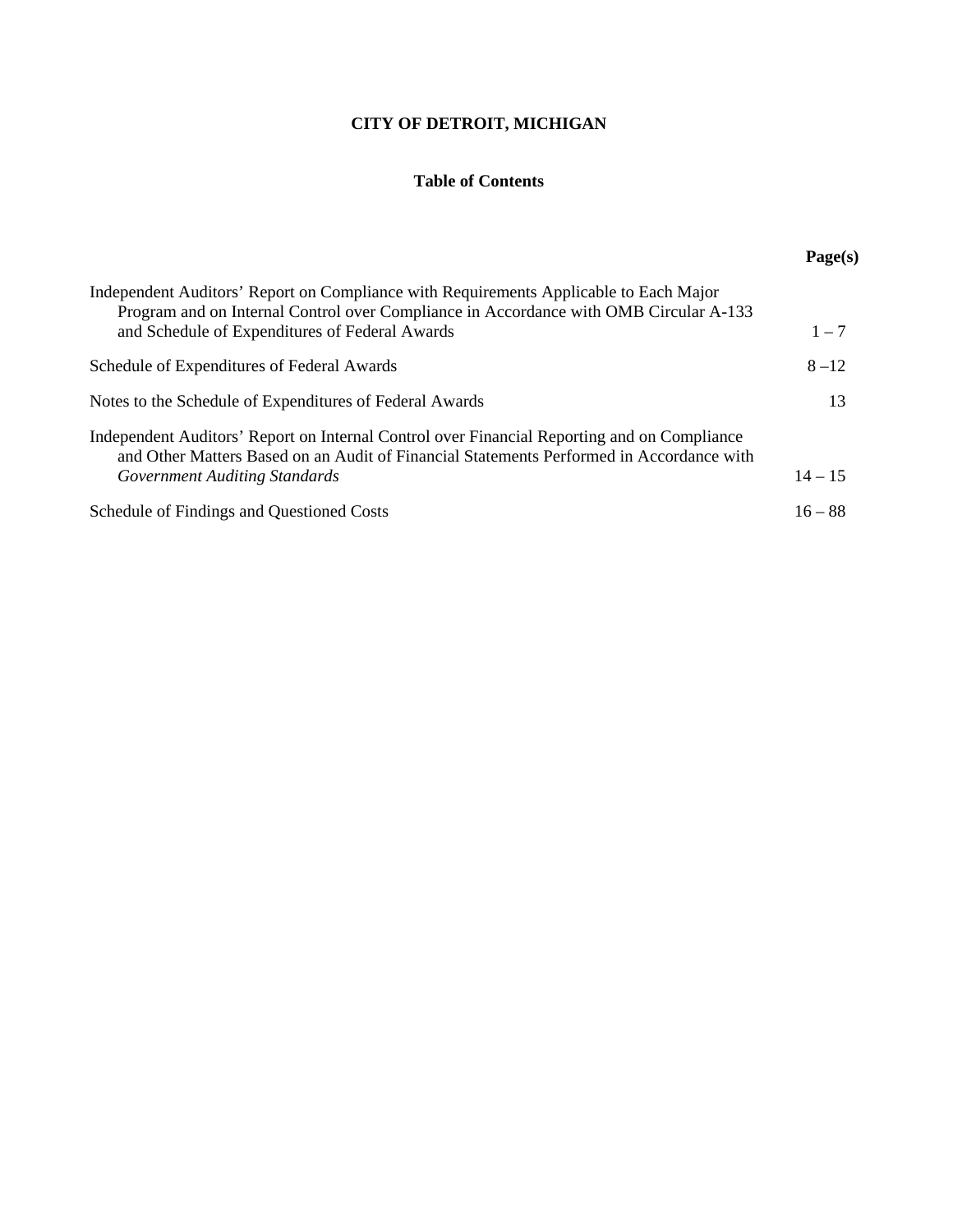

**KPMG LLP** Suite 1200 150 West Jefferson Detroit, MI 48226-4429

**Independent Auditors' Report on Compliance with Requirements Applicable to Each Major Program and on Internal Control over Compliance in Accordance with OMB Circular A-133 and Schedule of Expenditures of Federal Awards** 

The Honorable Mayor and Members of the City Council City of Detroit, Michigan:

## **Compliance**

We have audited the compliance of the City of Detroit, Michigan (the City) with the types of compliance requirements described in the U.S. Office of Management and Budget (OMB) *Circular A-133 Compliance Supplement* that are applicable to each of its major federal programs for the year ended June 30, 2009, except for the Special Supplemental Nutrition Program for Women, Infants, and Children (WIC) major federal program. The City's major federal programs are identified in the summary of auditors' results section of the accompanying schedule of findings and questioned costs. Compliance with the requirements of laws, regulations, contracts, and grants applicable to each of its major federal programs is the responsibility of the City's management. Our responsibility is to express an opinion on the City's compliance based on our audit, except for the WIC major federal program.

The City's basic financial statements include operations of the Detroit Brownfield Redevelopment Authority, Detroit Public Library, Detroit Transportation Corporation, Downtown Development Authority, Eastern Market Corporation, Economic Development Corporation, Greater Detroit Resource Recovery Authority, Local Development Finance Authority, and Museum of African American History as discretely presented component units, which received federal awards that are not included in the schedule of expenditures of federal awards for the year ended June 30, 2009. Our audit, described below, did not include the operations of the Detroit Brownfield Redevelopment Authority, Detroit Public Library, Detroit Transportation Corporation, Downtown Development Authority, Eastern Market Corporation, Economic Development Corporation, Greater Detroit Resource Recovery Authority, Local Development Finance Authority, and Museum of African American History because the component units engaged other auditors to perform audits in accordance with OMB Circular A-133.

Except as discussed in the following paragraph, we conducted our audit of compliance in accordance with auditing standards generally accepted in the United States of America; the standards applicable to financial audits contained in *Government Auditing Standards*, issued by the Comptroller General of the United States; and OMB Circular A-133, *Audits of States, Local Governments, and Non-Profit Organizations*. Those standards and OMB Circular A-133 require that we plan and perform the audit to obtain reasonable assurance about whether noncompliance with the types of compliance requirements referred to above that could have a direct and material effect on a major federal program occurred. An audit includes examining, on a test basis, evidence about the City's compliance with those requirements and performing such other procedures as we considered necessary in the circumstances. We believe that our audit provides a reasonable basis for our opinion. Our audit does not provide a legal determination of the City's compliance with those requirements.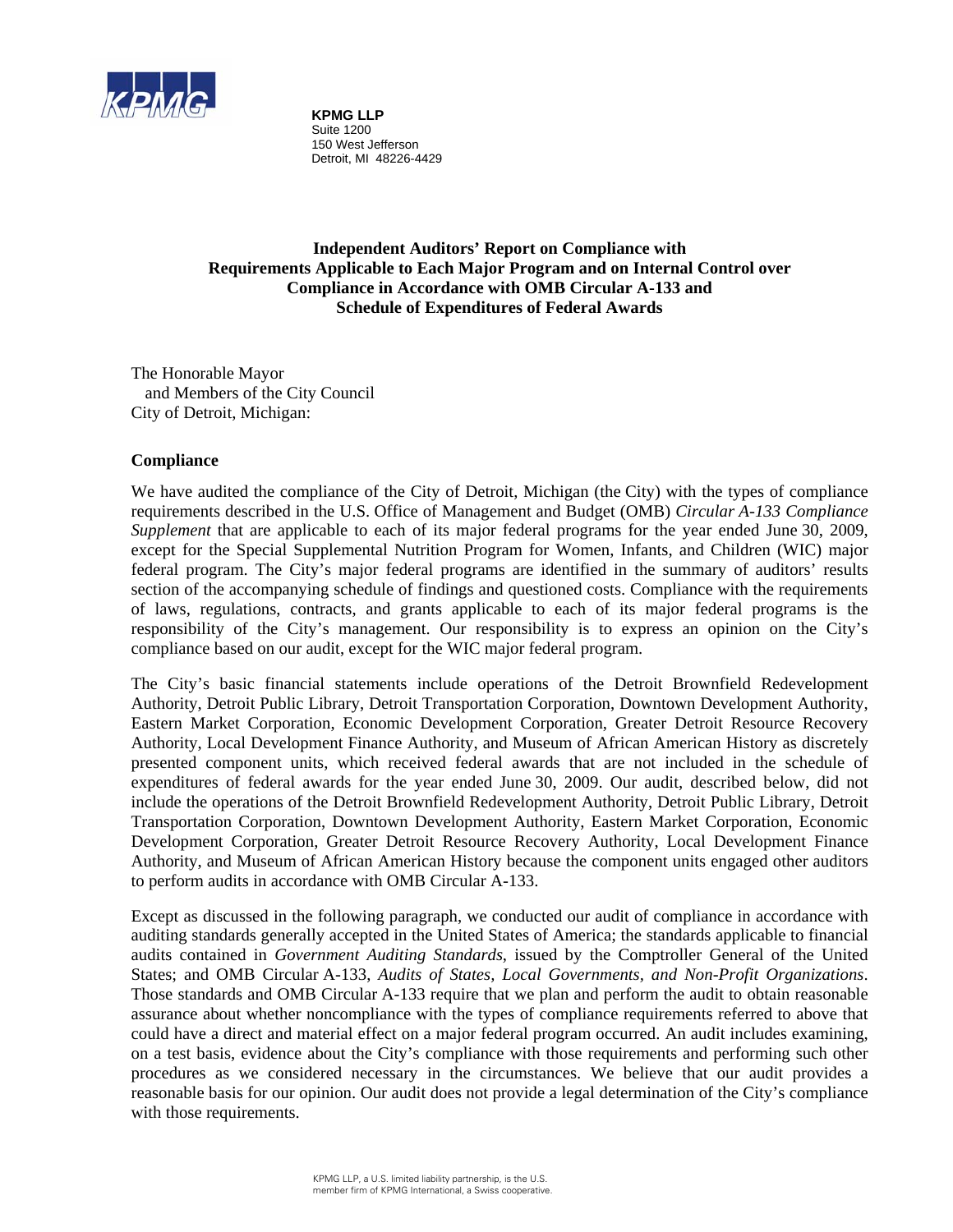

## **Disclaimer**

As described in finding 2009-64 in the accompanying schedule of findings and questioned costs, we were unable to obtain sufficient documentation supporting the compliance of the City of Detroit with the Special Supplemental Nutrition Program for Women, Infants, and Children regarding the types of compliance requirements referred to above, nor were we able to satisfy ourselves as to the City of Detroit's compliance with those requirements by other auditing procedures.

# **Adverse (Noncompliance) – Table 1**

As identified in Table 1 and described in the accompanying schedule of findings and questioned costs, the City did not comply with certain compliance requirements that are applicable to the Community Development Block Grant. Compliance with such requirements is necessary, in our opinion, for the City to comply with the requirements applicable to the identified major federal program.

| <b>Federal program</b>                                                             | <b>Compliance requirement</b>                                          | <b>Finding</b><br>number |
|------------------------------------------------------------------------------------|------------------------------------------------------------------------|--------------------------|
| <b>Community Development</b><br><b>Block Grant</b>                                 | Activities Allowed or Unallowed and Allowable<br>Costs/Cost Principles | 2009-11                  |
| <b>Community Development</b><br><b>Block Grant</b>                                 | Activities Allowed or Unallowed and Allowable<br>Costs/Cost Principles | 2009-12                  |
| <b>Community Development</b><br><b>Block Grant</b>                                 | Cash Management                                                        | 2009-13                  |
| <b>Community Development</b><br><b>Block Grant</b>                                 | Procurement, Suspension, and Debarment                                 | 2009-14                  |
| <b>Community Development</b><br><b>Block Grant</b><br><b>Community Development</b> | Suspension and Debarment                                               | 2009-15                  |
| <b>Block Grant</b>                                                                 | <b>Subrecipient Monitoring</b>                                         | 2009-17                  |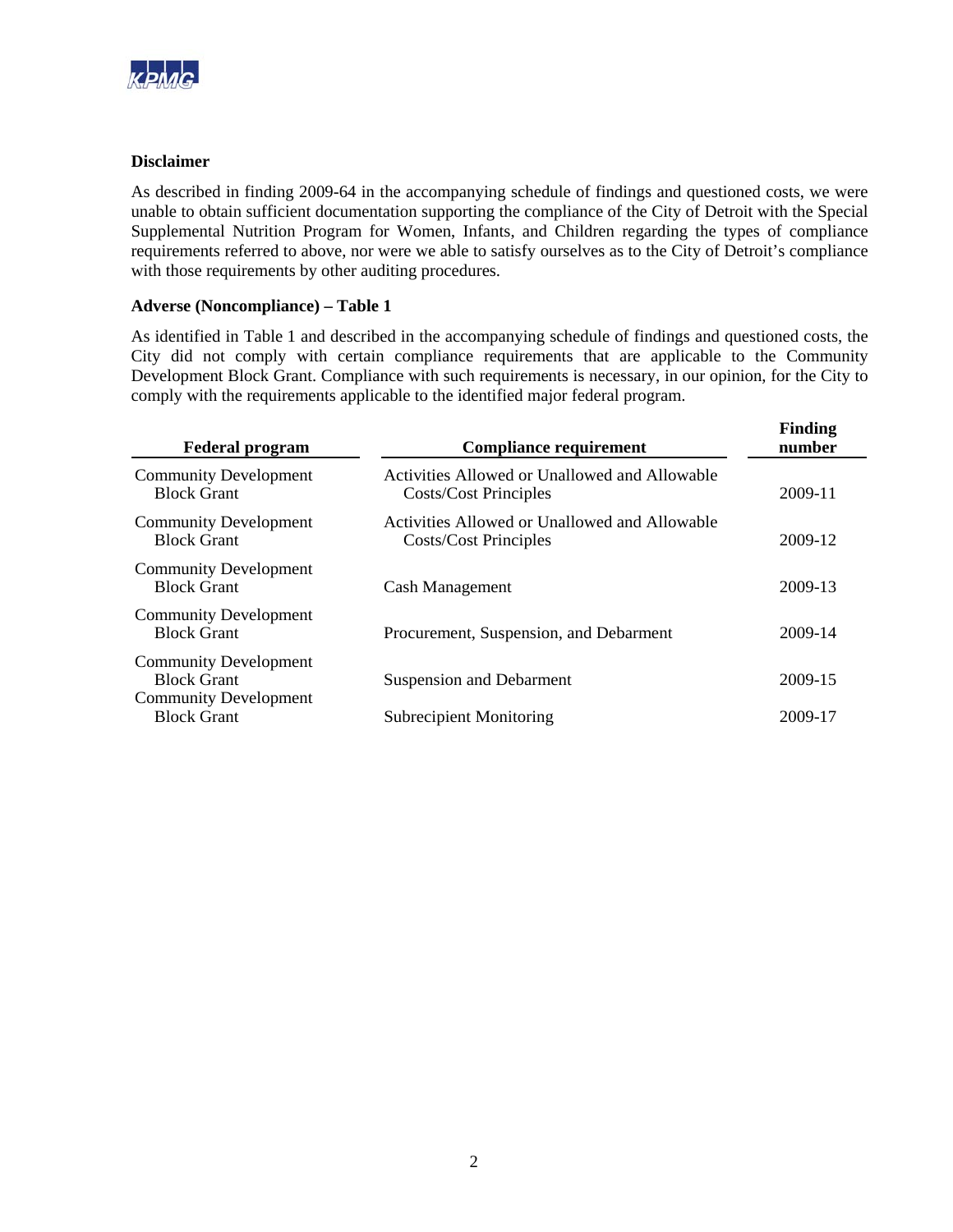

# **Qualifications (Noncompliance) – Table 2**

As identified in Table 2 and described in the accompanying schedule of findings and questioned costs, the City did not comply with certain compliance requirements that are applicable to certain of its major federal programs. Compliance with such requirements is necessary, in our opinion, for the City to comply with the requirements applicable to the identified major federal programs.

| <b>Federal program</b>                                                                                                                                                                     | <b>Compliance requirement</b>                                                                                                                             | <b>Finding</b><br>number                                       |
|--------------------------------------------------------------------------------------------------------------------------------------------------------------------------------------------|-----------------------------------------------------------------------------------------------------------------------------------------------------------|----------------------------------------------------------------|
| Home Investment<br>Partnership Program                                                                                                                                                     | Activities Allowed or Unallowed and<br><b>Allowable Costs/Cost Principles</b>                                                                             | 2009-19                                                        |
| Home Investment<br>Partnership Program                                                                                                                                                     | Activities Allowed or Unallowed and<br>Allowable Costs/Cost Principles                                                                                    | 2009-20                                                        |
| Home Investment<br>Partnership Program                                                                                                                                                     | <b>Cash Management</b>                                                                                                                                    | 2009-21                                                        |
| <b>Trade Adjustment Assistance</b>                                                                                                                                                         | Activities Allowed or Unallowed and<br>Allowable Costs/Cost Principles                                                                                    | 2009-23                                                        |
| <b>Trade Adjustment Assistance</b>                                                                                                                                                         | Activities Allowed or Unallowed and<br><b>Costs/Cost Principles</b>                                                                                       | 2009-24                                                        |
| <b>Trade Adjustment Assistance</b>                                                                                                                                                         | <b>Cash Management</b>                                                                                                                                    | 2009-25                                                        |
| Workforce Investment Act<br>and Temporary Assistance<br>for Needy Families                                                                                                                 | Activities Allowed or Unallowed and<br>Allowable Costs/Cost Principles                                                                                    | 2009-26                                                        |
| Workforce Investment Act<br>Workforce Investment Act<br>Workforce Investment Act                                                                                                           | Activities Allowed or Unallowed and<br>Allowable Costs/Cost Principles<br><b>Cash Management</b><br>Period Of Availability                                | 2009-27<br>2009-28<br>2009-30                                  |
| Workforce Investment Act                                                                                                                                                                   | <b>Subrecipient Monitoring</b>                                                                                                                            | 2009-31                                                        |
| <b>Federal Transit Cluster</b><br><b>Federal Transit Cluster</b><br><b>State Revolving Loan</b><br><b>State Revolving Loan</b><br><b>Immunization Grants</b><br><b>Immunization Grants</b> | <b>Equipment and Real Property Management</b><br>Davis Bacon Act<br><b>Buy American</b><br>Davis Bacon Act<br>Reporting<br><b>Subrecipient Monitoring</b> | 2009-32<br>2009-34<br>2009-36<br>2009-37<br>2009-40<br>2009-41 |
| Temporary Assistance for<br><b>Needy Families</b>                                                                                                                                          | Activities Allowed or Unallowed and<br>Allowable Costs/Cost Principles                                                                                    | 2009-42                                                        |
| Temporary Assistance for<br><b>Needy Families</b><br>Temporary Assistance for                                                                                                              | <b>Cash Management</b>                                                                                                                                    | 2009-43                                                        |
| <b>Needy Families</b><br><b>Community Services</b>                                                                                                                                         | <b>Subrecipient Monitoring</b>                                                                                                                            | 2009-45                                                        |
| <b>Block Grant</b><br><b>Community Services</b><br><b>Block Grant</b>                                                                                                                      | Eligibility<br>Procurement, Suspension, and Debarment                                                                                                     | 2009-47<br>2009-48                                             |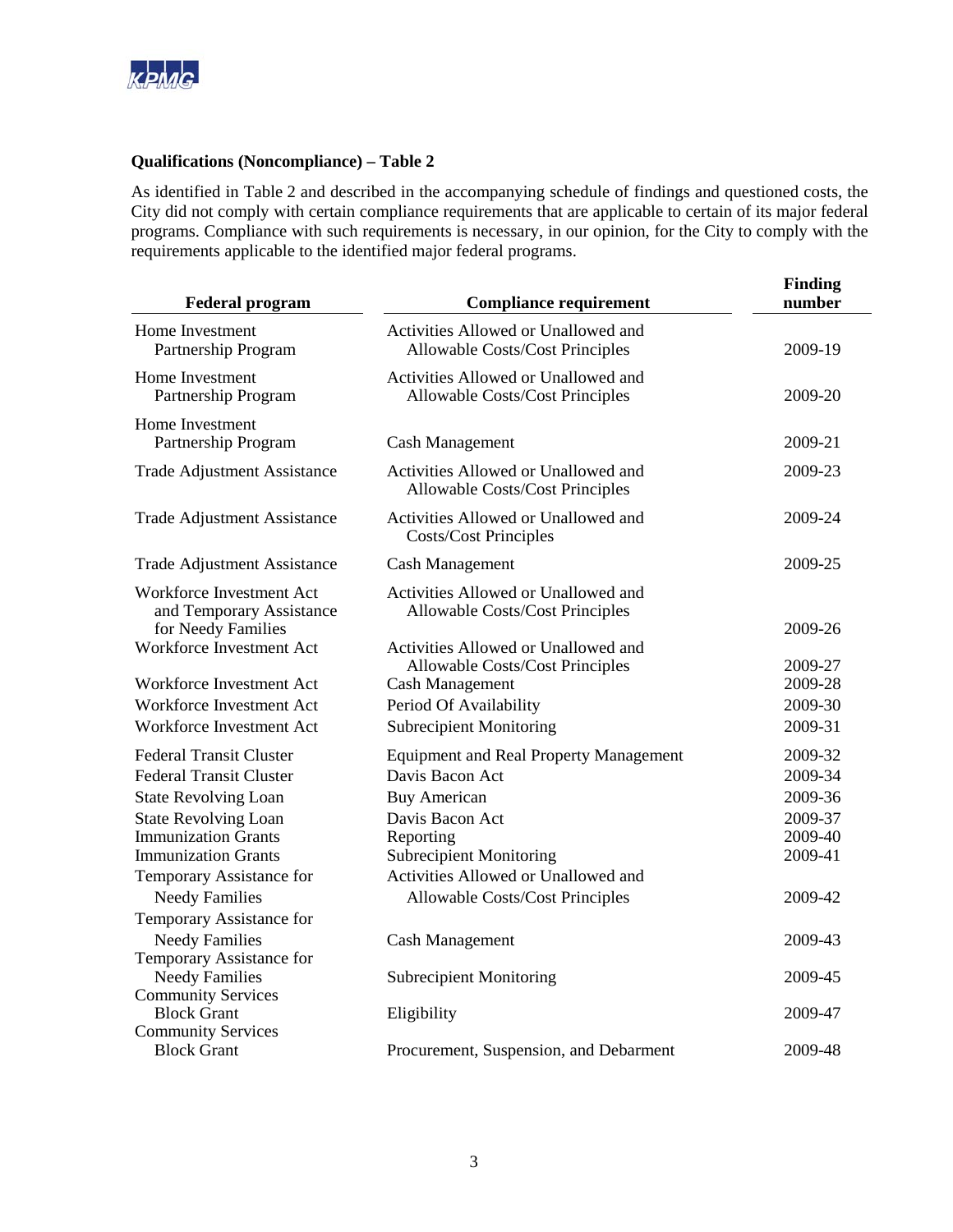

| <b>Compliance requirement</b><br><b>Federal program</b> |                                        | Finding<br>number |
|---------------------------------------------------------|----------------------------------------|-------------------|
| <b>Community Services</b>                               |                                        |                   |
| <b>Block Grant</b>                                      | <b>Subrecipient Monitoring</b>         | 2009-49           |
| <b>Head Start and Early</b>                             |                                        |                   |
| <b>Head Start</b>                                       | Procurement, Suspension, and Debarment | 2009-50           |
| Head Start and Early                                    |                                        |                   |
| <b>Head Start</b>                                       | Activities Allowed or Unallowed and    |                   |
| <b>Head Start and Early</b>                             | <b>Allowable Costs/Cost Principles</b> | 2009-51           |
| <b>Head Start</b>                                       | <b>Subrecipient Monitoring</b>         | 2009-53           |
| <b>HIV Emergency Relief</b>                             | Activities Allowed or Unallowed and    |                   |
|                                                         | <b>Allowable Costs/Cost Principles</b> | 2009-55           |
| <b>HIV Emergency Relief</b>                             | Maintenance of Effort                  | 2009-58           |
| <b>HIV Emergency Relief</b>                             | Procurement, Suspension, and Debarment | 2009-59           |
| <b>HIV Emergency Relief</b>                             | Reporting                              | 2009-60           |
| <b>HIV Emergency Relief</b>                             | <b>Subrecipient Monitoring</b>         | 2009-61           |
| Prevention and Treatment of                             |                                        |                   |
| Substance Abuse                                         | Reporting                              | 2009-62           |
| Prevention and Treatment of                             |                                        |                   |
| Substance Abuse                                         | <b>Subrecipient Monitoring</b>         | 2009-63           |

In our opinion, because of the effects of the noncompliance described in Table 1, the City did not comply in all material respects, with the requirements referred to above that are applicable to each of its major federal programs included in Table 1 for the year ended June 30, 2009. Also, in our opinion, except for the noncompliance described in Table 2, the City complied, in all material respects, with the requirements referred to above that are applicable to each of its major programs included in Table 2 for the year ended June 30, 2009. Since we were unable to obtain sufficient documentation regarding the City's compliance with the requirements of the Special Supplemental Nutrition Program for Women, Infants, and Children regarding the types of compliance requirements referred to above, the scope of our work was not sufficient to enable us to express, and we do not express, an opinion on the City's compliance with the requirements referred to above that are applicable to the Special Supplemental Nutrition Program for Women, Infants, and Children. Also, in our opinion, the City complied, in all material respects, with the requirements referred to above that are applicable to its Section 108 Loans major federal program for the year ended June 30, 2009. However, as identified in Table 3, the results of our auditing procedures also disclosed other instances of noncompliance with those requirements that are required to be reported in accordance with OMB Circular A-133, and which are described in the accompanying schedule of findings and questioned costs.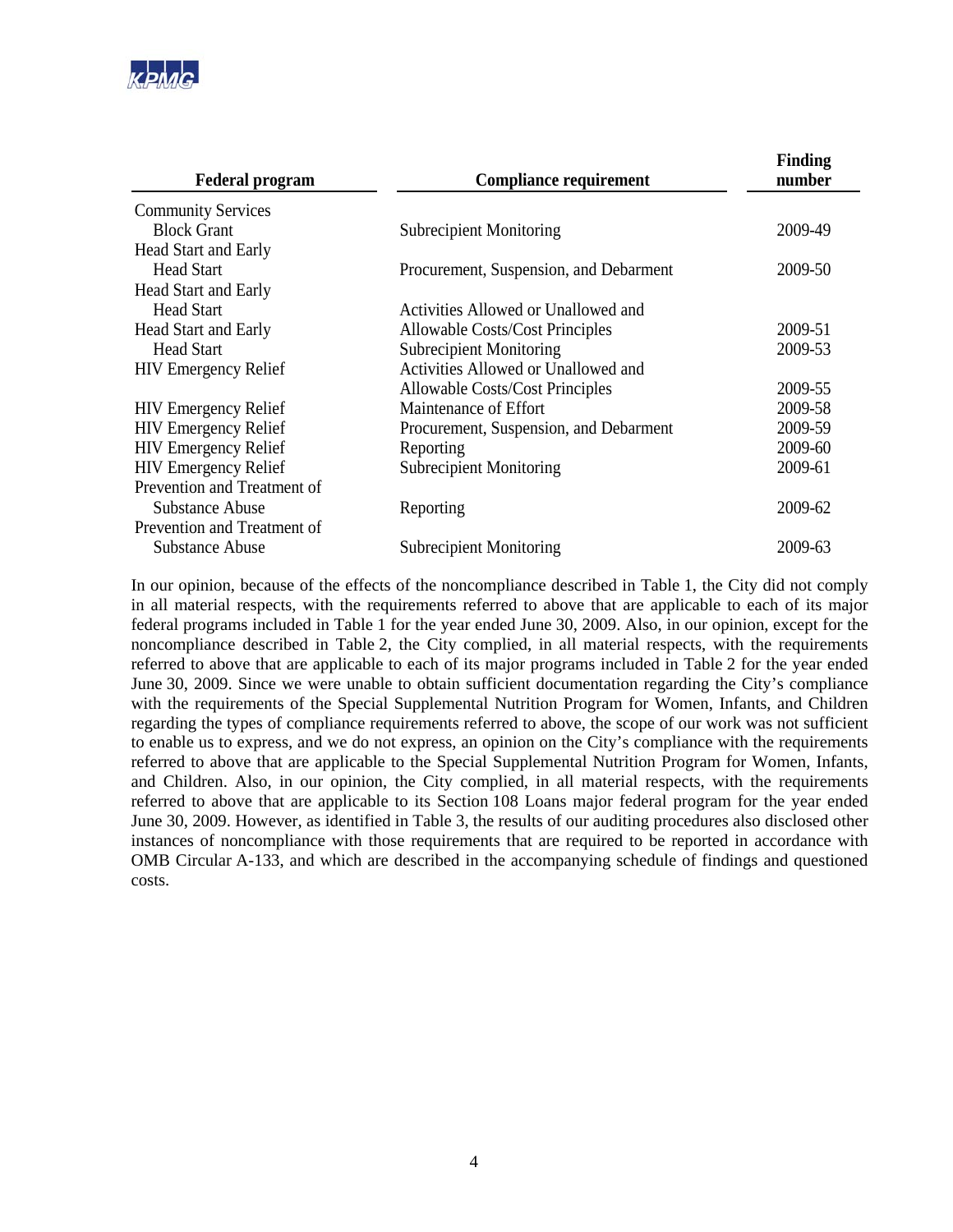

# **Other Instances of Noncompliance – Table 3**

| <b>Federal program</b>         | <b>Compliance requirement</b>                 | <b>Finding</b><br>number |
|--------------------------------|-----------------------------------------------|--------------------------|
| <b>Community Development</b>   |                                               |                          |
| <b>Block Grant</b>             | Reporting                                     | 2009-16                  |
| Section 108 Loans              | Program Income                                | 2009-18                  |
| Home Investment                |                                               |                          |
| Partnership Program            | Reporting                                     | 2009-22                  |
| Workforce Investment Act       | Reporting                                     | 2009-29                  |
| <b>Federal Transit Cluster</b> | Procurement, Suspension, and Debarment        | 2009-33                  |
| <b>Federal Transit Cluster</b> | Reporting                                     | 2009-35                  |
| <b>Immunization Grants</b>     | Activities Allowed or Unallowed and Allowable |                          |
|                                | <b>Costs/Cost Principles</b>                  | 2009-38                  |
| <b>Immunization Grants</b>     | Procurement, Suspension, and Debarment        | 2009-39                  |
| Temporary Assistance for       |                                               |                          |
| <b>Needy Families</b>          | Reporting                                     | 2009-44                  |
| Head Start and Early           | Cash Management                               | 2009-52                  |
| <b>Head Start</b>              |                                               |                          |
| <b>HIV Emergency Relief</b>    | Cash Management                               | 2009-56                  |
| <b>HIV Emergency Relief</b>    | Cash Management                               | 2009-57                  |

# **Internal Control over Compliance**

The management of the City is responsible for establishing and maintaining effective internal control over compliance with the requirements of laws, regulations, contracts, and grants applicable to federal programs. In planning and performing our audit, we considered the City's internal control over compliance with the requirements that could have a direct and material effect on a major federal program in order to determine our auditing procedures for the purpose of expressing our opinion on compliance, but not for the purpose of expressing an opinion on the effectiveness of internal control over compliance. Accordingly, we do not express an opinion on the effectiveness of the City's internal control over compliance.

Our consideration of internal control over compliance was for the limited purpose described in the preceding paragraph and would not necessarily identify all deficiencies in the entity's internal control that might be significant deficiencies or material weaknesses as defined below. However, as discussed below, we identified certain deficiencies in internal control over compliance that we consider to be significant deficiencies and others that we consider to be material weaknesses.

A control deficiency in an entity's internal control over compliance exists when the design or operation of a control does not allow management or employees, in the normal course of performing their assigned functions, to prevent or detect noncompliance with a type of compliance requirement of a federal program on a timely basis. A significant deficiency is a control deficiency, or combination of control deficiencies, that adversely affects the entity's ability to administer a federal program such that there is more than a remote likelihood that noncompliance with a type of compliance requirement of a federal program that is more than inconsequential will not be prevented or detected by the entity's internal control. We consider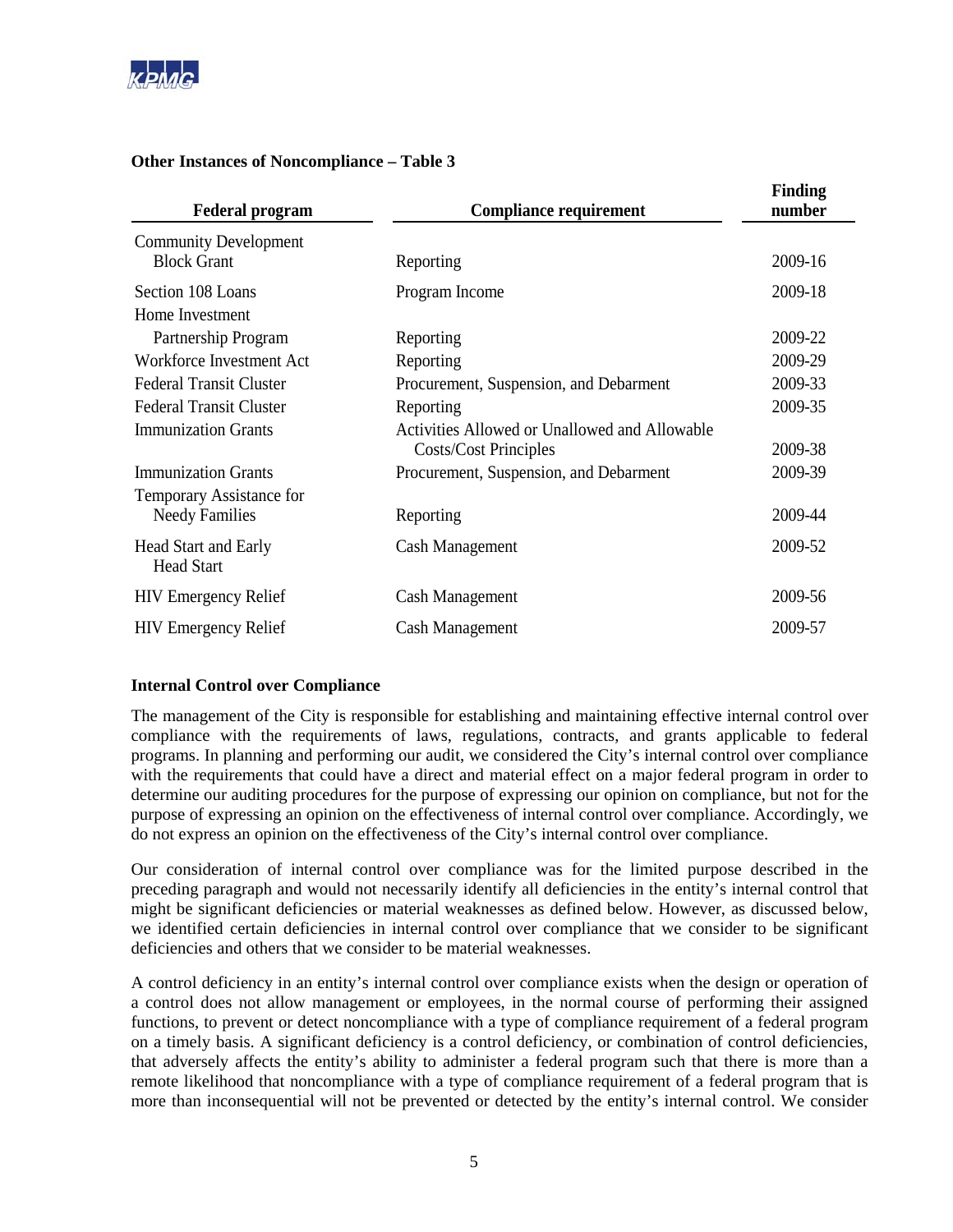

the deficiencies in internal control over compliance described in the accompanying schedule of findings and questioned costs as items 2009-09 through 2009-63 to be significant deficiencies.

A material weakness is a significant deficiency, or combination of significant deficiencies, that results in more than a remote likelihood that material noncompliance with a type of compliance requirement of a federal program will not be prevented or detected by the entity's internal control. Of the significant deficiencies in internal control over compliance described in the accompanying schedule of findings and questioned costs, we consider items 2009-09, 2009-10, the items in Table 1, and the items in Table 2 to be material weaknesses.

## **Schedule of Expenditures of Federal Awards**

We have audited the financial statements of the governmental activities, business-type activities, the aggregate discretely presented component units, each major fund, and the aggregate remaining fund information of the City as of and for the year ended June 30, 2009, which collectively comprise the City's basic financial statements, and have issued our report thereon dated May 28, 2010, which included a reference to the reports of other auditors. Our report on the basic financial statements was modified to recognize that we did not audit the financial statements of the Detroit Brownfield Redevelopment Authority, Detroit Public Library, Detroit Transportation Corporation, Downtown Development Authority, Eastern Market Corporation, Economic Development Corporation, Greater Detroit Resource Recovery Authority, Local Development Finance Authority, and Museum of African American History, which represent 100% of the assets and expenses, of the aggregate discretely presented component units. We also did not audit the financial statements of the General Retirement System and the Policemen and Firemen Retirement System and the Detroit Building Authority, which represent 94% and 40% of the assets and expenses/expenditures/deductions, respectively, of the aggregate remaining fund information. Those financial statements were audited by other auditors whose reports thereon were furnished to us, and our opinions, insofar as they relate to the amounts included in the aggregate discretely presented component units and the aggregate remaining fund information, are based on the reports of the other auditors. Our report also included an explanatory paragraph stating that the City has an accumulated unreserved undesignated deficit in the General Fund of \$332 million as of June 30, 2009, which has contributed to the City's dependence on short-term borrowing for cash flow purposes. Our report also refers to the adoption of provisions of Governmental Accounting Standards Board Statement No. 49, *Accounting and Financial Reporting for Pollution Remediation Obligations*, as of July 1, 2008. Our audit was performed for the purpose of forming opinions on the financial statements that collectively comprise the City's basic financial statements. The accompanying schedule of expenditures of federal awards is presented for purposes of additional analysis as required by OMB Circular A-133 and is not a required part of the basic financial statements. Such information has been subjected to the auditing procedures applied in the audit of the basic financial statements and, in our opinion, is fairly stated, in all material respects, in relation to the basic financial statements taken as a whole.

The City's responses to the findings identified in our audit are described in the accompanying schedule of findings and questioned costs. We did not audit the City's responses, and accordingly, we express no opinion on them.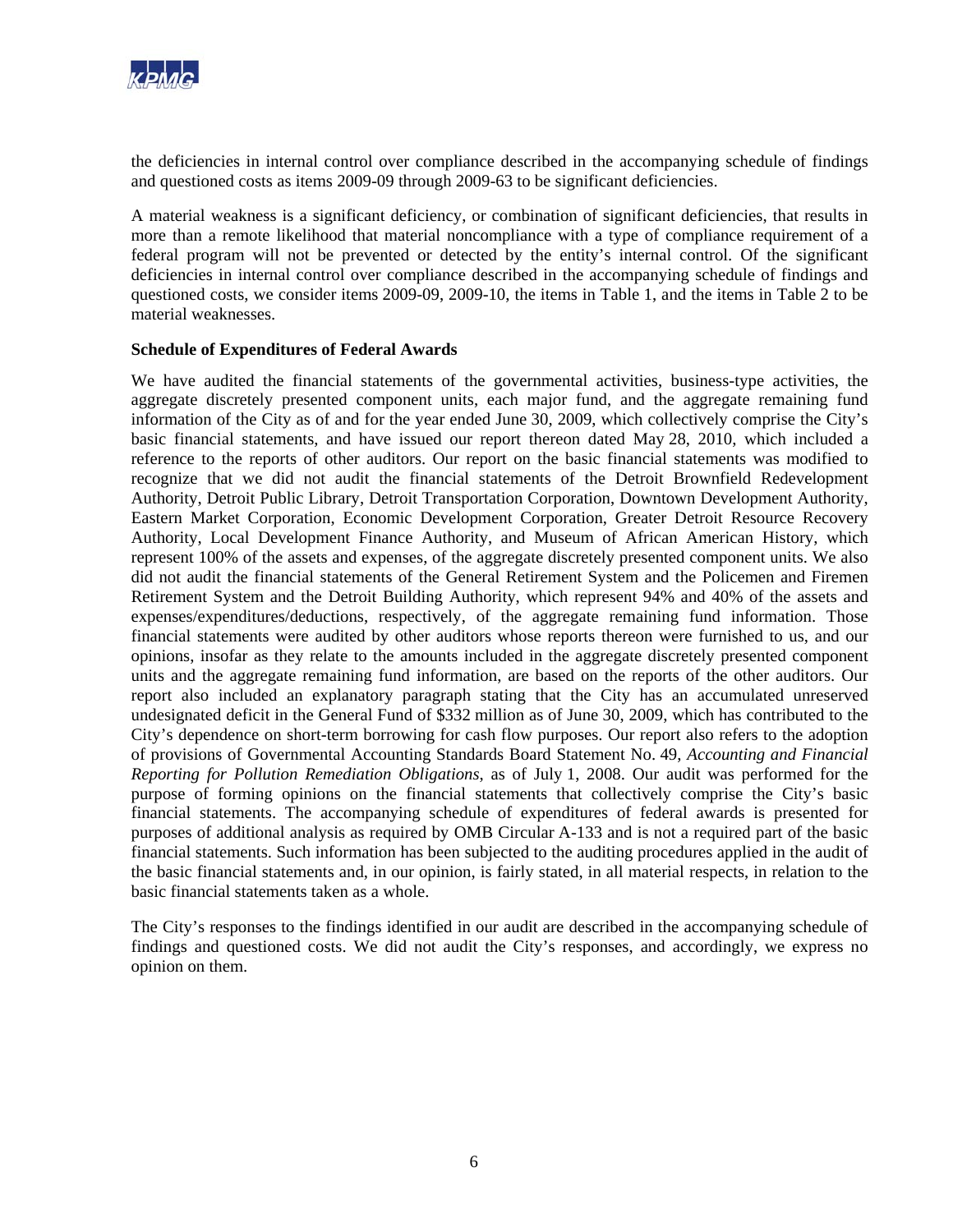

This report is intended solely for the information and use of the Mayor, City Council, management, federal awarding agencies, and pass-through entities, and is not intended to be and should not be used by anyone other than these specified parties.

KPMG LLP

Detroit, Michigan June 25, 2010 (except for the Schedule of Expenditures of Federal Awards, Paragraph 12, as to which date is May 28, 2010)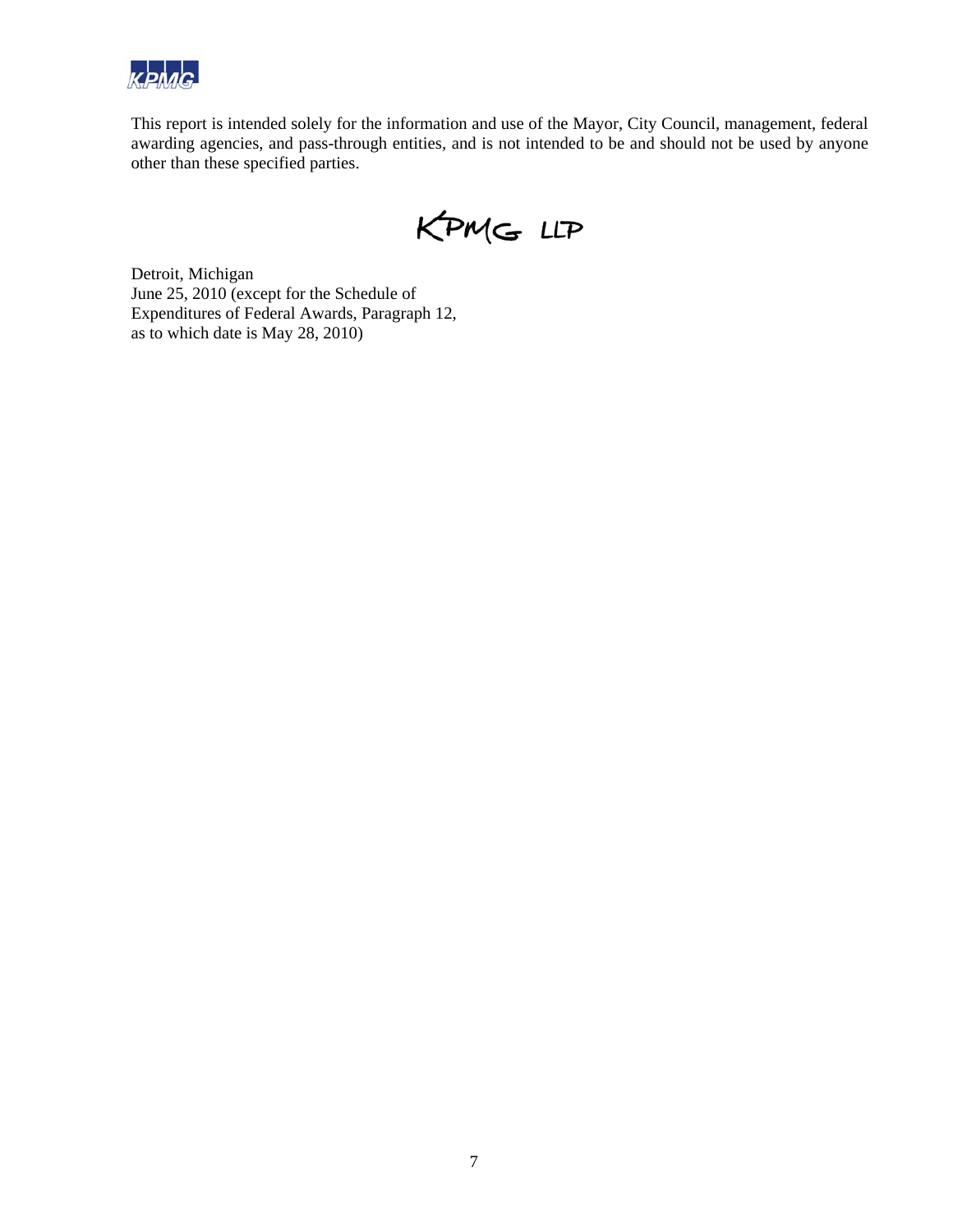Schedule of Expenditures of Federal Awards

| <b>Grant</b> title                                                                                                                                                                                                                                 | Grant<br>number                                                                                                      | <b>Catalog of</b><br>federal<br>domestic<br>assistance                       | 2009<br><b>Expenditures</b>                                                               |
|----------------------------------------------------------------------------------------------------------------------------------------------------------------------------------------------------------------------------------------------------|----------------------------------------------------------------------------------------------------------------------|------------------------------------------------------------------------------|-------------------------------------------------------------------------------------------|
| Department of Agriculture:                                                                                                                                                                                                                         |                                                                                                                      |                                                                              |                                                                                           |
| Via Michigan Department of Education:<br>Summer Food Service Program for Children<br>Child and Adult Care Food Program - After School Meals                                                                                                        | 26-61146<br>n/a                                                                                                      | 10.559<br>10.558                                                             | \$<br>776,745<br>164,715                                                                  |
| Via Michigan Department of Community Health:<br>Special Supplemental Nutrition Program for Women, Infants, and<br>Children                                                                                                                         | n/a                                                                                                                  | 10.557                                                                       | 4,954,950                                                                                 |
| Via Michigan Dept of Human Services:<br>Supplemental Nutritional Assistance Program Packaged Meals<br>Supplemental Nutritional Assistance Program Packaged Meals                                                                                   | ES-08-82014<br>ES-09-82014                                                                                           | 10.561<br>10.561                                                             | 12,240<br>11.141                                                                          |
| Via Michigan Department of Career Development:<br>Supplemental Nutritional Assistance Program:<br>Food Stamp Program<br>Food Stamp Program<br>Food Stamp Program - Supportive Services (AY 09)<br>Food Stamp Program - Supportive Services (AY 08) | $08-15$<br>$07-17$<br>08-15<br>$07-17$                                                                               | 10.561<br>10.561<br>10.561<br>10.561                                         | 378,197<br>81,872<br>2,650<br>2,177                                                       |
| <b>Total Supplemental Nutritional Assistance Program</b>                                                                                                                                                                                           |                                                                                                                      |                                                                              | 488,277                                                                                   |
| Via Michigan Department of Education:<br>Emergency Assistance Food Program - TEFAP<br>Emergency Assistance Food Program - TEFAP                                                                                                                    | 820021020<br>820021020                                                                                               | 10.568<br>10.568                                                             | 27.750<br>112,869                                                                         |
| <b>Total Emergency Assistance Food Program</b>                                                                                                                                                                                                     |                                                                                                                      |                                                                              | 140,619                                                                                   |
| <b>Total Department of Agriculture</b>                                                                                                                                                                                                             |                                                                                                                      |                                                                              | 6,525,306                                                                                 |
| Department of Education:<br>Safe and Drug-Free Schools and Communities - Nat'l Prog                                                                                                                                                                | Q184D080048                                                                                                          | 84.184                                                                       | 97,176                                                                                    |
| <b>Total Department of Education</b>                                                                                                                                                                                                               |                                                                                                                      |                                                                              | 97,176                                                                                    |
| Department of Energy:<br>Via Michigan Dept of Human Services:<br>Weatherization for Low Income Persons<br>Weatherization for Low Income Persons<br><b>ARRA-Weatherization for Low Income Persons</b>                                               | DOE08-82007<br>DOE09-82007<br>DOE-S-09-82007                                                                         | 81.042<br>81.042<br>81.042                                                   | 2,188,119<br>250,318<br>370                                                               |
| <b>Total Weatherization for Low Income Persons</b>                                                                                                                                                                                                 |                                                                                                                      |                                                                              | 2,438,807                                                                                 |
| <b>Total Department of Energy</b>                                                                                                                                                                                                                  |                                                                                                                      |                                                                              | 2,438,807                                                                                 |
| Department of Health and Human Services:<br>Promoting Responsible Fatherhood: Fatherhood Initiative<br>Projects of Reg Sig (Women & Children Re-entry)<br>TB Prevention & Control                                                                  | 90FR0073<br>5U79SP013331-04<br>U52/CCU500843                                                                         | 93.086<br>93.243<br>93.116                                                   | 395,438<br>243,178<br>469,052                                                             |
| <b>HIV Emergency Relief Project</b><br>HIV Emergency Relief Project – MAI                                                                                                                                                                          | H89HA00021<br>H3MHA08480                                                                                             | 93.914<br>93.914                                                             | 7,301,139<br>701,767                                                                      |
| Total HIV Emergency Relief                                                                                                                                                                                                                         |                                                                                                                      |                                                                              | 8,002,906                                                                                 |
| <b>Healthy Start Initiative</b>                                                                                                                                                                                                                    | H49MC00147                                                                                                           | 93.926                                                                       | 1,575,000                                                                                 |
| <b>Head Start</b><br><b>Head Start</b><br><b>Head Start</b><br><b>Head Start</b><br><b>Head Start</b><br><b>Head Start</b><br><b>Head Start</b><br><b>Head Start</b>                                                                               | 05CH0113/40<br>05CH0113/39<br>05CH0113/42<br>05CH0113/43<br>05CH0113/43<br>05CH0113/44<br>05CH0113/44<br>05CH0113/45 | 93.600<br>93.600<br>93.600<br>93.600<br>93.600<br>93.600<br>93.600<br>93.600 | 24,924<br>18,319<br>211,898<br>9,325,164<br>166,475<br>34,642,768<br>148,665<br>1,195,610 |
| Total Head Start/Early Head Start                                                                                                                                                                                                                  |                                                                                                                      |                                                                              | 45,733,823                                                                                |
| Childhood Lead Poison Prev - CDC                                                                                                                                                                                                                   | H64/CCH507996-08                                                                                                     | 93.197                                                                       | 997,598                                                                                   |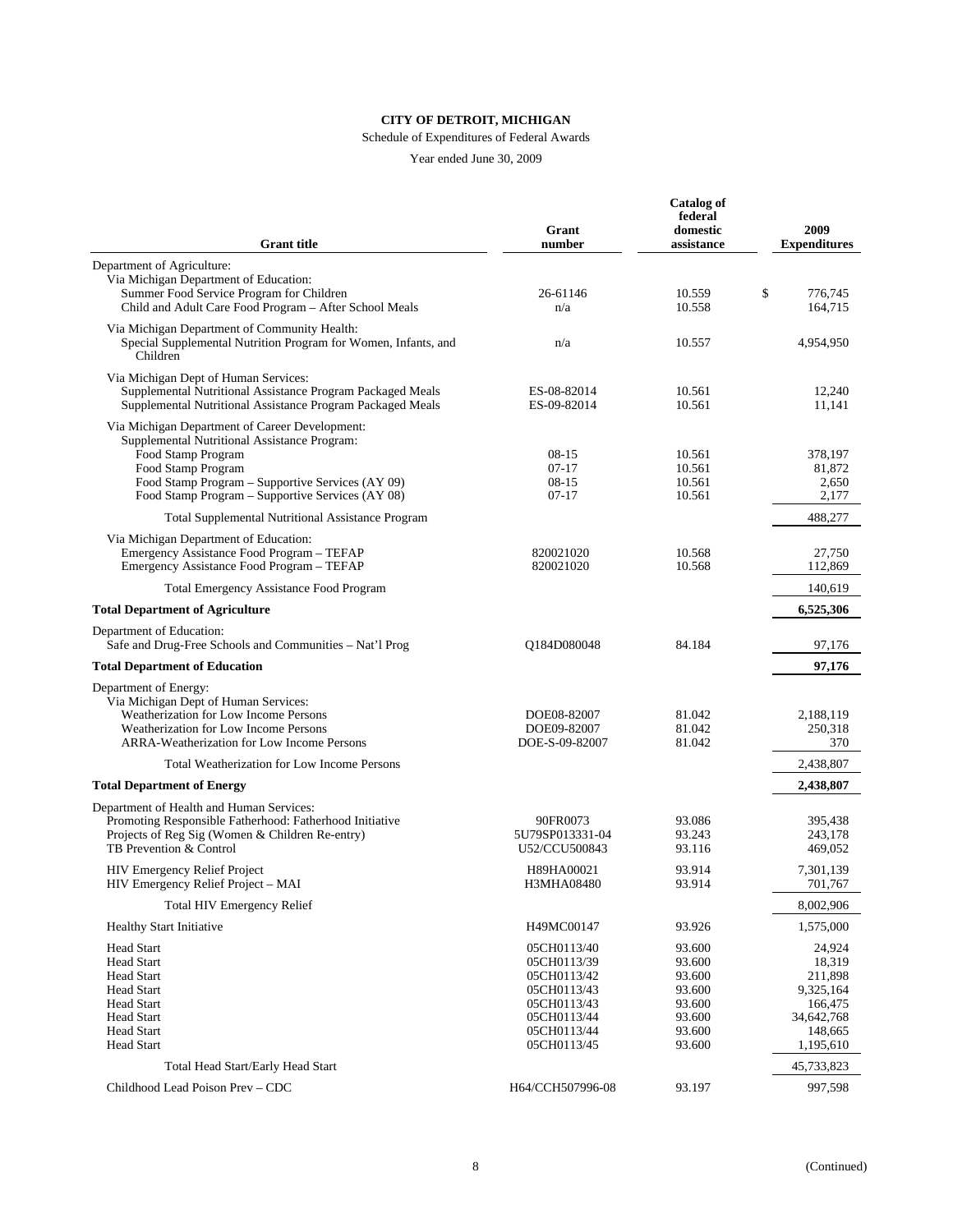Schedule of Expenditures of Federal Awards

| <b>Grant</b> title                                                                                                                                                                                                                                | Grant<br>number                                                                                | <b>Catalog of</b><br>federal<br>domestic<br>assistance                       | 2009<br><b>Expenditures</b>                                                               |
|---------------------------------------------------------------------------------------------------------------------------------------------------------------------------------------------------------------------------------------------------|------------------------------------------------------------------------------------------------|------------------------------------------------------------------------------|-------------------------------------------------------------------------------------------|
| Via Michigan Department of Community Health:<br>CDC Prevention: Bio-terrorism Emerg. Prep<br>CDC Prevention: Bio-terrorism Laboratory<br>CDC Prevention: Cities Readiness Initiative<br>CDC Prevention: Pandemic Flu                              | n/a<br>n/a<br>n/a<br>n/a                                                                       | 93.283<br>93.283<br>93.283<br>93.283                                         | \$<br>345,524<br>226,416<br>438,451<br>136,684                                            |
| <b>Total CDC Prevention</b>                                                                                                                                                                                                                       |                                                                                                |                                                                              | 1,147,075                                                                                 |
| Prevention Health Serv.: STARNS & VARHS<br>Prevention Health Serv.: STD Control                                                                                                                                                                   | n/a<br>n/a                                                                                     | 93.977<br>93.977                                                             | 35,726<br>668,976                                                                         |
| <b>Total STD Control</b>                                                                                                                                                                                                                          |                                                                                                |                                                                              | 704,702                                                                                   |
| Maternal & Child Health BG (MCHBG)<br>MCHBG - Childhood Lead Poison Prev - MDCH<br>MCHBG - Crippled Children Service                                                                                                                              | n/a<br>n/a<br>n/a                                                                              | 93.994<br>93.994<br>93.994                                                   | 1,721,805<br>303,531<br>856,754                                                           |
| Total Maternal Child Health Block Grant                                                                                                                                                                                                           |                                                                                                |                                                                              | 2,882,090                                                                                 |
| Family Planning Serv                                                                                                                                                                                                                              | n/a                                                                                            | 93.217                                                                       | 1,753,333                                                                                 |
| <b>Immunization Grants</b><br>Immunization Vaccine For Children (VFC)                                                                                                                                                                             | n/a<br>n/a                                                                                     | 93.268<br>93.268                                                             | 450,570<br>3,250,185                                                                      |
| <b>Total Immunization Grants</b>                                                                                                                                                                                                                  |                                                                                                |                                                                              | 3,700,755                                                                                 |
| AIDS/HIV Prevention and Planning - HIV Prev Grant<br>AIDS/HIV Rapid Testing - HIV Prev Grant                                                                                                                                                      | n/a<br>n/a                                                                                     | 93.940<br>93.940                                                             | 724,707<br>148,634                                                                        |
| <b>Total AIDS/HIV Prevention</b>                                                                                                                                                                                                                  |                                                                                                |                                                                              | 873,341                                                                                   |
| AIDS/HIV Consort - HIV Care Formula Grant<br>AIDS/HIV Family Services - Pediatric AIDS Health Care<br>Prevention and Treatment of Substance Abuse BG<br>Family Planning: Infant Mortality<br>Medical Assist Prog: Nurse Family Partnership        | n/a<br>n/a<br>n/a<br>n/a<br>n/a                                                                | 93.917<br>93.153<br>93.959<br>93.974<br>93.778                               | 175,360<br>56,788<br>15,129,269<br>99,317<br>193,289                                      |
| Via Michigan Dept of Human Services:<br><b>Community Services Block Grant</b><br><b>Community Services Block Grant</b><br><b>Community Services Block Grant-T</b>                                                                                 | 08-82007<br>09-82007<br>09-82007                                                               | 93.569<br>93.569<br>93.569                                                   | 2,052,522<br>4,525,882<br>15,000                                                          |
| <b>Total Community Services Block Grant</b>                                                                                                                                                                                                       |                                                                                                |                                                                              | 6,593,404                                                                                 |
| <b>WX-LIHEAP</b>                                                                                                                                                                                                                                  | LIHEAP08-82007                                                                                 | 93.568                                                                       | 593,017                                                                                   |
| <b>TANF</b><br><b>TANF</b>                                                                                                                                                                                                                        | 08-82007<br>09-82007                                                                           | 93.558<br>93.558                                                             | 303,201<br>271,018                                                                        |
| Via Michigan Dept. of Labor & Economic Growth:<br><b>TANF JET</b><br><b>TANF JET</b><br>TANF - Supportive Services<br>TANF – Supportive Services<br>TANF - Goodwill Pilot<br>TANF - Goodwill DHS<br><b>JET Comm Outreach</b><br>JET Campus Center | $08 - 12$<br>$07 - 20$<br>$07 - 33$<br>08-25<br>07-27<br>$07 - 27$<br>EO 2009-22<br>EO 2009-22 | 93.558<br>93.558<br>93.558<br>93.558<br>93.558<br>93.558<br>93.558<br>93.558 | 11,532,854<br>6,957,156<br>515,898<br>1,205,274<br>105,655<br>174,925<br>35,550<br>28,193 |
| <b>Total TANF</b>                                                                                                                                                                                                                                 |                                                                                                |                                                                              | 21,129,724                                                                                |
| <b>Total Department of Health and Human Services</b>                                                                                                                                                                                              |                                                                                                |                                                                              | 112,448,459                                                                               |
| Department of Housing and Urban Development:<br><b>Community Development Block Grants</b><br>CDBG: Section 108 Loans<br><b>Emergency Shelter Grants</b><br>HOME Investment: Special Housing Rehab                                                 | B-08-MC-26-0006<br>n/a<br>S-08-MC-26-0006<br>M-08-MC-26-0202                                   | 14.218<br>14.248<br>14.231<br>14.239                                         | 36,220,481<br>8,647,686<br>1,396,935<br>6,872,106                                         |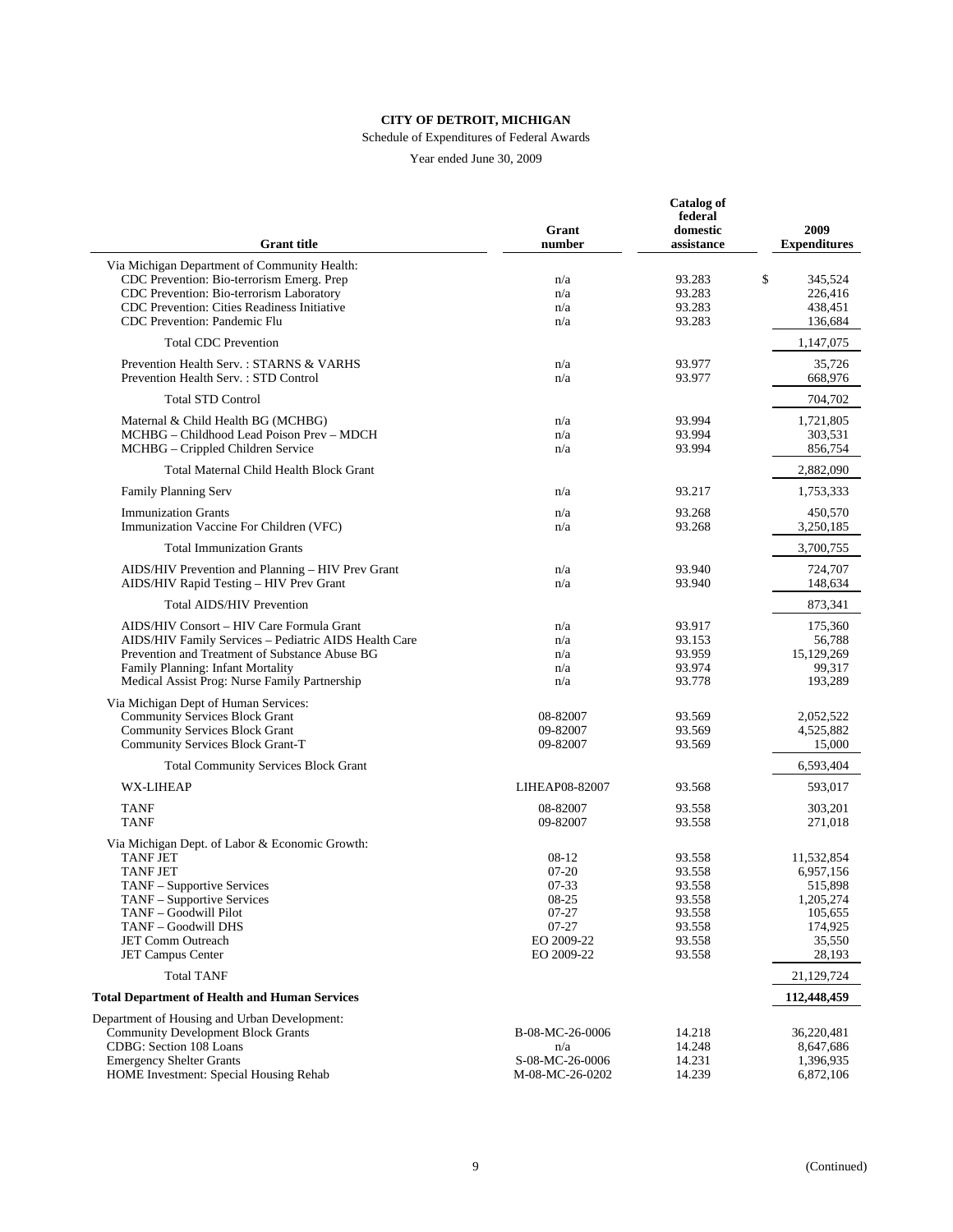#### Schedule of Expenditures of Federal Awards

| <b>Grant</b> title                                                                                                                                         | Grant<br>number                                                                 | <b>Catalog of</b><br>federal<br>domestic<br>assistance | 2009<br><b>Expenditures</b>                     |
|------------------------------------------------------------------------------------------------------------------------------------------------------------|---------------------------------------------------------------------------------|--------------------------------------------------------|-------------------------------------------------|
| <b>HUD Lead Hazard Reduction</b>                                                                                                                           | <b>MILHD0035-04</b>                                                             | 14.905                                                 | \$<br>45,850                                    |
| <b>HUD Lead Hazard II Reduction</b>                                                                                                                        | MILHD0151-06                                                                    | 14.905                                                 | 1,555,327                                       |
| <b>Total Lead Hazard Reduction</b>                                                                                                                         |                                                                                 |                                                        | 1,601,177                                       |
| HOPWA AIDS HOUSING 06/08<br>HOPWA/Community Living 09/07                                                                                                   | MI28H05-F002<br>MIH03-030027                                                    | 14.241<br>14.241                                       | 1,552,026<br>815,447                            |
| <b>Total HOPWA</b>                                                                                                                                         |                                                                                 |                                                        | 2,367,473                                       |
| <b>Total Department of Housing and Urban Development</b>                                                                                                   |                                                                                 |                                                        | 57,105,858                                      |
| Department of Homeland Security:<br>Via State of MI, Department of State Police:<br><b>2005 UASI</b><br><b>2006 UASI</b><br><b>MMRS</b>                    | n/a<br>n/a<br>n/a                                                               | 97.067<br>97.067<br>97.067                             | 1,225,007<br>450,000<br>52,999                  |
| <b>Total UASI</b>                                                                                                                                          |                                                                                 |                                                        | 1,728,006                                       |
| <b>Total Department of Homeland Security</b>                                                                                                               |                                                                                 |                                                        | 1,728,006                                       |
| Department of Justice:<br>Gang Resistance Educ. Training - GREAT Program<br>Gang Resistance Educ. Training - GREAT Program                                 | 2008-JV-FX-0059<br>2007-JV-FX-0157                                              | 16.737<br>16.737                                       | 26,092<br>58,825                                |
| <b>Total Gang Resistance Education</b>                                                                                                                     |                                                                                 |                                                        | 84,917                                          |
| Justice Assistance Grant (JAG)<br>Justice Assistance Grant (JAG)                                                                                           | 2006-DJ-BX-0720<br>2005-DJ-BX-0565                                              | 16.738<br>16.738                                       | 14,049<br>43,446                                |
| <b>Total Justice Assistance Grant</b>                                                                                                                      |                                                                                 |                                                        | 57,495                                          |
| <b>Encourage Arrest</b><br>Comm Pol Outreach                                                                                                               | 2008-WE-AX-0030<br>2006-DD-BX-0213                                              | 16.710<br>16.710                                       | 25,246<br>27,188                                |
| Via Michigan State Police:<br>Click or Ticket<br><b>Click or Ticket</b>                                                                                    | PT-08-23<br>PT-09-28                                                            | 16.710<br>16.710                                       | 206,121<br>306,051                              |
| <b>Total Click or Ticket</b>                                                                                                                               |                                                                                 |                                                        | 564,606                                         |
| <b>Business to Youth Mentoring</b><br>Drug Violence Enforcement Project<br>Equitable Sharing Distribution<br>Cold No More Program<br>Youth Citizen Academy | 2008-JL-FX-0194<br>2008-DD-BX-0238<br>n/a<br>2007-DX-BX-K137<br>2006-JL-FX-0268 | 16.541<br>16.000<br>16.000<br>16.000<br>16.000         | 10,438<br>67,378<br>437,210<br>11,274<br>11,042 |
| Via Michigan Department of Comm. Health:<br>Rape Counseling Center Prog - Victim Assist 2007<br>Rape Counseling Center Prog - Victim Assist 2008           | 20083-11V06<br>20083-12V07                                                      | 16.575<br>16.575                                       | 135,434<br>480,530                              |
| <b>Total Rape Counseling Center Program</b>                                                                                                                |                                                                                 |                                                        | 615,964                                         |
| Via Michigan State Police:<br>Detroit Comp. Traffic Safety<br>Youth Alcohol                                                                                | CP-09-04<br>AL-09-11                                                            | 16.000<br>16.000                                       | 57,773<br>95,916                                |
| Via Michigan Dept of Human Services:<br>Juvenile Accountability Block Grant (Safety)<br>Juvenile Accountability Block Grant (Safety)                       | JAIBG-07-82007<br>JAIBG-08-82007                                                | 16.523<br>16.523                                       | 15,277<br>108,499                               |
| Total Juvenile Accountability Block Grant                                                                                                                  |                                                                                 |                                                        | 123,776                                         |
| <b>Total Department of Justice</b>                                                                                                                         |                                                                                 |                                                        | 2,137,790                                       |
| Department of Labor:<br>Via Michigan Department of Labor & Economic Growth<br><b>Trade Program</b><br><b>Trade Program</b>                                 | $03-29$<br>$03-29$                                                              | 17.245<br>17.245                                       | 674,871<br>2,717,912                            |
| <b>Total Trade Program</b>                                                                                                                                 |                                                                                 |                                                        | 3,392,783                                       |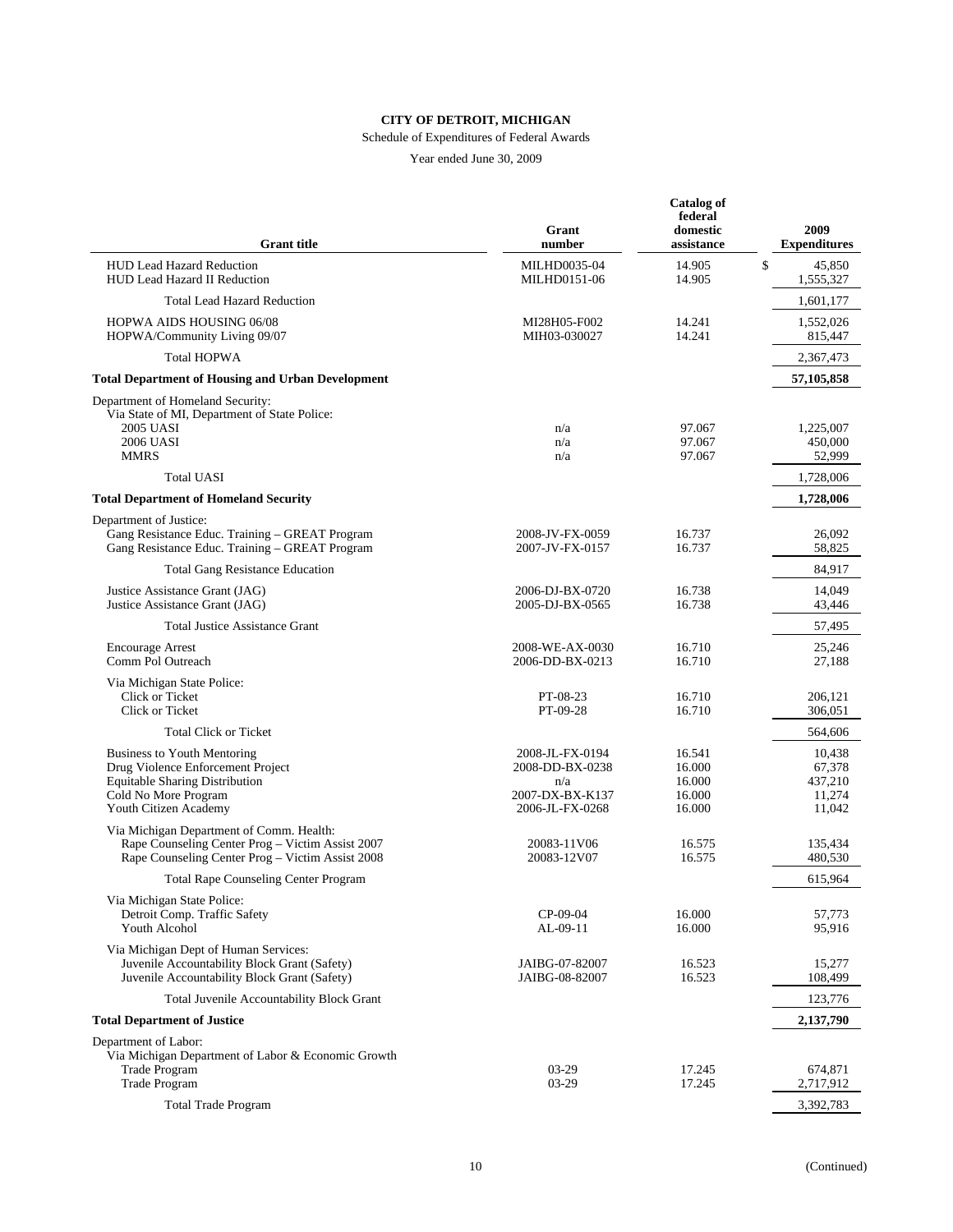Schedule of Expenditures of Federal Awards

| <b>Grant title</b>                                                                  | Grant<br>number        | <b>Catalog of</b><br>federal<br>domestic<br>assistance | 2009<br><b>Expenditures</b> |
|-------------------------------------------------------------------------------------|------------------------|--------------------------------------------------------|-----------------------------|
| Wagner-Peyser                                                                       | $08-18$                | 17.207                                                 | \$<br>695,274               |
| WIA Adult<br><b>WIA Youth</b>                                                       | $07 - 45$<br>$07 - 45$ | 17.258<br>17.259                                       | 13,726,776<br>7,347,170     |
| <b>WIA Dislocated Worker</b>                                                        | $07 - 45$              | 17.260                                                 |                             |
| WIA Rapid Response - Incumbent Worker                                               | 08-03                  | 17.260                                                 | 7,714,940<br>325,249        |
| WIA Dislocated Worker - NWLB                                                        | $07 - 14$              | 17.260                                                 | 94,441                      |
| WIA Statewide – One Stop Operation                                                  | 08-01                  | 17.260                                                 | 552,122                     |
| WIA National Emerg - Neg Auto Program                                               | 08-09                  | 17.260                                                 | 931,300                     |
| WIA Rapid Response American Axle                                                    | 1389                   | 17.260                                                 | 9,793                       |
| WIA Rapid Response Detroit Public Schools                                           | 1390                   | 17.260                                                 | 4,697                       |
| WIA Rapid Response Detroit Public Schools                                           | 1395                   | 17.260                                                 | 5,907                       |
| WIA Admin                                                                           | $07 - 45$              | 17.258, 17.259, 17.260                                 | 3,194,838                   |
| WIA Statewide High Concen Youth                                                     | 08-13                  | 17.258, 17.259, 17.260                                 | 62,246                      |
| WIA Statewide Capacity Building                                                     | $07-43$                | 17.258, 17.259, 17.260                                 | 24,000                      |
| WIA Statewide Workfirst Support                                                     | $06-13$                | 17.258, 17.259, 17.260                                 | 2,352,188                   |
| WIA Statewide Performance Incentive                                                 | $07 - 44$              | 17.258, 17.259, 17.260                                 | 133,028                     |
| WIA STW Career Advancement Program                                                  | 07-38                  | 17.258, 17.259, 17.260                                 | 200,430                     |
| <b>Total WIA Grants</b>                                                             |                        |                                                        | 36,679,125                  |
| Work Incentive Grant - DPN                                                          | 08-05                  | 17.266                                                 | 61,018                      |
| <b>Total Department of Labor</b>                                                    |                        |                                                        | 40,828,200                  |
| <b>Environmental Protection Agency:</b>                                             |                        |                                                        |                             |
| Globe Bldg. Site Cleanup                                                            | BF00E40001-0           | 66.818                                                 | 173,556                     |
| Eastern Market Brownfield Assess.                                                   | BF00E40201-0           | 66.818                                                 | 40,587                      |
| Sears Site Cleanup                                                                  | BF00E40101-0           | 66.818                                                 | 195,810                     |
| Total Brownfields Assessment and Cleanup                                            |                        |                                                        | 409,953                     |
| Via Michigan Department of Environmental Quality                                    |                        |                                                        |                             |
| State Revolving Loan-5175-05                                                        | 5175-05                | 66.458                                                 | 857,906                     |
| State Revolving Loan-5175-06                                                        | 5175-06                | 66.458                                                 | 6,424,500                   |
| ARRA - State Revolving Loan-5175-07                                                 | 2W-00E752-01           | 66.458                                                 | 3,488,202                   |
| State Revolving Loan-5204-03                                                        | 5204-03                | 66.458                                                 | 117,921                     |
| State Revolving Loan-5204-06                                                        | 5204-06                | 66.458                                                 | (27, 971)                   |
| State Revolving Loan-5228-01                                                        | 5228-01                | 66.458                                                 | 2,383                       |
| <b>Total State Revolving Loan</b>                                                   |                        |                                                        | 10,862,941                  |
| Drinking Water Revolving Fund-7161-01                                               | 7161-01                | 66.468                                                 | 269,921                     |
| Drinking Water Revolving Fund-7162-01<br>Drinking Water Revolving Fund-7178-01      | 7162-01                | 66.468                                                 | 205,362                     |
| Drinking Water Revolving Fund-7240-01                                               | 7178-01<br>7240-01     | 66.468<br>66.468                                       | 573,209<br>1,035,929        |
|                                                                                     |                        |                                                        |                             |
| Total Drinking Water Revolving Fund<br><b>Total Environmental Protection Agency</b> |                        |                                                        | 2,084,421<br>13,357,315     |
|                                                                                     |                        |                                                        |                             |
| Department of Transportation:<br>Via Federal Transit Administration:                |                        |                                                        |                             |
| Federal Transit Capital Investment - Bus Shelter                                    | MI-90-X347             | 20.500                                                 | 971,351                     |
| Federal Transit Formula Grants - Bus Shelter & Bus Signage                          | MI-90-X374             | 20.500                                                 | 163,517                     |
| Federal Transit Capital Investment - Center City Loop - Rail Study                  | MI-03-0177             | 20.500                                                 | 527,573                     |
| Federal Transit Capital Investment – Facility Construction                          | MI-03-0196             | 20.500                                                 | 2,461,364                   |
| Federal Transit Capital Investment - Rosa Parks Transit Center                      | MI-03-0204             | 20.500                                                 | 222,649                     |
| Federal Transit Capital Investment – Bus Lease                                      | MI-03-0227             | 20.500                                                 | 3,408,330                   |
| Federal Transit Capital Investment - Facility Renovation                            | MI-03-0231             | 20.500                                                 | 607,686                     |
| Federal Transit Capital Investment - Federal Bus Lease                              | MI-01-0006             | 20.500                                                 | 3,419,962                   |
| Federal Transit Capital Investment – Fare Collection Equipment                      | MI-04-0038             | 20.500                                                 | 332,749                     |
| Federal Transit Capital Investment - Facility Construction                          | MI-90-X359             | 20.507                                                 | 42,723                      |
| Federal Transit Formula Grants - Rosa Parks Transit Center                          | MI-90-X422             | 20.507                                                 | 6,279,220                   |
| Federal Transit Formula Grants - Facility Improvements                              | MI-90-X434             | 20.507                                                 | 375,491                     |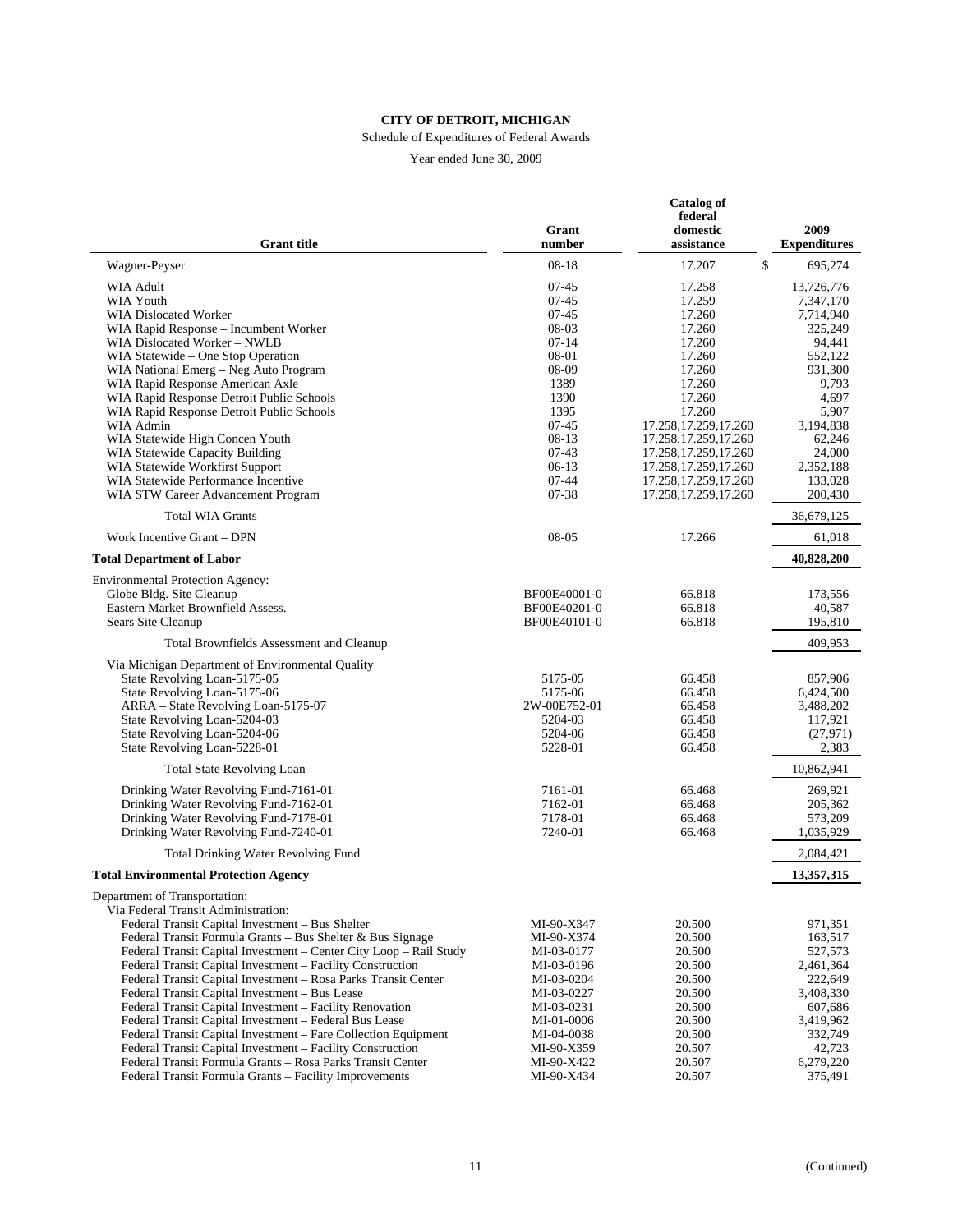#### Schedule of Expenditures of Federal Awards

#### Year ended June 30, 2009

| <b>Grant</b> title                                                                                                                                                                                                                                                                                                                                           | Grant<br>number                                                                  | Catalog of<br>federal<br>domestic<br>assistance          | 2009<br><b>Expenditures</b>                                                       |
|--------------------------------------------------------------------------------------------------------------------------------------------------------------------------------------------------------------------------------------------------------------------------------------------------------------------------------------------------------------|----------------------------------------------------------------------------------|----------------------------------------------------------|-----------------------------------------------------------------------------------|
| Federal Transit Capital Investment - Bus Lease<br>Federal Transit Formula Grants - Engineering/Communications<br>Federal Transit Formula Grants - Engineering/Communications<br>Federal Transit Formula Grants – Preventive Maintenance<br>Federal Transit Formula Grants – Communication/Service<br>Federal Transit Formula Grants – Preventive Maintenance | MI-90-X464<br>MI-90-X502<br>MI-90-X533<br>MI-90-X563<br>MI-90-X421<br>MI-90-X604 | 20.507<br>20.507<br>20.507<br>20.507<br>20.507<br>20.507 | \$<br>2,749,676<br>1,486,170<br>2,397,694<br>5,594,489<br>2,360,211<br>11,730,439 |
| <b>Total Federal Transit Cluster</b>                                                                                                                                                                                                                                                                                                                         |                                                                                  |                                                          | 45, 131, 294                                                                      |
| Job Access & Reverse Commute<br>Job Access & Reverse Commute                                                                                                                                                                                                                                                                                                 | $MI-37-X014$<br>MI-80-X020                                                       | 20.516<br>20.516                                         | 671<br>721,224                                                                    |
| Total Job Access & Reverse Commute                                                                                                                                                                                                                                                                                                                           |                                                                                  |                                                          | 721,895                                                                           |
| Via Michigan Department of Transportation – Bureau of Aeronautics<br>Airport Improvement Program – Land Acquisition                                                                                                                                                                                                                                          | E-26-0027-3305                                                                   | 20.106                                                   | 2,221                                                                             |
| Via SEMCOG<br>20.514<br>Unified Work Program<br>U09-009                                                                                                                                                                                                                                                                                                      |                                                                                  | 305,490                                                  |                                                                                   |
| <b>Total Department of Transportation</b>                                                                                                                                                                                                                                                                                                                    |                                                                                  |                                                          | 46,160,900                                                                        |
| <b>Total</b>                                                                                                                                                                                                                                                                                                                                                 |                                                                                  |                                                          | 282,827,816                                                                       |

See accompanying notes to the schedule of expenditures of federal awards.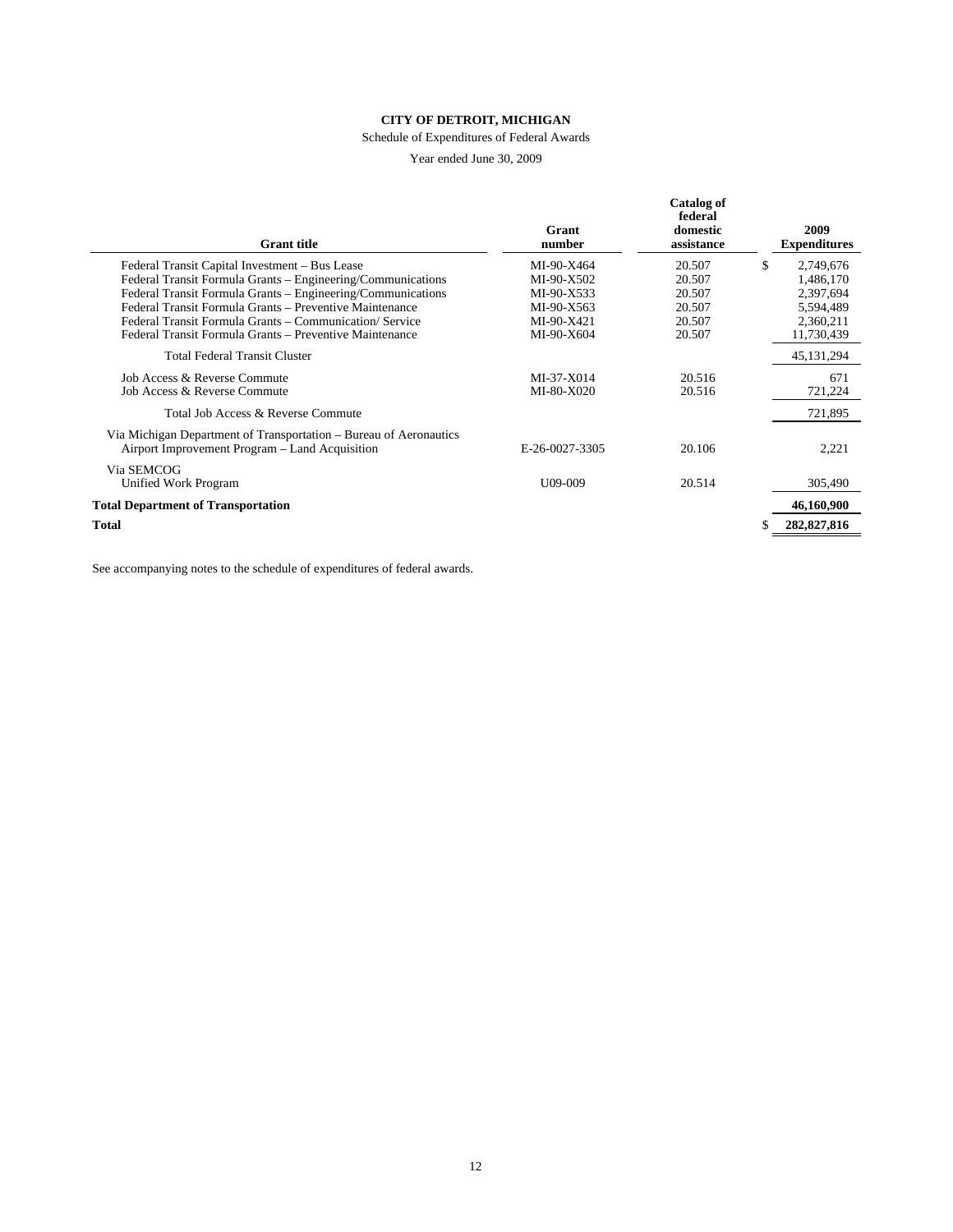#### Notes to Schedule of Expenditures of Federal Awards

For the Year ended June 30, 2009

### **(1) General**

The accompanying schedule of expenditures of federal awards (the SEFA) presents federal financial assistance for the City of Detroit, Michigan (the City). The reporting entity for the City is defined in Section I, note A to the City's basic financial statements. Federal financial assistance received directly from federal agencies, including federal financial assistance passed through other government agencies, is included in the SEFA.

#### **(2) Basis of Presentation**

The accompanying SEFA includes the federal grant activity of the City and is presented on the modified accrual basis of accounting. The information in the SEFA is presented in accordance with the requirements of OMB Circular A-133, *Audits of States, Local Governments, and Non-Profit Organizations*.

## **(3) Subrecipient Awards**

Of the federal expenditures presented in the SEFA, \$109,889,634 of federal awards was provided to subrecipients.

#### **(4) Noncash Transactions**

The value of the noncash assistance received was determined in accordance with the provisions of OMB Circular A-133.

#### **(5) Highway and Construction Program**

The City participates in various road, street, and bridge construction and repair projects. The projects are funded through an award granted to the State of Michigan Department of Transportation (the State), which administers the grant for the City. The City identifies the projects needed in the locality, and the State performs the procurement, payment, and cash management functions on behalf of the City. The award is managed directly by the State and has not been included in the tests of compliance with laws and regulations associated with the City's Single Audit. The award is approximately \$24.5 million for the year ended June 30, 2009.

#### **(6) Outstanding Loan Balance**

The U.S. Department of Housing and Urban Development (HUD) has insured certain mortgage loan borrowings (CFDA #14.248) made by the City of Detroit through the Planning and Development Department in connection with certain development projects. These loans had outstanding principal due of \$81,626,000 at June 30, 2009. New borrowings in fiscal year 2009 total \$6,196,930 and the outstanding principal on existing loans made in prior years have continuing compliance requirements.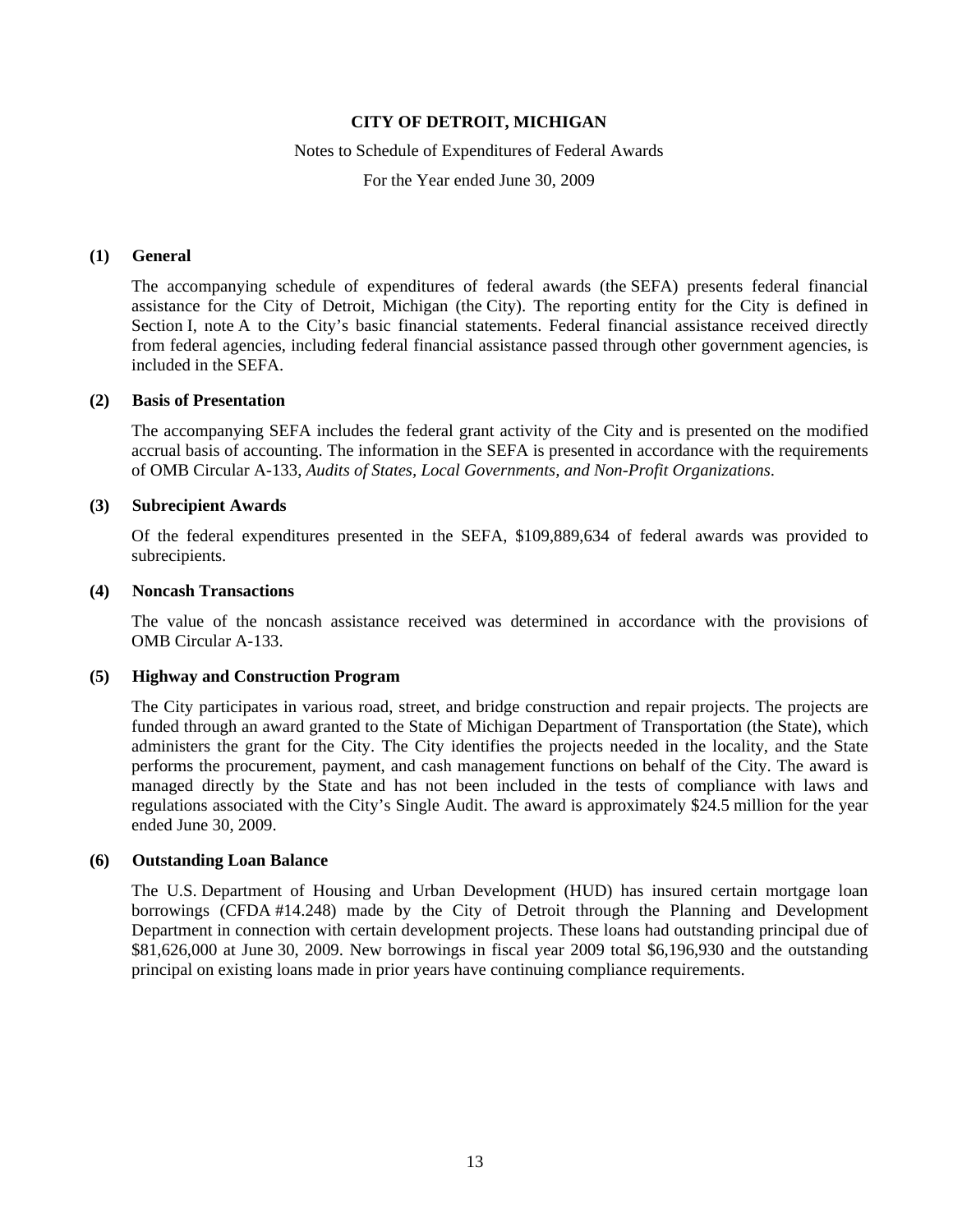

**KPMG LLP** Suite 1200 150 West Jefferson Detroit, MI 48226-4429

**Independent Auditors' Report on Internal Control over Financial Reporting and on Compliance and Other Matters Based on an Audit of Financial Statements Performed in Accordance with** *Government Auditing Standards*

The Honorable Mayor Dave Bing and The Honorable Members of the City Council City of Detroit, Michigan:

We have audited the financial statements of the governmental activities, the business-type activities, the aggregate discretely presented component units, each major fund, and the aggregate remaining fund information of the City of Detroit, Michigan (the City), as of and for the year ended June 30, 2009, which collectively comprise the City's basic financial statements and have issued our report thereon dated May 28, 2010. Our report was modified to include a reference to other auditors and to emphasize the City has an accumulated unreserved undesignated deficit in the General Fund of \$332 million as of June 30, 2009 which has contributed to the City's dependence on short-term borrowing for cash flow purposes. Our report also emphasized the City adopted the provisions of Governmental Accounting Standards Board Statement No. 49, *Accounting and Financial Reporting for Pollution Remediation Obligations* as of July 1, 2008. We conducted our audit in accordance with auditing standards generally accepted in the United States of America and the standards applicable to financial audits contained in *Government Auditing Standards*, issued by the Comptroller General of the United States. Other auditors audited the financial statements of the General Retirement System, the Policemen and Firemen Retirement System, and all of the discretely presented component units, as described in our report on the City's basic financial statements. The financial statements of the General Retirement System, Policemen and Firemen Retirement System, and certain discretely presented component units identified in note 1(a) were not audited in accordance with *Government Auditing Standards*. This report does not include the results of the other auditors' testing of internal control over financial reporting or compliance and other matters that are reported on separately by those auditors.

# **Internal Control over Financial Reporting**

In planning and performing our audit, we considered the City's internal control over financial reporting as a basis for designing our auditing procedures for the purpose of expressing our opinions on the financial statements, but not for the purpose of expressing an opinion on the effectiveness of the City's internal control over financial reporting. Accordingly, we do not express an opinion on the effectiveness of the City's internal control over financial reporting.

Our consideration of internal control over financial reporting was for the limited purpose described in the preceding paragraph and would not necessarily identify all deficiencies in internal control over financial reporting that might be significant deficiencies or material weaknesses and therefore, there can be no assurance that all deficiencies, significant deficiencies, or material weaknesses have been identified. However, as discussed below, we identified certain deficiencies in internal control over financial reporting that we consider to be material weaknesses.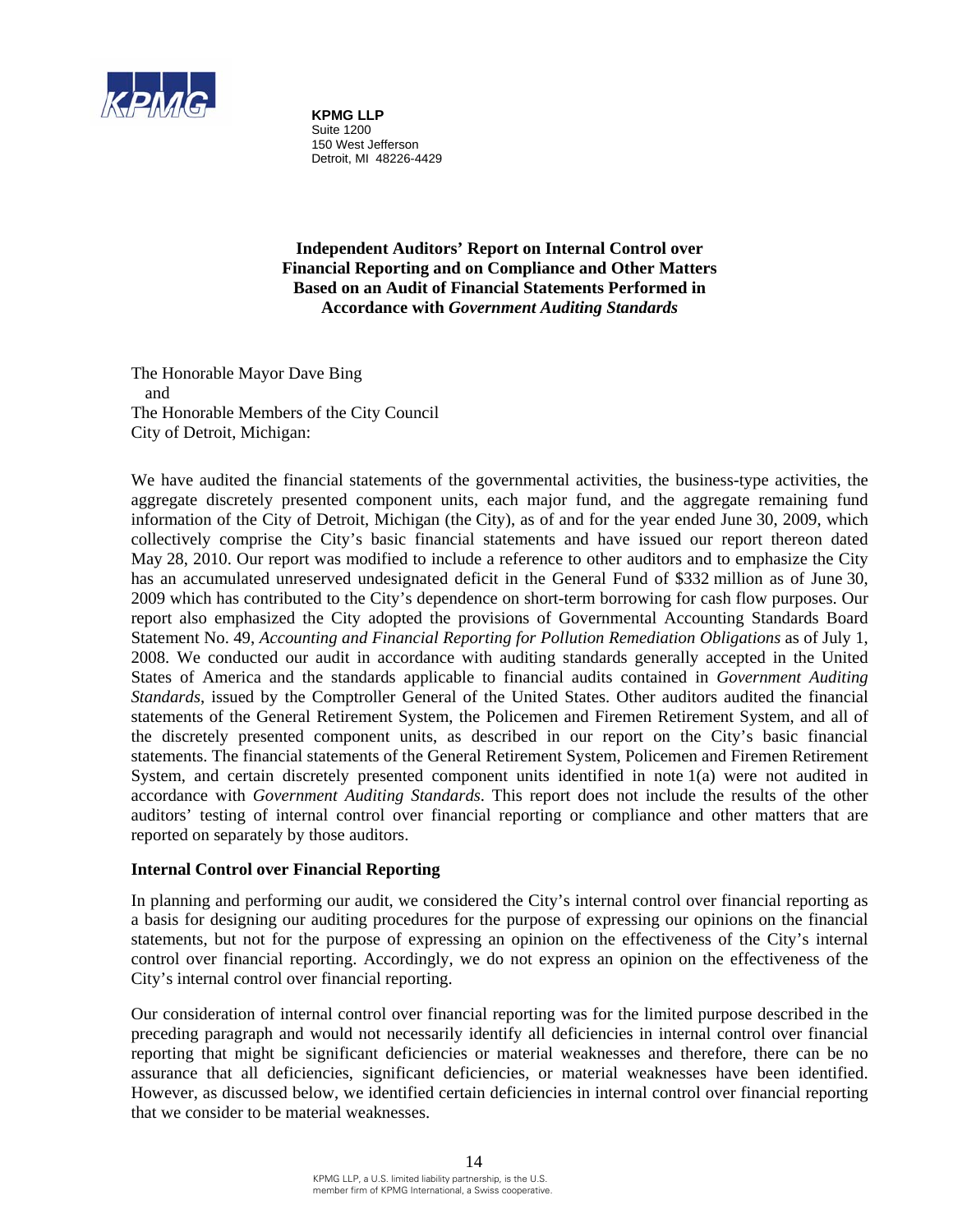

A deficiency in internal control over financial reporting exists when the design or operation of a control does not allow management or employees, in the normal course of performing their assigned functions, to prevent or detect and correct misstatements on a timely basis. A material weakness is a deficiency, or combination of deficiencies, in internal control over financial reporting, such that there is a reasonable possibility that a material misstatement of the City's financial statements will not be prevented, or detected and corrected on a timely basis. We consider the deficiencies in the City's internal control over financial reporting described in the accompanying schedule of findings and questioned costs as findings 2009-1, 2009-2, 2009-3, and 2009-4 to be material weaknesses.

# **Compliance and Other Matters**

As part of obtaining reasonable assurance about whether the City's financial statements are free of material misstatement, we performed tests of its compliance with certain provisions of laws, regulations, contracts, and grant agreements, noncompliance with which could have a direct and material effect on the determination of financial statement amounts. However, providing an opinion on compliance with those provisions was not an objective of our audit, and accordingly, we do not express such an opinion. The results of our tests disclosed instances of noncompliance or other matters that are required to be reported under *Government Auditing Standards* and which are described in the accompanying schedule of findings and questioned costs as findings 2009-5, 2009-6, 2009-7, and 2009-8.

The City's responses to the findings identified in our audit are described in the accompanying schedule of findings and questioned costs. We did not audit the City's responses and, accordingly, we express no opinion on them.

This report is intended solely for the information and use of the Mayor, City Council, City management, federal awarding and pass-through agencies, and the Treasurer of the State of Michigan and is not intended to be and should not be used by anyone other than these specified parties.

KPMG LLP

Detroit, Michigan May 28, 2010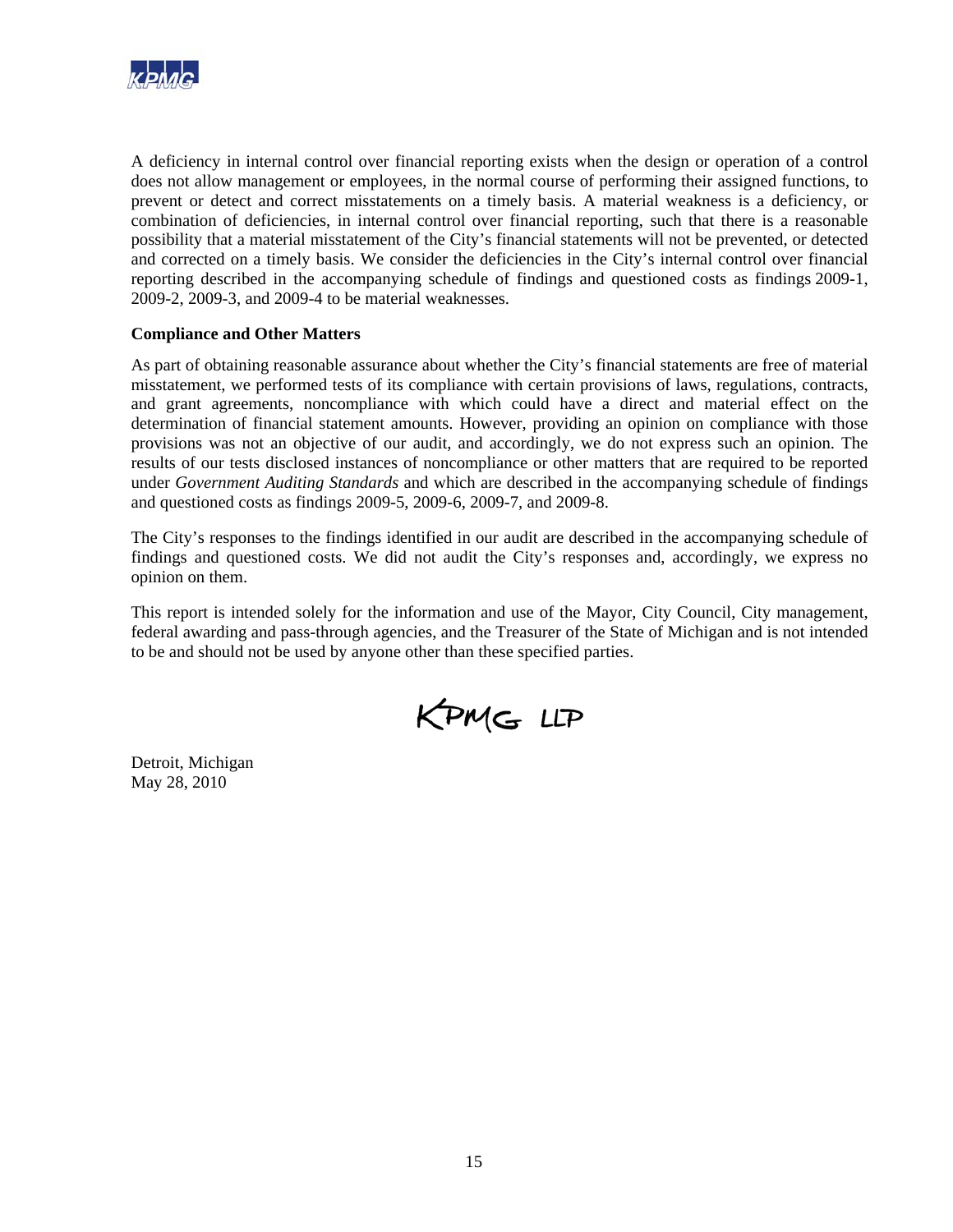Schedule of Findings and Questioned Costs

Year ended June 30, 2009

#### **Section I – Summary of Auditors' Results**

- (a) The type of report issued on the basic financial statements: **Unqualified opinion**
- (b) Significant deficiencies in internal control were disclosed by the audit of the financial statements: **Yes**
- (c) Material weaknesses: **Yes**
- (d) Noncompliance that is material to the financial statements: **Yes**
- (e) Significant deficiencies in internal control over major programs were disclosed by the audit: **Yes**
- (f) Material weaknesses: **Yes**
- (g) The type of report issued on compliance for major programs: (each major program listed separately in the following table):

| <b>Unqualified</b>                    | Qualified                                                                                                                                                                                                                                                                                                                                                                                                                                                                                                                                                          | <b>Adverse</b>                                                          | <b>Disclaim</b>                                                                                              |
|---------------------------------------|--------------------------------------------------------------------------------------------------------------------------------------------------------------------------------------------------------------------------------------------------------------------------------------------------------------------------------------------------------------------------------------------------------------------------------------------------------------------------------------------------------------------------------------------------------------------|-------------------------------------------------------------------------|--------------------------------------------------------------------------------------------------------------|
| Section 108 Loan<br>(CFDA No. 14.248) | Home Investment Partnership<br>Program<br>(CFDA No. 14.239)<br>Trade Adjustment Assistance<br>(CFDA No. 17.245)                                                                                                                                                                                                                                                                                                                                                                                                                                                    | <b>Community Development</b><br><b>Block Grant (CFDA</b><br>No. 14.218) | Special Supplemental<br><b>Nutrition Program</b><br>For Women, Infants,<br>and Children<br>(CFDA No. 10.557) |
|                                       | Workforce Investment Act<br>(CFDA No. 17.258, 17.259,<br>17.260)<br><b>Federal Transit Cluster</b><br>(CFDA No. 20.500, 20.507)<br><b>State Revolving Loan</b><br>(CFDA No. 66.458)<br><b>Immunizations Grants</b><br>(CFDA No. 93.268)<br>Temporary Assistance for<br><b>Needy Families</b><br>(CFDA No. 93.558)<br><b>Community Services Block</b><br>Grant (CFDA No. 93.569)<br>Head Start and Early Head Start<br>(CFDA No. 93.600)<br><b>HIV Emergency Relief</b><br>(CFDA No. 93.914)<br>Prevention and Treatment of<br>Substance Abuse<br>(CFDA No. 93.959) |                                                                         |                                                                                                              |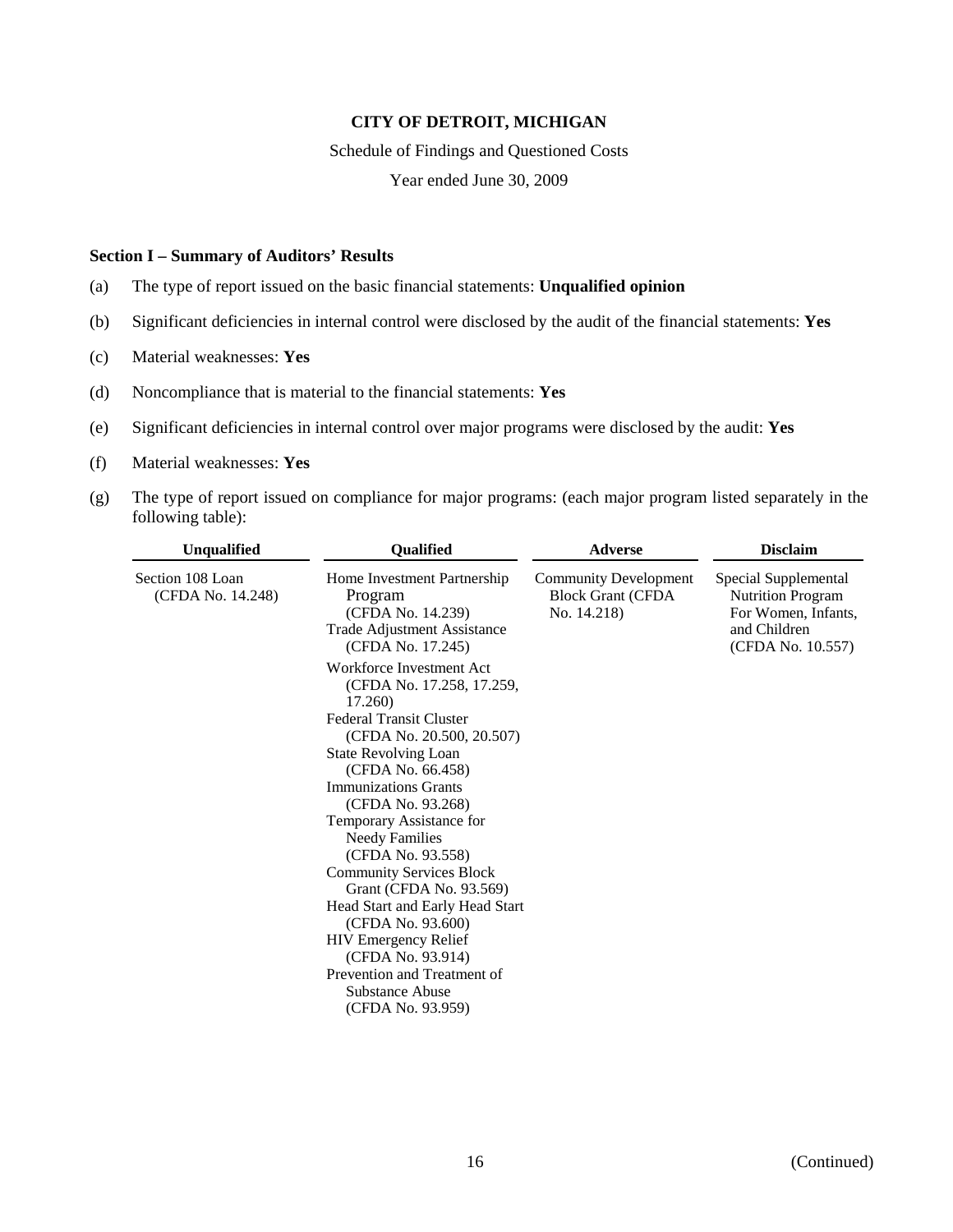Schedule of Findings and Questioned Costs

- (h) Any audit findings that are required to be reported under Section 510(a) of OMB Circular A-133: **Yes**
- (i) Major programs: Community Development Block Grant (CFDA NO. 14.218); Section 108 Loans (CFDA NO. 14.248); Home Investment Partnership Program (CFDA NO. 14.239); Workforce Investment Act (CFDA NO. 17.258, 17.259, 17.260); Trade Adjustment Assistance (CFDA NO. 17.245); Federal Transit Cluster (CFDA NO. 20.500, 20.507); State Revolving Loan Fund (CFDA NO. 66.458); Immunization Grants (CFDA NO. 93.268); Temporary Assistance For Needy Families (CFDA NO. 93.558); Community Services Block Grant (CFDA NO. 93.569); Head Start and Early Head Start (CFDA NO. 93.600); HIV Emergency Relief (CFDA NO. 93.914); Prevention and Treatment of Substance Abuse (CFDA NO. 93.959); and Special Supplemental Nutrition Program for Women, Infants, and Children (CFDA NO. 10.557).
- (j) Dollar threshold used to distinguish between Type A and Type B programs: **\$3,000,000**
- (k) Auditee qualified as a low-risk auditee under Section 530 of OMB Circular A-133: **No**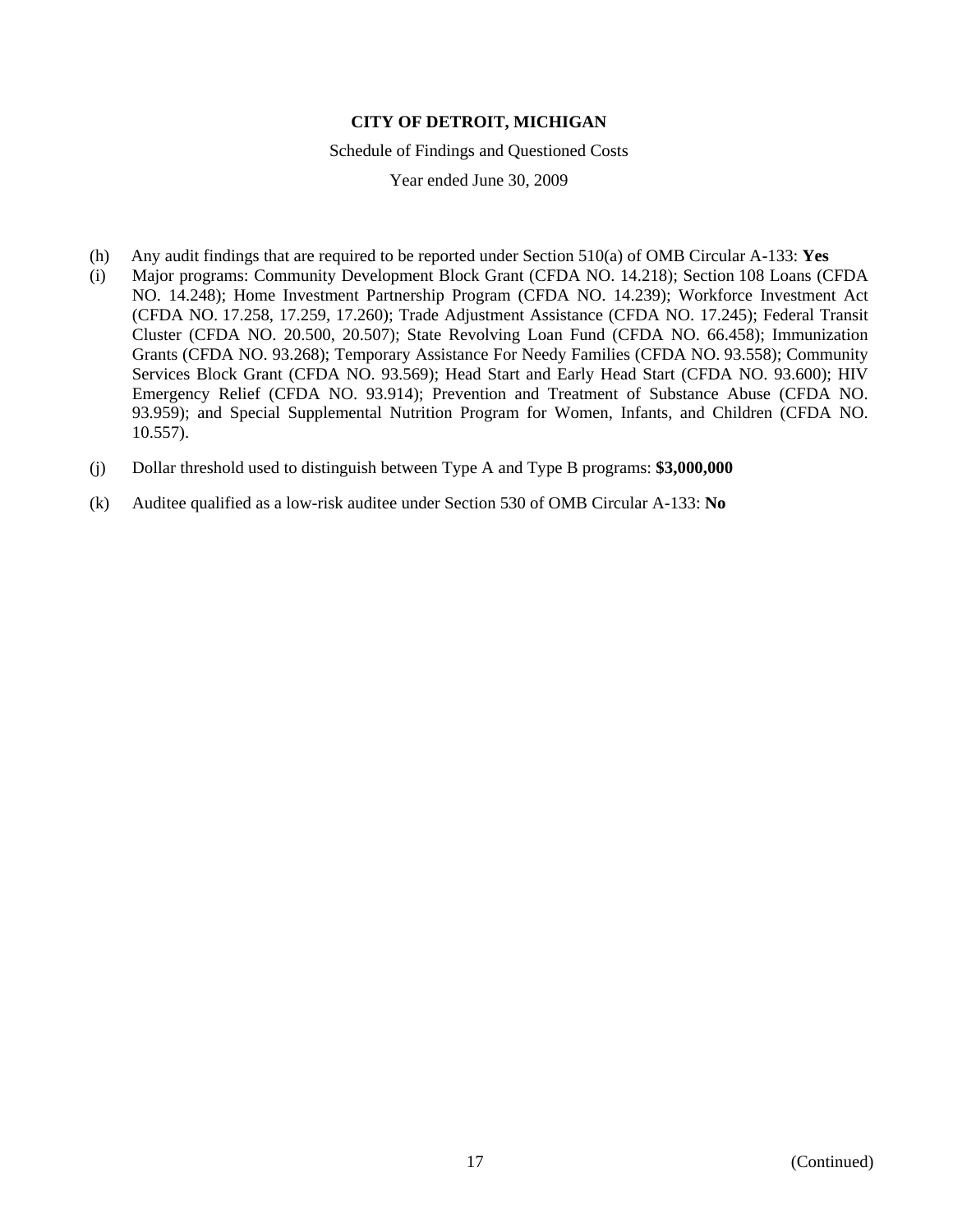Schedule of Findings and Questioned Costs

Year ended June 30, 2009

# **Section II – Summary of Findings Relating to the Financial Statements that are Required to be Reported in Accordance with** *Government Auditing Standards***.**

## **Finding 2009-01 – Financial Closing and Reporting**

Although the City has made incremental improvement in their financial closing and reporting processes, deficiencies still exist in the processes to evaluate accounts, and timely record entries into the general ledger in a complete and accurate manner. These deficiencies include the following:

- The process to prepare closing entries and financial statements relies partly upon decentralized accounting staff and software applications other than the City's DRMS general ledger. The process requires a significant amount of manual intervention in order to get information from these other systems into DRMS.
- The process to identify significant transactions throughout the City's fiscal year to determine the appropriate accounting treatment does not result in timely consideration as to how to record or report such transactions. These transactions often are not identified until the end of the fiscal year during the financial reporting process. There is inadequate communication between various City departments on transactions and on how they affect the individual stand-alone financial reports and the Comprehensive Annual Financial Report (CAFR). Information necessary to effectuate a timely and accurate closing of the books is sometimes not communicated between certain departments and agencies of the City.
- The process to close the books and prepare financial statements includes the recording of a significant number of manual post-closing entries. For the year ended June 30, 2009, there were over 81 manual journal entries that were made after the books were closed for the year (i.e. after frozen trial balance).
- The process to close the books and evaluate accounts occurs only on an annual basis instead of monthly or quarterly. As a result, certain key account reconciliations and account evaluations are not performed timely and require an extended amount of time to complete during the year-end closing process.
- The established internal control procedures for tracking and recording capital asset activities are not consistently followed. Physical inventories of capital assets are not being performed annually as required by City policy.
- The process to determine the proper classification of grant revenues did not originally include an appropriate determination of whether the grant was from a State or Federal source. The June 30, 2009 analysis to segregate federal, state, and local intergovernmental grant revenue was not completed until May 2010.

# *Recommendation*

We recommend management continue to develop and refine its financial reporting systems and processes. Refinements should include assignment of accounts and reporting units to qualified personnel to conduct detailed analysis of accounts throughout the year on a monthly and quarterly basis. We further recommend management conduct a thorough assessment of the adequacy and completeness of the City's accounting and financial reporting policies and procedures. Based on the results of the assessment, determine the need to develop new policies and procedures and/or reinforce the existing policies and procedures to personnel. The process to close the books and prepare closing entries does not utilize enough adequately trained and appropriately experienced employees to adequately monitor reporting issues throughout the year. We recommend management evaluate the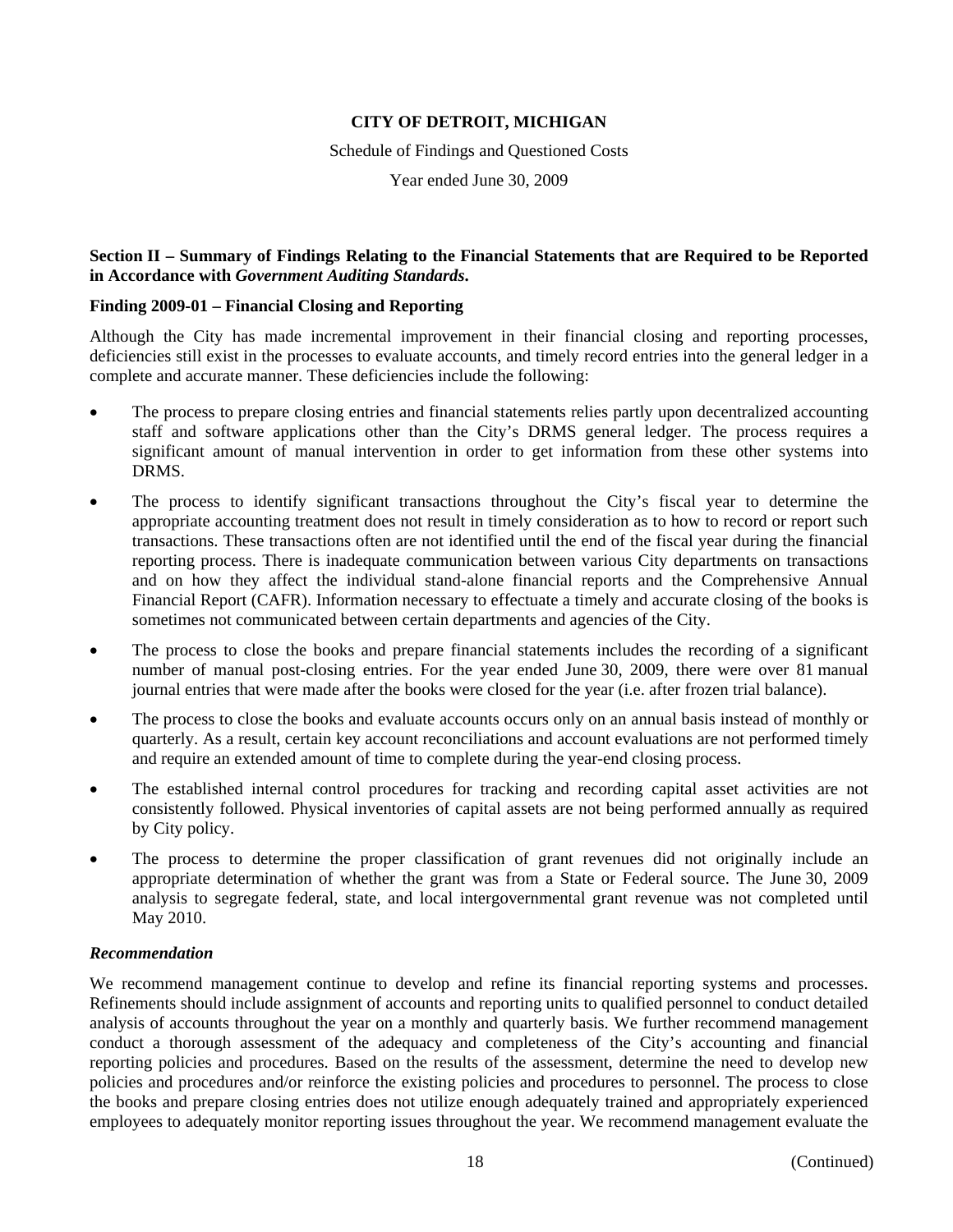Schedule of Findings and Questioned Costs

Year ended June 30, 2009

City's organizational structure and personnel composition to determine the adequacy of the accounting related skills and knowledge of assigned personnel in relation to their assigned duties.

## *Views of Responsible Officials*

We have reviewed the finding and concur with the recommendation. The City is presently rebuilding the accounting division and making improvements to the accounting and financial reporting systems. The City will continue to make improvements including adopting the recommendations herein. Our goal is to implement a process in fiscal year 2010-2011 to close the General Ledger on a monthly basis. This will include implementing a process to evaluate accounts and post adjusting journal entries on a monthly basis. Also, we plan on producing monthly financial reports in fiscal year 2010-2011 to enable City decision makers to evaluate the City's financial condition on a monthly basis. As we improve, we will continue to uncover accounting deficiencies and take appropriate corrective action.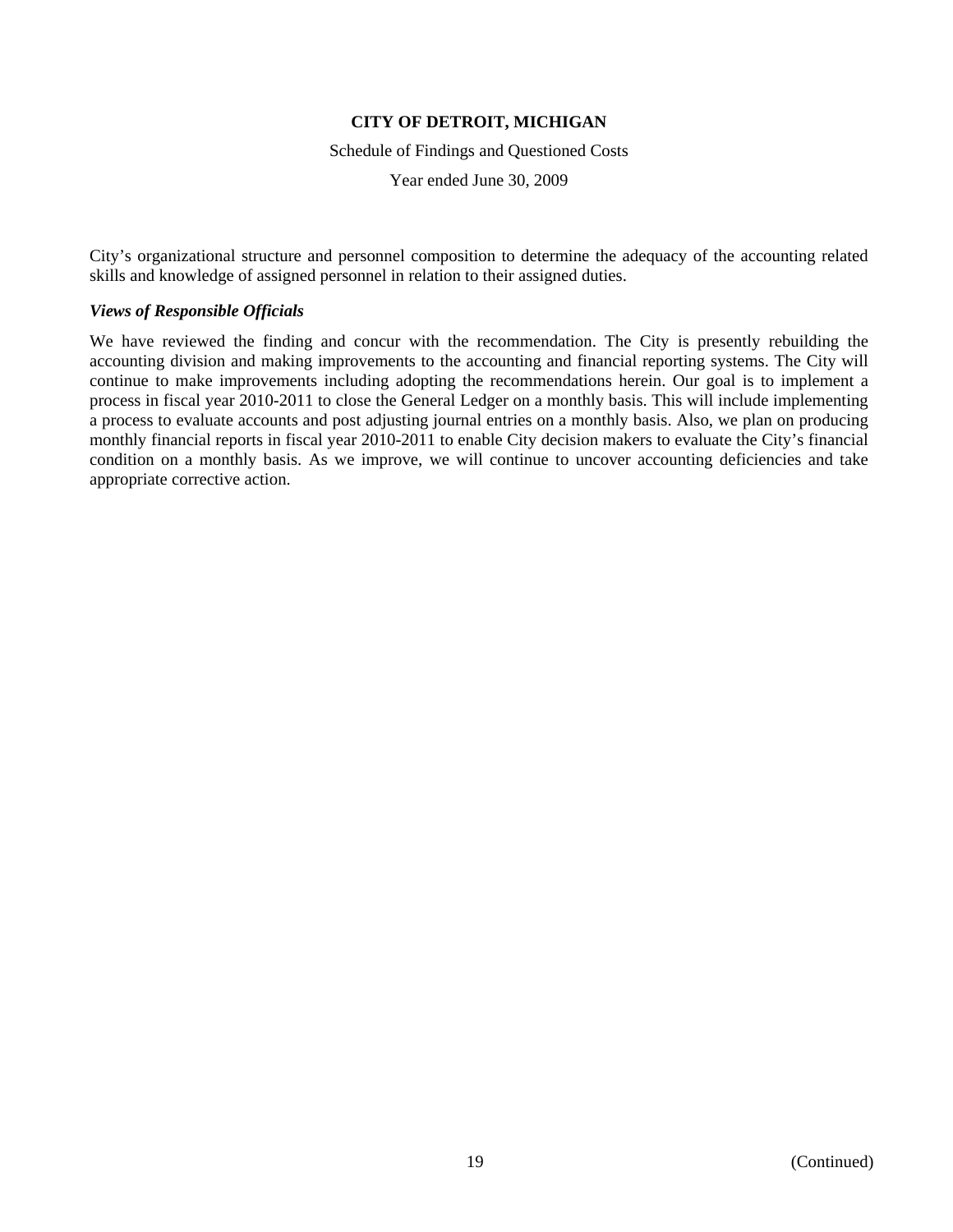Schedule of Findings and Questioned Costs

Year ended June 30, 2009

# **Finding 2009-02 – Authorization, Approval, and Segregation of Duties**

Internal controls are the City's policies and procedures that should be designed to mitigate risks to the City's financial reporting processes and protect the City's assets from misappropriation. Internal controls that are not designed appropriately or do not operate as designed increase the risk that the City will have errors in their accounting records or the City's assets will be misappropriated. During our audit we noted control deficiencies in the areas of authorization and approval of transactions and the segregation of duties in performing certain functions. These control deficiencies include the following:

- We noted that certain journal entries and employee timesheets were missing the appropriate authorization signatures.
- No formal process to open or close bank accounts had been communicated to City Departments. As such, City Departments took an informal ad-hoc approach in opening and closing bank accounts.
- Approvals indicating supervisory review of reconciliations and analyses are not consistently performed or documented for both bank reconciliations and other account reconciliations.

## *Recommendation*

We recommend management conduct a knowledge and competencies assessment of supervisory personnel to ensure supervisory level accounting and finance personnel are knowledgeable in internal control activities and the financial closing policies of the City. The results of such a knowledge and competencies assessment should then be used to design appropriate training and monitoring functions. We further recommend management implement new procedures to monitor internal control activities to determine if policies are being adhered to throughout the year. There is inconsistency in the level of understanding amongst the City staff regarding when and how to prepare reconciliations. Supervisory review and monitoring of the reconciliation process is not well defined and therefore disparate practices are employed by various supervisors. Additionally, the reconciliations of many accounts are only performed annually which creates a higher work load at year-end and more difficulty in resolving reconciling items. Also, supervisory review does not always include a substantive review of the items contained in the reconciliation.

We recommend the creation of a comprehensive listing of required reconciliations. Individuals and departments should be provided a subset of the listing (a checklist) to indicate which specific reconciliations they are responsible for, what frequency is required, who is responsible for monitoring to ensure timeliness, and who is responsible for reviewing to ensure accuracy.

Additionally, we recommend training staff how to prepare reconciliations that are thorough and well documented. Also, an electronic filing system should be created with file locations and file naming conventions specified so that all reconciliations are saved to well-organized file servers instead of just desktop computers.

# *Views of Responsible Officials*

We have reviewed the finding and concur with the recommendation. The Finance Department will create training programs and develop competent accounting supervisors. We will assess accounting tasks and accounting personnel throughout the City. Based upon our assessment we will implement new accounting processes and procedures. We will establish expectations for all accounting managers and accountants. In addition, we will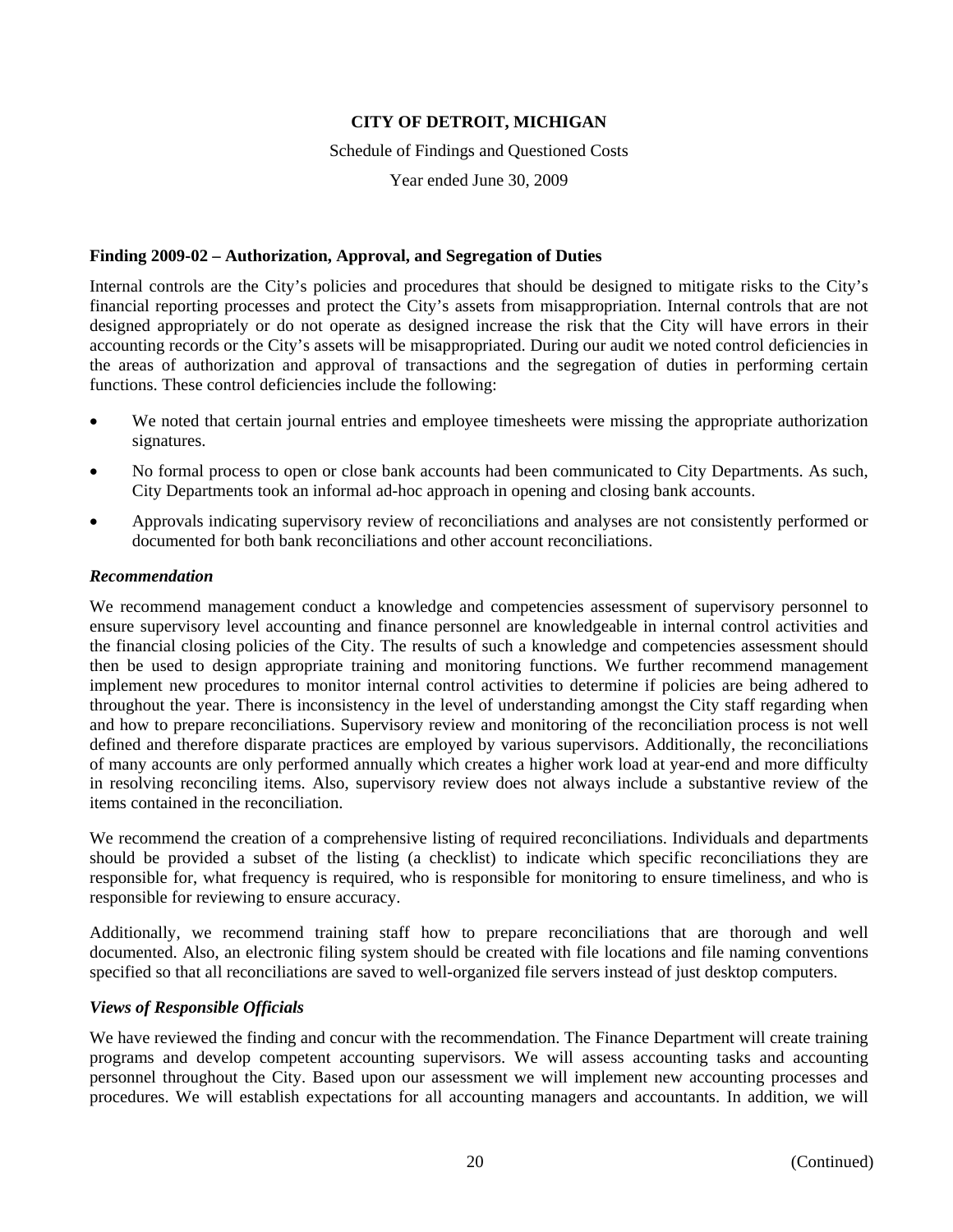Schedule of Findings and Questioned Costs

Year ended June 30, 2009

establish an accountability system to include performance reviews of accounting managers and accountants. The output from these changes will not be seen until the 2010-2011 fiscal year.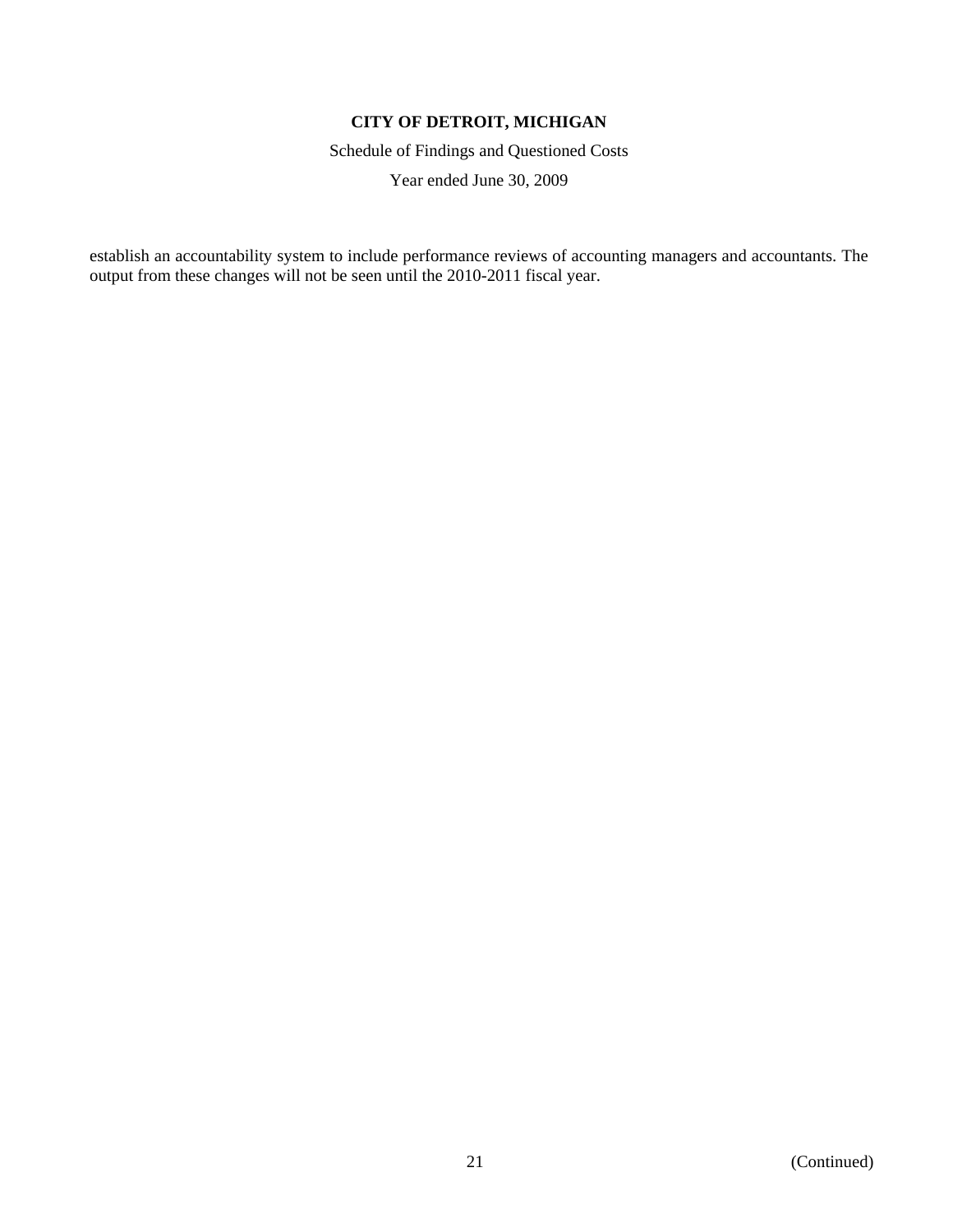Schedule of Findings and Questioned Costs

Year ended June 30, 2009

# **Finding 2009-03 – Reconciliations, Transaction Processing, Account Analysis, and Document Retention**

Operations of the City are carried out by numerous City departments utilizing a variety of people, processes, and systems. This type of environment requires diligence in ensuring accurate information is processed and shared with others in the City. Performing reconciliations of data reported from different systems and sources and account analysis are an integral part of ensuring transactional data integrity and accurate financial reporting. During our audit we noted deficiencies in the areas of transaction processing, account analysis, data integrity, reconciliation performance, and document retention. Those deficiencies include the following:

- The City's process to identify accrued expenses is not adequate. Our audit procedures identified expenses paid in 2010 that were not appropriately recorded as accrued expenses at June 30, 2009.
- Certain purchase order expenditure accruals were over two years old and still have not been matched with an actual invoice. As such, the City has likely over accrued for these items and a detailed analysis has not been performed to ascertain if these are still liabilities of the City.
- The City's employee termination form could not be located for a majority of our terminated employee sample. As such, it was difficult to ascertain if terminated employees were properly removed from the City's payroll.
- Data provided to the actuaries that assist in estimating workers' compensation liabilities is not tested by the City for accuracy and not reconciled by the City to supporting data.
- Reconciliations of subsidiary ledgers to general ledgers and other IT systems to DRMS are either not being completed, not completed timely, or contain significant un-reconciled items.
- A listing of internal controls employed by service organizations is not prepared and evaluated for adequacy by the City. The City uses various service organizations to process significant transactions such as health and dental claims and payroll. The City does not review the service organization auditor reports (SAS 70 Reports) to ensure that the service organization has effective internal controls. Further, the City does not evaluate the user controls outlined in the SAS 70 reports to ensure that the City has these controls in place to ensure complete and accurate processing of transactions between the City and the Service Organization.
- Bank, investment, and imprest cash reconciliations are not prepared timely.
- Investment earnings in the Water and Sewer funds are not recorded in a timely manner. We noted that Sewer Fund and Water Fund investment earnings were not recorded in the respective funds until after year end.
- Certain data in the human resources system did not match data in the employee personnel files. This may cause the estimated liabilities calculated by the City's actuaries to be misstated.
- Cash collections are not recorded timely on a consistent basis. As an example, we noted that Detroit Department of Transportation has about a one week delay in depositing bus fare cash collections into the Department's bank account.
- Capital projects that are complete are not closed out and placed into service categories on a timely basis. Further we noted capital costs that were recorded as construction work in progress but should be considered completed, put into service and depreciated, or written off as an expense as the cost was not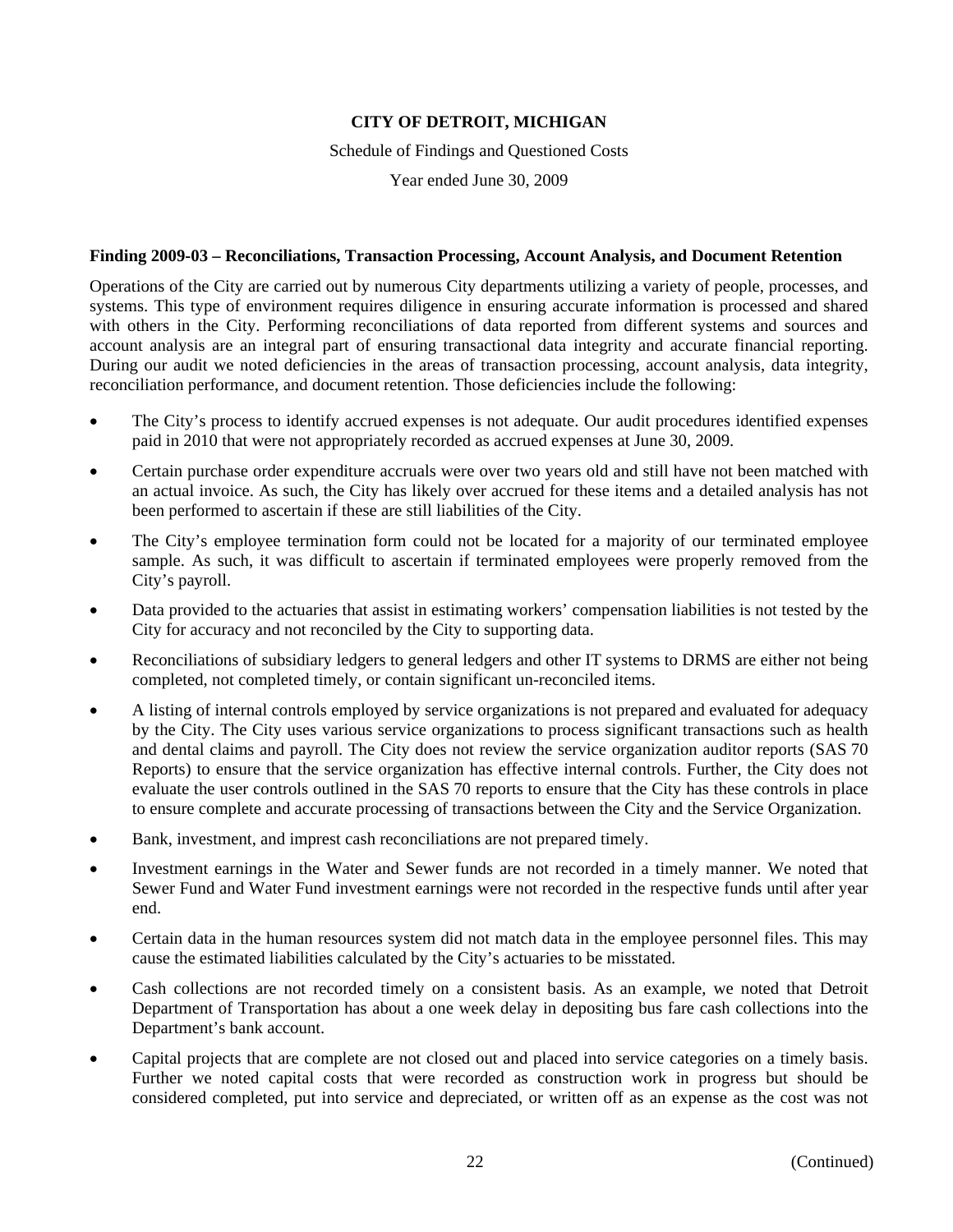Schedule of Findings and Questioned Costs

Year ended June 30, 2009

eligible for capitalization. The City has a practice to record capital costs as an expense in the first instance and when the project is complete reverse the value of the completed project from expenses.

• Interfund and inter-departmental transactions are not reconciled throughout the year on a timely basis.

## *Recommendation*

We recommend management develop or improve existing policies and procedures related to reconciliations and account analysis such that transactions are recorded in the general ledger completely, accurately and in a timely manner. We further recommend that the City review its document retention and filing policies and procedures and make necessary adjustments such that information is accessible and provides for an adequate audit trail.

Current City policies require that invoices be paid timely and that contracts and purchase orders are approved prior to goods or services being rendered. We recommend establishing a procedure to monitor payment dates against invoice dates to determine which departments are noncompliant with policies. Enforce the current policies by using personnel actions against noncompliant individuals. Also, consider charging service fees to the budgets of departments that violate the contract and prompt payment ordinances.

Additionally, we recommend performing monthly vendor level contract analysis for each major City vendor. If this is consistently performed, it will enable the analysts to know at any given time, the approximate amount of unbilled goods or services that have been rendered. This would enable the Accounting Department to estimate accruals for each major vendor at year-end within a shortened timeframe thereby facilitating a faster closing of the books.

Lastly, there are no receiving documents utilized to enforce a three-way match. We recommend that all invoices be sent directly to Accounts Payable and that the approvals are then routed to the departments electronically utilizing available features within DRMS. This would enable the Accounts Payable department to determine the appropriate accounting period for each invoice upon entry into the system.

# *Views of Responsible Officials*

We have reviewed the finding and concur with the recommendation. Presently, we are evaluating the City's diverse accounting systems and operations to consolidate and improve the City's accounting. As discussed previously, the Finance Department will implement training and development programs to improve accounting staff. The Department has improved its financial analysis, which will enable accounting staff to focus on variances to identify errors and problems. During the audit the accounting staff did a better job of completing reviews and account reconciliations, which provided the auditors with more reliable data than in past audits. In addition, the Department will develop account reconciliation policies and procedures to ensure reconciling differences are identified and researched in a timely manner.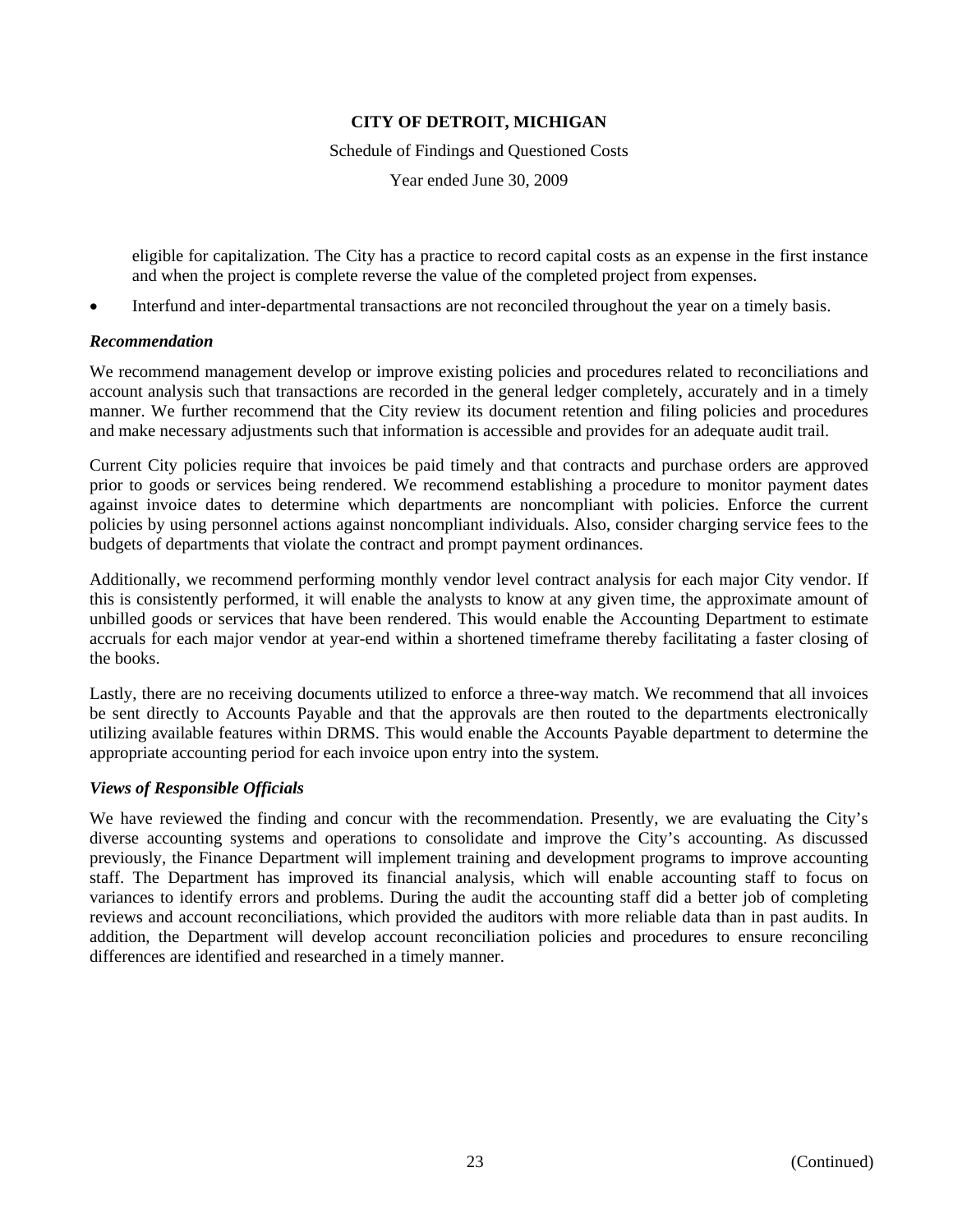Schedule of Findings and Questioned Costs

Year ended June 30, 2009

## **Finding 2009-04 – Information Technology**

General controls and application controls work together to ensure the completeness, accuracy, and validity of financial and other information in the systems. Deficiencies exist in the areas of general and application controls. Those deficiencies include the following:

- Access to powerful administrator ID's is shared by multiple employees.
- ID's for terminated employees remained active after termination.
- Periodic reviews of user access are not performed.
- Password parameters are inadequate.
- Documents supporting adding, deleting, or modifying user access were not retained.
- Adequate procedures are not in place to log and approve configuration changes for certain applications.
- Program developers have access to move program changes into production for certain applications.
- Vendors supporting certain applications can make program changes without approvals.
- Certain tickets related to problems and incidents were not resolved in a timely manner.

#### *Recommendation*

We recommend the following:

- Develop and enforce stronger password parameters such as password length of at least 6 characters, password expiration every 90-120 days, enforce alpha-numeric password and suspend ids after 5 invalid login attempts.
- Create and enforce a policy that requires each user to have a unique id, change the passwords to the default system ids, restrict access to default and administrative ID's, minimize the use of generic ids, turn audit on to log activity.
- Create controls and procedures to suspend or disable separated employees, implement scripts to suspend ids not used for 45-60 days, implement programs to generate reports showing ids inactive for longer than 45-60 days and subsequently manually suspend those ids.
- Create and enforce a policy that requires review of user access on a periodic basis, correct user access based on review results and maintain before and after logs to review results.
- Create a matrix to identify application functions that when granted together will give rise to segregation of duties conflict. Follow and enforce the segregation of duties matrix to ensure that segregation of duties conflicts do not exist at the time of role/profile creation.
- Create and enforce a policy to log all confirmation changes, obtain approval from authorized individuals for all configuration changes and perform appropriate testing on all confirmation changes prior to promoting changes to production.
- Develop and enforce a policy that does not grant access to developers to promote changes into production and access to promote changes into production should be restricted to authorized individuals.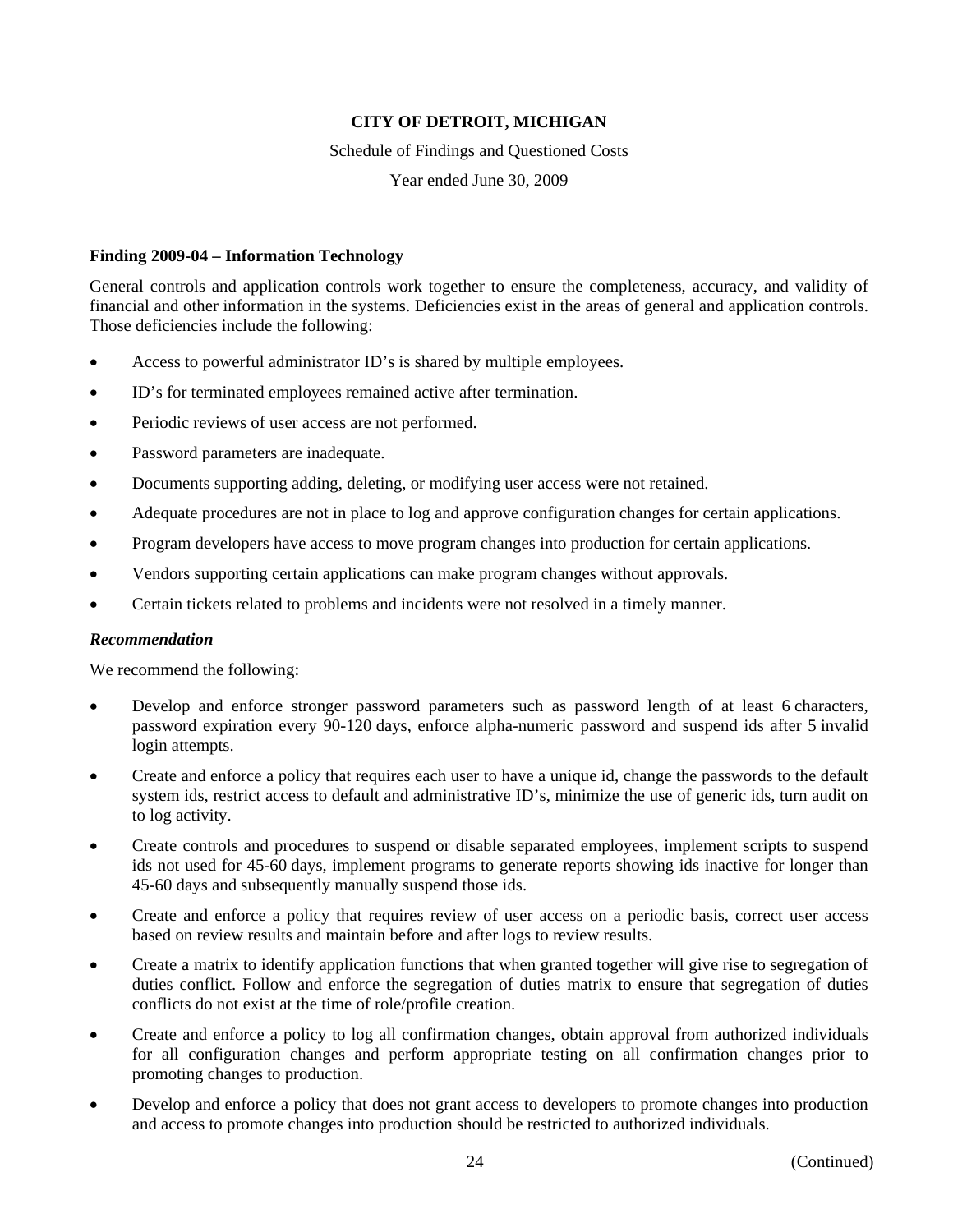Schedule of Findings and Questioned Costs

Year ended June 30, 2009

• Implement and enforce adequate procedures to log and track problems and incidents.

# *Views of Responsible Officials*

We have reviewed the finding and concur with the recommendations. The Information Technology Services Department (ITSD) is implementing the recommendations for the systems that ITS supports. Additionally, the ITSD is also working with technology staff in other agencies to implement the recommendations for findings related to the systems that those agencies support themselves.

In the current year the City has changed the password parameters and controls for key financial systems. In addition, the City has identified systems that are in the process of being retired, for which parameters will not be changed. Procedures used by the central IT staff (e.g. Change Management) have been shared with technology staff in other agencies to facilitate consistency in compliance. The City will continue to work toward improving information technology controls. Chief among these will be the implementation of a formal process for periodic review of user access, and development of a "Separation of Duties" matrix for each key financial system.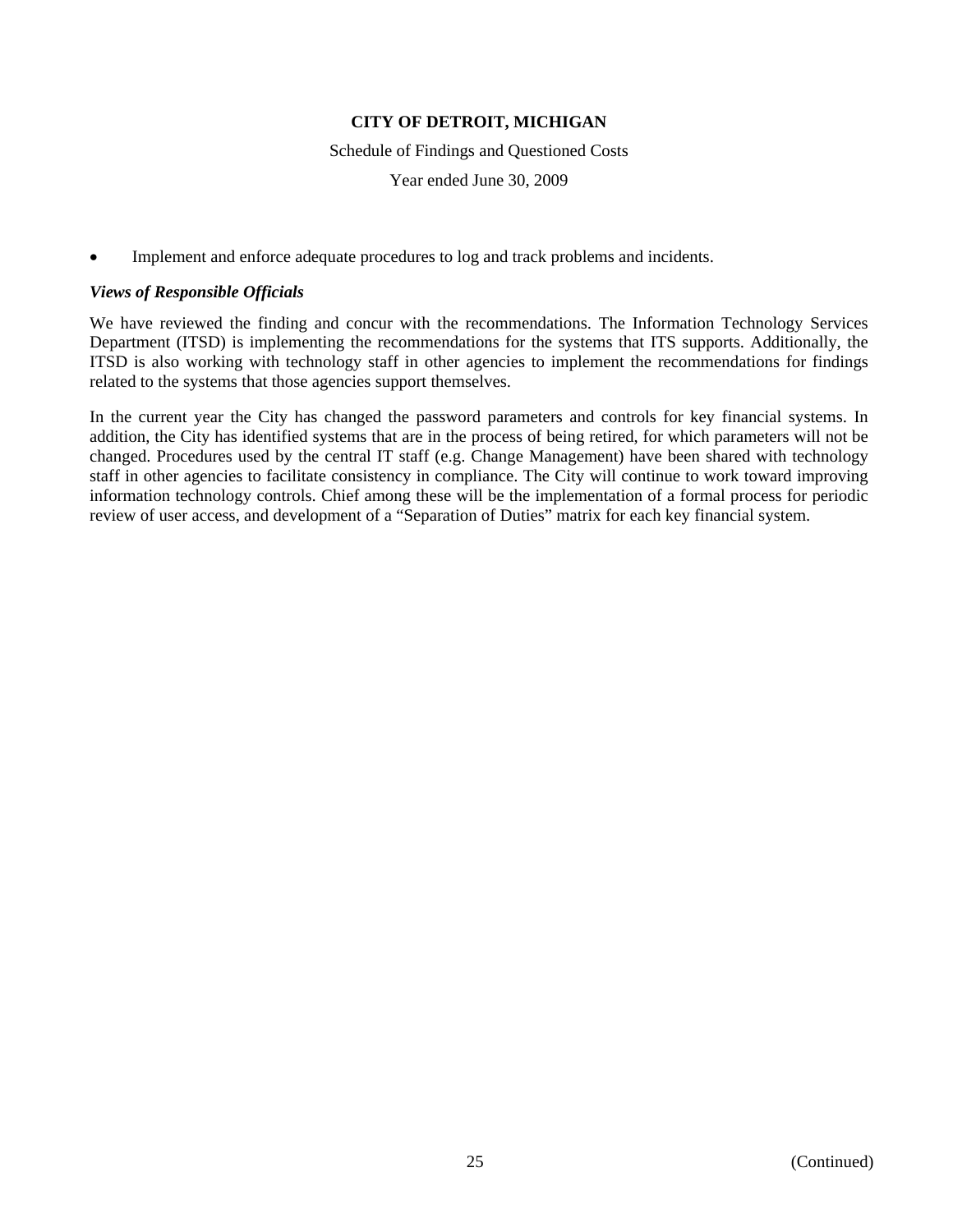#### Schedule of Findings and Questioned Costs

Year ended June 30, 2009

#### **Finding 2009-05 – Arbitrage**

The City has not implemented the necessary procedures to ensure compliance with the arbitrage rebate rules of Section 148(f) of the Internal Revenue Code of 1986 applicable to the City's outstanding tax exempt obligations. In discussing this with City officials, they stated the lack of written City policies and procedures regarding the monitoring and calculating of arbitrage rebates caused the City to fail to comply with the rebate rules.

Internal Revenue Code § 148(f) requires certain earnings on nonpurpose investments allocable to the gross proceeds of a bond issue be paid to the United States to prevent the bonds in the issue from being arbitrage bonds. Section 148 of the Internal Revenue Code requires compliance with the rules be ascertained by conducting a series of steps to calculate the amount to be rebated.

Nonpayment of rebates when due could result in the loss of tax-exemption for interest on the bonds or in the payment of penalty and interest.

#### *Recommendation*

We recommend Management conduct all necessary activities to calculate rebates, submit filings, and pay rebates and/or penalties and interest owed. We further recommend Management develop and implement new written policies and procedures to ensure compliance is maintained on a go-forward basis.

#### *Views of Responsible Officials*

We have reviewed the finding and concur with the recommendation for the year ended June 30, 2009. In the current fiscal year (2009-2010), the City has begun implementing procedures to ensure compliance with the arbitrage rebate compliance rules of the Internal Revenue Code. The City has initiated corrective action with a major focus on tracking of arbitrage liabilities to improve accuracy of budgets and annual financial statements. It is also in the process of implementing a new Treasury Cash Management System, integrated with its general ledger, that will facilitate compliance with the Arbitrage Rebate Restriction Requirements.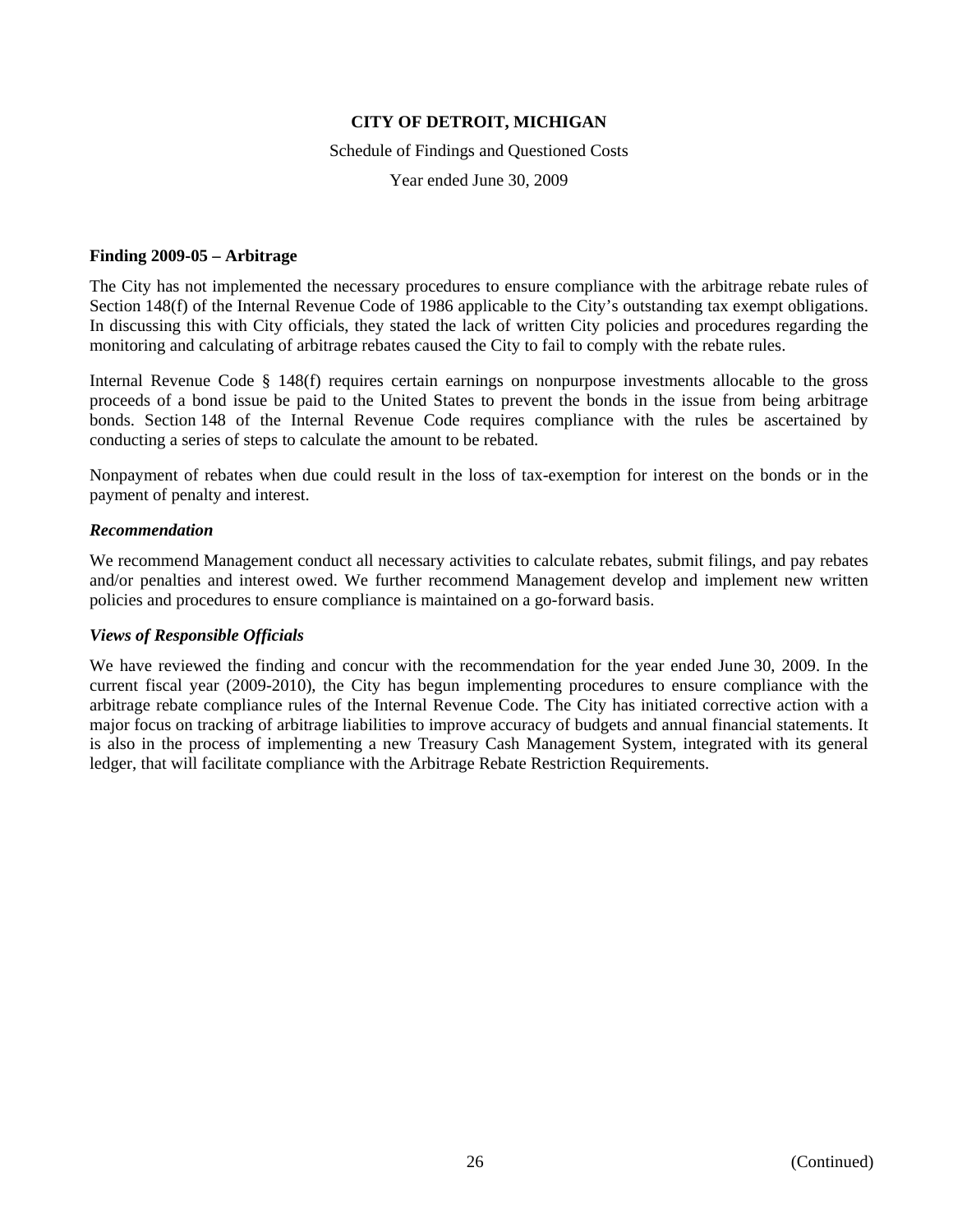Schedule of Findings and Questioned Costs

Year ended June 30, 2009

#### **Finding 2009-06 – Filing of Financial Statements**

Michigan Compiled Laws Section 141.424 requires each local unit file the annual financial report with the State Treasurer within 6 months of the local unit's year end. The City did not file audited financial statements by the required deadline. The City submitted the June 30, 2009 financial statements on May 28, 2010. In discussing this with City officials, the stated changes in personnel along with increasingly complex transactions and reporting standards have made it difficult for the City to modify its closing procedures to accommodate the changing conditions.

The Treasurer has the authority when audited financials are not submitted within the six-month period to withhold the local government's State Revenue Sharing distribution. Accordingly, the Treasurer has withheld \$24.6 in revenue sharing associated with the fiscal year ended June 30, 2009. The Secretary of State has the authority to suspend the City's certificate of motor vehicle self-insurance when required financials, with application are not submitted 30 days prior before the desired effective date of the certificate. Failure to adhere to the requirement may result in the cancellation of the certificate of motor vehicle self-insurance. However, the Secretary of State has continued to extend the City's certificate of motor vehicle self-insurance, on a month-to-month basis contingent on the City continuing ability to meet plans to correct these deficiencies.

#### *Recommendation*

We recommend Management develops a comprehensive plan to effectuate a timely closing of the books and preparation of financial statements.

#### *Views of Responsible Officials*

We have reviewed the finding and concur with the recommendation. The Finance Department added new contractual and accounting staff in 2008 and 2009 to more timely complete the June 30, 2007 through June 30, 2009 audits. Improvements have been made and are expected to continue as we implement more of the recommendations discussed previously. The department anticipates meeting the required deadline of December 31, 2010 for completion of the June 30, 2010 annual financial report and audit.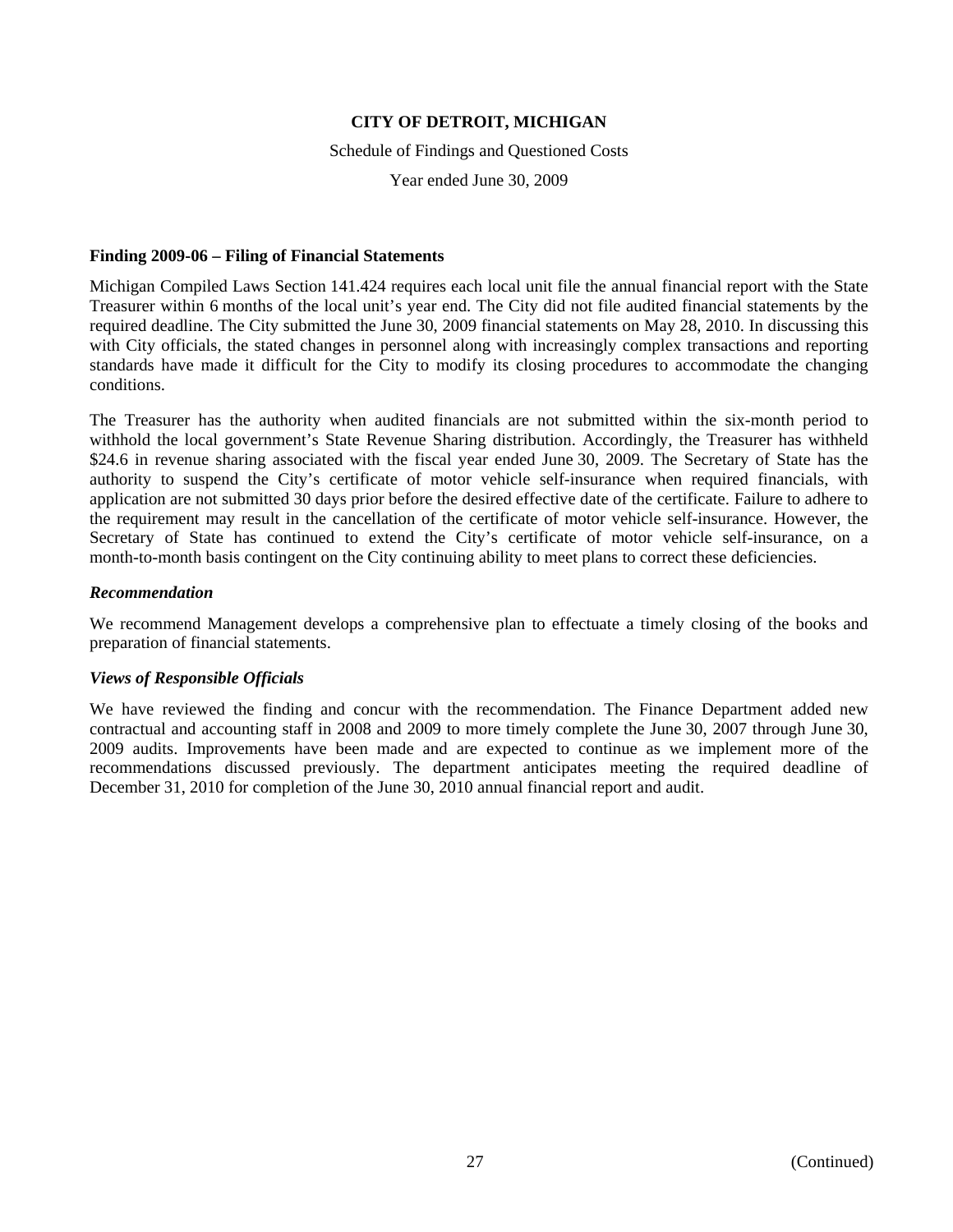#### Schedule of Findings and Questioned Costs

Year ended June 30, 2009

#### **Finding 2009-07 – Escheatment Law**

The City has not filed the required annual report of unclaimed property to the State of Michigan. Additionally, the City has not remitted escheatable property to the State. In discussing this with City officials, the stated changes in personnel combined with the lack of written City policies and procedures regarding the monitoring and calculating of escheatment rules caused the City to fail to comply with the rules.

The Uniform Unclaimed Property Act (Public Act 29 of 1995) requires the Michigan Holder Transmittal Annual Report of Unclaimed Property be submitted annually by November 1.

Any holder of unclaimed property who fails to file a report of unclaimed property is subject to fines and penalties as prescribed in Public Act 29 of 1995.

#### *Recommendation*

We recommend Management conducts an assessment and evaluation of unclaimed property held and file the required report within the annual required deadlines.

#### *Views of Responsible Officials*

We have reviewed the finding and concur with the recommendation. The Finance Department's Treasury Division has contracted Pierce Monroe & Associates, an accounting firm, to conduct an assessment and evaluation of backlogged unclaimed property in accordance with the Unclaimed Property Act 29 of 1995, Escheat Law. The assessment and evaluation includes a 60-day due diligence notification period prior to escheatment to the State of Michigan. Once due diligence is complete and the backlog of unclaimed property is either claimed or escheated, new procedures will be implemented to conduct annual evaluations and submit the Michigan Holder Transmittal Annual Report of Unclaimed Property effective November 1, 2010 and each year thereafter.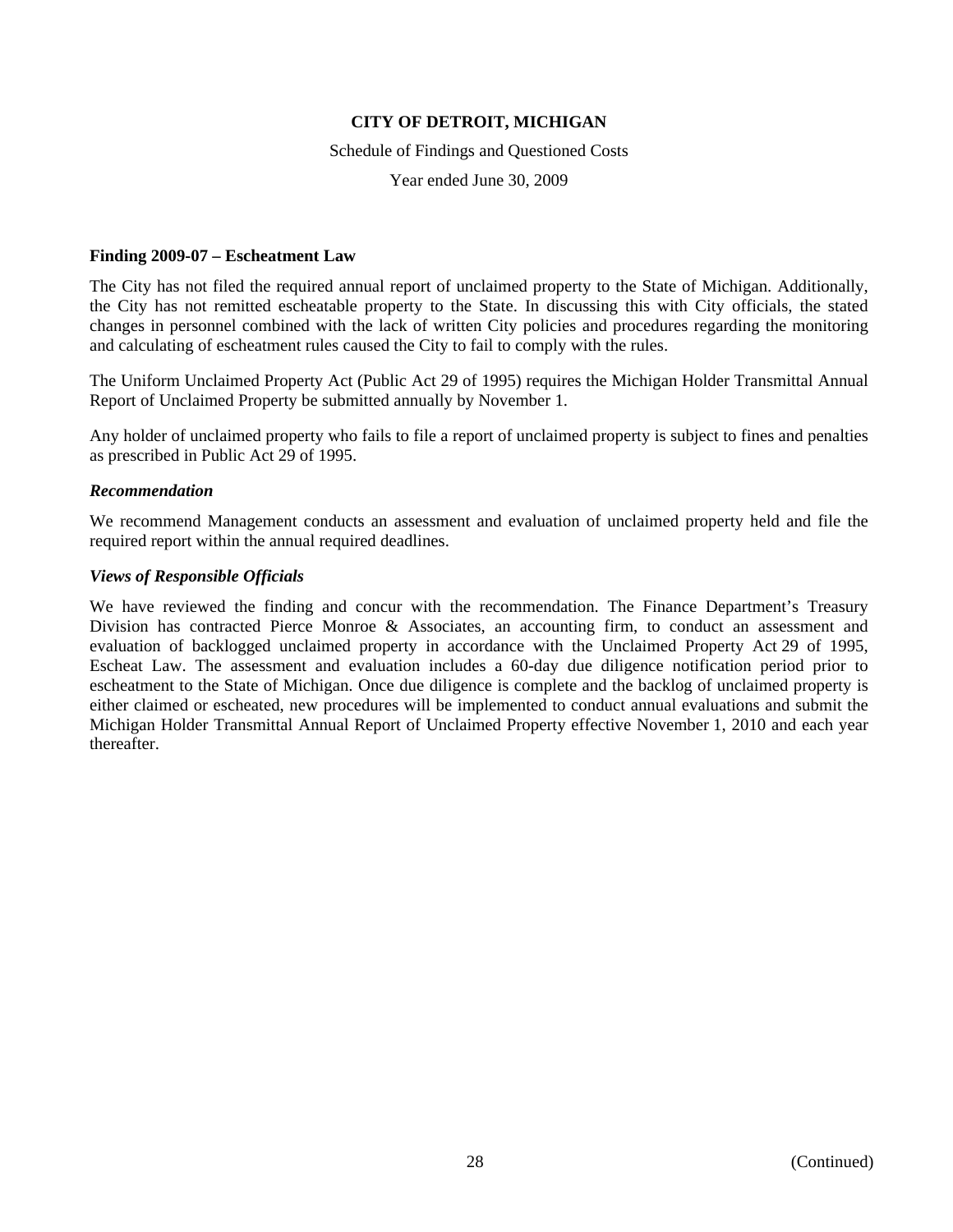#### Schedule of Findings and Questioned Costs

Year ended June 30, 2009

#### **Finding 2009-08 – Bond Ordinances**

The Water Fund revenue bond ordinance require amounts be set aside in a Bond and Interest Redemption Fund such that the aggregate balance is sufficient to provide for payment, when due, of the current principal and interest. During fiscal 2009, the City did not make the required transfers and, at June 30, 2009, the balance in the Bond and Interest Redemption Fund was not sufficient. The Water Fund transferred the amounts needed on July 1, 2009 and made the payments on a timely basis. Additionally, the revenue bond ordinances require (1) amounts be set aside in the Senior Lien Bond Account equal to the maximum annual debt service on all senior lien bonds outstanding, and (2) monthly deposits be set aside in an amount equal to one-twelfth of 3% of the budgeted operation and maintenance expense for each of the Sewer Disposal and Water Funds for the fiscal year until the aggregate amount funded totals at least 15% of that year's budgeted operating and maintenance costs. The Sewerage Disposal Fund's Extraordinary Repair and Replacement Reserve Fund were underfunded by approximately \$4 million and at June 30, 2009.

During the year, the City identified certain expenditures made by the Water and Sewerage Disposal Funds that potentially should not have been funded by bond proceeds. The City is currently unable to determine whether there were any legal violations or implications as to the tax-exempt nature of the bonds. The City does not believe the outcome of this matter will have a material impact on the financial statements.

#### *Recommendation*

The City should identify all applicable material legal requirements contained in laws, regulations, grants, and contracts. Additionally, the City should implement procedures to monitor ongoing compliance with these requirements and take steps to ensure compliance on a continuous basis.

#### *Views of Responsible Officials*

We have reviewed the finding and concur with the recommendation. The Water and Sewage Disposal Funds Cash Management Section has implemented procedures to monitor and ensure that all required reserve balances and transfers are in compliance with the applicable bond ordinance. Also, we are currently consulting with bond counsel to review expenditures related to its capital program to determine their impact, if any, on the tax status of related revenue bonds.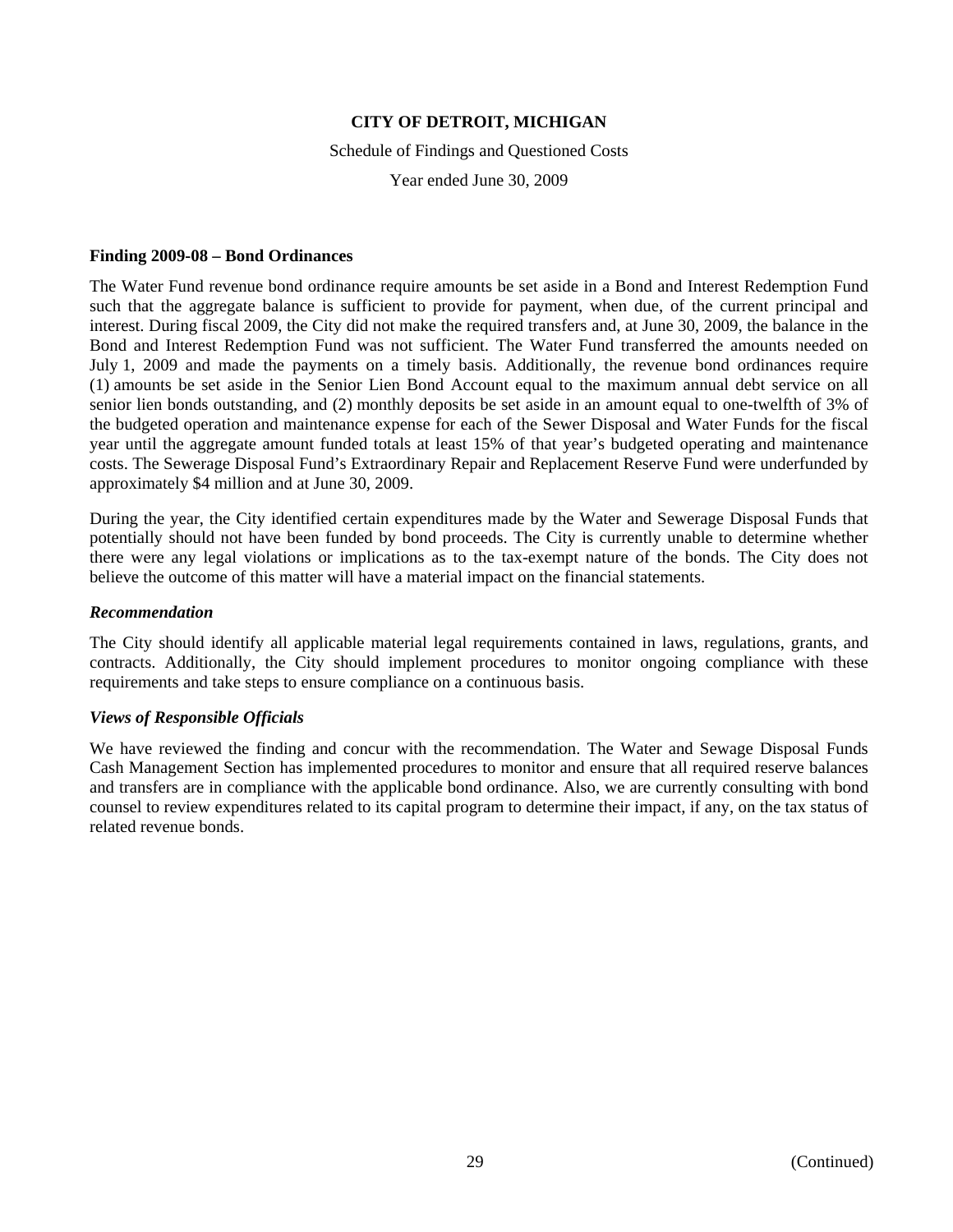Schedule of Findings and Questioned Costs

Year ended June 30, 2009

Section III – Findings and Questioned Costs Relating to Federal Awards: **Item: 2009-9** 

#### **Finding Type: Material weakness**

## **Federal Program:** All

**Requirement:** Office of Management and Budget (OMB) Circular A-133 Section 320 states that the audit shall be completed and the data collection form and reporting package shall be submitted within the earlier of 30 days after receipt of the auditors' report, or nine months after the end of the audit period, unless a longer period is agreed to in advance by the cognizant or oversight agency for audit.

**Condition:** The City did not submit their Single Audit reporting package (Single Audit Report, Data Collection Form, Status of Prior Year Findings, and a Corrective Action Plan) and data collection report within the required time period.

## **Questioned Costs:** None

**Possible Asserted Cause and Effect:** Internal controls were not properly designed, executed, and monitored to ensure a timely preparation of reports and records for audit purposes. As a result, management did not comply with the submission requirements of OMB A-133. Layoffs and reduction in accounting personnel in prior years resulted in late submissions.

**Recommendation:** We recommend that management expand the central grant management processes and strengthen the related internal control procedures to ensure that the City is able to prepare for audits more timely and become in compliance with the submission requirements of OMB A-133.

**Views of Responsible Officials:** We have reviewed the noted observations and recommendations with which we concur. The Finance Department is in the process of hiring a Grants-General Manager; and through re-organization of the Department, staff will be assigned to assist the General Manager. Their focus will be on Single Audit preparation throughout the year. Documents that are necessary for the audit that are historically prepared on an annual basis will be prepared on a monthly basis.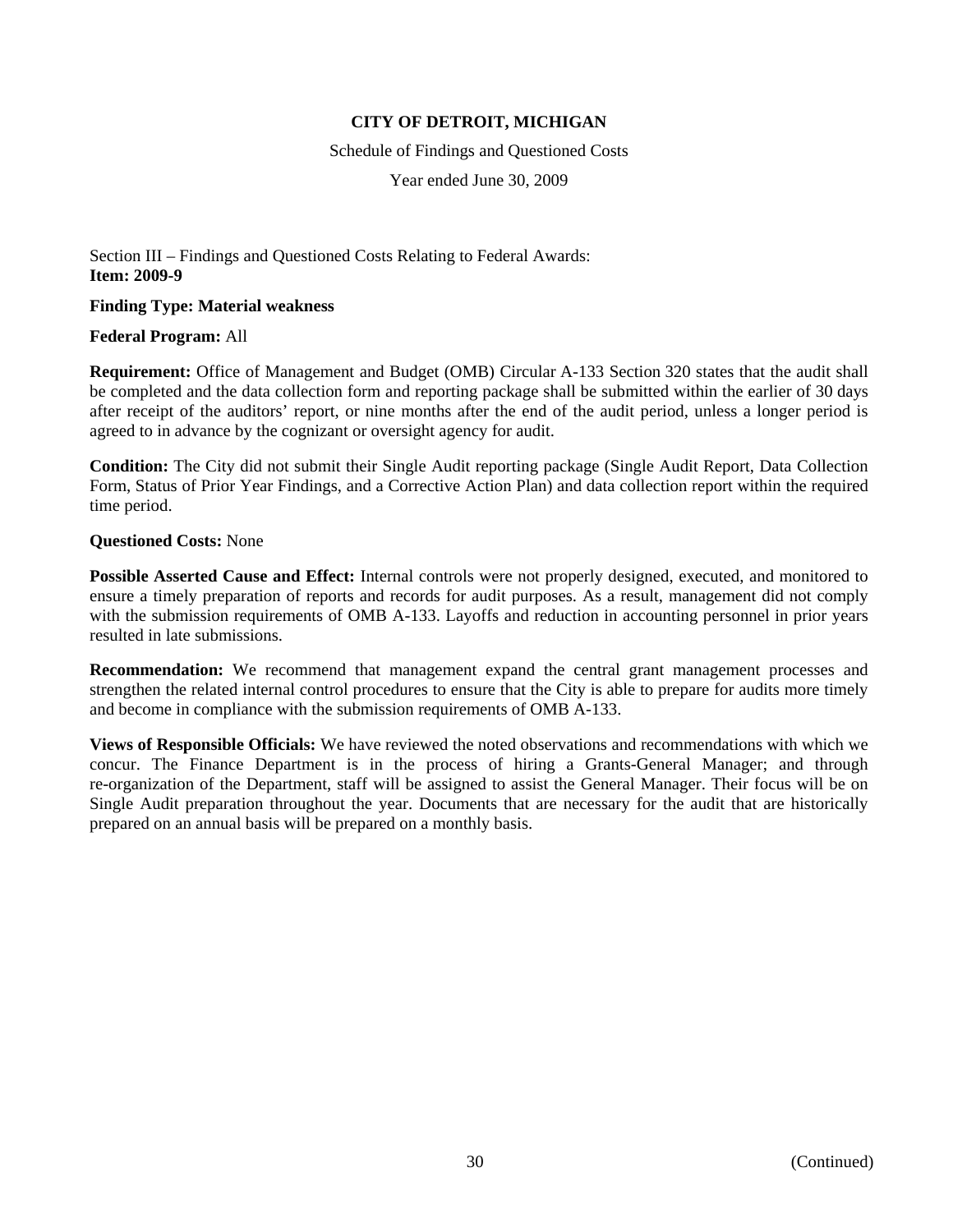Schedule of Findings and Questioned Costs Year ended June 30, 2009

**Item: 2009-10 Finding Type: Material weakness** 

## **Federal Program:** All

**Requirement:** A reconciliation of the Schedule of Expenditures of Federal Awards (SEFA) to the General Ledger should be performed throughout the year in order to ensure the SEFA is complete and accurate.

**Condition:** There were several significant unreconciled differences between the SEFA and the General Ledger. The City's attempt to complete the reconciliation continued more than a year after fiscal year end and errors that required adjustments to the SEFA were discovered throughout this process. Additionally the City did not identify two sources of ARRA funding in their initial SEFA.

## **Questioned Costs:** None

**Possible Asserted Cause and Effect:** The internal control procedures were not adequately designed to identify all sources of federal funds on a timely basis. The internal control procedures that should have been in operation were not followed or monitored properly to perform a complete and accurate reconciliation of the SEFA to the General Ledger on a timely basis. Unreconciled differences between the SEFA, the General Ledger, and supporting documentation could result in errors in the financial statements or SEFA. Layoffs and reduction in accounting personnel in prior years resulted in reconciliations not being completed on time.

**Recommendation:** Management should redesign the internal controls over the SEFA preparation and reconciliation process. The process should include procedures to identify all sources of federal funds and the related federal compliance requirements. The process should also include procedures to compare source documentation (e.g., federal draw down requests, grant agreements, deposits of federal funds, etc.) to the recorded information for completeness and consistency.

**Views of Responsible Officials:** We have reviewed the noted observations and recommendations with which we concur. The Finance Department is in the process of hiring a Grants-General Manager; and through re-organization of the Department, staff will be assigned to assist the General Manager. Their focus will be on Single Audit preparation throughout the year. Documents that are necessary for the audit that are historically prepared on an annual basis will be prepared on a monthly basis.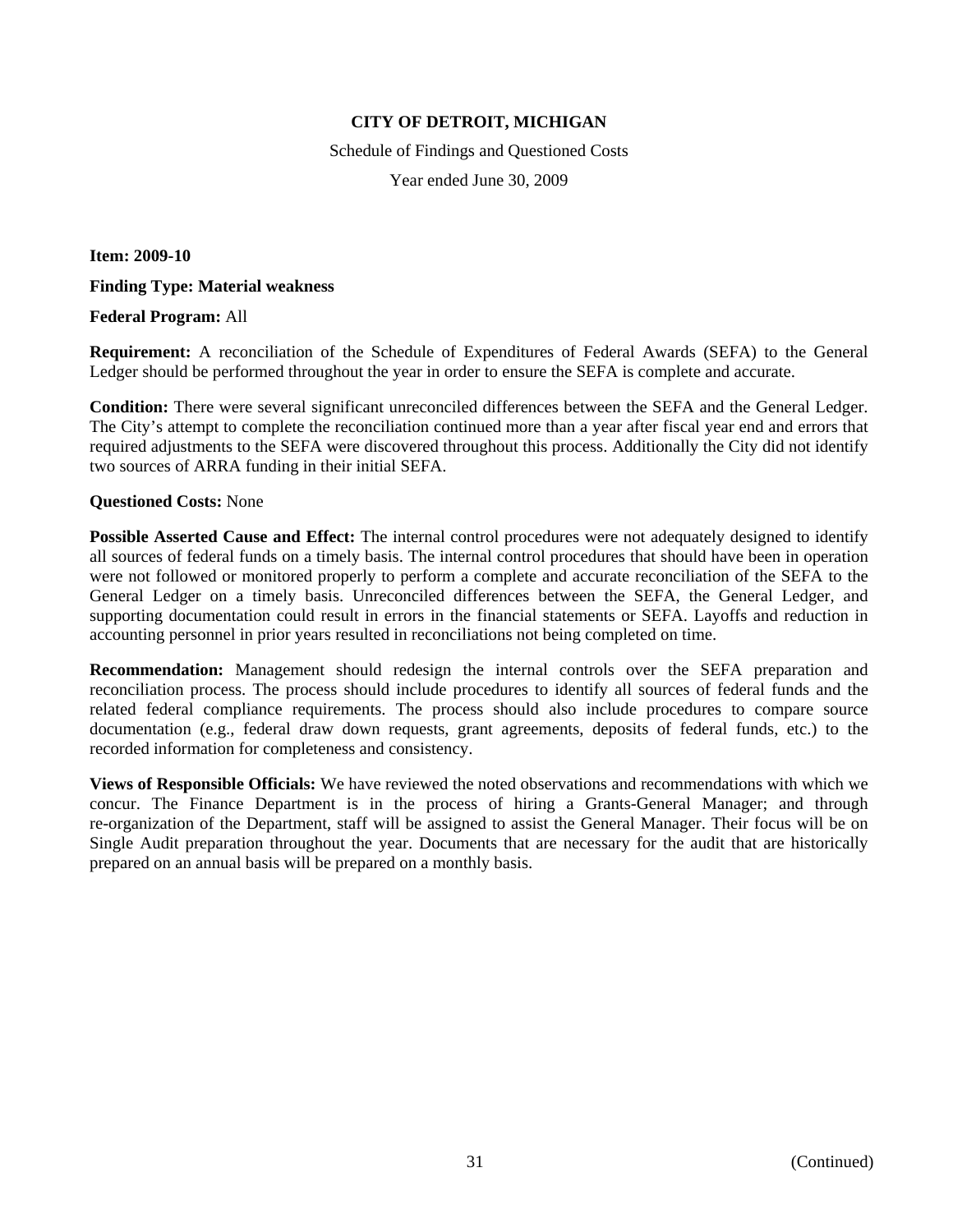Schedule of Findings and Questioned Costs

Year ended June 30, 2009

# **Item: 2009-11 Activities Allowed or Unallowed and Allowable Costs/Cost Principles**

#### **Finding Type: Material noncompliance and material weakness**

**Federal Agency:** U.S. Department of Housing and Urban Development (HUD)

**Pass-Through Entity:** N/A

**Federal Program:** Community Development Block Grant (CDBG)

**CFDA No.:** 14.218

**Award No.:** B-08-26-0006

**Award Year:** 7/1/2008-6/30/2009

**Requirement:** Per 2 CFR Part 225 Appendix B, Paragraph 8 (h)(1), Charges to Federal awards for salaries and wages, whether treated as direct or indirect costs, will be based on payrolls documented in accordance with generally accepted practice of the governmental unit and approved by a responsible official(s) of the governmental unit. In addition, Appendix B, paragraph 8 (h)(3), where employees are expected to work solely on a single Federal award or cost objective, charges for their salaries and wages will be supported by periodic certifications that the employees worked solely on that program for the period covered by the certification. These certifications will be prepared at least semi-annually and will be signed by the employee or supervisory official having first hand knowledge of the work performed by the employee. Per 2 CFR Part 225, Appendix A, Paragraph C.1 (j), to be allowable under Federal awards, costs must meet the following general criteria: (j) be adequately documented. Per A-102 Common Rule, Nonfederal entities receiving Federal awards must establish and maintain internal controls designed to reasonably ensure compliance with Federal laws, regulations, and program compliance requirements.

**Condition:** There was no semi-annual wage certification performed for those employees that worked solely on the CDBG program. As a result, the entire payroll expense of \$7,294,920 are reported as questioned costs.

#### **Questioned Costs:** \$7,294,920

**Possible Asserted Cause and Effect:** The City did not require certifications from employees that worked solely on a single federal award.

**Recommendation:** We recommend that management obtain, on a semi-annual basis, a signed certification from employees who work solely on a single federal program.

**Views of Responsible Officials:** Management agrees with the finding. Management developed a form to capture certifications semiannually for employees who work solely on an award. Personnel Activity Distribution Reports were also developed for persons that work on multiple grants. However, as the form was not properly designed, it must be revised to capture more required information. Moreover, internal controls must be enhanced to ensure enforcement of completion of the forms. The certification will be based on eligible cost objective.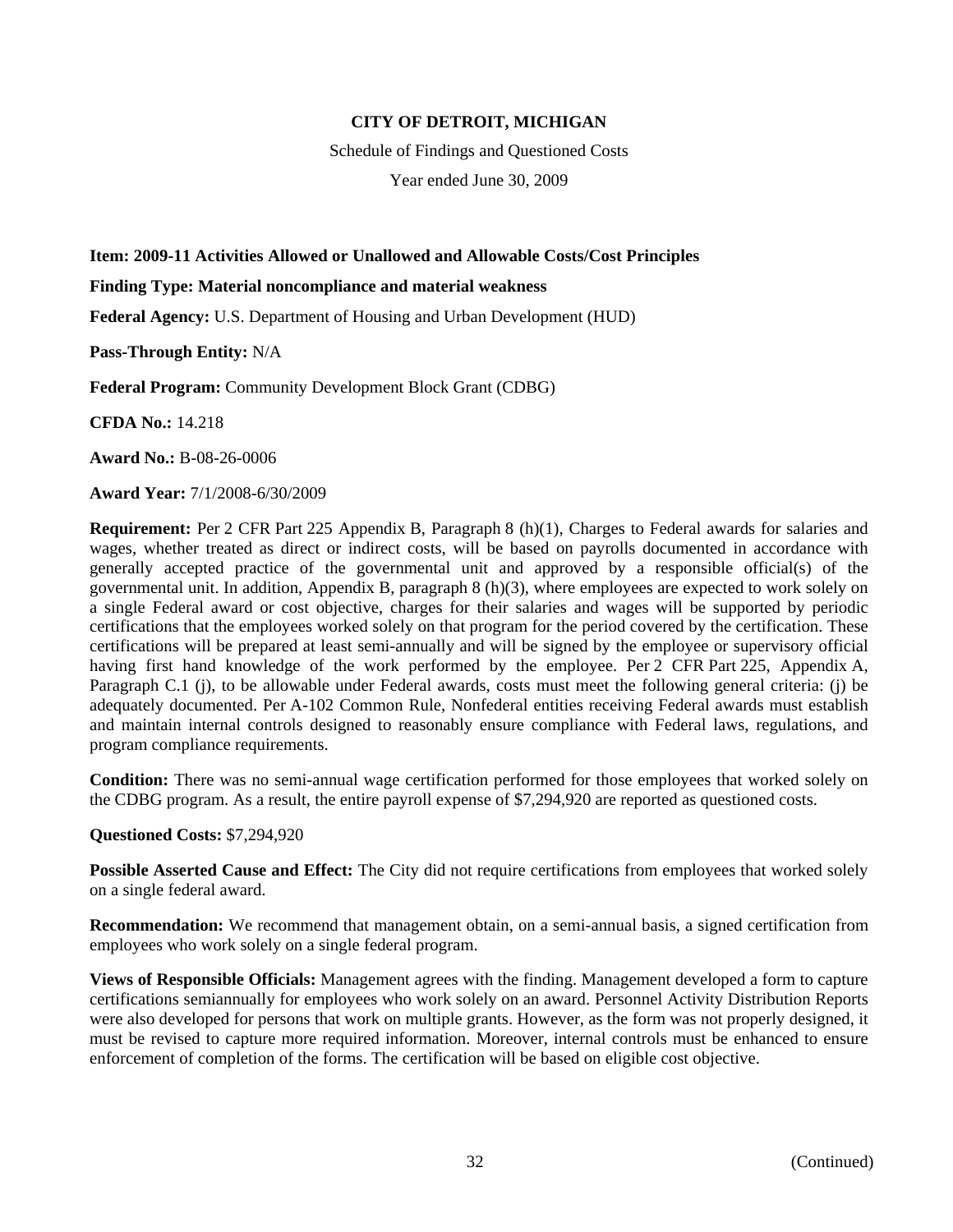Schedule of Findings and Questioned Costs Year ended June 30, 2009

## **Item: 2009-12 Activities Allowed or Unallowed and Allowable Costs/Cost Principles**

#### **Finding Type: Material noncompliance and material weakness**

**Federal Agency:** U.S. Department of Housing and Urban Development (HUD)

**Pass-Through Entity:** N/A

**Federal Program:** Community Development Block Grant (CDBG)

**CFDA No.:** 14.218

**Award No.:** B-08-26-0006

**Award Year:** 7/1/2008-6/30/2009

**Requirement:** Per Circular A-87 Attachment E, D.2.b, a governmental unit for which a cognizant agency assignment has been specifically designated must submit its indirect cost rate proposal to its cognizant agency.

**Condition:** The City of Detroit Planning & Development Department Indirect Cost Proposal was not submitted to the cognizant agency. As a result, the entire population of indirect costs amounting to \$5,079,351 charged to the CDBG grant is a questioned cost.

#### **Questioned Costs:** \$5,079,351

**Possible Asserted Cause and Effect:** Management was not aware that the Indirect Cost Proposal needed to be submitted to HUD.

**Recommendation:** We recommend management increase awareness of federal program compliance requirements and monitor compliance with the requirements on a regular basis.

**Views of Responsible Officials:** The indirect cost proposal was submitted to HUD in response to a monitoring letter. As Management's interpretation of the requirement differs from the auditors, said report was not submitted as stated. However, policies and procedures will be established to strengthen the internal control process to ensure compliance with the Activities Allowed/Allowable Cost Principles requirements.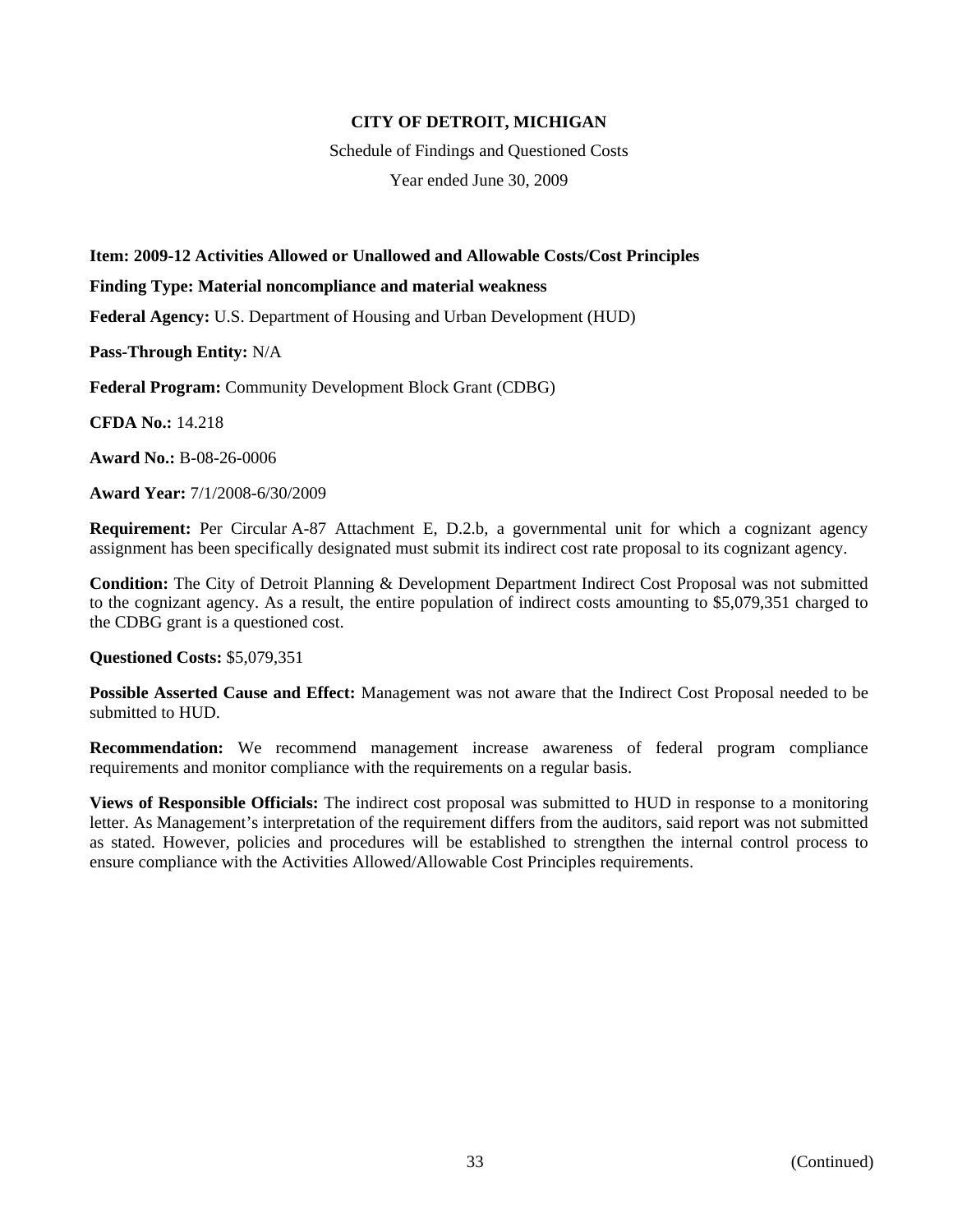Schedule of Findings and Questioned Costs Year ended June 30, 2009

**Item: 2009-13 Cash Management** 

**Finding Type: Material noncompliance and material weakness** 

**Federal Agency:** U.S. Department of Housing and Urban Development (HUD)

**Pass-Through Entity:** N/A

**Federal Program:** Community Development Block Grant (CDBG)

**CFDA No.:** 14.218

**Award No.:** B-08-26-0006

**Award Year:** 7/1/2008-6/30/2009

**Requirement:** Per 24 CFR Part 85.20 (7), procedures for minimizing the time elapsing between the transfer of funds from the U.S. Treasury and disbursement by grantees and subgrantees must be followed whenever advance payment procedures are used. Grantees must establish reasonable procedures to ensure the receipt of reports on subgrantees' cash balances and cash disbursements in sufficient time to enable them to prepare complete and accurate cash transactions reports to the awarding agency. Per OMB Circular A-102, *Grants and Cooperative Agreements with State and Local Governments Attachment (1)(a)*, agency methods and procedures for transferring funds shall minimize the time elapsing between transfer to recipients of grants and cooperative agreements and the recipient's need for the funds.

**Condition:** During our testwork over the Cash Management compliance requirement, we selected 40 expenditures charged to the grant, totaling \$5,298,502, and noted that for 5 out of 40 expenditures, totaling \$252,116, the City did not minimize the time lapse between drawdown and the payment of funds as required. Of the 5 exceptions, the time lapse between drawdown and payment exceeded 7-10 days for 2 items, 1 exceeded the time lapse by 12 days, and 2 exceeded the time lapse by 22 and 27 days respectively.

#### **Questioned Costs:** None

**Possible Asserted Cause and Effect:** The process used to drawdown funds includes consideration of anticipating the payment of funds. However, the funds are not always paid on the expected date.

**Recommendation:** We recommend that the centralized finance team work with the Department of Planning and Development to develop procedures to minimize the time lapse from the drawdown of funds to the payment of funds.

**Views of Responsible Officials:** Management agrees with the finding. Every effort will be made from the department level to minimize the time lapse from IDIS drawdown to disbursement of funds. However, it must be noted that a centralized Finance department is responsible for input of vouchers into DRMS and issuance of checks. Therefore, there are factors within this process which are beyond the department's control. However, internal controls will be enhanced at the department level to more effectively manage those processes that are within the purview of the department.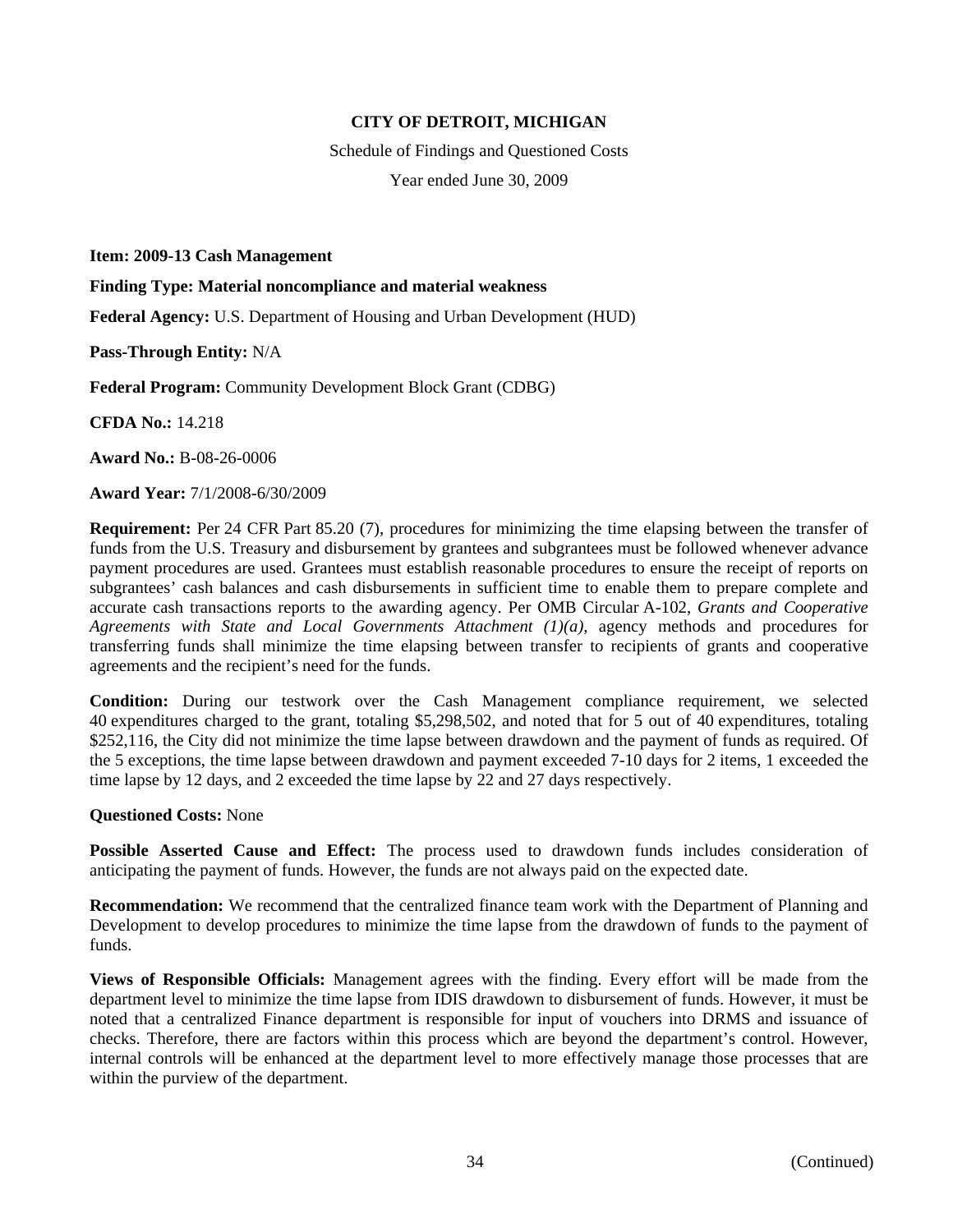Schedule of Findings and Questioned Costs

Year ended June 30, 2009

## **Item: 2009-14 Procurement Suspension and Debarment**

**Finding Type: Material noncompliance and material weakness** 

**Federal Agency:** U.S. Department of Housing and Urban Development (HUD)

**Pass-Through Entity:** N/A

**Federal Program:** Community Development Block Grant (CDBG)

**CFDA No.:** 14.218

**Award No.:** B-08-26-0006

**Award Year:** 7/1/2008-6/30/2009

**Requirement:** Per 2 CFR 215.43, all procurement transactions shall be conducted in a manner to provide, to the maximum extent practical, open and free competition. Per 2 CFR 215.45, some form of cost or price analysis shall be made and documented in the procurement files in connection with every procurement action. Per 2 CFR 215.46, procurement records and files for purchases in excess of the small purchase threshold shall include the following at a minimum: (a) Basis for contractor selection; (b) Justification for lack of competition when competitive bids or offers are not obtained; and (c) Basis for award cost or price.

**Condition:** During our testwork over Procurement, Suspension, and Debarment compliance requirement, we selected 16 contracts to test and noted the following: for 3 contracts we noted no evidence of the reason to limit competition; for 1 contract work started prior to the contract being executed; for 1 contract the network lease and purchase agreement ended on 4/2/2006; for 2 contracts the client was unable to provide the contract and procurement files.

**Questioned Costs:** None

**Possible Asserted Cause and Effect:** Procurement standards were not followed.

**Recommendation:** We recommend evaluating current procurement practices to identify areas where internal controls could be strengthened to include monitoring of compliance with procurement standards.

**Views of Responsible Officials:** Management agrees with the finding. Citywide internal controls are needed to ensure that all city agencies are in compliance with federal guidelines regarding procurement standards.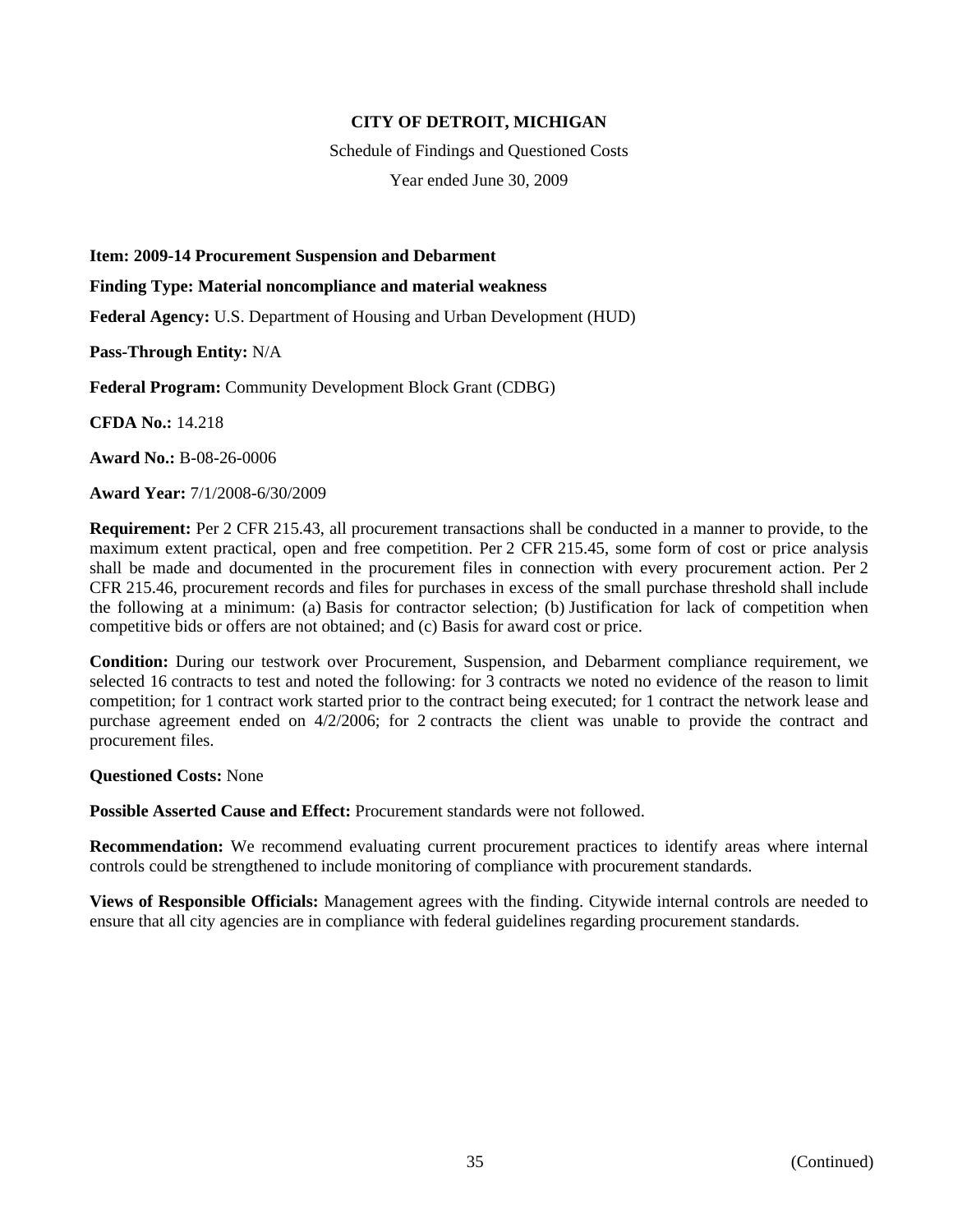Schedule of Findings and Questioned Costs Year ended June 30, 2009

## **Item: 2009-15 Suspension and Debarment**

## **Finding Type: Material noncompliance and material weakness**

**Federal Agency:** U.S. Department of Housing and Urban Development (HUD)

**Pass-Through Entity:** N/A

**Federal Program:** Community Development Block Grant (CDBG)

**CFDA No.:** 14.218

**Award No.:** B-08-26-0006

**Award Year:** 7/1/2008-6/30/2009

**Requirement:** Per 2 CFR 180.300, when you enter into a covered transaction with another person at the next lower tier, you must verify that the person with whom you intend to do business is not excluded or disqualified.

**Condition:** During our testwork over suspension and debarment we noted that 16 of 16 subrecipients did not have a signed suspension and debarment certification in the contract; for 4 of 40 vendors selected, we noted that there was not a signed suspension and debarment certification in the contract, nor was there a clause in the contract stating that the vendor was not suspended or debarred.

## **Questioned Costs:** None

**Possible Asserted Cause and Effect:** Procurement standards were not followed.

**Recommendation:** We recommend that management obtain suspension and debarment certifications from all subrecipients and vendors. Additionally, we recommend that management confirm that the entity is not suspended or debarred by reviewing the ELPS website.

**Views of Responsible Officials:** Management agrees with the finding. Citywide internal controls are needed to ensure that all city agencies are in compliance with federal guidelines regarding procurement standards.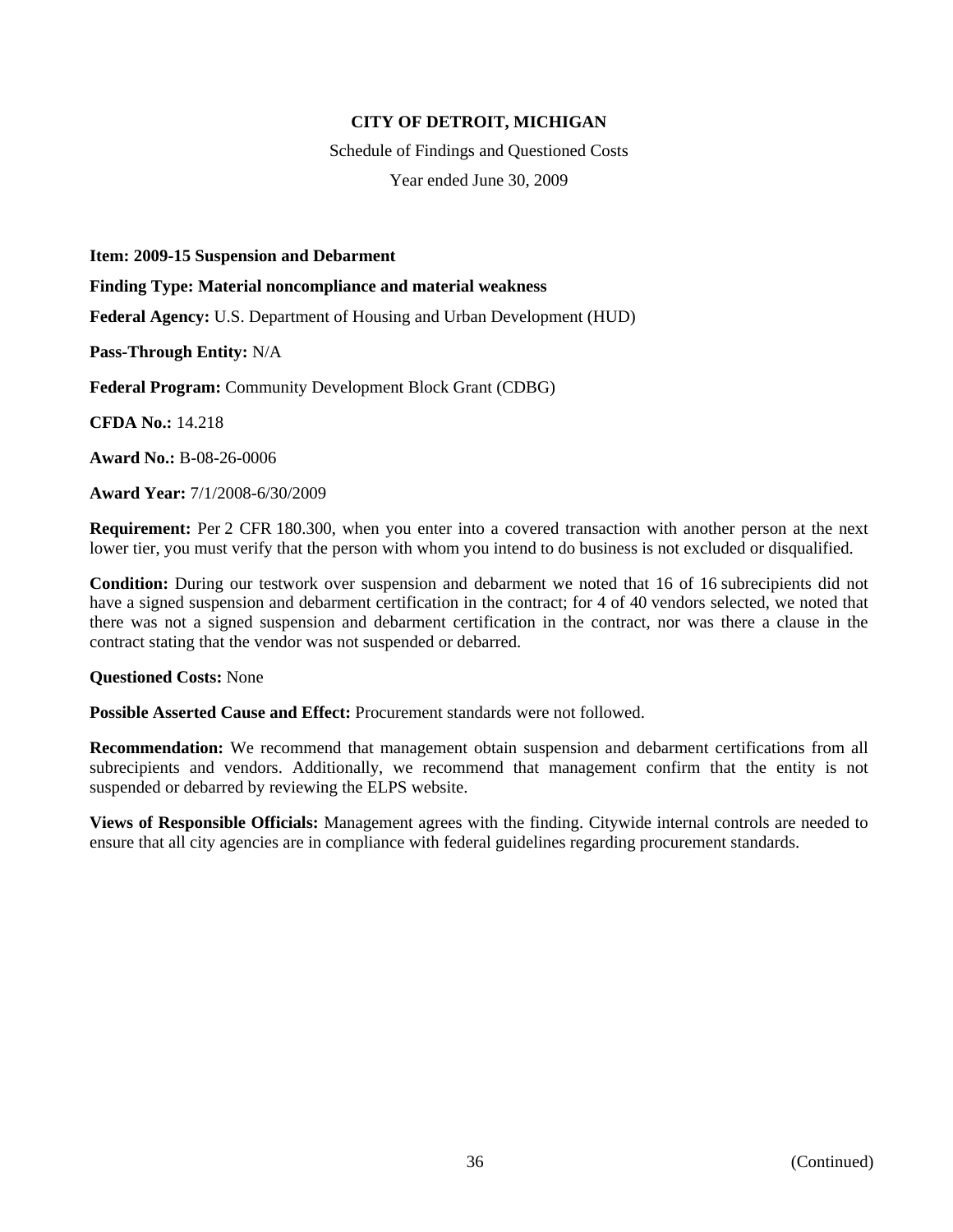Schedule of Findings and Questioned Costs Year ended June 30, 2009

**Item: 2009-16 Reporting** 

**Finding Type: Noncompliance and significant deficiency** 

**Federal Agency:** U.S. Department of Housing and Urban Development (HUD)

**Pass-Through Entity:** N/A

**Federal Program:** Community Development Block Grant (CDBG)

**CFDA No.:** 14.218

**Award No.:** B-08-26-0006

**Award Year:** 7/1/2008-6/30/2009

**Requirement:** Per 24 CFR Section 135.90, each recipient that receives directly from HUD financial assistance that is subject to the requirements of this part shall submit to the Assistant Secretary an annual report in such form and with such information as the Assistant Secretary may request, for the purpose of determining the effectiveness of Section 3. Where the program providing the Section 3 covered assistance requires submission of an annual performance report, the Section 3 report will be submitted with that annual performance report. Per A-102 Common Rule, Nonfederal entities receiving Federal awards must establish and maintain internal controls designed to reasonably ensure compliance with Federal laws, regulations, and program compliance requirements.

**Condition:** During our testwork over the Reporting compliance requirement, it was noted that the HUD 60002, Section 3 Summary Report, Economic Opportunities for Low-and Very Low-Income Persons, was submitted 8 days after the required due date. Additionally, there was no evidence documenting that the HUD 60002 Report was reviewed and approved prior to submission to HUD.

**Questioned Costs:** None

**Possible Asserted Cause and Effect:** Reporting requirements were not followed.

**Recommendation:** We recommend that reporting checklists are utilized to monitor the timely submission of all required reports.

**Views of Responsible Officials:** Management agrees with the finding. Procedures will be revised to ensure full compliance.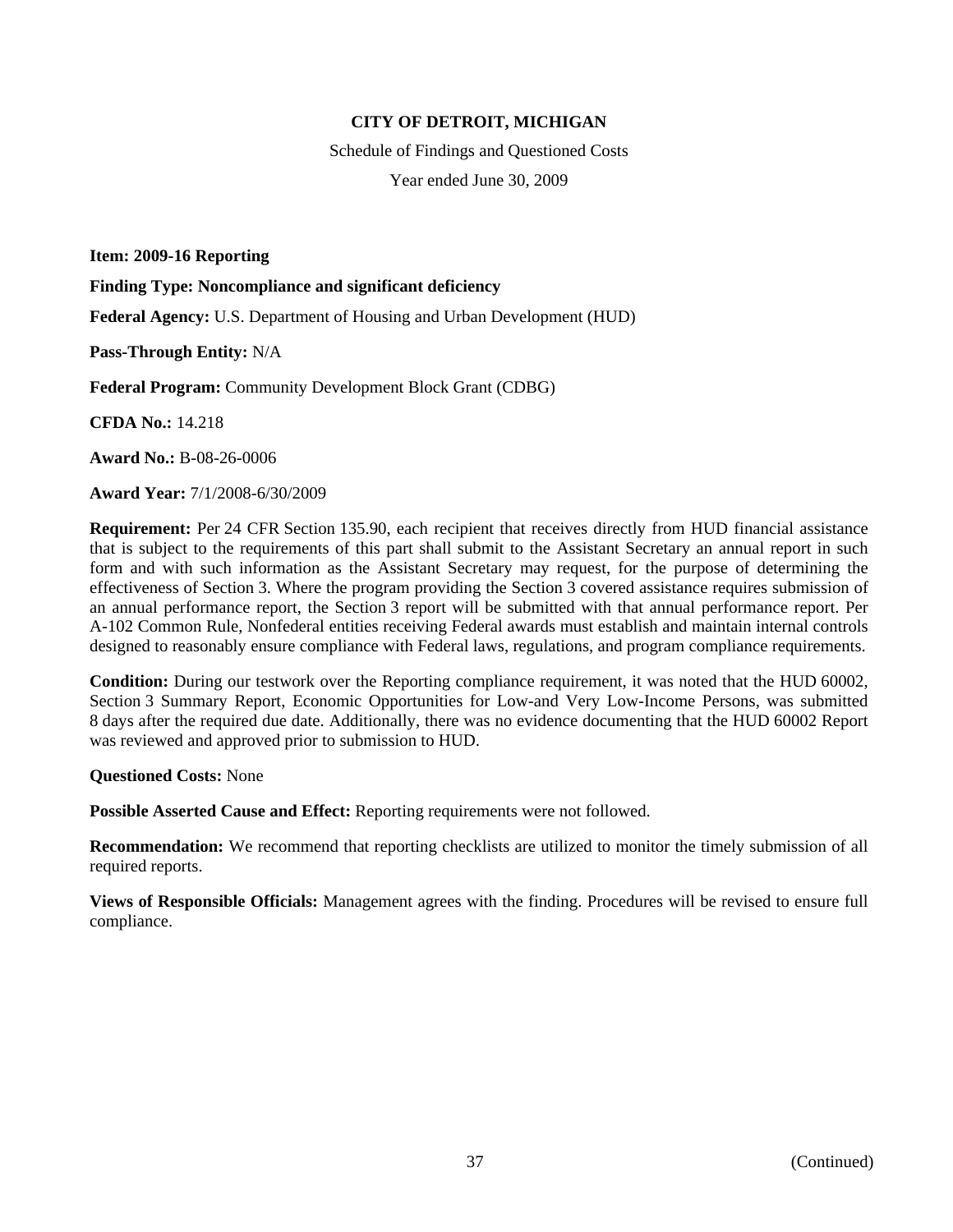Schedule of Findings and Questioned Costs Year ended June 30, 2009

**Item: 2009-17 Subrecipient Monitoring** 

**Finding Type: Material noncompliance and material weakness** 

**Federal Agency:** U.S. Department of Housing and Urban Development (HUD)

**Pass-Through Entity:** N/A

**Federal Program:** Community Development Block Grant (CDBG)

**CFDA No.:** 14.218

**Award No.:** B-08-26-0006

**Award Year:** 7/1/2008-6/30/2009

**Requirement:** Per OMB Circular A-133, Subpart D(d) (1), (3), and (4), a pass-through entity shall perform the following for federal awards it makes: (1) Identify federal awards made by informing each subrecipient of CFDA title and number, award name and number, award year, if the award is R&D, and name of federal agency; (3) Monitor the activities of subrecipients as necessary to ensure that Federal awards are used for authorized purposes in compliance with laws, regulations, and the provisions of contracts or grant agreements and that performance goals are achieved; (4) Ensure that subrecipients expending \$500,000 or more in Federal awards during the subrecipient's fiscal year have met the audit requirements of this part for that fiscal year.

**Condition:** During our testwork over the Subrecipient Monitoring compliance requirement, we selected 40 subrecipients for testing and noted the following: 40 subrecipient agreements tested did not specify the CFDA number; 1 subrecipient file did not contain the subrecipient's OMB Circular A-133 audit report or the required desk review checklist by which the City of Detroit Planning & Development Department documents its review of subrecipients' A-133 reports; 3 subrecipient files did not contain the required evidence of an on-site review during the current year

#### **Questioned Costs:** None

**Possible Asserted Cause and Effect:** Policies and procedures related to monitoring were not adequate to address all required elements.

**Recommendation:** We recommend management modify the contract with the subrecipient to include the required elements.

**Views of Responsible Officials:** Management agrees with the finding. Policies and procedures will be revised to ensure future compliance. Moreover, securing additional staffing resources to the monitoring team will ensure more timely reviews, as well as efficient and effective subrecipient/subgrantee monitoring.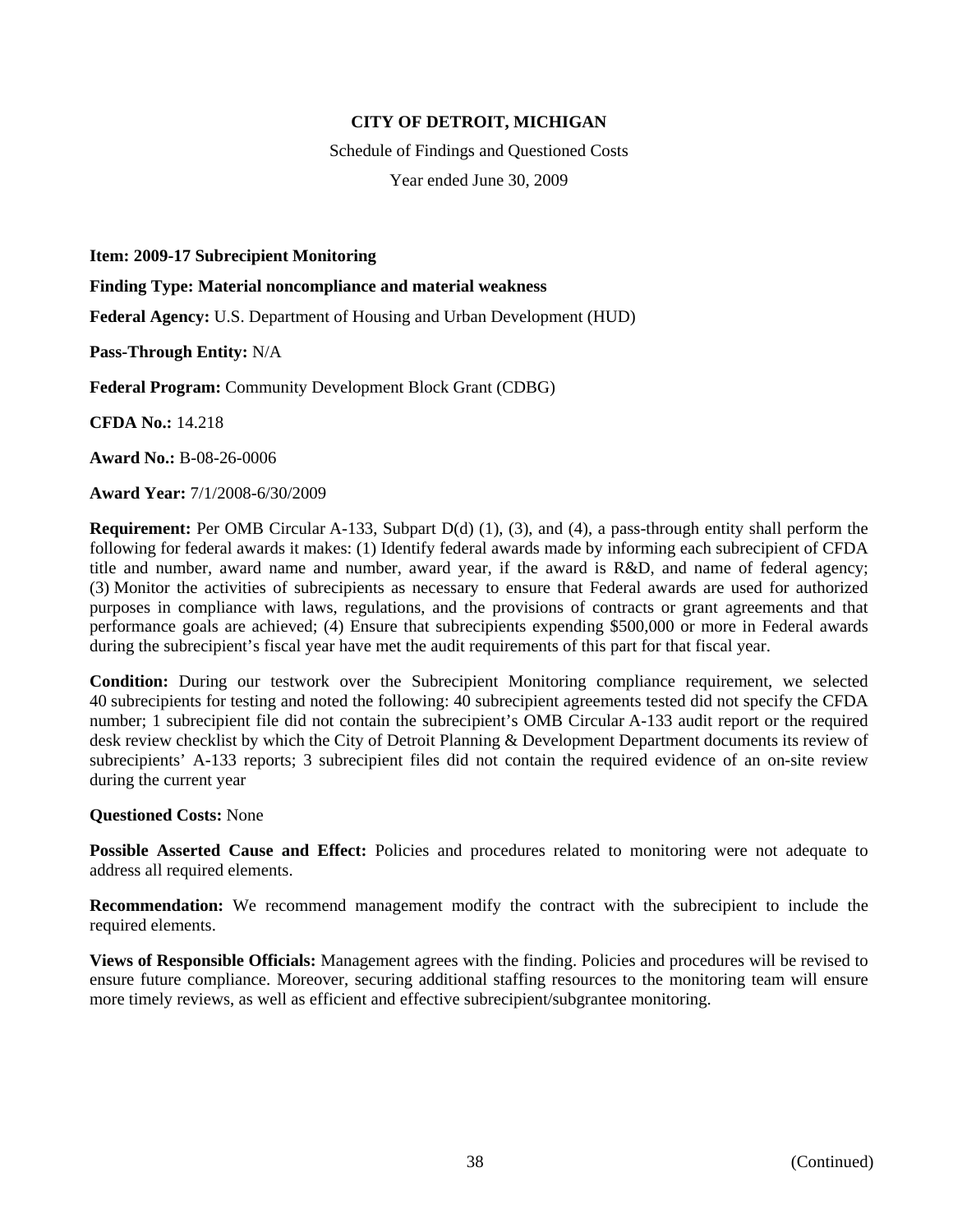Schedule of Findings and Questioned Costs Year ended June 30, 2009

**Item: 2009-18 Program Income** 

**Finding Type: Noncompliance and significant deficiency** 

**Federal Agency:** U.S. Department of Housing and Urban Development (HUD)

**Pass-Through Entity:** N/A

**Federal Program:** Section 108 Loans

**CFDA No.:** 14.248

**Award No.:** n/a

**Award Year:** n/a

**Requirement:** Per 24 CFR Part 570.504 (a), the receipt and expenditure of program income as defined in 570.500(a) shall be recorded as part of the financial transactions of the grant program.

**Condition:** During our testwork over the Program Income compliance requirement, we selected 11 Program Income receipts comprising 100% of the population and totaling \$2,179,017, and noted that for 1 out of 11 receipts, totaling \$79,624, the program income receipt was related to FY 2008 but was erroneously recorded as program income during FY 2009.

**Questioned Costs:** None

**Possible Asserted Cause and Effect:** The error was caused by human error.

**Recommendation:** We recommend internal controls be evaluated to prevent future noncompliance.

**Views of Responsible Officials:** Management agrees with the finding. Firmer internal controls will ensure future compliance.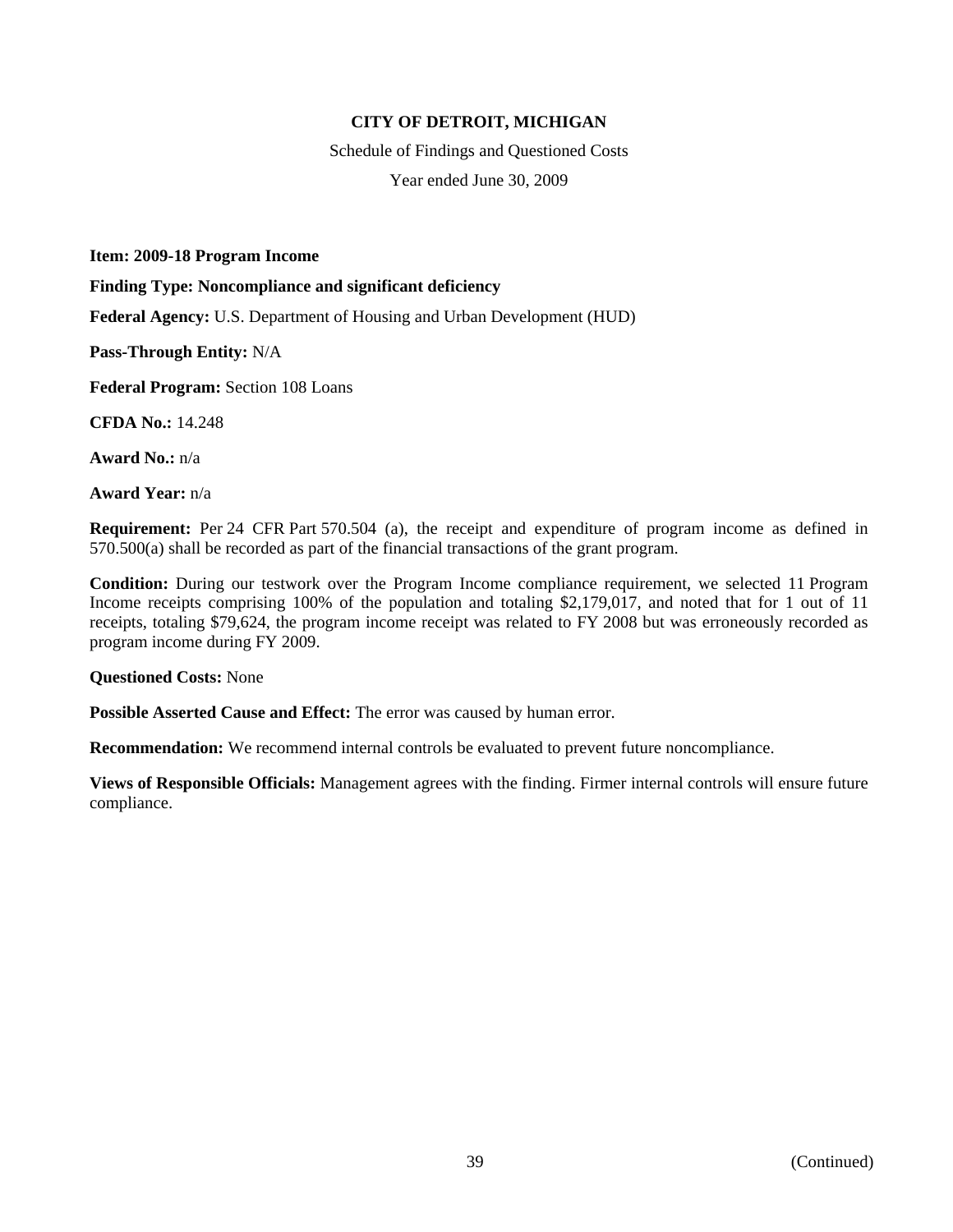Schedule of Findings and Questioned Costs

Year ended June 30, 2009

# **Item: 2009-19 Activities Allowed or Unallowed and Allowable Costs/Cost Principles**

## **Finding Type: Material noncompliance and material weakness**

**Federal Agency:** U.S. Department of Housing and Urban Development (HUD)

**Pass-Through Entity:** N/A

**Federal Program:** Home Investment Partnership Program (HOME)

**CFDA No.:** 14.239

**Award No.:** M08-MC260202

**Award Year:** 2008/2009

**Requirement:** Per 2 CFR Part 225 Appendix B, Paragraph 8 (h)(1), Charges to Federal awards for salaries and wages, whether treated as direct or indirect costs, will be based on payrolls documented in accordance with generally accepted practice of the governmental unit and approved by a responsible official(s) of the governmental unit. In addition, Appendix B, paragraph 8 (h)(3), where employees are expected to work solely on a single federal award or cost objective, charges for their salaries and wages will be supported by periodic certifications that the employees worked solely on that program for the period covered by the certification. These certifications will be prepared at least semi-annually and will be signed by the employee or supervisory official having first hand knowledge of the work performed by the employee. Per 2 CFR Part 225, Appendix A, Paragraph C.1 (j), to be allowable under federal awards, costs must meet the following general criteria: (j) be adequately documented. Per A-102 Common Rule, Nonfederal entities receiving Federal awards must establish and maintain internal controls designed to reasonably ensure compliance with federal laws, regulations, and program compliance requirements.

**Condition:** There was no semi-annual wage certification performed for those employees that worked solely on the CDBG program. As a result, the entire payroll expense of \$586,042 and fringe expenses of \$249,261 are reported as questioned costs.

## **Questioned Costs:** \$835,303

**Possible Asserted Cause and Effect:** The City did not require certifications from employees that worked solely on a single federal award.

**Recommendation:** We recommend that management obtain, on a semi-annual basis, a signed certification from employees who work solely on a single federal program.

**Views of Responsible Officials:** Management agrees with the finding. Management developed a form to capture certifications semiannually for employees who work solely on an award. Personnel Activity Distribution Reports were also developed for persons that work on multiple grants. However, as the form was not properly designed, it must be revised to capture more required information. Moreover, internal controls must be enhanced to ensure enforcement of completion of the forms. The certification will be based on eligible cost objective.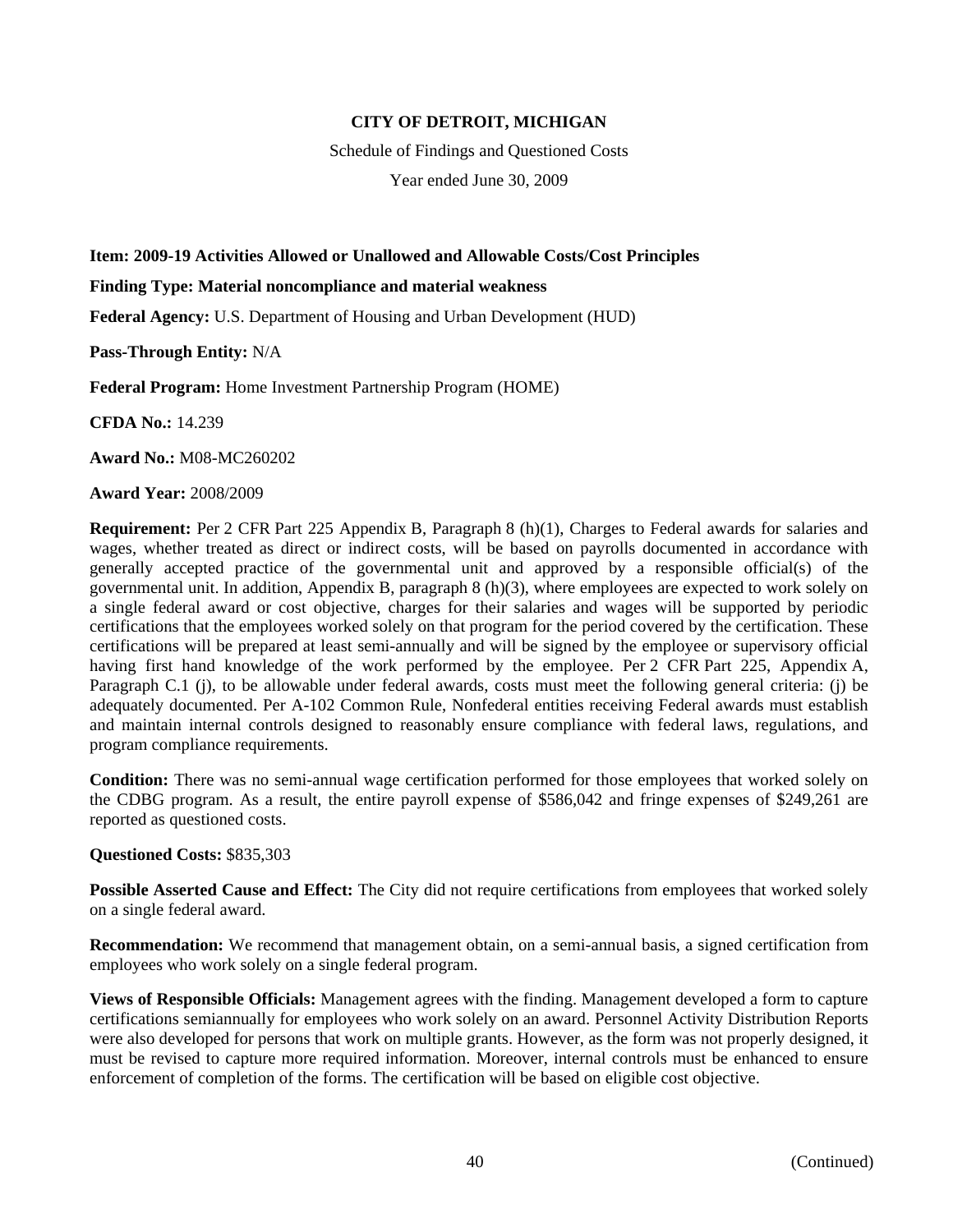Schedule of Findings and Questioned Costs Year ended June 30, 2009

## **Item: 2009-20 Activities Allowed or Unallowed and Allowable Costs/Cost Principles**

#### **Finding Type: Material noncompliance and material weakness**

**Federal Agency:** U.S. Department of Housing and Urban Development (HUD)

**Pass-Through Entity:** N/A

**Federal Program:** Home Investment Partnership Program (HOME)

**CFDA No.:** 14.239

**Award No.:** M08-MC260202

**Award Year:** 2008/2009

**Requirement:** Per Circular A-87 Attachment E, D.2.b, a governmental unit for which a cognizant agency assignment has been specifically designated must submit its indirect cost rate proposal to its cognizant agency.

**Condition:** The City of Detroit Planning & Development Department did not submit its Indirect Cost Proposal to the cognizant agency. As a result, the entire population of indirect costs charged to the HOME grant, amounting to \$316,911, is reported as a questioned cost.

## **Questioned Costs:** \$316,911

**Possible Asserted Cause and Effect:** Management was not aware that the Indirect Cost Proposal needed to be submitted to HUD.

**Recommendation:** We recommend management increase awareness of federal program compliance requirements and monitor compliance with the requirements on a regular basis.

**Views of Responsible Officials:** The indirect cost proposal was submitted to HUD in response to a monitoring letter. As Management's interpretation of the requirement differs from the auditors, said report was not submitted as stated. However, policies and procedures will be established to strengthen the internal control process to ensure compliance with the Activities Allowed/Allowable Cost Principles requirements.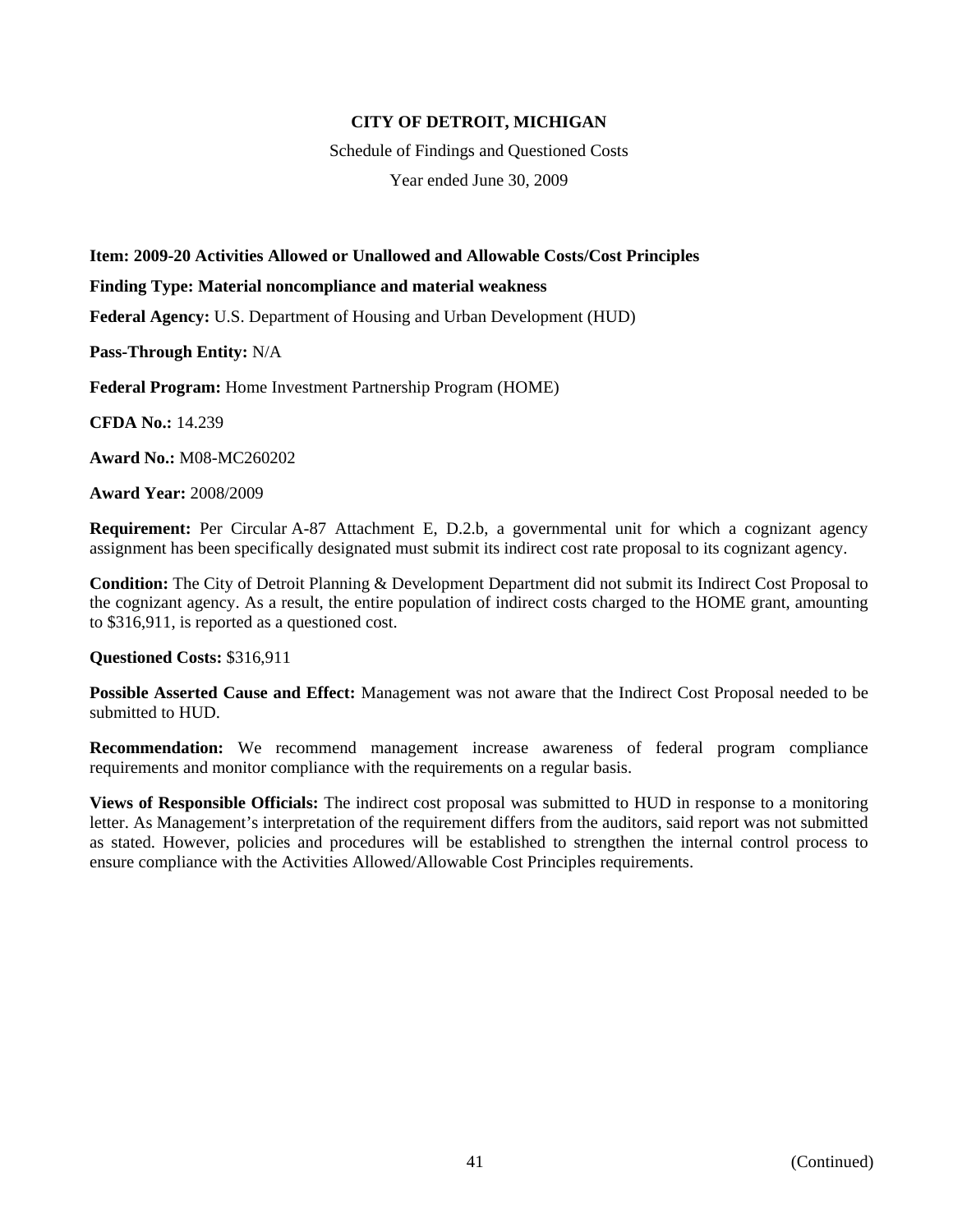Schedule of Findings and Questioned Costs Year ended June 30, 2009

**Item: 2009-21 Cash Management** 

**Finding Type: Material noncompliance and material weakness** 

**Federal Agency:** U.S. Department of Housing and Urban Development (HUD)

**Pass-Through Entity:** N/A

**Federal Program:** Home Investment Partnership Program (HOME)

**CFDA No.:** 14.239

**Award No.:** M08-MC260202

**Award Year:** 2008/2009

**Requirement:** Per 24 CFR 92.502 (c)(2), HOME funds drawn from the United States Treasury account must be expended for eligible costs within 15 days. Any interest earned within the 15-day period may be retained by the participating jurisdiction as HOME funds. Any funds that are drawn down and not expended for eligible costs within 15 days of the disbursement must be returned to HUD for deposit in the participating jurisdiction's United States Treasury account of the HOME Investment Trust Fund.

**Condition:** During our testwork over the Cash Management compliance requirement, we selected 40 expenditures charged to the grant, totaling \$2,454,068, and noted that 3 of 40 expenditures, totaling \$44,105, had a time lapse between draw down and payment of more than 15 days.

## **Questioned Costs:** None

**Possible Asserted Cause and Effect:** The process used to drawdown funds includes consideration of anticipating the payment of funds. However, the funds are not always paid on the expected date.

**Recommendation:** We recommend that the centralized finance team work with the Department of Planning and Development to develop procedures to minimize the time lapse from the drawdown of funds to the payment of funds.

**Views of Responsible Officials:** Management agrees with the finding. Every effort will be made from the department level to minimize the time lapse from IDIS drawdown to disbursement of funds. However, it must be noted that a centralized Finance department is responsible for input of vouchers into DRMS and issuance of checks. Therefore, there are factors within this process which are beyond the department's control. However, internal controls will be enhanced at the department level to more effectively manage those processes that are within the purview of the department.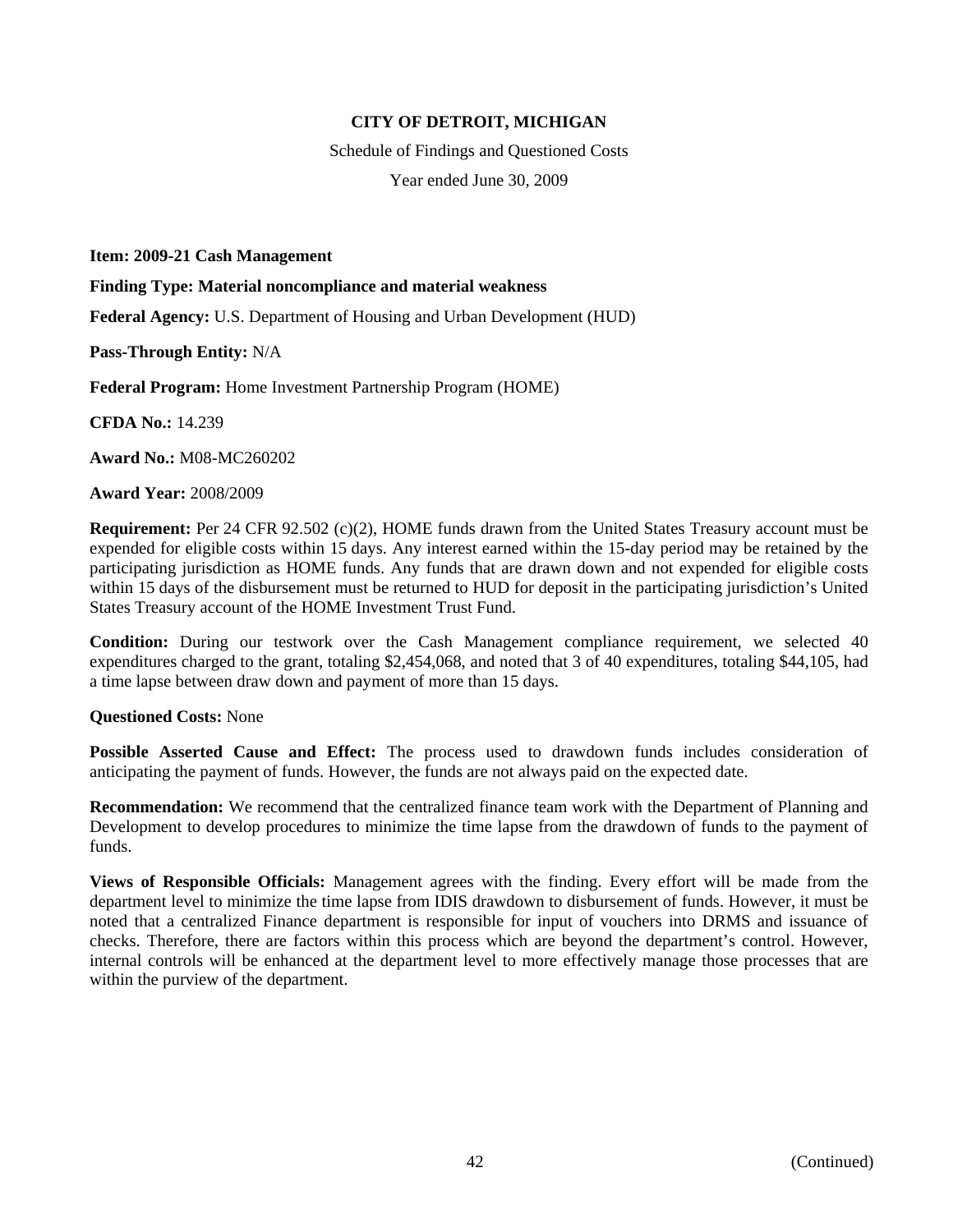Schedule of Findings and Questioned Costs Year ended June 30, 2009

**Item: 2009-22 Reporting** 

**Finding Type: Noncompliance and significant deficiency** 

**Federal Agency:** U.S. Department of Housing and Urban Development (HUD)

**Pass-Through Entity:** N/A

**Federal Program:** Home Investment Partnership Program (HOME)

**CFDA No.:** 14.239

**Award No.:** M08-MC260202

**Award Year:** 2008/2009

**Requirement:** Per 24 CFR Section 135.90, each recipient that receives directly from HUD financial assistance that is subject to the requirements of this part shall submit to the Assistant Secretary an annual report in such form and with such information as the Assistant Secretary may request, for the purpose of determining the effectiveness of Section 3. Where the program providing the Section 3 covered assistance requires submission of an annual performance report, the Section 3 report will be submitted with the annual performance report.

**Condition:** During our testwork over the Reporting compliance requirement, it was noted that the HUD 60002, Section 3 Summary Report, Economic Opportunities for Low-and Very Low-Income Persons, was not submitted as a separate report for HOME funds.

**Questioned Costs:** None

**Possible Asserted Cause and Effect:** Reporting requirements were not followed.

**Recommendation:** We recommend that reporting checklists are utilized to monitor the timely submission of all required reports.

**Views of Responsible Officials:** Management agrees with the finding. Firmer internal controls will ensure future compliance.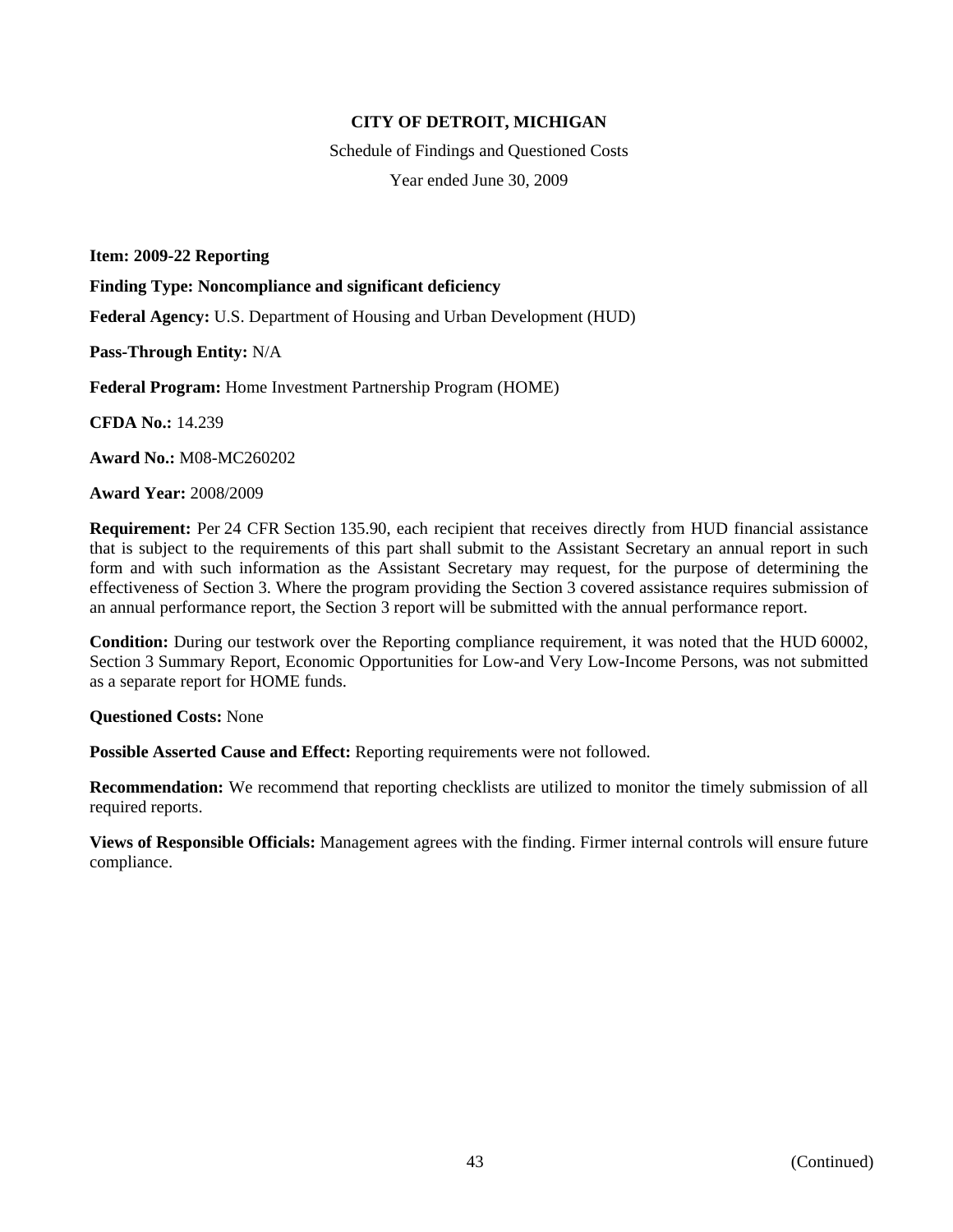Schedule of Findings and Questioned Costs

Year ended June 30, 2009

# **Item: 2009-23 Activities Allowed or Unallowed and Allowable Costs/Cost Principles**

**Finding Type: Material noncompliance and material weakness** 

**Federal Agency:** U.S. Department of Labor

**Pass-Through Entity:** Michigan Department of Labor and Economic Growth

**Federal Program:** Trade Adjustment Assistance

**CFDA No.:** 17.245

**Award No.:** N/A

**Award Year:** July 1, 2008 – June 30, 2009

**Requirement:** Allowable Costs/Cost Principles: Per 2 CFR Part 225 Appendix B, Paragraph 8 (h)(3), where employees are expected to work solely on a single Federal award or cost objective, charges for their salaries and wages will be supported by periodic certifications that the employees worked solely on that program for the period covered by the certification. These certifications will be prepared at least semi-annually and will be signed by the employee or supervisory official having first hand knowledge of the work performed by the employee. Per 2 CFR Part 225, Appendix A, Paragraph C.1(j), to be allowable under Federal awards, costs must meet the following criteria: (j) be adequately documented. Per A-102 Common Rule, Nonfederal entities receiving Federal awards must establish and maintain internal controls designed to reasonably ensure compliance with Federal laws, regulations, and program compliance requirements.

**Condition:** There was not a certification performed for employee's that worked solely on the program, as a result the entire payroll expense of \$102,242 and fringe expense of \$45,632 for a total of \$147,874 is a questioned cost as A-87 requires payroll certifications to be performed to support the amount of payroll expense charged to the grant.

## **Questioned Costs:** \$147,874

**Possible Asserted Cause and Effect:** The City did not require certifications from employees that worked solely on a single federal award.

**Recommendation:** We recommend that management obtain, on a semi-annual basis, a signed certification from employees who work solely on a single federal program.

**Views of Responsible Officials:** DWDD staff complete time summaries every two weeks. The time reflected on TAA time summaries reflects the actual hours worked on the TRADE grant. Staff does not complete a certification declaring that they worked 100% on TRADE because during the year it may become necessary to perform duties related to other grants due to lack of staff. The time will then be reflected on other grant time summary form. It is DWDD interpretation that certification is only necessary when time summaries are not completed on a timely basis.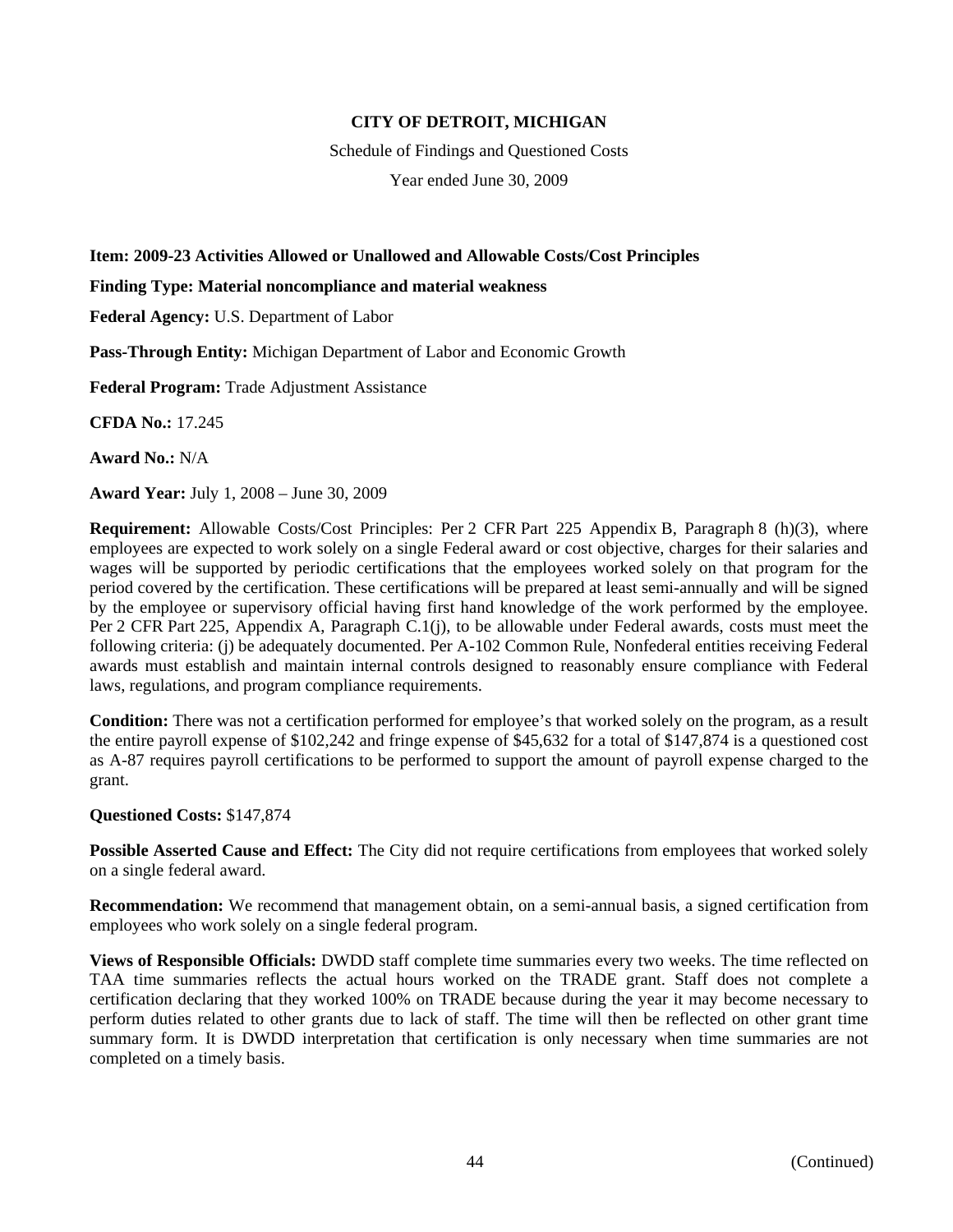Schedule of Findings and Questioned Costs

Year ended June 30, 2009

# **Item: 2009-24 Activities Allowed or Unallowed and Allowable Costs/Cost Principles**

**Finding Type: Material noncompliance and material weakness** 

**Federal Agency:** U.S. Department of Labor

**Pass-Through Entity:** Michigan Department of Labor and Economic Growth

**Federal Program:** Trade Adjustment Assistance

**CFDA No.:** 17.245

**Award No.:** N/A

**Award Year:** July 1, 2008 – June 30, 2009

**Requirement:** Allowable Costs/Cost Principles: Per 2 CFR Part 225, Appendix A, Paragraph C.1(j), to be allowable under Federal awards, costs must meet the following criteria: (j) be adequately documented. Per A-102 Common Rule, Nonfederal entities receiving Federal awards must establish and maintain internal controls designed to reasonably ensure compliance with Federal laws, regulations, and program compliance requirements.

**Condition:** During our testwork, we selected 30 Individual Training Accounts (ITA's), totaling \$275,757, for review and noted the following: for 9 of 30 ITA samples, totaling \$81,087, the City was unable to provide KPMG with evidence of payment to the student (Comerica Transaction Register). In addition, for 1 of 30 ITA samples, the City was unable to provide adequate supporting documentation; of the \$6,400 of tuition and fees that was approved for the student, DWDD only provided supporting documentation for \$277. Total questioned cost is  $$87,209$  (\$6,122 + \$81,087).

**Questioned Costs:** \$87,209

**Possible Asserted Cause and Effect:** Supporting documents were not retained.

**Recommendation:** We recommend that documents supporting program payments are appropriately retained in accordance with the City's document retention policies.

**Views of Responsible Officials:** As of 6/23/10 tuition has still not been paid for 7 of the 9 sample items. For the remaining 2 of the 9 sample items, the cards have been loaded. The entire ITA process has been revamped. All the issues addressed in the finding have been addressed in the redesign of the ITA process. ITA Funding Agreements and Invoices are required documentation for any tuition payments to be processed. DWDD will not process any payments without these documents.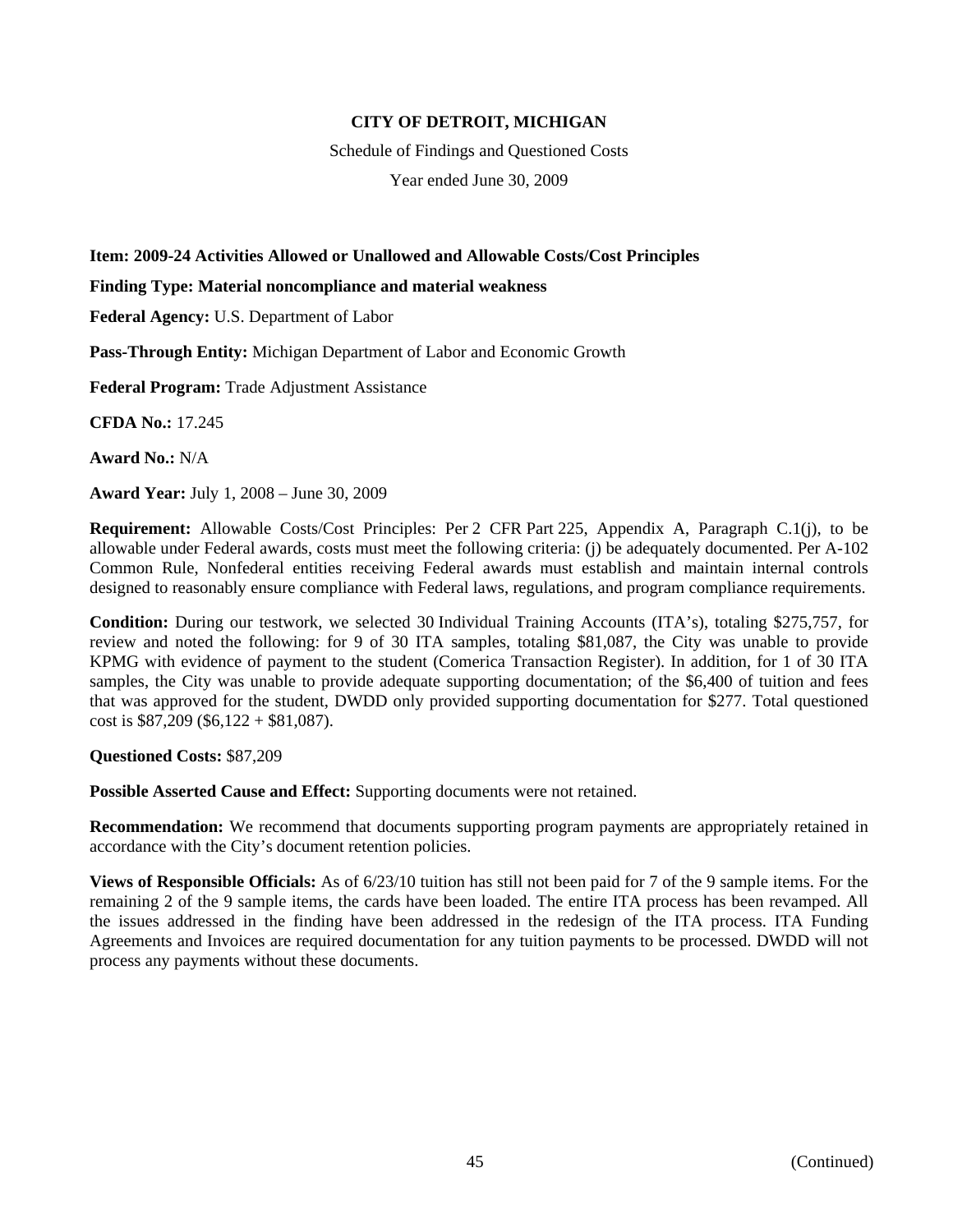Schedule of Findings and Questioned Costs Year ended June 30, 2009

**Item: 2009-25 Cash Management** 

**Finding Type: Material noncompliance and material weakness** 

**Federal Agency:** U.S. Department of Labor

**Pass-Through Entity:** Michigan Department of Labor and Economic Growth

**Federal Program:** Trade Adjustment Assistance

**CFDA No.:** 17.245

**Award No.:** N/A

**Award Year:** July 1, 2008 – June 30, 2009

**Requirement:** Cash Management: Per OMB Circular A-102, *Grants and Cooperative Agreements with State and Local Governments Attachment* (2)(a), agency methods and procedures for transferring funds shall minimize the time elapsing between transfer to recipients of grants and cooperative agreements and the recipient's need for the funds. Per the State of Michigan instructions for the Cash Request, the department is to use Actual Disbursements, Year-to-Date defined as follows, "This figure is to include only the actual cash paid out of costs, including funds to subcontractors."

**Condition:** The Cash Requests are based partially on accruals. This results in excess cash being on hand throughout the year.

#### **Questioned Costs:** None

**Possible Asserted Cause and Effect:** DWDD utilizes an accrual based Cost Center Responsibility Report to prepare the Cash Request.

**Recommendation:** We recommend preparing the Cash Requests based on actual disbursements.

**Views of Responsible Officials:** The major issue is the amount of time it takes for checks to be paid through Central Finance Accounts Payable.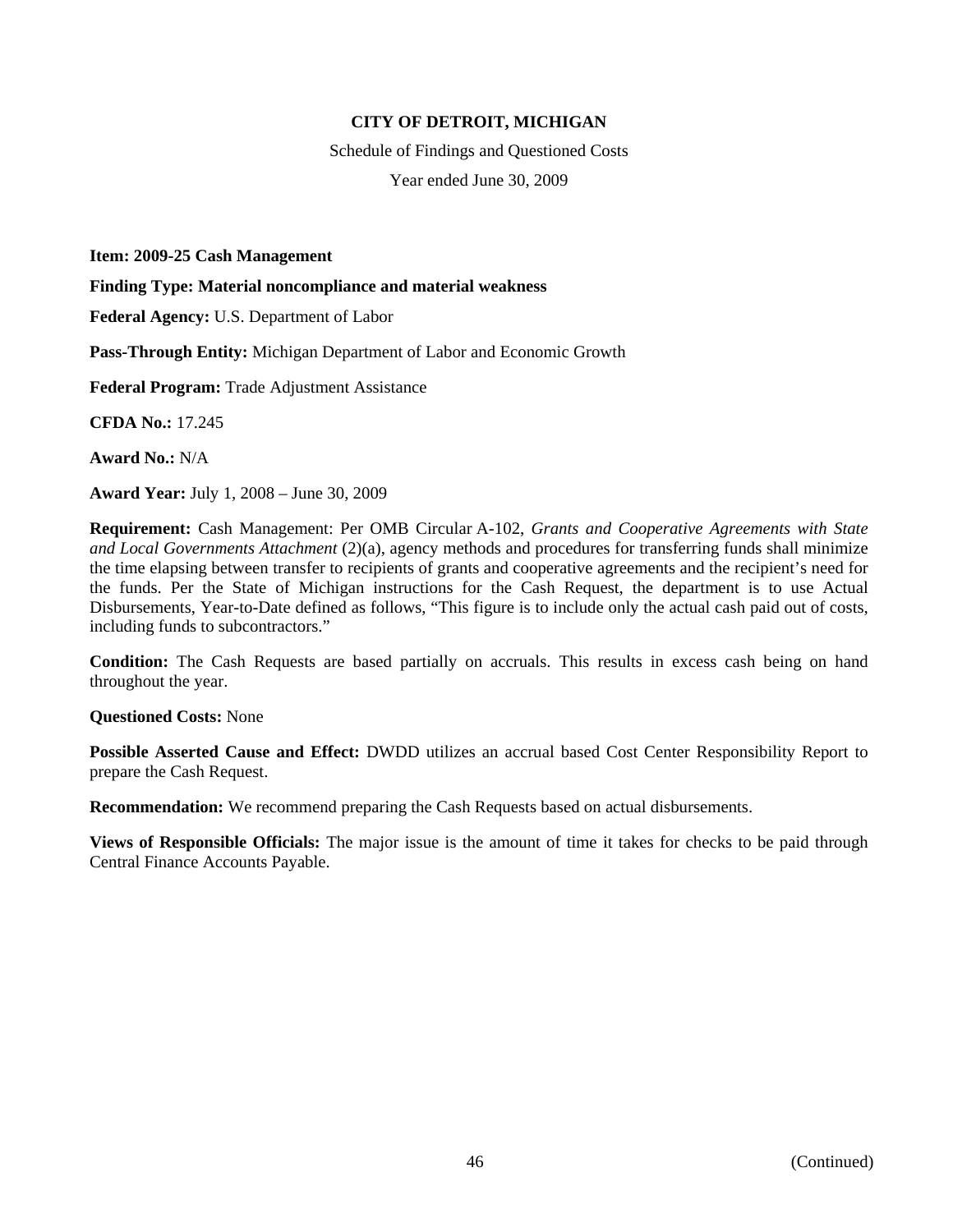Schedule of Findings and Questioned Costs

Year ended June 30, 2009

# **Item: 2009-26 Activities Allowed or Unallowed and Allowable Costs/Cost Principles**

**Finding Type: Material noncompliance and material weakness** 

**Federal Agency:** U.S. Department of Labor

**Pass-Through Entity:** Michigan Department of Labor and Economic Growth

**Federal Program:** Workforce Investment Act and TANF

**CFDA No.:** 17.258, 17.259, 17.260, 93.558

**Award No.:** Various

**Award Year:** July 1, 2008 – June 30, 2009 and October 2008 – September 2009

**Requirement:** Allowable Costs/Cost Principles: Per 2 CFR Part 225 Appendix B, Paragraph 8 (h)(1), Charges to Federal awards for salaries and wages, whether treated as direct or indirect costs, will be based on payrolls documented in accordance with generally accepted practice of the governmental unit and approved by a responsible official(s) of the governmental unit. Per 2 CFR Part 225, Appendix A, Paragraph C.1 (j), to be allowable under Federal awards, costs must meet the following general criteria: (j) be adequately documented. Per A-102 Common Rule, Nonfederal entities receiving Federal awards must establish and maintain internal controls designed to reasonably ensure compliance with Federal laws, regulations, and program compliance requirements.

**Condition:** During our testwork, we selected 40 direct payroll transactions totaling \$73,064 for review and noted the following: for 11 out of 40 items, the timesheets printed from the payroll system (WorkBrain) did not agree to the hours manually entered on the time summaries at the department; for 1 out of 40 items, the timesheet did not agree to the amount of hours paid on the payroll register. As a result, the employee was overpaid by 64 hours, or 1,060.

**Questioned Costs:** \$20,740

**Possible Asserted Cause and Effect:** This resulted from human error.

**Recommendation:** We recommend that appropriate reconciliation between electronic time keeping and manual time summaries is performed on a regular basis.

**Views of Responsible Officials:** We have reviewed the noted observations and recommendations with which we concur. The Human Resources Department has underwent a reorganization which should mitigate such errors.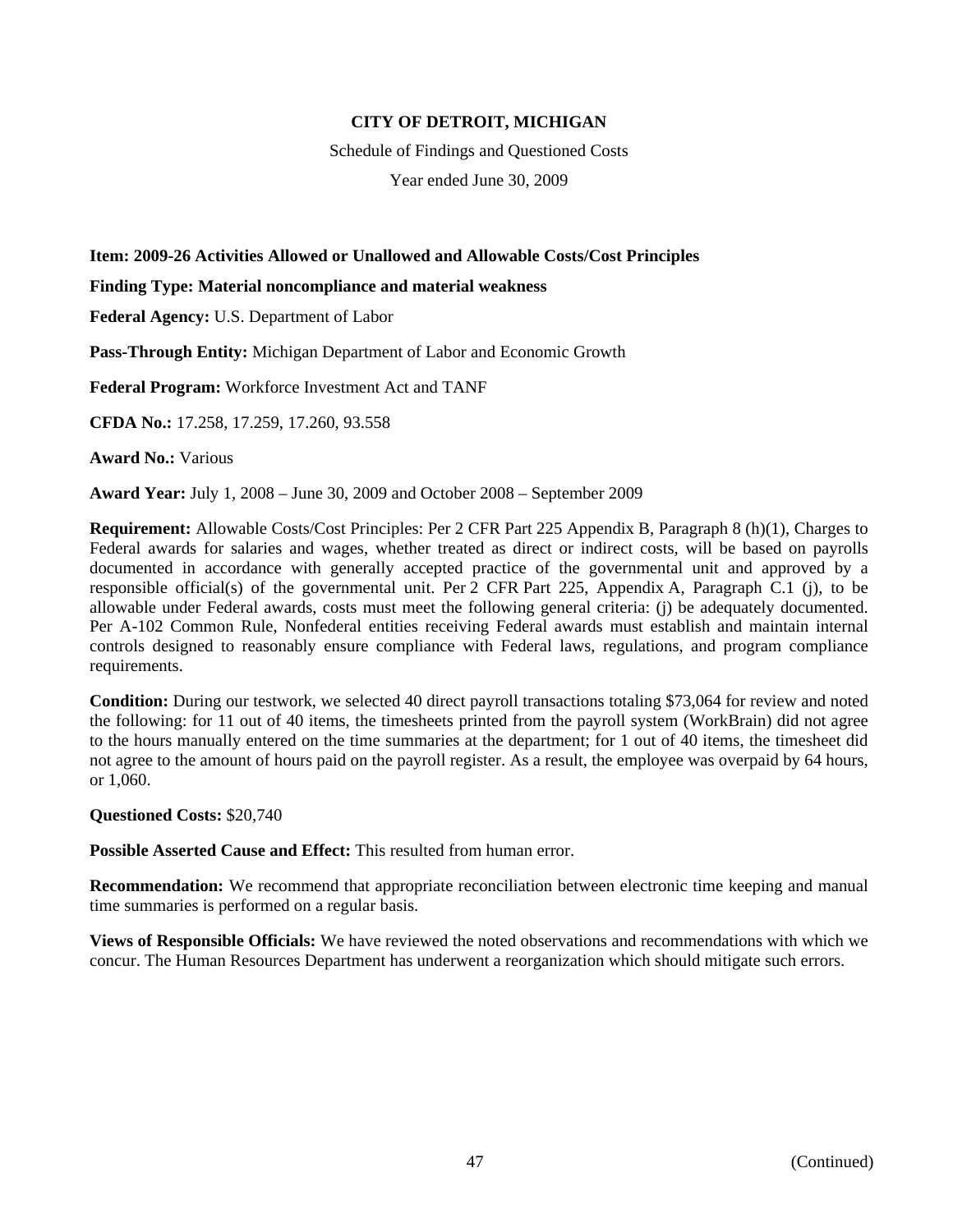Schedule of Findings and Questioned Costs Year ended June 30, 2009

## **Item: 2009-27 Activities Allowed or Unallowed and Allowable Costs/Cost Principles**

#### **Finding Type: Material noncompliance and material weakness**

**Federal Agency:** U.S. Department of Labor

**Pass-Through Entity:** Michigan Department of Labor and Economic Growth

**Federal Program:** Workforce Investment Act

**CFDA No.:** 17.258, 17.259, 17.260

**Award No.:** Various

**Award Year:** July 1, 2008 – June 30, 2009

**Requirement:** Allowable Costs/Cost Principles: Per 2 CFR Part 225, Appendix A, Paragraph C.1(j), to be allowable under Federal awards, costs must meet the following criteria: (j) be adequately documented. Per A-102 Common Rule, Nonfederal entities receiving Federal awards must establish and maintain internal controls designed to reasonably ensure compliance with Federal laws, regulations, and program compliance requirements.

**Condition:** For 4 out of 30 ITA samples, an ITA Funding Agreement was not provided. Additionally, for 29 out of 30 ITA samples, invoices were not provided supporting the payments made.

**Questioned Costs:** \$118,804

**Possible Asserted Cause and Effect:** Changing personnel and locations resulted in missing documents.

**Recommendation:** We recommend that documents are retained in accordance with established policies.

**Views of Responsible Officials:** The entire ITA process has been revamped. All the issues addressed in the finding have been addressed in the redesign of the ITA process. ITA Funding Agreements and Invoices are required documentation for any tuition payments to be processed. DWDD will not process any payments without these documents.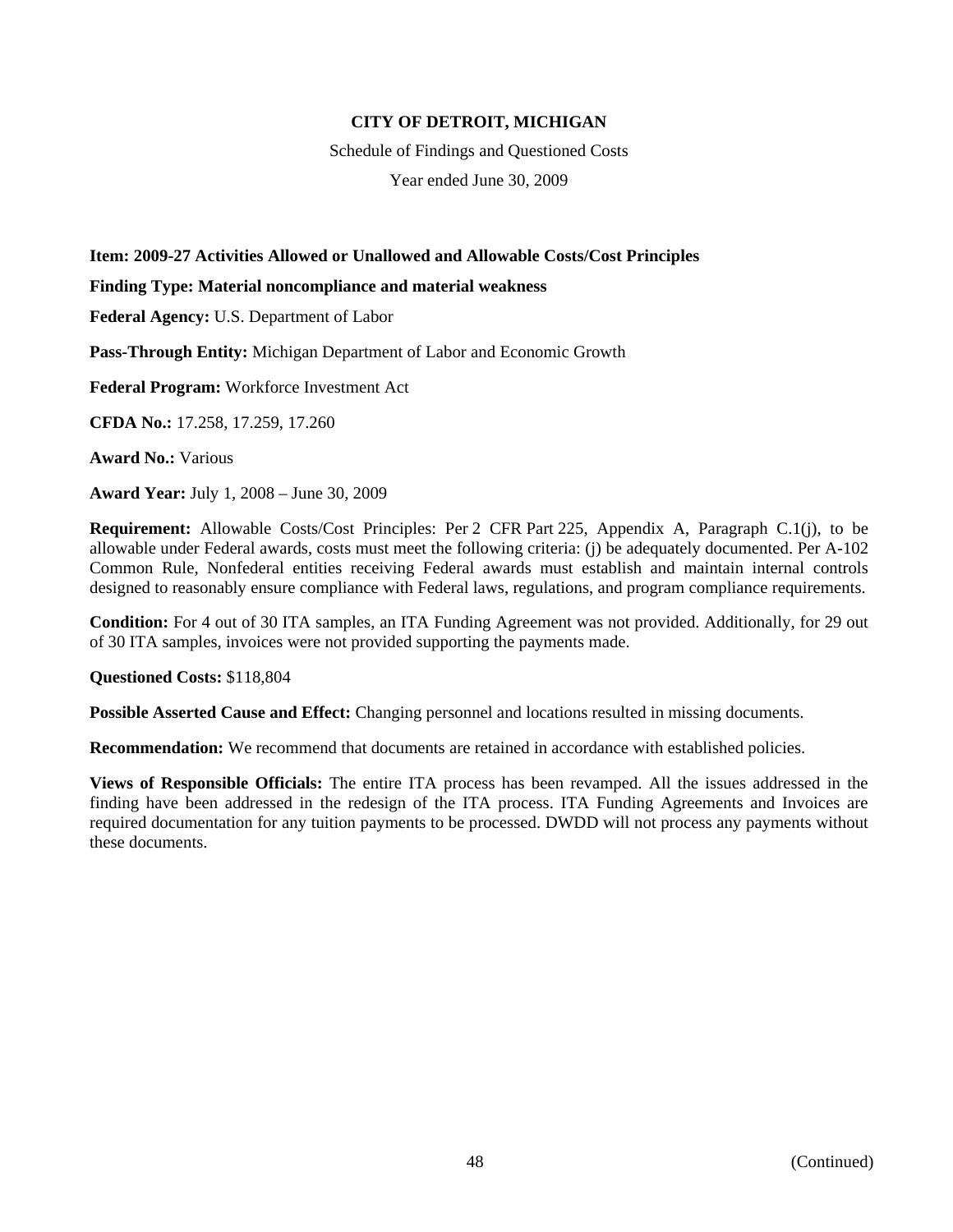Schedule of Findings and Questioned Costs Year ended June 30, 2009

**Item: 2009-28 Cash Management** 

**Finding Type: Material noncompliance and material weakness** 

**Federal Agency:** U.S. Department of Labor

**Pass-Through Entity:** Michigan Department of Labor and Economic Growth

**Federal Program:** Workforce Investment Act

**CFDA No.:** 17.258, 17.259, 17.260

**Award No.:** Various

**Award Year:** July 1, 2008 – June 30, 2009

**Requirement:** Cash Management: Per OMB Circular A-102, *Grants and Cooperative Agreements with State and Local Governments Attachment (2)(a)*, agency methods and procedures for transferring funds shall minimize the time elapsing between transfer to recipients of grants and cooperative agreements and the recipient's need for the funds. Per the State of Michigan instructions for the Cash Request, the department is to use Actual Disbursements, Year-to-Date defined as follows, "This figure is to include only the actual cash paid out of costs, including funds to subcontractors."

**Condition:** The Cash Requests are based partially on accruals. This results in excess cash being on hand throughout the year.

## **Questioned Costs:** None

**Possible Asserted Cause and Effect:** DWDD utilizes an accrual based Cost Center Responsibility Report to prepare the Cash Request.

**Recommendation:** We recommend preparing the Cash Requests based on actual disbursements.

**Views of Responsible Officials:** The major issue is the amount of time it takes for checks to be paid through Central Finance Accounts Payable.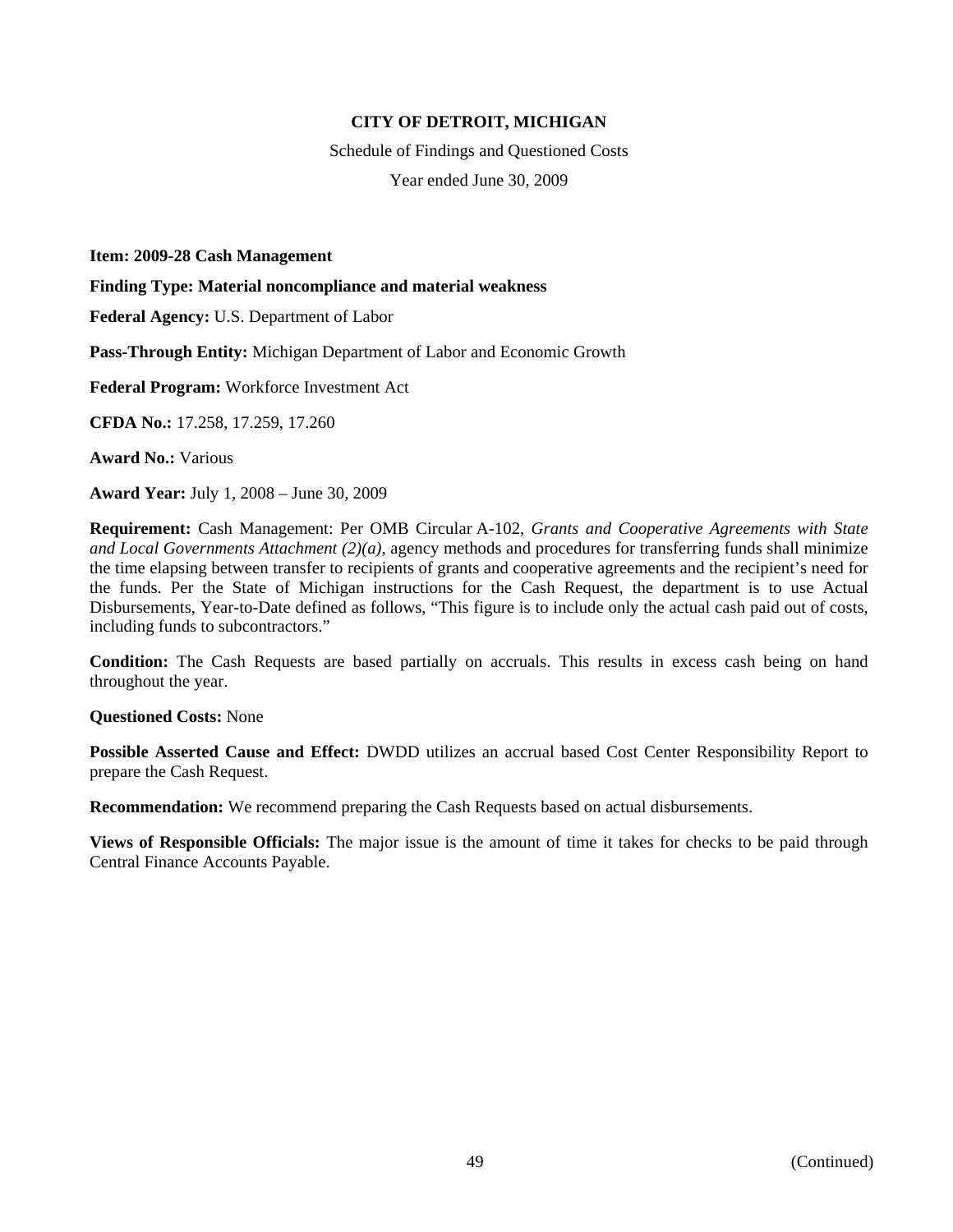Schedule of Findings and Questioned Costs Year ended June 30, 2009

**Item: 2009-29 Reporting** 

**Finding Type: Non compliance and significant deficiency** 

**Federal Agency:** U.S. Department of Labor

**Pass-Through Entity:** Michigan Department of Labor and Economic Growth

**Federal Program:** Workforce Investment Act

**CFDA No.:** 17.258, 17.259, 17.260

**Award No.:** Various

**Award Year:** July 1, 2008 – June 30, 2009

**Requirement:** Reporting: Per the State of Michigan Department of Career Development's instructions to the WFP-167 and the OWD 138, fiscal reporting documents, the Department is to report both Program Income Earned and Program Income Expended separately on both reports.

**Condition:** During our testwork, we selected 15 Financial Status Reports (FSRs) for review and noted the following: 13 of 15 FSRs did not report program income as required; however, it was shown net of the expenditures on the FSR.

**Questioned Costs:** None

**Possible Asserted Cause and Effect:** The report was not being prepared in accordance with the requirements.

**Recommendation:** We recommend reporting checklists are utilized to facilitate report preparation and review prior to submission.

**Views of Responsible Officials:** Effective March 2009, DWDD reports program income in each quarterly expenditure report submitted to Michigan Department of Energy, Labor, & Economic Growth (MDELEG).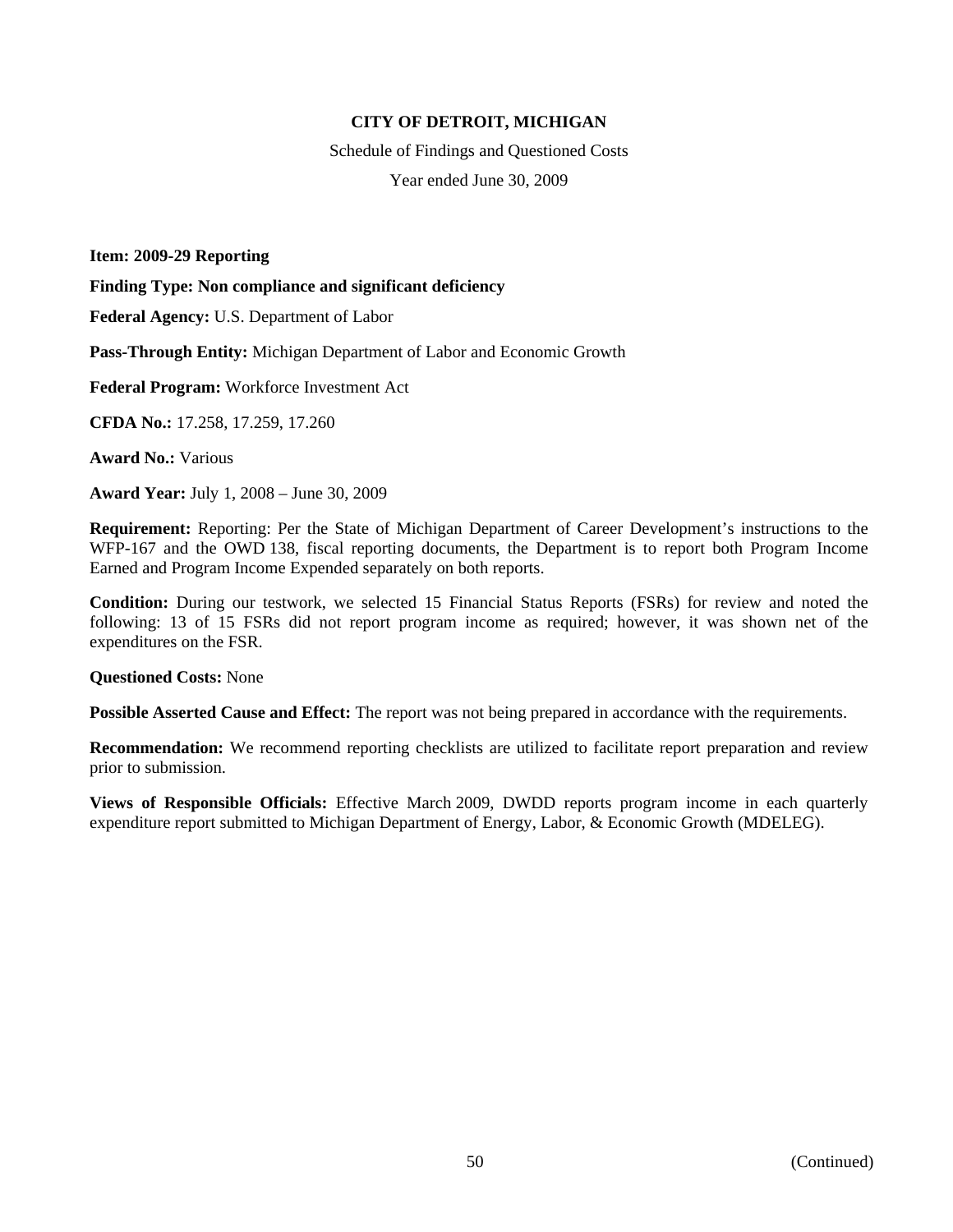Schedule of Findings and Questioned Costs Year ended June 30, 2009

**Item: 2009-30 Period of Availability** 

**Finding Type: Material nonc**o**mpliance and material weakness** 

**Federal Agency:** U.S. Department of Labor

**Pass-Through Entity:** Michigan Department of Labor and Economic Growth

**Federal Program:** Workforce Investment Act

**CFDA No.:** 17.258, 17.259, 17.260

**Award No.:** Various

**Award Year:** July 1, 2008 – June 30, 2009

**Requirement:** Per OMB Circular A-102, Common Rule, obligations should be charged to the award that are incurred during the funding period.

**Condition:** For 1 out of 30 ITA sample items and 2 out of 30 subrecipient sample items, the cost was not incurred within the related period of availability.

**Questioned Costs:** None

**Possible Asserted Cause and Effect:** Timing issues regarding invoices require accruals.

**Recommendation:** We recommend that funds incurred are tracked and monitored to ensure that they are reported in the correct grant year as incurred.

**Views of Responsible Officials:** Management concurs with this finding and will review and evaluate expenditure reporting.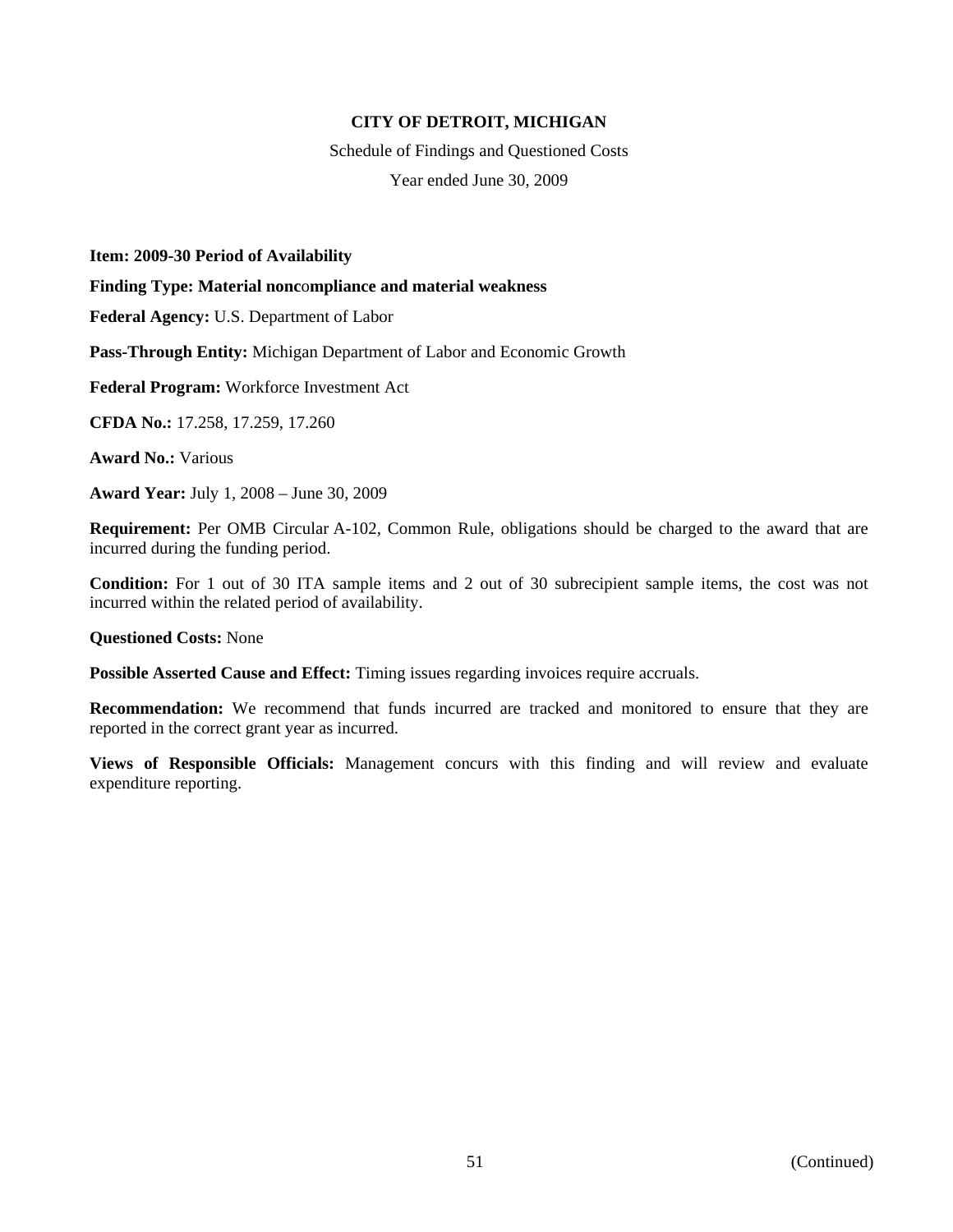Schedule of Findings and Questioned Costs Year ended June 30, 2009

**Item: 2009-31 Subrecipient Monitoring** 

**Finding Type: Material noncompliance and material weakness** 

**Federal Agency:** U.S. Department of Labor

**Pass-Through Entity:** Michigan Department of Labor and Economic Growth

**Federal Program:** Workforce Investment Act

**CFDA No.:** 17.258, 17.259, 17.260

**Award No.:** Various

**Award Year:** July 1, 2008 – June 30, 2009

**Requirement:** Subrecipient Monitoring: A‑102 requires nonfederal entities receiving Federal Awards establish and maintain internal control designed to reasonably ensure compliance with laws, regulations and program compliance requirements. Per 31 USC 7502(f)(2)(B)(2), Each pass through entity shall: A) Provide each subrecipient the program names (and identifying numbers) from which each assistance is derived, and the Federal requirements that govern the use of such awards and the requirements of (this) chapter; B) Monitors the subrecipients use of Federal awards through site visits, limited scope audits, or other means; C) Review the audit of a subrecipient as necessary to determine whether prompt and appropriate corrective action has been taken with respect to audit findings, as defined by the Director, pertaining to Federal awards provided to the subrecipient by the pass‑through entity.

**Condition:** During our testwork, we selected 26 contracts with subrecipients for review and noted the following: 25 out of 26 contracts with subrecipients were not approved by City Council prior to work commencing; 1 out of 26 contracts, the City was unable to provide an OMB Circular A-133 Report or adequate documentation that they followed up on late reports.

## **Questioned Costs:** None

**Possible Asserted Cause and Effect:** The timing of the start of the grant period coincides with the receiving of the award letter. The City's contract approval process requires funding to be secured before final approvals can take place.

**Recommendation:** We recommend City departments work cooperatively to determine a method to obtain an approval to continue contracts under the circumstances while remaining in compliance with procurement and contract ordinances and standards.

**Views of Responsible Officials: Condition 1:** We agree with the facts of the finding, however, due to the timing of the grant periods and the timing of the grant information submitted by the State, it is necessary to start the programs and use our award letter as approval. Condition 2: DWDD will review and change procedures to require a monthly status report to be completed and reviewed on the status of A-133 audits.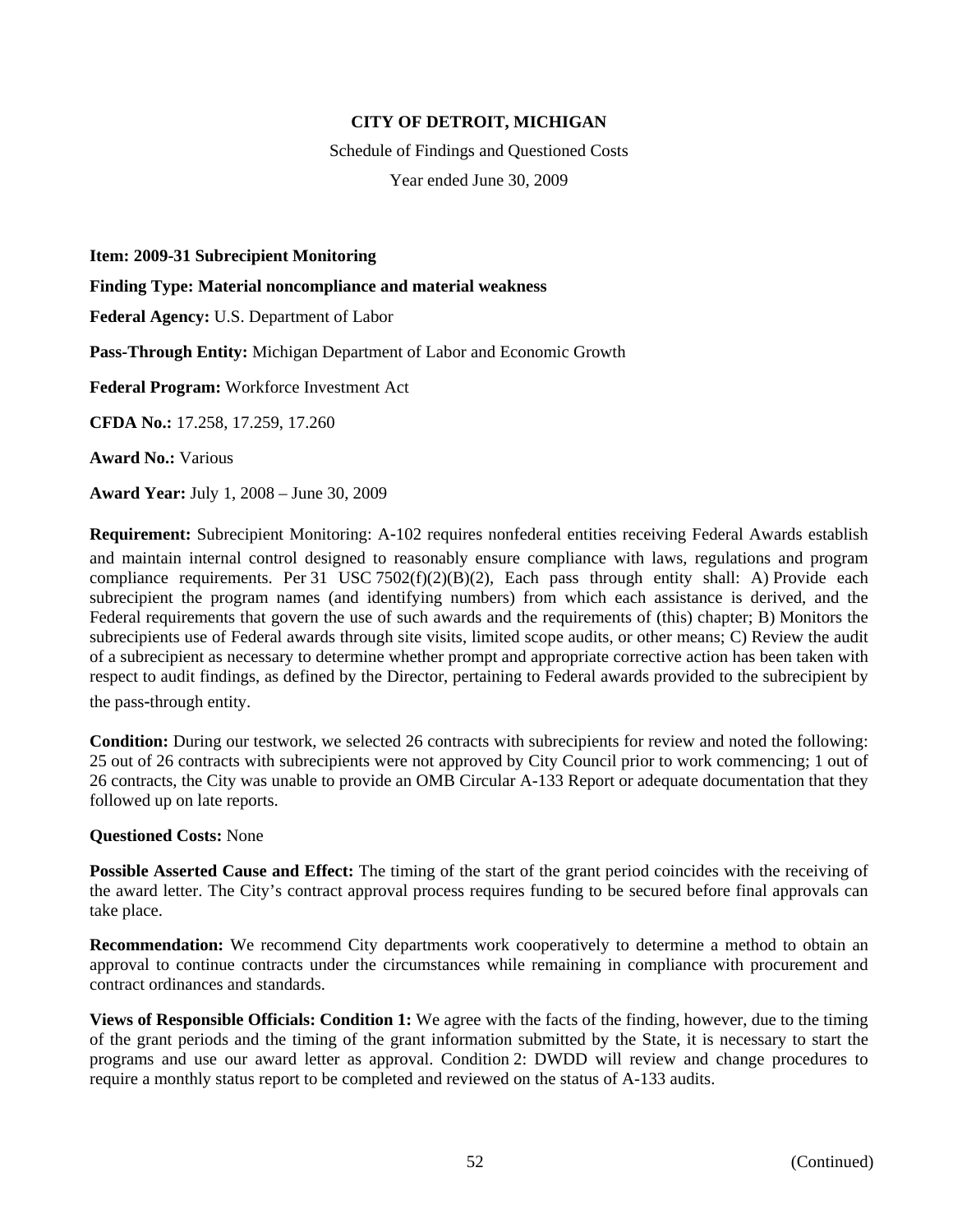Schedule of Findings and Questioned Costs Year ended June 30, 2009

**Item: 2009-32 Equipment and Real Property Management** 

**Finding Type: Material noncompliance and material weakness** 

**Federal Agency:** U.S. Department of Transportation

**Pass-Through Entity:** Federal Transit Administration

**Federal Program:** Federal Transit Cluster

**CFDA No.:** 20.500, 20.507

**Award No.:** Various

**Award Year:** July 1, 2008 – June 30, 2009

**Requirement:** Per the March 2009 OMB Circular A-133, *Compliance Supplement*, Part 3 Section F "Equipment records shall be maintained, a physical inventory of equipment shall be taken at least once every two years and reconciled to the equipment records, an appropriate control system shall be used to safeguard equipment, and equipment shall be adequately maintained."

**Condition:** During our testwork, we requested a copy of the most recent physical asset inventory records. According to these records there were items that were not found. The client was unable to provide a reconciliation from the physical count to accounting records to resolve these differences. Additionally, KPMG selected 30 equipment and real property items for testing, noting 1 of 30 items was improperly included in the fixed asset register.

## **Questioned Costs:** None

**Possible Asserted Cause and Effect:** DDOT physical inventory is conducted on a biennial basis. The physical inventory was completed during FY 2008, however, due to unforeseen reasons the reconciliation was not completed. The improper reporting of an asset was an oversight.

**Recommendation:** We recommend that the City of Detroit policies regarding the taking of physical inventory counts is followed.

**Views of Responsible Officials:** Management concurs with findings and has implemented a process to ensure that the physical inventory is completed by the due dates indicated in the City of Detroit fiscal year end procedures and that controls are in place to review, record, and safeguard equipment in correct registers.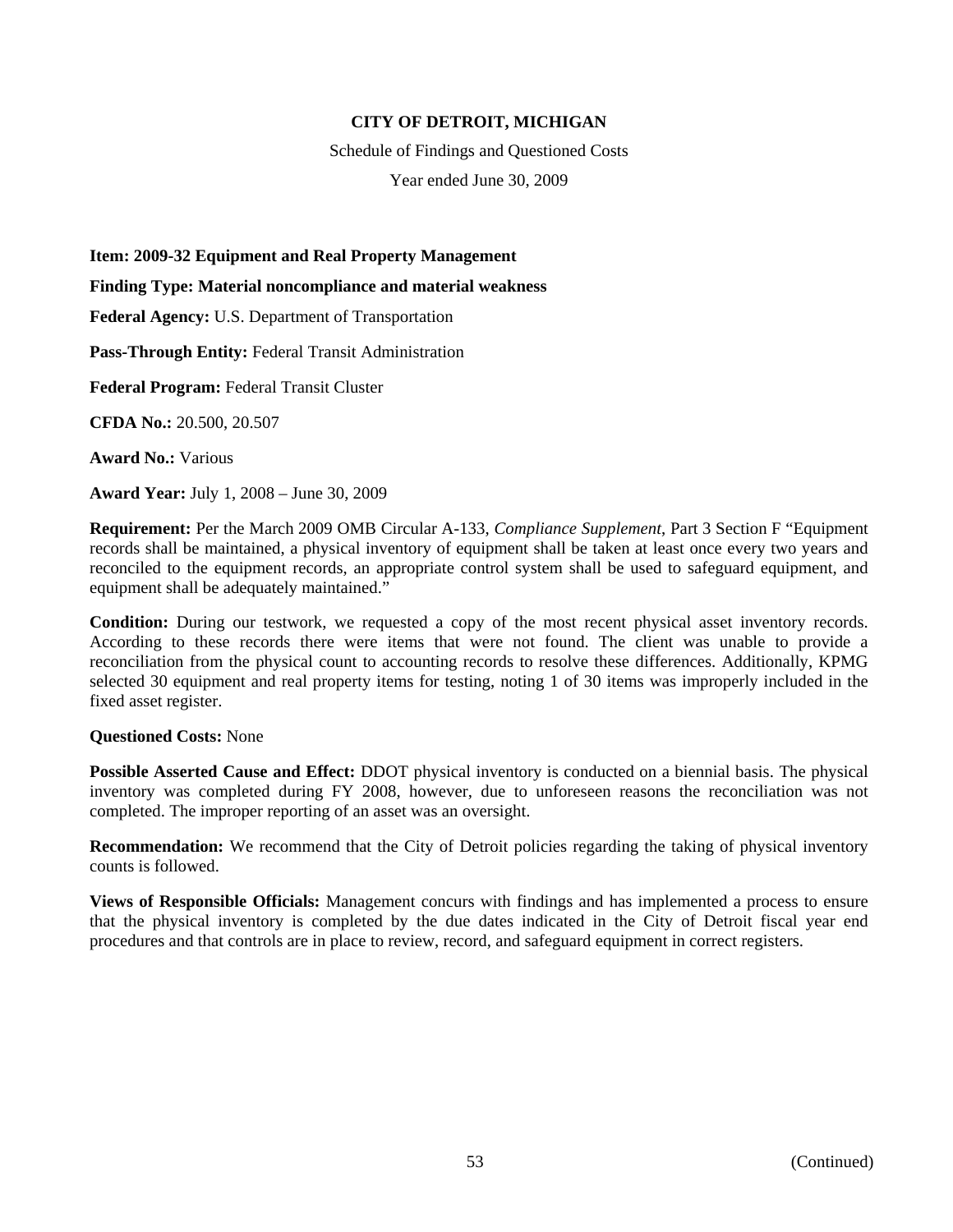Schedule of Findings and Questioned Costs Year ended June 30, 2009

**Item: 2009-33 Procurement, Suspension and Debarment** 

**Finding Type: Noncompliance and significant deficiency** 

**Federal Agency:** U.S. Department of Transportation

**Pass-Through Entity:** Federal Transit Administration

**Federal Program:** Federal Transit Cluster

**CFDA No.:** 20.500, 20.507

**Award No.:** Various

**Award Year:** July 1, 2008 – June 30, 2009

**Requirement:** Per A-102 Common Rule, nonfederal entities receiving federal awards must establish and maintain internal controls designed to reasonably ensure compliance with federal laws, regulations and program compliance requirements. FTA Circular 5010.1D dated 11/1/2008, defines a subrecipient as a "State or local government authority, nonprofit organization, or operator of public transportation services that receives a grant indirectly through a recipient."

**Condition:** During our testwork, we selected 8 contracts for review and noted the following: 2 contracts with governmental agencies that incorrectly identify the vendors as subrecipients. These two governmental agencies do not meet the criteria to be a subrecipient per FTA requirements.

**Questioned Costs:** None

**Possible Asserted Cause and Effect:** The term "subrecipient" was used in error in the contract.

**Recommendation:** We recommend that contract terms accurately specify whether entities receiving federal funds are vendors or subrecipients.

**Views of Responsible Officials:** Management agrees with this finding. DDOT is aware of this error and a correction will be made to each contract if and when a more substantive change is required to the agreements (e.g. contract time extension, additional services required, funds increase, etc.)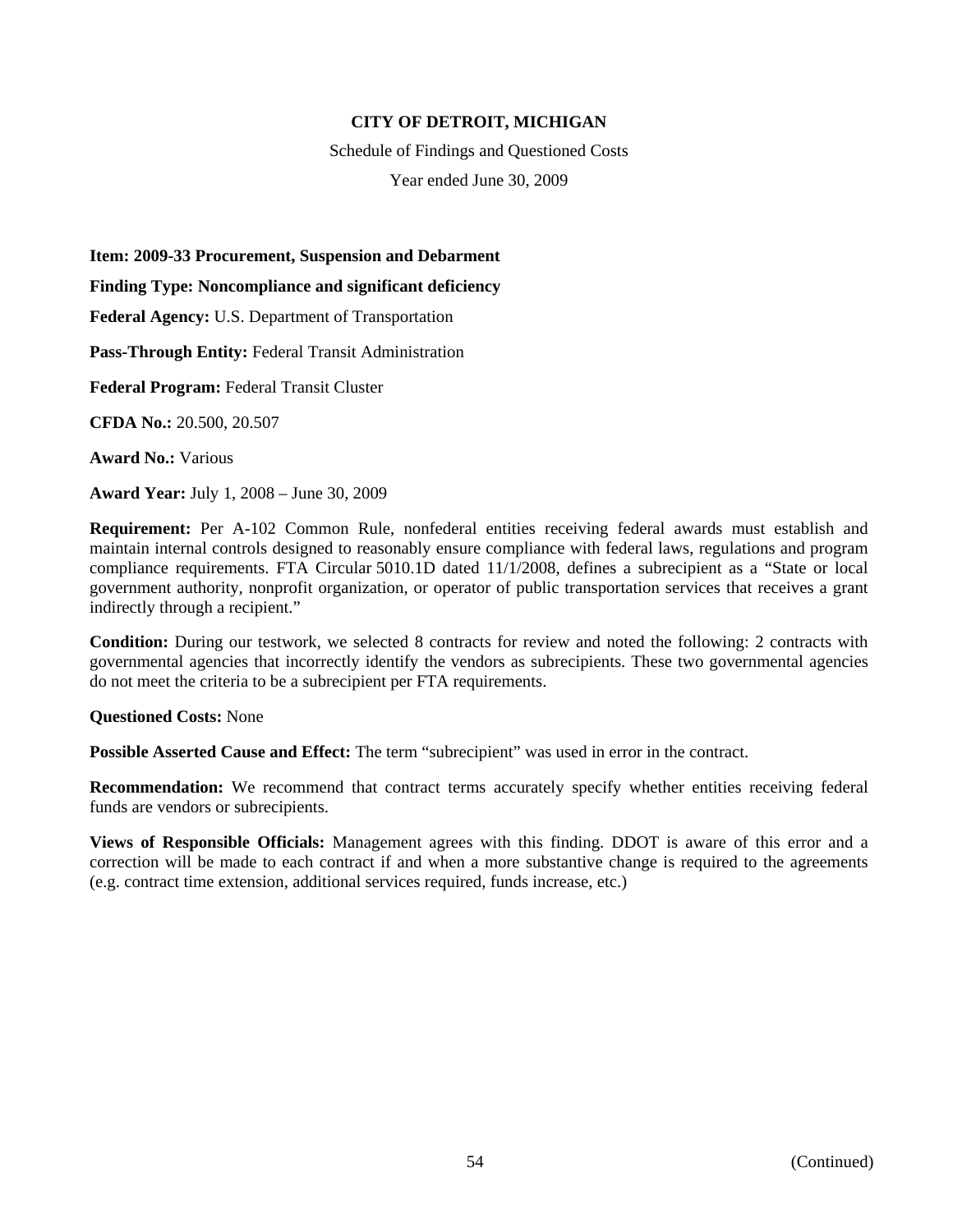Schedule of Findings and Questioned Costs Year ended June 30, 2009

**Item: 2009-34 Davis Bacon Act** 

**Finding Type: Material noncompliance and material weakness** 

**Federal Agency:** U.S. Department of Transportation

**Pass-Through Entity:** Federal Transit Administration

**Federal Program:** Federal Transit Cluster

**CFDA No.:** 20.500, 20.507

**Award No.:** Various

**Award Year:** July 1, 2008 – June 30, 2009

**Requirement:** Per the compliance supplement for the Davis Bacon Act, Nonfederal entities shall include in their construction contracts subject to the Davis-Bacon Act a requirement that the contractor or subcontractor comply with the requirements of the Davis-Bacon Act and the DOL regulations (29 CFR part 5, Labor Standards Provisions Applicable to Contacts Governing Federally Financed and Assisted Construction). This includes a requirement for the contractor or subcontractor to submit to the non-Federal entity weekly, for each week in which any contract work is performed, a copy of the payroll and a statement of compliance (certified payrolls) (29 CFR Sections 5.5 and 5.6).

**Condition:** During our testwork we selected all 5 construction related contracts to review and noted that 2 of 5 contracts did not contain the required Davis Bacon language. The department did, however obtain and review the certified payrolls for both contracts.

**Questioned Costs:** None

**Possible Asserted Cause and Effect:** The Department did not include the Davis Bacon clause in the contracts.

**Recommendation:** We recommend that all construction related contracts and subcontracts that involve federal assistance include Davis Bacon clauses unless specifically exempted by the Department of Labor.

**Views of Responsible Officials:** The Davis Bacon language was not included in the two intergovernmental agreements because these were not construction contracts.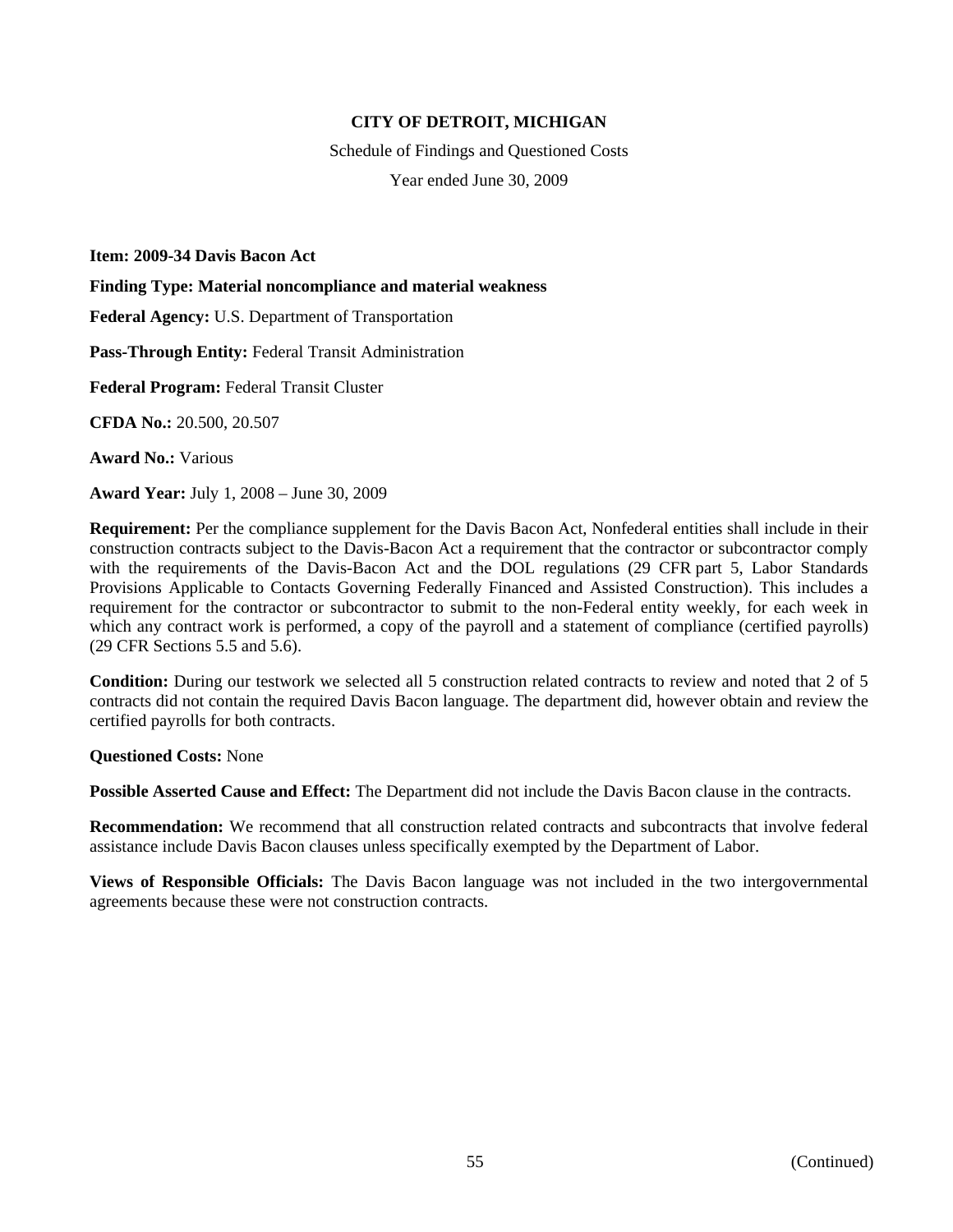Schedule of Findings and Questioned Costs Year ended June 30, 2009

**Item: 2009-35 Reporting** 

**Finding Type: Noncompliance and significant deficiency** 

**Federal Agency:** U.S. Department of Transportation

**Pass-Through Entity:** Federal Transit Administration

**Federal Program:** Federal Transit Cluster

**CFDA No.:** 20.500, 20.507

**Award No.:** Various

**Award Year:** July 1, 2008 – June 30, 2009

**Requirement:** Per A-102 Common Rule, nonfederal entities receiving Federal awards must establish and maintain internal controls designed to reasonably ensure compliance with Federal laws, regulations and program compliance requirements.

**Condition:** During our test work, we selected 30 FSR's, 30 Request for Reimbursements and 2 Disadvantaged Business Enterprise (DBE) reports for testing. We noted the following: 1 of 2 DBE reports contained arithmetical errors when reporting the amount of funds expended on DBE contractors. 7.6% of total expenditures were reported as Prime Contracts for DBE; actual was 0.76%. 2.8% of total expenditures were reported as Subcontracts for DBE; actual was 0.28%. Additionally, we noted that 4 of 30 FSR's reported expenditures in the wrong quarter but correct fiscal year. These expenditures offset each other and did not result in a questioned cost.

**Questioned Costs:** None

**Possible Asserted Cause and Effect:** Mathematical error; decimal recorded incorrectly.

**Recommendation:** We recommend that reports are reviewed for accuracy by an individual that is knowledgeable of the program requirements but someone other than the individual who prepared the report.

**Views of Responsible Officials:** Management concurs with finding. Accounting will review DBE documents for accuracy prior to submission.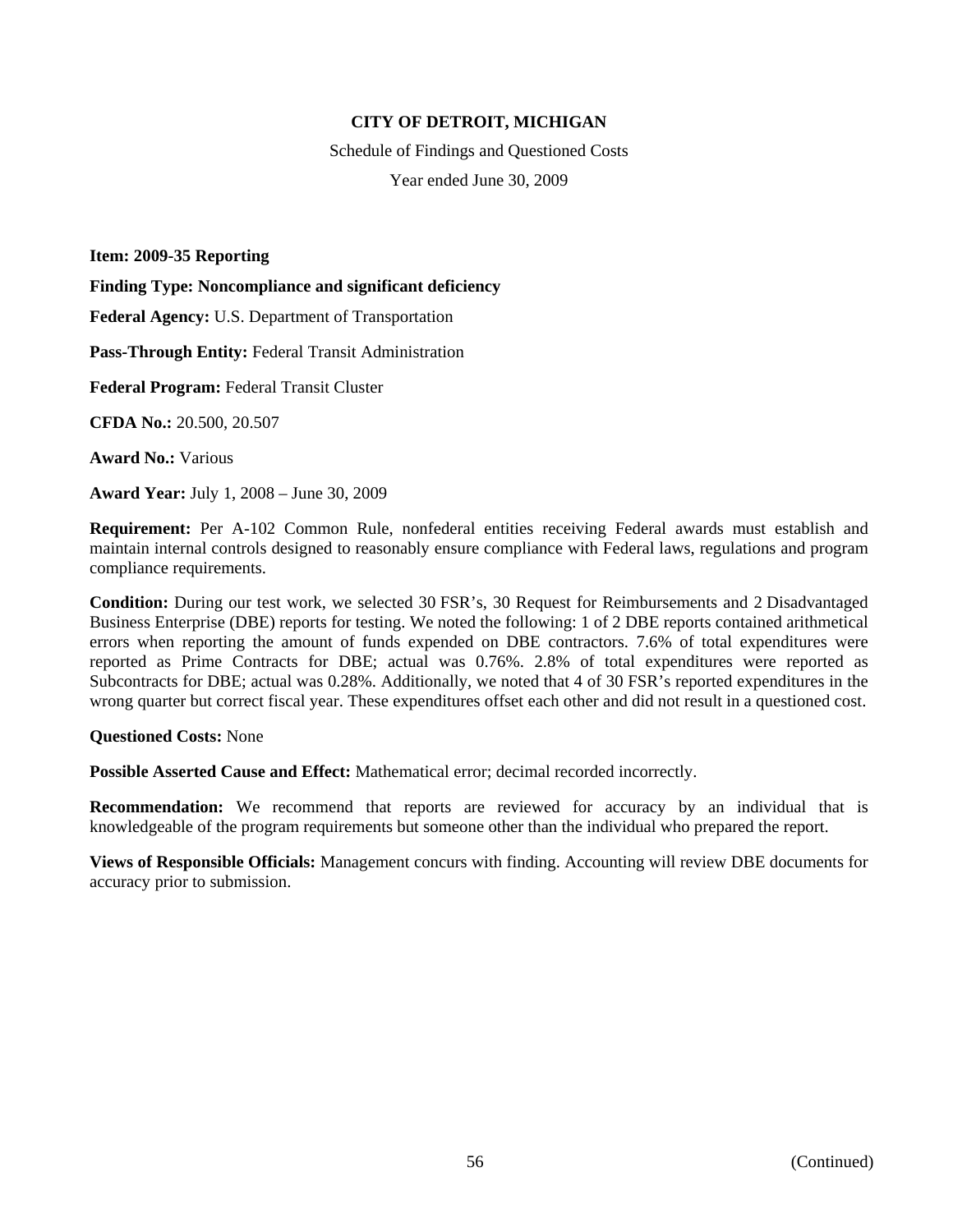Schedule of Findings and Questioned Costs Year ended June 30, 2009

**Item: 2009-36 Buy American** 

**Finding Type: Material noncompliance and material weakness** 

**Federal Agency:** Environmental Protection Agency

**Pass-Through Entity:** State of Michigan Municipal Bond Authority

**Federal Program:** State Revolving Loan

**CFDA No.:** 66.458

**Award No.:** 5175-07

**Award Year:** July 1, 2008 – June 30, 2009

**Requirement:** Per the State of Michigan letter dated May 26, 2009 informing the City that the SRF 5175-07 was eligible for ARRA funded Principal Forgiveness, Exhibit D, (3) revised May 26, 2009: Consistent with the requirements of Section 1605 of the ARRA (unless a waiver is granted by the United States Environmental Protection Agency), all construction on the project will be accomplished pursuant to written contracts requiring "all iron, steel and manufactured goods used in the project are produced in the United States."SEC. 1605. USE OF AMERICAN IRON, STEEL, AND MANUFACTURED GOODS. (a) None of the funds appropriated or otherwise made available by this Act may be used for a project for the construction, alteration, maintenance, or repair of a public building or public work unless all of the iron, steel, and manufactured goods used in the project are produced in the United States. (b) Subsection (a) shall not apply in any case or category of cases in which the head of the Federal department or agency involved finds that: (1) applying subsection (a) would be inconsistent with the public interest; (2) iron, steel, and the relevant manufactured goods are not produced in the United States in sufficient and reasonably available quantities and of a satisfactory quality; or (3) inclusion of iron, steel, and manufactured goods produced in the United States will increase the cost of the overall project by more than 25%. (c) If the head of a Federal department or agency determines that it is necessary to waive the application of subsection (a) based on a finding under subsection (b) the head of the department or agency shall publish in the Federal Register a detailed written justification as to why the provision is being waived. (d) This section shall be applied in a manner consistent with United States obligations under international agreements.

**Condition:** During the grant period under audit, the City did not confirm with the construction contractor and maintain records that items procured for their revolving fund project are in compliance with the Buy American Requirements.

## **Questioned Costs:** None

**Possible Asserted Cause and Effect:** The City was unaware of the Buy American requirements until near the end of the fiscal year.

**Recommendation:** Before accepting new funding sources, all potential compliance requirements should be identified and evaluated.

**Views of Responsible Officials:** The City was informed of the Buy American requirement by the Michigan Department of Environmental Quality in March 2009. After learning of the requirements, the City executed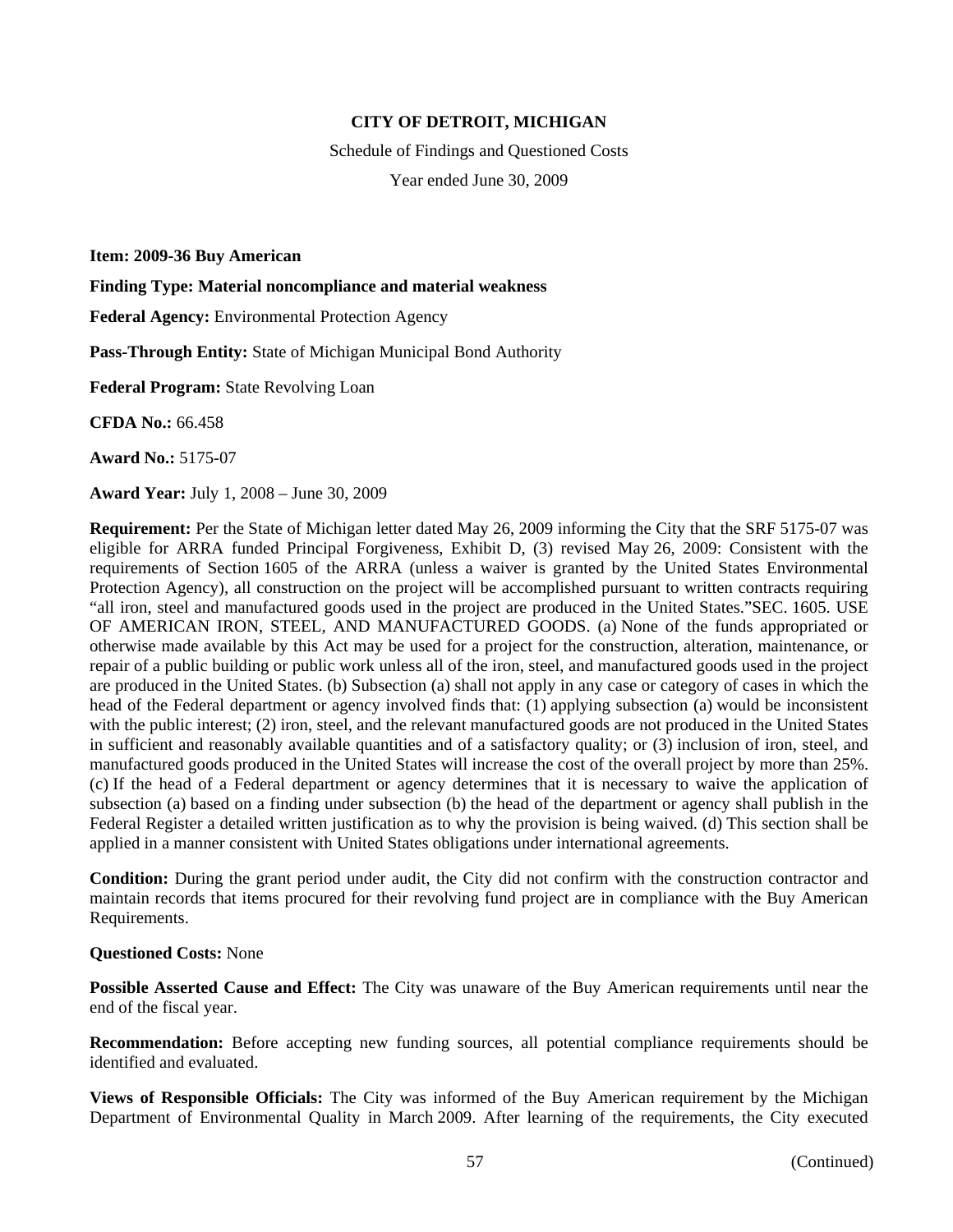Schedule of Findings and Questioned Costs

Year ended June 30, 2009

change orders to include the contract language with its contractors. Additionally, in June 2010, the City obtained Buy American certifications from its contractors.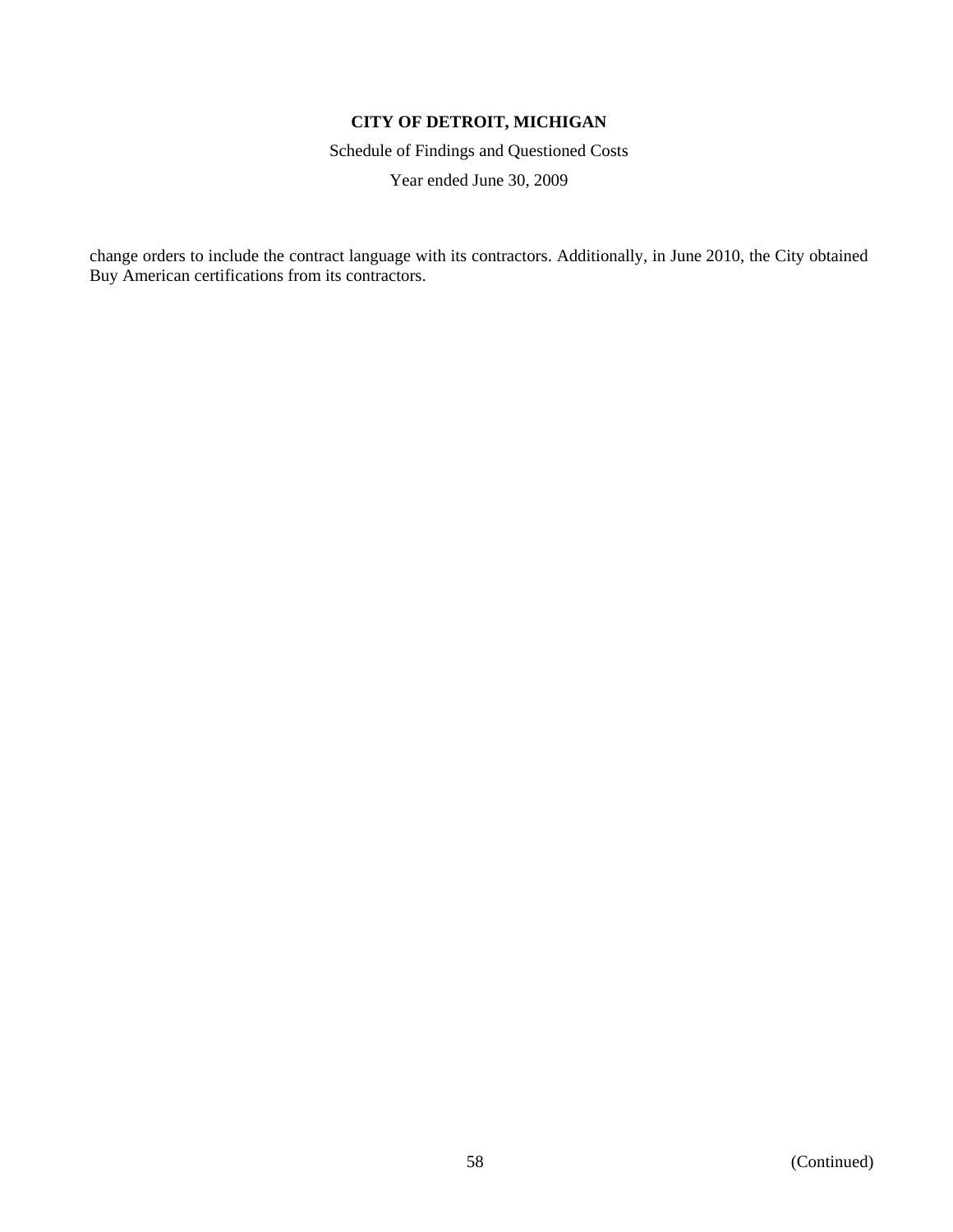Schedule of Findings and Questioned Costs Year ended June 30, 2009

**Item: 2009-37 Davis Bacon Act** 

**Finding Type: Material noncompliance and material weakness** 

**Federal Agency:** Environmental Protection Agency

**Pass-Through Entity:** State of Michigan Municipal Bond Authority

**Federal Program:** State Revolving Loan

**CFDA No.:** 66.458

**Award No.:** 5175-07

**Award Year:** July 1, 2008 – June 30, 2009

**Requirement:** Per the State of Michigan letter dated May 26, 2009 informing the City that the SRF 5175-07 was eligible for ARRA funded Principal Forgiveness, Exhibit D, (2) revised May 26, 2009: Consistent with the requirements of Section 1606 of the ARRA, all construction on the project will be undertaken pursuant to written contracts that require contractors and subcontractors maintain compliance with the requirements of subchapter IV of chapter 31 of title 40, United States Code and mandate compliance with Davis Bacon prevailing wage statute and associated Labor Standards Provisions. Per the compliance supplement for the Davis Bacon Act, Nonfederal entities shall include in their construction contracts subject to the Davis-Bacon Act a requirement that the contractor or subcontractor comply with the requirements of the Davis-Bacon Act and the DOL regulations (29 CFR part 5).

**Condition:** The City of Detroit did not collect and review signed certifications from its contractors of Davis-Bacon and related Acts for any weeks during construction for the construction contractor related to SRF 5175-07, an ARRA related project. The City did not review payroll submissions to confirm that its contractors' employees are paid weekly, without unauthorized payroll deductions and according to the wage determinations established in the contract. The City did not document that wage interviews were conducted periodically to verify that contractors and subcontractors are paying the appropriate wage rates. The City did not verify that the contractor fringe contributions were made as planned.

## **Questioned Costs:** None

**Possible Asserted Cause and Effect:** The City was unaware of the Davis Bacon requirements until near the end of the fiscal year.

**Recommendation:** Before accepting new funding sources, all potential compliance requirements should be identified and evaluated.

**Views of Responsible Officials:** The City was informed of the Davis Bacon requirements by the State of Michigan in April 2009. After learning of the requirements, the City has forwarded the U.S. Department of Labor form WH-347 to its contractors, who will verify weekly certifications and corresponding documentation.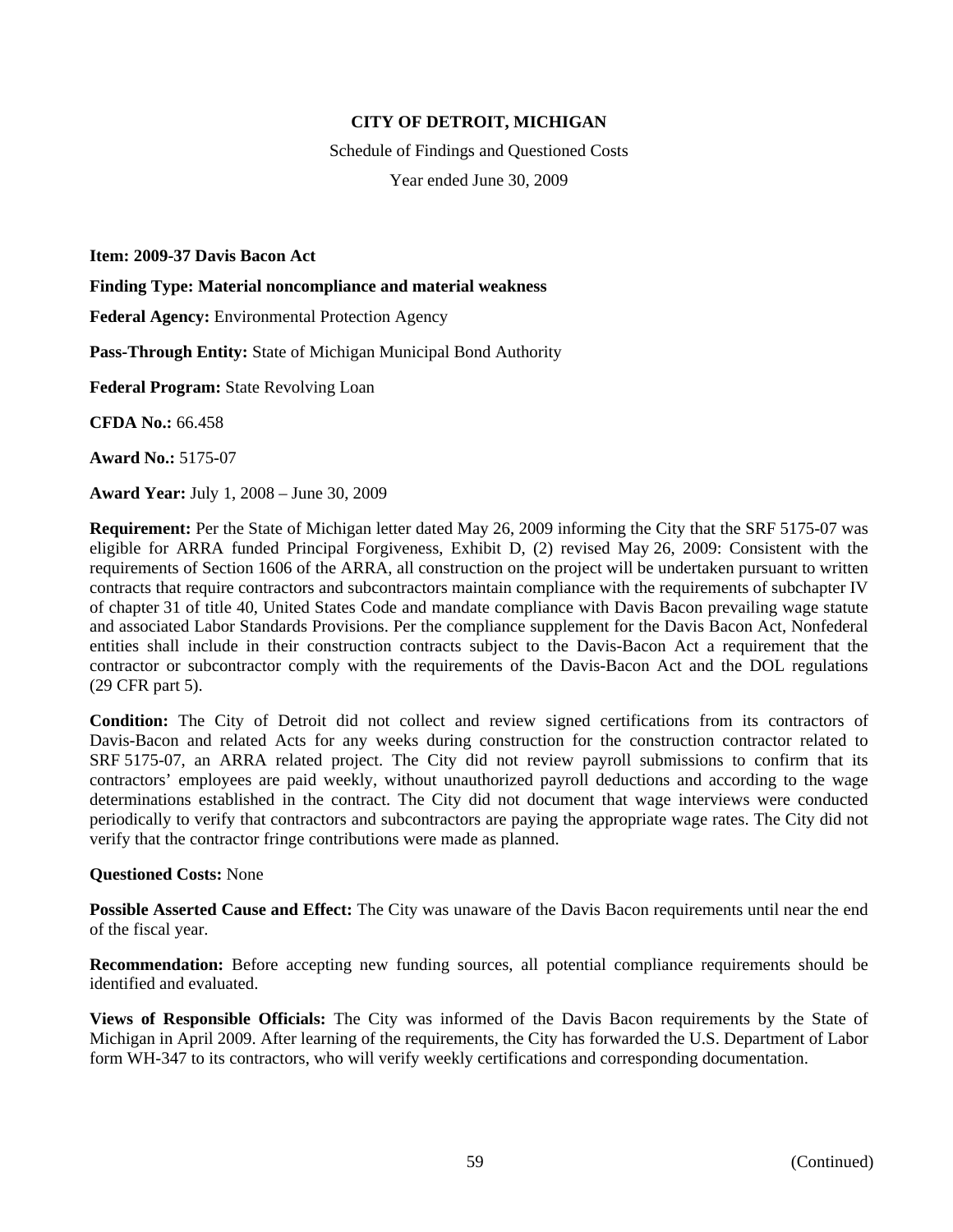Schedule of Findings and Questioned Costs Year ended June 30, 2009

# **Item: 2009-38 Activities Allowed or Unallowed and Allowable Costs/Cost Principles**

## **Finding Type: Significant deficiency**

**Federal Agency:** U.S. Department of Health and Human Services

**Pass-Through Entity:** Michigan Department of Community Health

**Federal Program:** Immunization Grants

**CFDA No.:** 93.268

**Award No.:** N/A

**Award Year:** October 1, 2008 – September 30, 2009

**Requirement:** The A-102 Common Rule requires non-Federal entities receiving Federal awards establish and maintain internal control designed to reasonably ensure compliance with Federal laws, regulations, and program compliance requirements. Effective controls would include a verification of time sheets.

**Condition:** During our test work, we obtained and reviewed 30 time sheets and noted that for 1 of 30 items, there was no approval of the time sheet.

## **Questioned Costs:** None

**Possible Asserted Cause and Effect:** The Immunization Program could not locate a copy of one time sheet. In addition, the original time sheet could not be located by the City's Payroll unit.

**Recommendation:** We recommend that established document retention policies are followed.

**Views of Responsible Officials:** The City has implemented an electronic time system (Work Brain) to capture all time and supervisory work time approvals. Therefore, beginning in January 2009, all time-keeping documentation for the Department is maintained through Work Brain.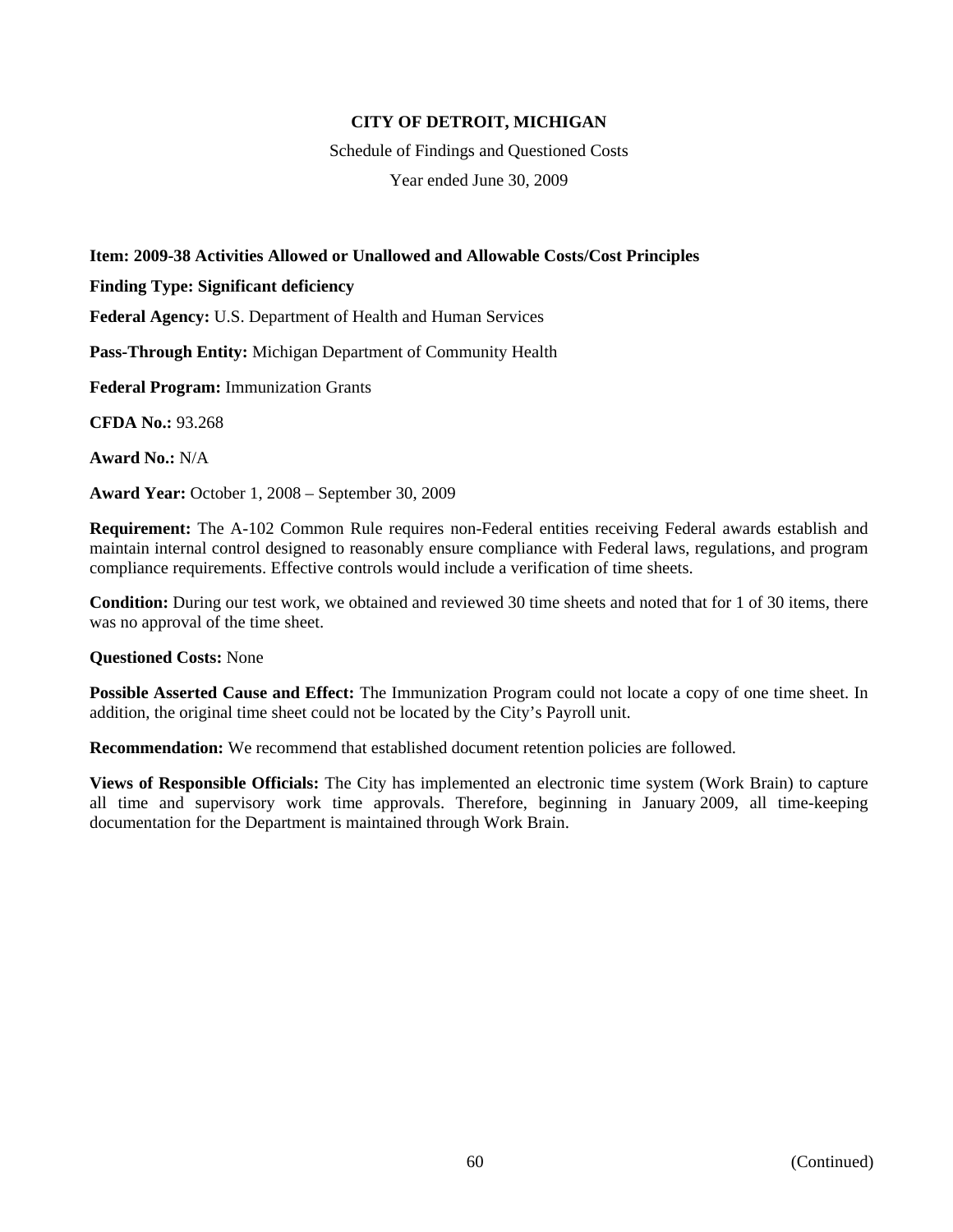Schedule of Findings and Questioned Costs Year ended June 30, 2009

**Item: 2009-39 Procurement, Suspension and Debarment** 

**Finding Type: Noncompliance and significant deficiency** 

**Federal Agency:** U.S. Department of Health and Human Services

**Pass-Through Entity:** Michigan Department of Community Health

**Federal Program:** Immunization Grants

**CFDA No.:** 93.268

**Award No.:** N/A

**Award Year:** October 1, 2008 – September 30, 2009

**Requirement:** Procurement, Suspension, and Debarment: Per A 102 Common Rule, nonfederal entities receiving federal awards must establish and maintain internal controls designed to reasonably ensure compliance with federal laws, regulations, and program compliance requirements.

**Condition:** During our testwork, we selected 1 of 1 subrecipient contracts for our review and noted the following: The contract selected was approved 1 month after the effective date of the contract.

# **Questioned Costs:** None

**Possible Asserted Cause and Effect:** The Department acknowledges this finding. The City's contract approval process requires many approvals that delay the approval of the contract.

**Recommendation:** We recommend that City departments work cooperatively to process contract approvals on a timely basis.

**Views of Responsible Officials:** The Department will prepare and submit the FY 2010/2011 CPBC contract in July 2010; however, all City Departments must review and approve their sections promptly for the contract to be approved by City Council on or before October 1, 2010.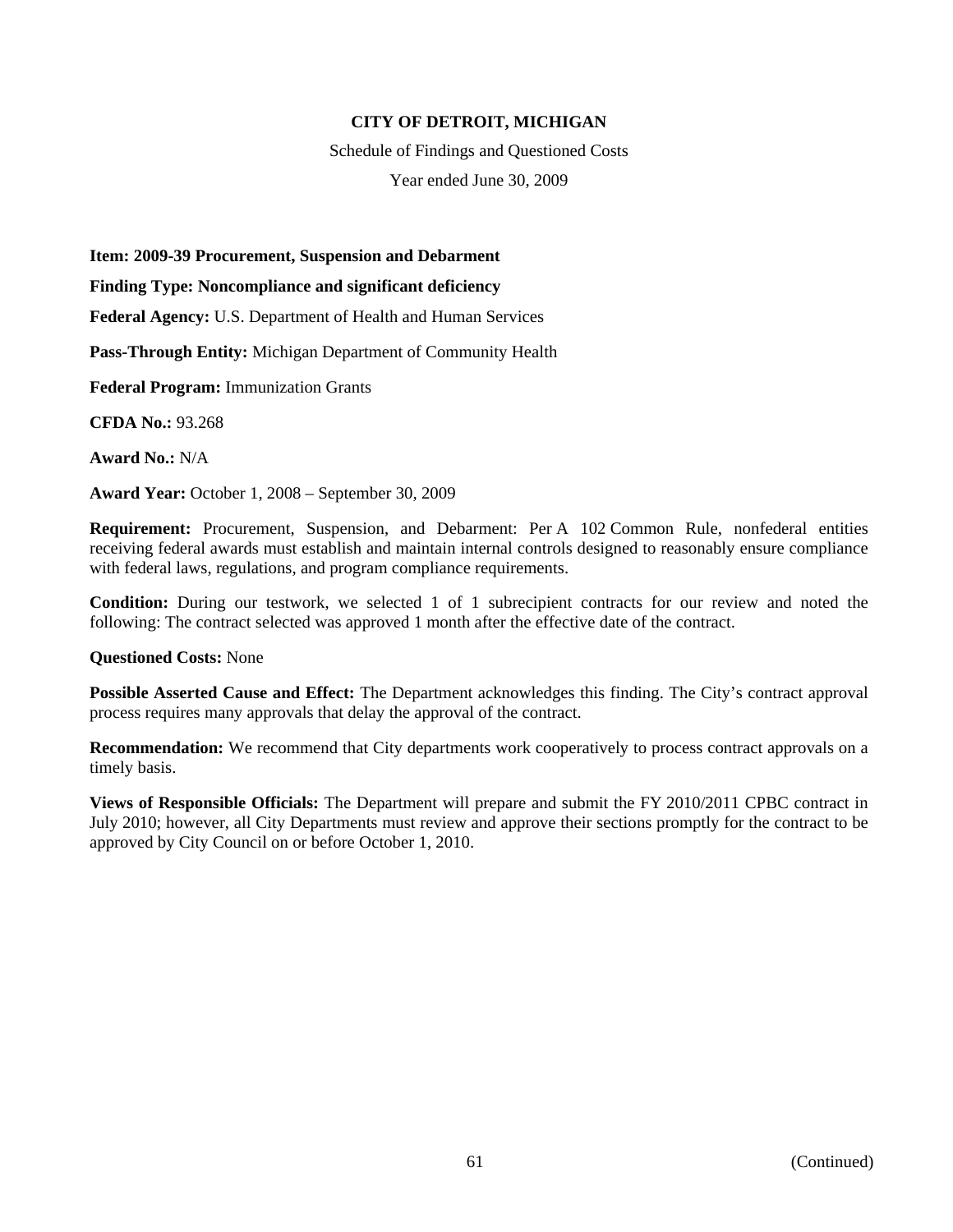Schedule of Findings and Questioned Costs Year ended June 30, 2009

**Item: 2009-40 Reporting** 

**Finding Type: Material noncompliance and material weakness** 

**Federal Agency:** U.S. Department of Health and Human Services

**Pass-Through Entity:** Michigan Department of Community Health

**Federal Program:** Immunization Grants

**CFDA No.:** 93.268

**Award No.:** N/A

**Award Year:** October 1, 2008 – September 30, 2009

**Requirement:** Reporting: Per the Comprehensive Planning, Budgeting and Contract grant agreement, all FSR's must be prepared in accordance with the Department's FSR instructions and submitted no later than 30 days after the close of the first three fiscal quarters. The reports are due 1/30/XX, 4/30/XX, and 7/30/XX. The final total

contractor FSR and Output Measures report (HR‑977) is due December 31st after the agreement period end date.

**Condition:** During out testwork, we selected 4 quarterly FSRs and noted that all 4 of the FSRs were submitted after the required date. The September 2008 final FSR was submitted on March 19, 2008, 170 days after the end of the quarter; the December 2008 FSR was submitted on March 19, 2009, 78 days after the end of the quarter; the March 2009 FSR was submitted on June 18, 2009, 79 days after the end of the quarter; the June 2009 FSR was submitted on September 17, 2009, 79 days after the end of quarter.

## **Questioned Costs:** None

**Possible Asserted Cause and Effect:** The Department acknowledges this finding. The Finance Section attributes this finding to a lack of management oversight of the reporting process.

**Recommendation:** We recommend that reporting checklists be used to monitor the timeliness of report preparation and submission.

**Views of Responsible Officials:** The Finance Manager has been instructed and is being held accountable to assure that all quarterly FSRs are submitted to the state within 30 days of the end of the quarter. The Department will monitor this process each quarter and will review and sign the report each quarter.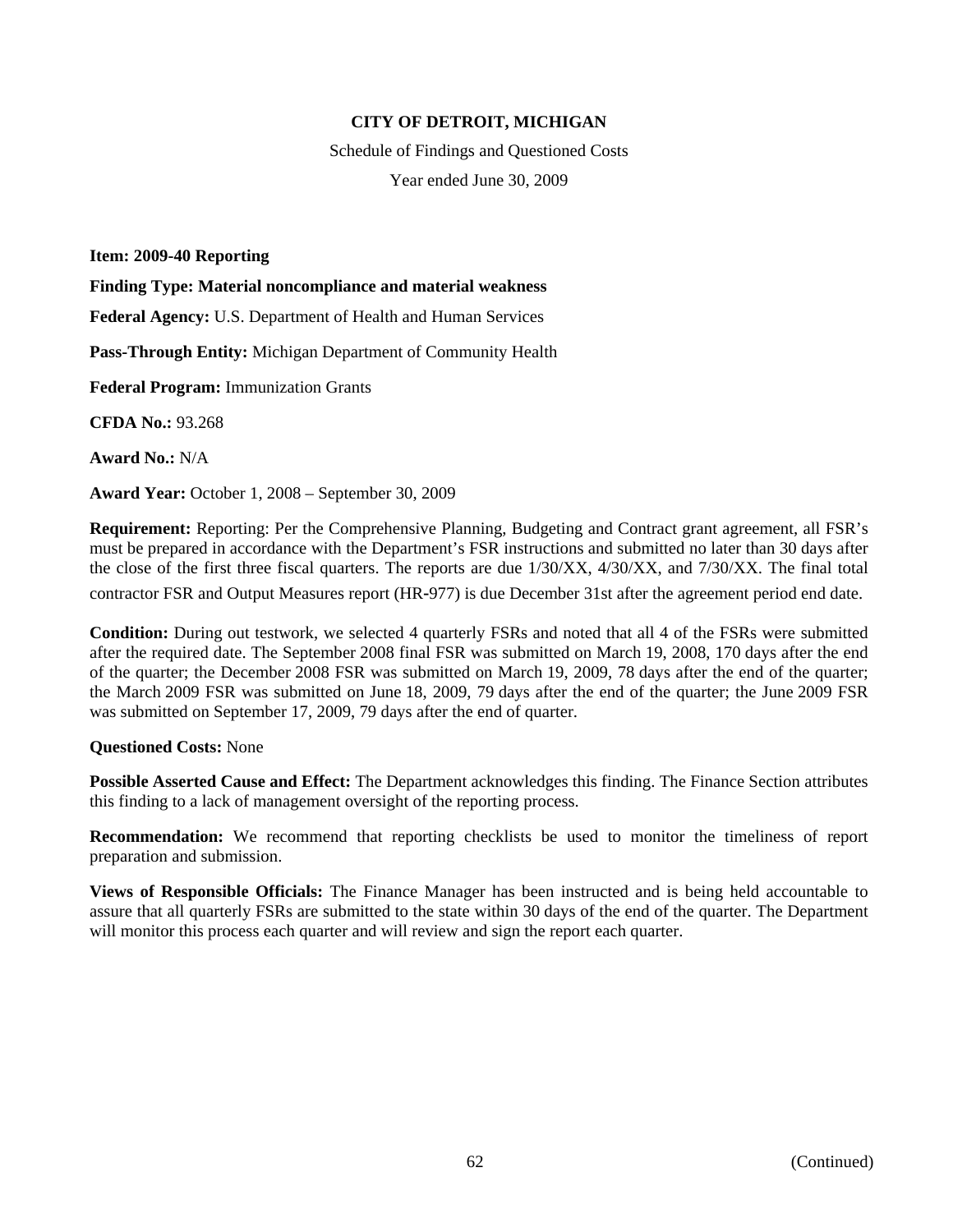Schedule of Findings and Questioned Costs Year ended June 30, 2009

**Item: 2009-41 Subrecipient Monitoring** 

**Finding Type: Material noncompliance and material weakness** 

**Federal Agency:** U.S. Department of Health and Human Services

**Pass-Through Entity:** Michigan Department of Community Health

**Federal Program:** Immunization Grants

**CFDA No.:** 93.268

**Award No.:** N/A

**Award Year:** October 1, 2008 – September 30, 2009

**Requirement:** Subrecipient Monitoring: A-102 requires nonfederal entities receiving federal awards establish and maintain internal control designed to reasonably ensure compliance with laws, regulations, and program compliance requirements. Per 31 USC 7502(f)(2)(B)(2), Each pass through entity shall: A) Provide each subrecipient the program names (and identifying numbers) from which each assistance is derived, and the federal requirements that govern the use of such awards and the requirements of (this) chapter; B) Monitors the subrecipients use of federal awards through site visits, limited scope audits, or other means; C) Review the audit of a subrecipient as necessary to determine whether prompt and appropriate corrective action has been taken with respect to audit findings, as defined by the Director, pertaining to federal awards provided to the subrecipient by

the pass‑through entity.

**Condition:** Based on a review of the Professional Service Contract between the City of Detroit and its subrecipient, the responsibilities listed for both parties are ambiguous and all of the relevant terms and conditions of the grant of agreement from the State of Michigan are not delineated or appropriately incorporated by reference, including whether the contractor should report expenditures on a cash or accrual basis, what federal program the funding is related to, the CFDA# and pass-through information. Additionally, the department does not perform on-site monitoring of the subrecipient; we obtained and reviewed the A-133 report required to be monitored by the department and noted that there was no evidence of Management review. Additionally, the department did not obtain the entire subrecipient reporting package including the corrective action plan and status of prior year findings.

## **Questioned Costs:** None

**Possible Asserted Cause and Effect:** The Department acknowledges this finding. The Finance Section did not have an Accountant assigned to perform the fiscal management monitoring of the subrecipient. The Department was not aware that the contract language needed additional language to delineate responsibilities of the City and Subrecipient.

**Recommendation:** We recommend that the responsibilities of both the City and its subrecipient be clearly stated in the contract.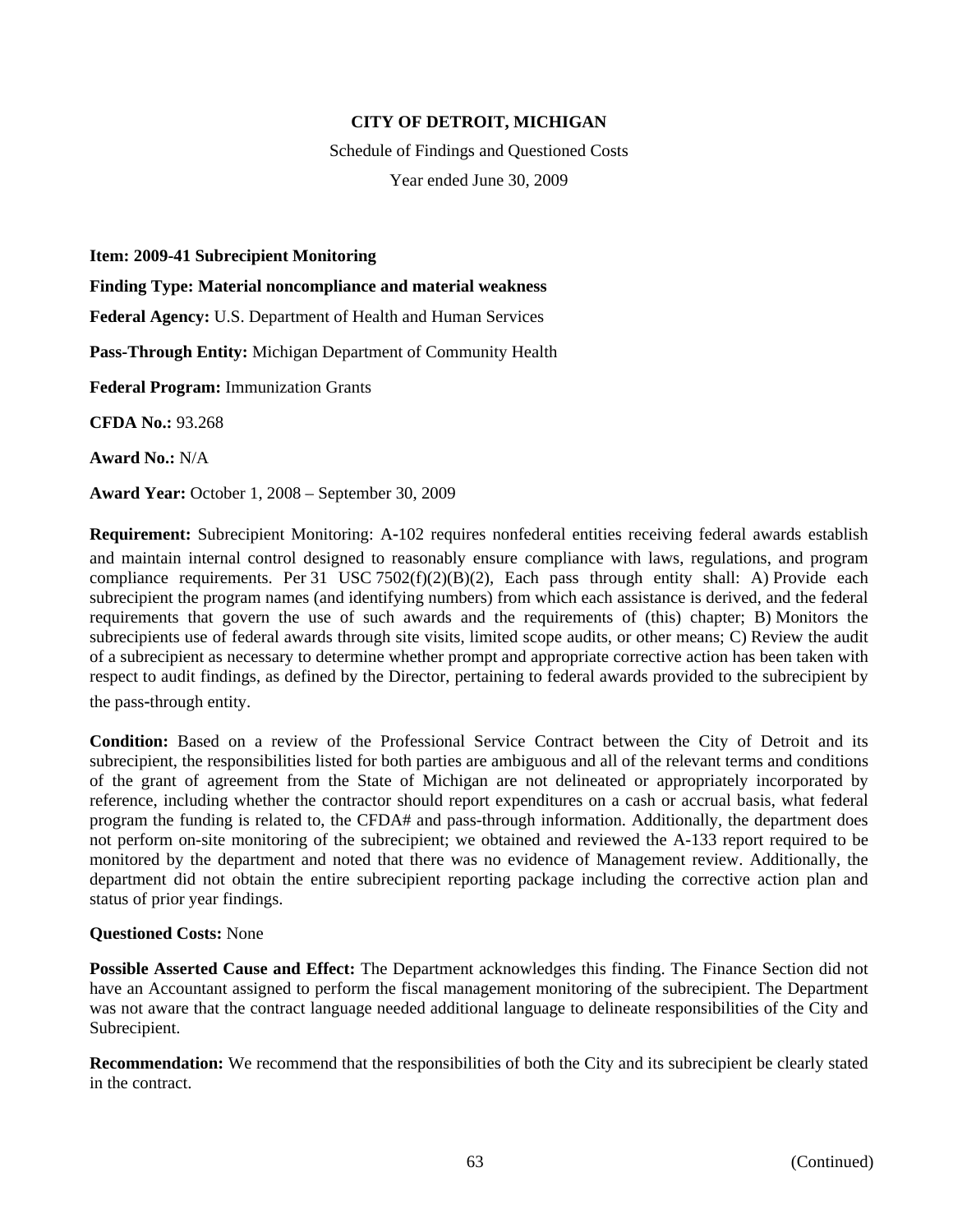Schedule of Findings and Questioned Costs

Year ended June 30, 2009

**Views of Responsible Officials:** The Department has developed and implemented a process to monitor the subrecipient for FY 2009/2010. The Department is working with the Law and Finance Departments to improve the contract language for delineating the responsibilities of the Department and the subrecipient. The contract language changes will be incorporated into the FY 2010/2011 contract.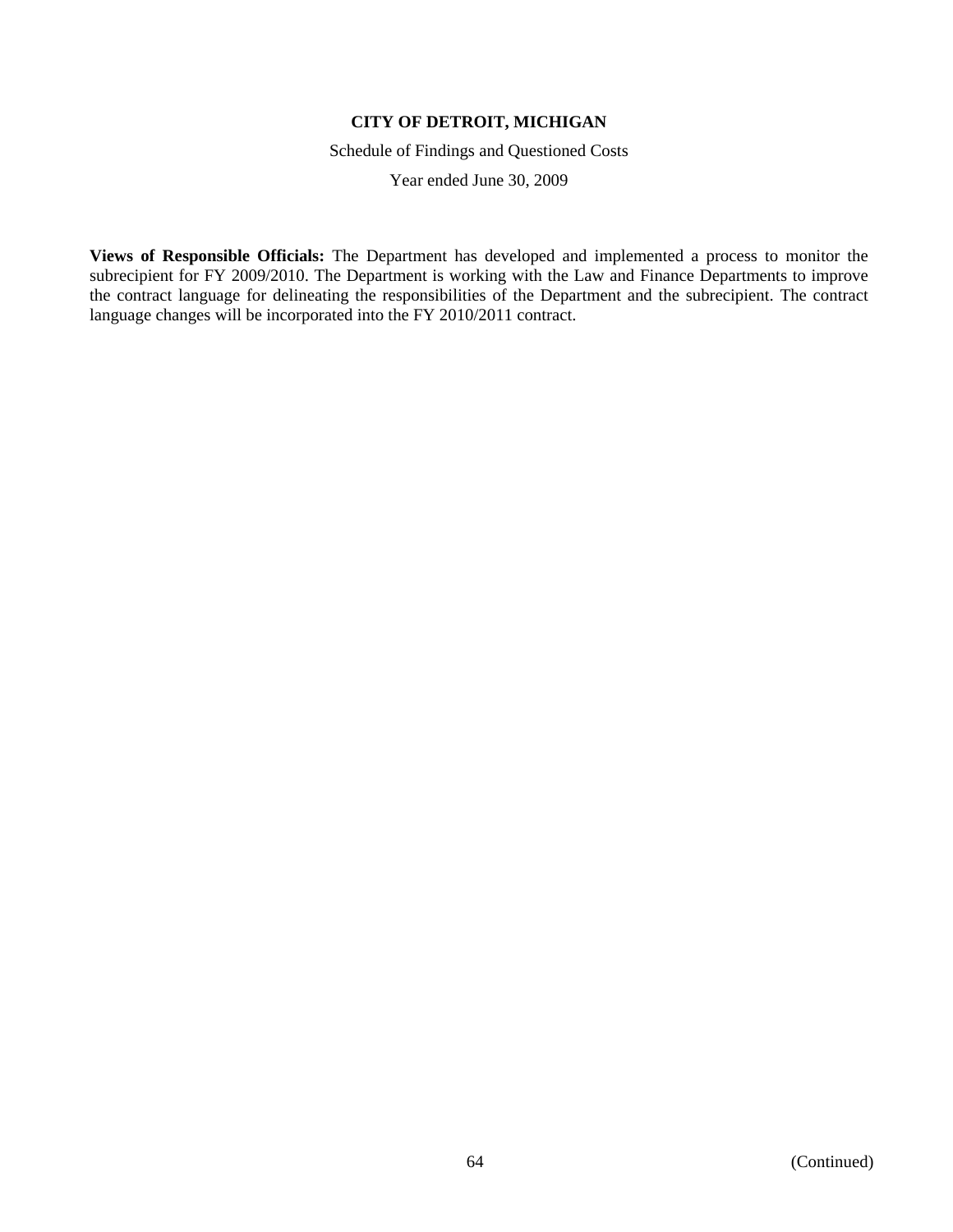Schedule of Findings and Questioned Costs Year ended June 30, 2009

# **Item: 2009-42 Activities Allowed or Unallowed and Allowable Costs/Cost Principles**

## **Finding Type: Material noncompliance and material weakness**

**Federal Agency:** U.S. Department of Health and Human Services

**Pass-Through Entity:** Michigan Department of Labor & Economic Growth

**Federal Program:** Temporary Assistance for Needy Families

**CFDA No.:** 93.558

**Award No.:** Various

**Award Year:** October 1, 2008 – September 30, 2009

**Requirement:** Allowable Costs/Cost Principles: Allowable Costs/Cost Principles: Per 2 CFR Part 225, Appendix A, Paragraph C.1(j), to be allowable under Federal awards, costs must meet the following criteria: (j) be adequately documented. Per A-102 Common Rule, Nonfederal entities receiving Federal awards must establish and maintain internal controls designed to reasonably ensure compliance with Federal laws, regulations, and program compliance requirements.

**Condition:** During our testwork we selected 30 subrecipient payments totaling \$2,436,283 for review and noted the following: For 1 of 30 items selected the check request was not signed; For 2 of 30 items selected the City was unable to provide the check request. During our testwork, we selected 30 Individual Training Account (ITA) invoices totaling \$91,984 for review and noted the following: For 3 of 30 items selected the City was unable to provide evidence of payment to the student.

## **Questioned Costs:** None

**Possible Asserted Cause and Effect:** Aged accruals are not investigated and resolved timely.

**Recommendation:** We recommend documents are retained in accordance with the City's document retention policies. We further recommend that accruals are disbursed more quickly.

**Views of Responsible Officials:** All check requests are signed by the appropriate personnel before being submitted to the Central Accounts Payable for payment, however, a signed copy could not be located. Each payment was supported by a properly approved invoice and was for allowable purposes. As of 6/23/10, the tuition still has not been paid for the 3 out of 30 ITA invoices selected. The entire ITA process has been revamped. All the issues addressed in the finding have been addressed in the redesign of the ITA process. ITA Funding Agreements and Invoices are required documentation for any tuition payments to be processed. DWDD will not process any payments without these documents.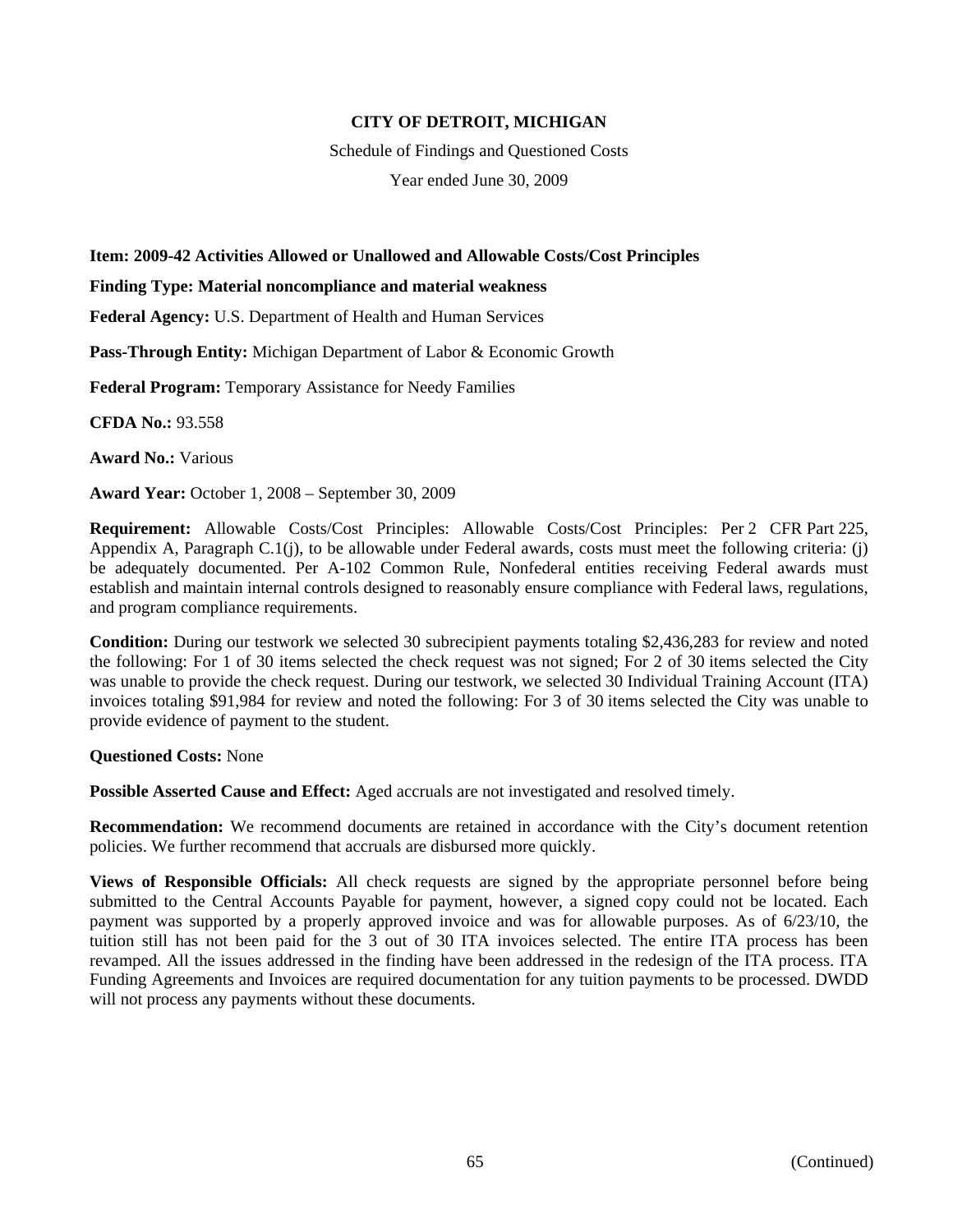Schedule of Findings and Questioned Costs Year ended June 30, 2009

**Item: 2009-43 Cash Management** 

**Finding Type: Material noncompliance and material weakness** 

**Federal Agency:** U.S. Department of Health and Human Services

**Pass-Through Entity:** Michigan Department of Labor & Economic Growth

**Federal Program:** Temporary Assistance for Needy Families

**CFDA No.:** 93.558

**Award No.:** Various

**Award Year:** October 1, 2008 – September 30, 2009

**Requirement:** Cash Management: Per OMB Circular A-102, *Grants and Cooperative Agreements with State and Local Governments Attachment (2)(a)*, agency methods and procedures for transferring funds shall minimize the time elapsing between transfer to recipients of grants and cooperative agreements and the recipient's need for the funds. Per the State of Michigan instructions for the Cash Request, the department is to use Actual Disbursements, Year-to-Date defined as follows, "This figure is to include only the actual cash paid out of costs, including funds to subcontractors."

**Condition:** The Cash Requests are based partially on accruals. This results in excess cash being on hand throughout the year.

#### **Questioned Costs:** None

**Possible Asserted Cause and Effect:** DWDD utilizes an accrual based Cost Center Responsibility Report to prepare the Cash Request.

**Recommendation:** We recommend preparing the Cash Requests based on actual disbursements.

**Views of Responsible Officials:** The major issue is the amount of time it takes for checks to be paid through Central Finance Accounts Payable.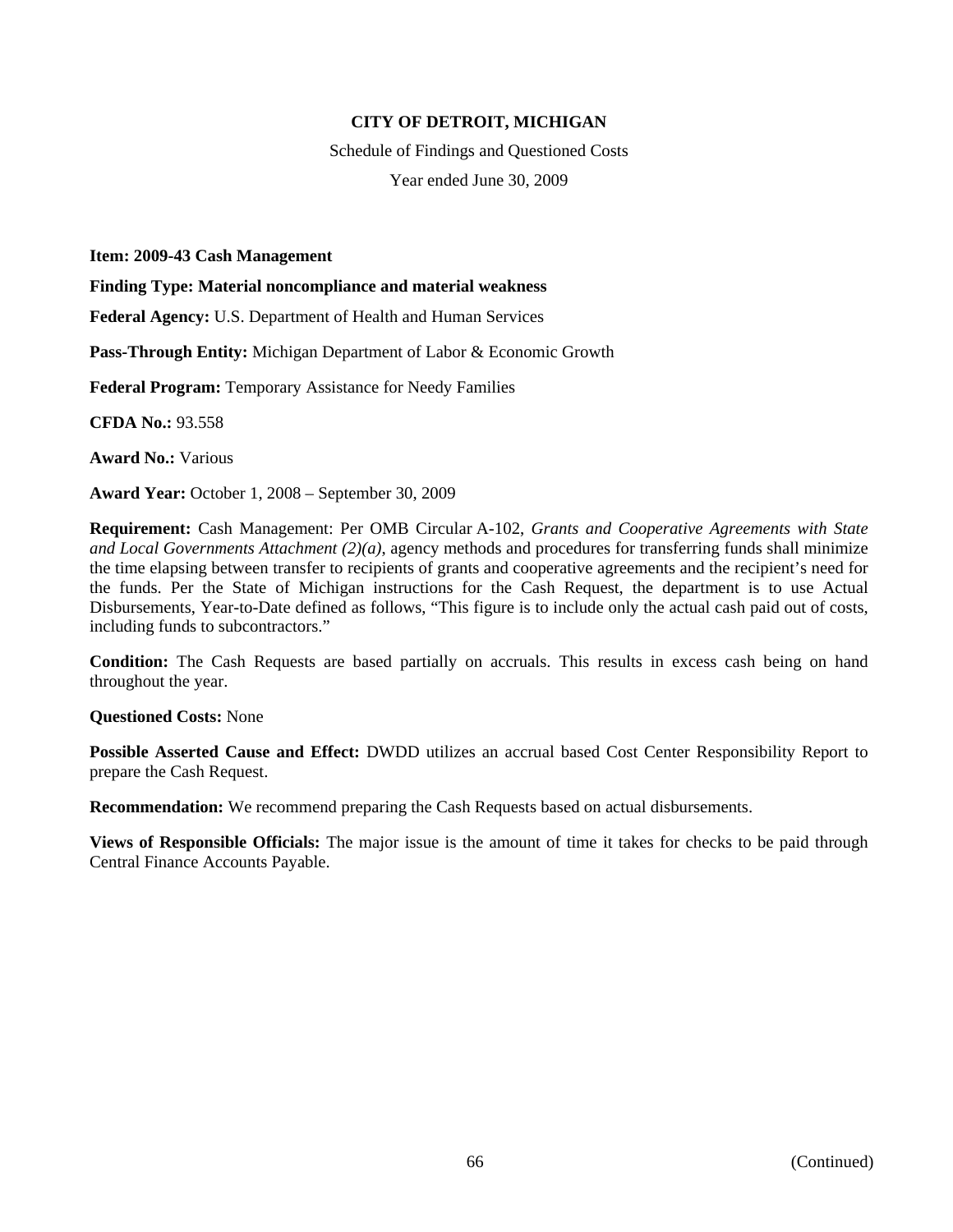Schedule of Findings and Questioned Costs Year ended June 30, 2009

**Item: 2009-44 Reporting** 

**Finding Type: Noncompliance and significant deficiency** 

**Federal Agency:** U.S. Department of Health and Human Services

**Pass-Through Entity:** Michigan Department of Labor & Economic Growth

**Federal Program:** Temporary Assistance for Needy Families

**CFDA No.:** 93.558

**Award No.:** Various

**Award Year:** October 1, 2008 – September 30, 2009

**Requirement: Reporting:** Per the State of Michigan Department of Career Development's instructions to the WFP-167 and the OWD 138, fiscal reporting documents, the Department is to report both Program Income Earned and Program Income Expended separately on both reports.

**Condition:** During our testwork, we selected 15 Financial Status Reports (FSRs) for review and noted the following: 13 of 15 FSRs did not report program income as required; however, it was shown net of the expenditures on the FSR.

**Questioned Costs:** None

**Possible Asserted Cause and Effect:** The report was not being prepared in accordance with the requirements.

**Recommendation:** We recommend reporting checklists are utilized to facilitate report preparation and review prior to submission.

**Views of Responsible Officials:** Effective March 2009, DWDD reports program income in each quarterly expenditure report submitted to Michigan Department of Energy, Labor, & Economic Growth (MDELEG).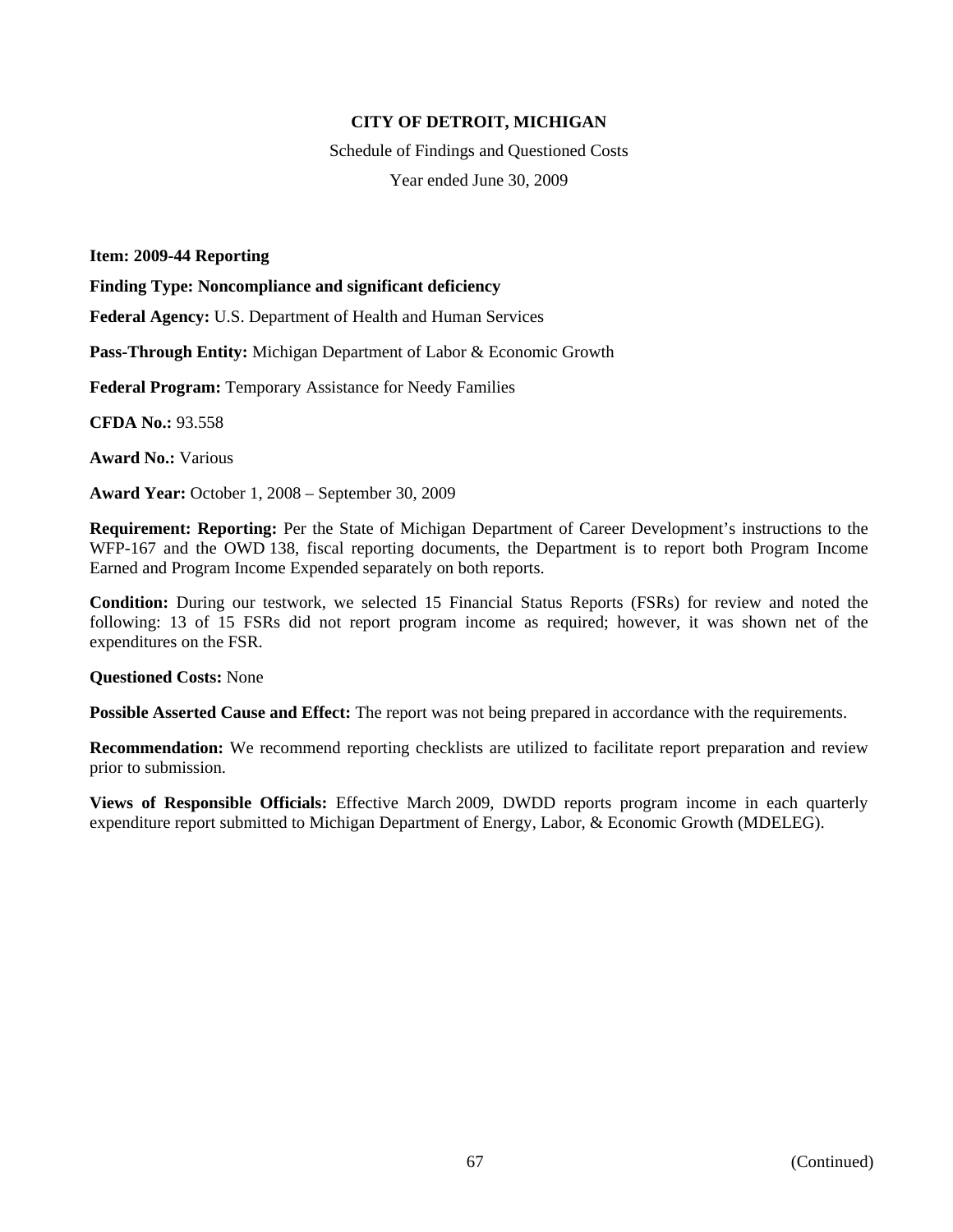Schedule of Findings and Questioned Costs Year ended June 30, 2009

**Item: 2009-45 Subrecipient Monitoring** 

**Finding Type: Material noncompliance and material weakness** 

**Federal Agency:** U.S. Department of Health and Human Services

**Pass-Through Entity:** Michigan Department of Labor & Economic Growth

**Federal Program:** Temporary Assistance for Needy Families

**CFDA No.:** 93.558

**Award No.:** Various

**Award Year:** October 1, 2008 – September 30, 2009

**Requirement:** Subrecipient Monitoring: A‑102 requires nonfederal entities receiving Federal Awards to establish and maintain internal control designed to reasonably ensure compliance with laws, regulations and program compliance requirements. Per 31 USC 7502(f)(2)(B)(2), Each pass through entity shall: A) Provide each subrecipient the program names (and identifying numbers) from which each assistance is derived, and the Federal requirements that govern the use of such awards and the requirements of (this) chapter; B) Monitors the subrecipients use of Federal awards through site visits, limited scope audits, or other means; C) Review the audit of a subrecipient as necessary to determine whether prompt and appropriate corrective action has been taken with respect to audit findings, as defined by the Director, pertaining to Federal awards provided to the subrecipient by the pass‑through entity.

**Condition:** During our testwork, we selected 17 contracts with subrecipients for review and noted the following: For 16 of 17 contracts, City Council approval did not occur prior to work commencing. For 1 of 17 contracts, the City was unable to provide support that follow-up had occurred regarding the late submission of the A-133 report by the subrecipient.

## **Questioned Costs:** None

**Possible Asserted Cause and Effect:** The timing of the start of the grant period coincides with the receiving of the award letter. The City's contract approval process requires funding to be secured before final approvals can take place.

**Recommendation:** We recommend City departments work cooperatively to determine a method to obtain an approval to continue contracts under the circumstances while remaining in compliance with procurement and contract ordinances and standards.

**Views of Responsible Officials:** Condition 1: We agree with the facts of the finding, however, due to the timing of the grant periods and the timing of the grant information submitted by the State, it is necessary to start the programs and use our award letter as approval. Condition 2: DWDD will review and change procedures to require a monthly status report to be completed and reviewed on the status of A-133 audits.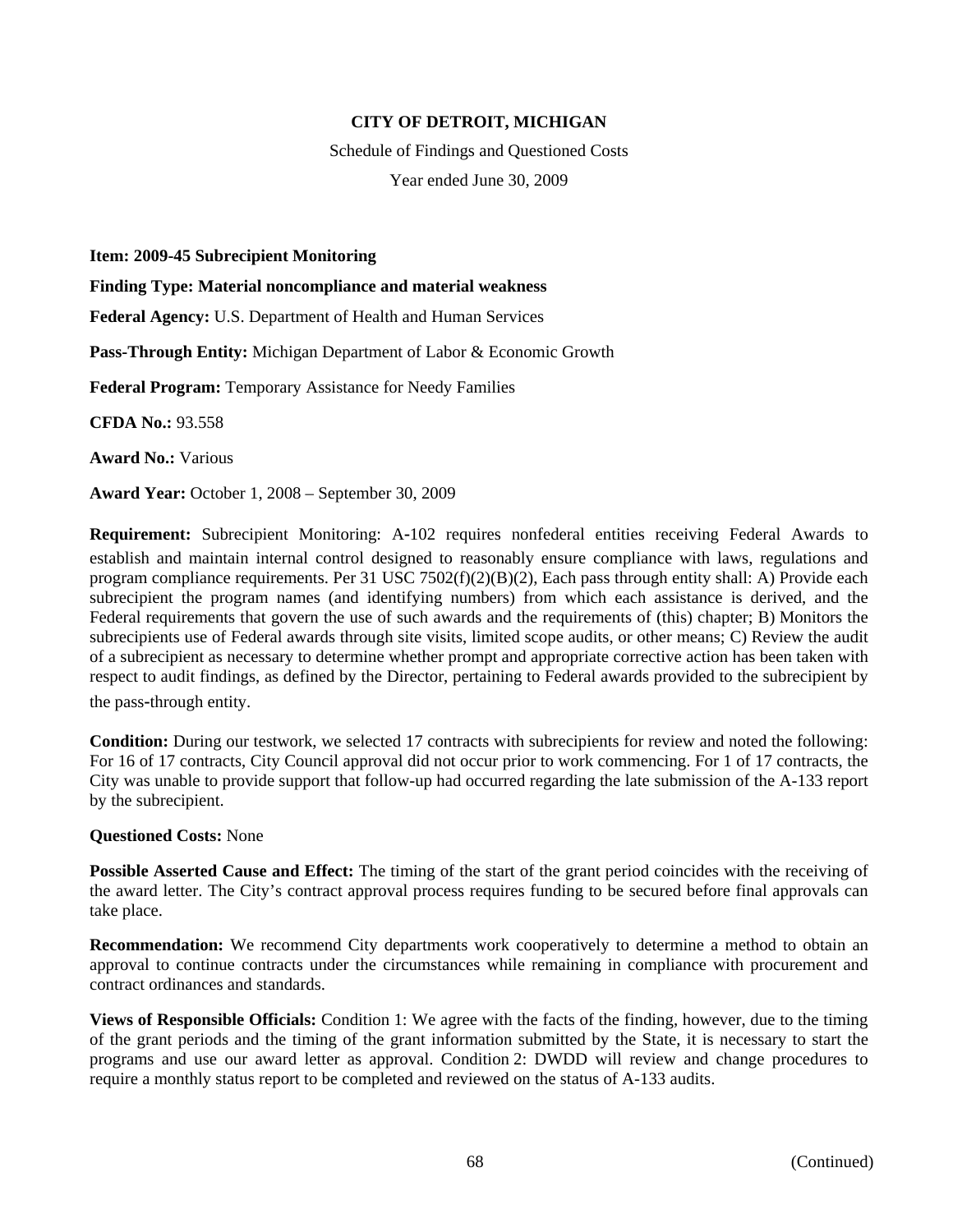Schedule of Findings and Questioned Costs Year ended June 30, 2009

## **Item: 2009-46 Activities Allowed or Unallowed and Allowable Costs/Cost Principles**

**Finding Type: Significant deficiency** 

**Federal Agency:** U.S. Department of Health and Human Services

**Pass-Through Entity:** Michigan Department of Health and Human Services

**Federal Program:** Community Services Block Grant

**CFDA No.:** 93.569

**Award No.:** 08-82007, 09-82007

**Award Year:** October 1, 2008 – September 30, 2009

**Requirement:** Per A-102, Common Rule, Nonfederal entities receiving Federal awards must establish and maintain internal controls designed to reasonably ensure compliance with Federal laws, regulations, and program compliance requirements.

**Condition:** During our testwork over payroll, we selected 40 employee timesheets, totaling \$62,622.75 and noted the following: for 31 of 40 items the employee history report did not contain the pay increase that occurred on June 30, 2008. Payroll was properly recorded and therefore there are no questioned costs related to this item.

## **Questioned Costs:** None

**Possible Asserted Cause and Effect:** Internal controls requiring updating of reports were not followed or monitored.

**Recommendation:** We recommend that employee history reports are maintained with the current pay rates for all individuals.

**Views of Responsible Officials:** We have reviewed the noted observations and recommendations with which we concur. We will implement the recommendation.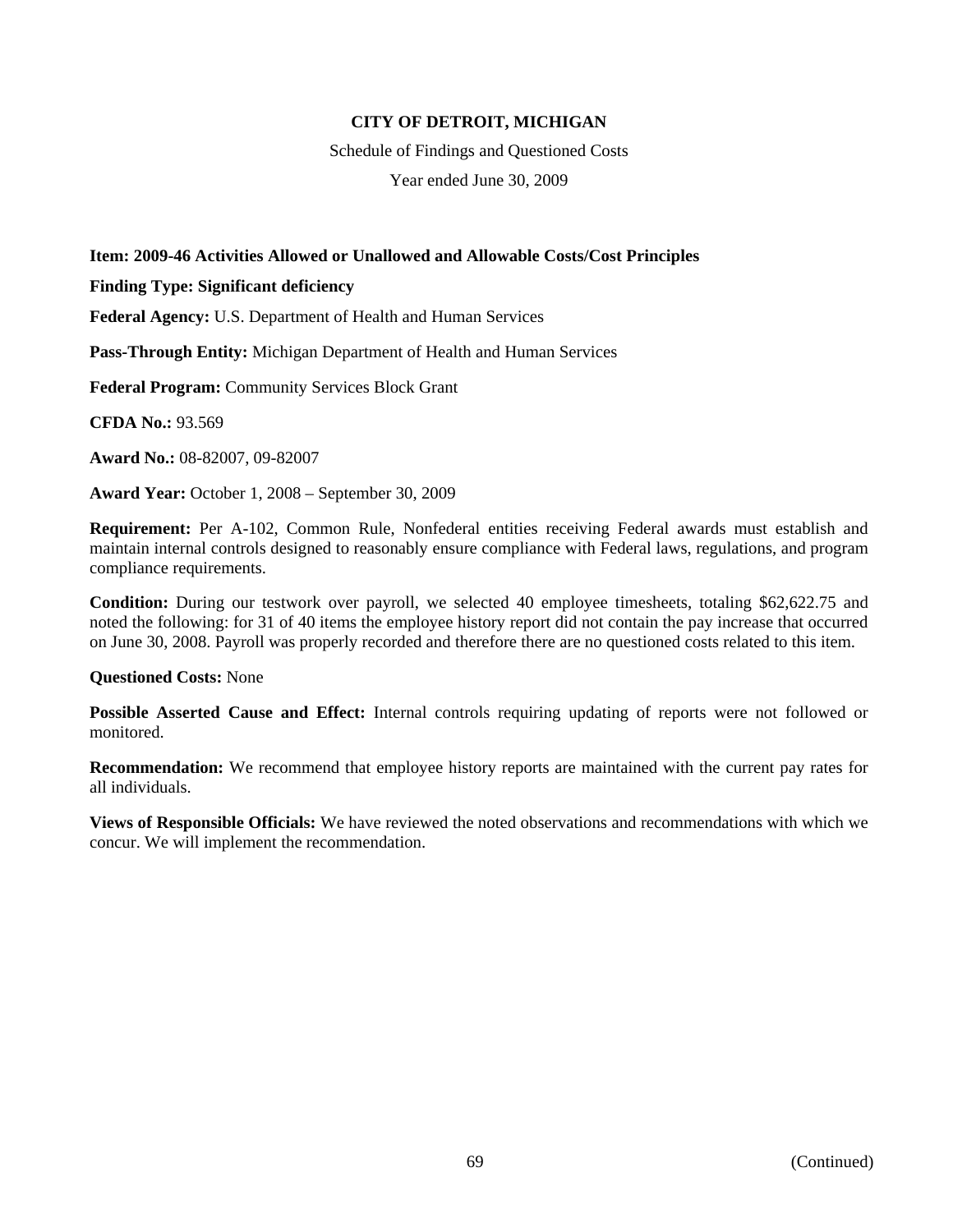Schedule of Findings and Questioned Costs Year ended June 30, 2009

**Item: 2009-47 Eligibility** 

**Finding Type: Material noncompliance and material weakness** 

**Federal Agency:** U.S. Department of Health and Human Services

**Pass-Through Entity:** Michigan Department of Health and Human Services

**Federal Program:** Community Services Block Grant

**CFDA No.:** 93.569

**Award No.:** 08-82007, 09-82007

**Award Year:** October 1, 2008 – September 30, 2009

**Requirement:** The A-102 Common Rule requires non-Federal entities receiving Federal awards establish and maintain internal control designed to reasonably ensure compliance with Federal laws, regulations, and program compliance requirements. Per the March 2009 OMB Circular A-133 Compliance Supplement – The official poverty guideline as revised annually by HHS shall be used to determine eligibility. The poverty guidelines are issued each year through the Federal Register, and can be found on the HHS web site (http://aspe.hhs.gov/poverty/). An entity may adopt a revised poverty guideline but it may not exceed 125% of the HHS-determined poverty guidelines (42 USC 9902(2)).

**Condition:** During our testwork over the eligibility compliance requirement, we selected 40 beneficiaries who received program services during the fiscal year 2009, and noted the following: the department was unable to provide the participants' file for 2 of the 40 items selected; 5 of the 40 items selected did not include all the required documents in the participants' file; and for 1 of the 40 items the required signatures were missing from the Intake Application Form.

## **Questioned Costs:** None

**Possible Asserted Cause and Effect:** Documentation and required signatures were not provided for all selected beneficiaries. As a result, the Department of Human Services was unable to substantiate its compliance with the Eligibility compliance requirement.

**Recommendation:** We recommend that documents are maintained in accordance with document retention policies.

**Views of Responsible Officials:** DHS management agrees with this finding. DHS will investigate this weakness in file retention and will implement a backup system for potentially lost and/or destroyed files.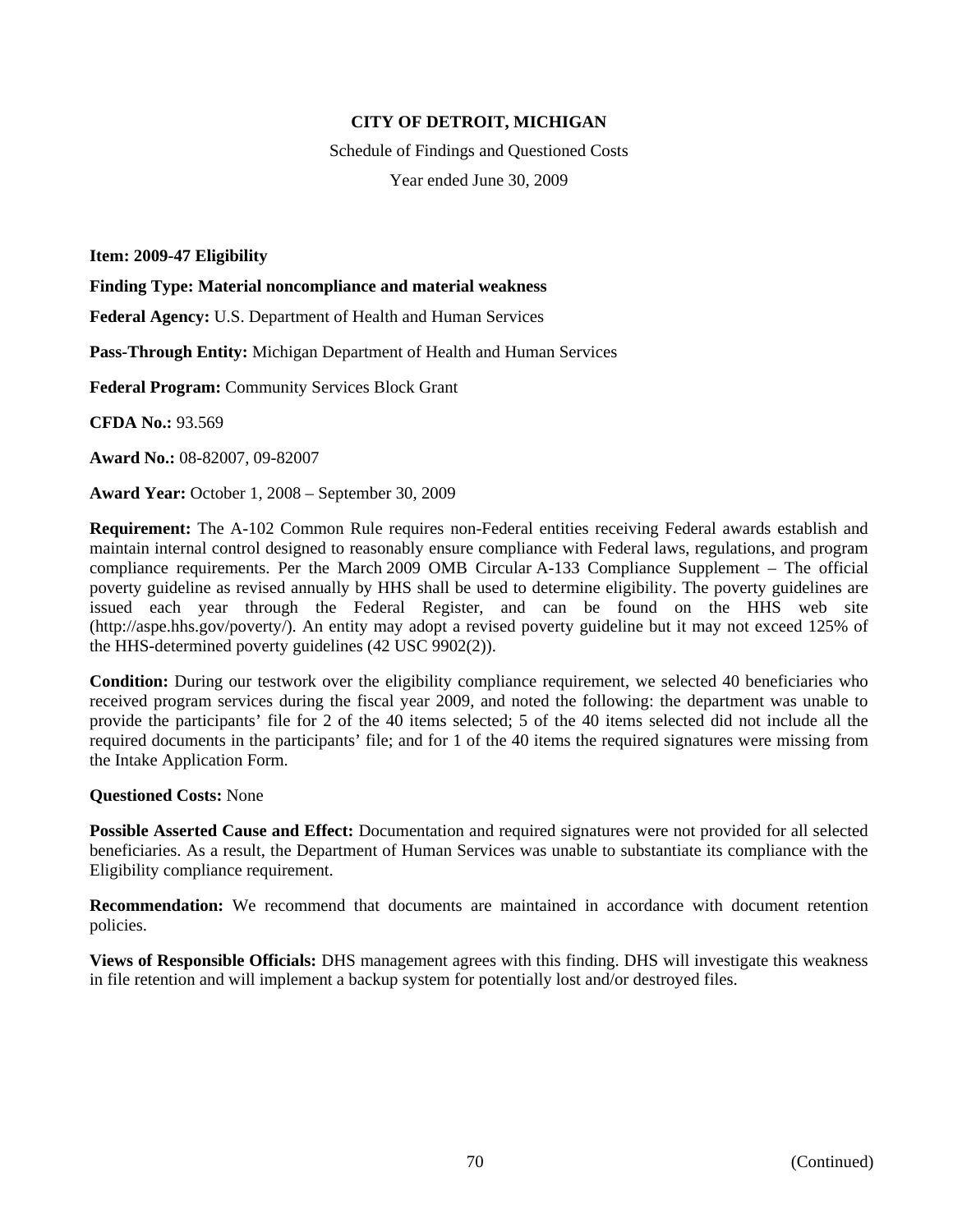Schedule of Findings and Questioned Costs

Year ended June 30, 2009

**Item: 2009-48 Procurement, Suspension and Debarment** 

**Finding Type: Material noncompliance and material weakness** 

**Federal Agency:** U.S. Department of Health and Human Services

**Pass-Through Entity:** Michigan Department of Health and Human Services

**Federal Program:** Community Services Block Grant

**CFDA No.:** 93.569

**Award No.:** 08-82007, 09-82007

**Award Year:** October 1, 2008 – September 30, 2009

**Requirement:** The A-102 Common Rule requires non-Federal entities receiving Federal awards establish and maintain internal control designed to reasonably ensure compliance with Federal laws, regulations, and program compliance requirements. Per 2 CFR 215.43, awards shall be made to the bidder or offeror whose bid or offer is responsive to the solicitation and is most advantageous to the recipient in price, quality and other factors considered. Solicitations shall clearly set forth all requirements that the bidder or offeror shall fulfill in order for the bid or offer to be evaluated by the recipient. Any and all bids or offers may be rejected when it is in the recipient's interest to do so.

**Condition:** During testwork over the procurement, suspension, and debarment compliance requirement, we selected 16 contracts to test and noted the following: for 13 of 16 contracts selected the City was unable to provide the RFP related to the contract.

**Questioned Costs:** None

**Possible Asserted Cause and Effect:** RFPs were not issued and maintained on a regular basis.

**Recommendation:** We recommend that RFPs are issued and maintained in the procurement files.

**Views of Responsible Officials:** DHS management will insure that Request for Proposals are made more frequently and available for inspection.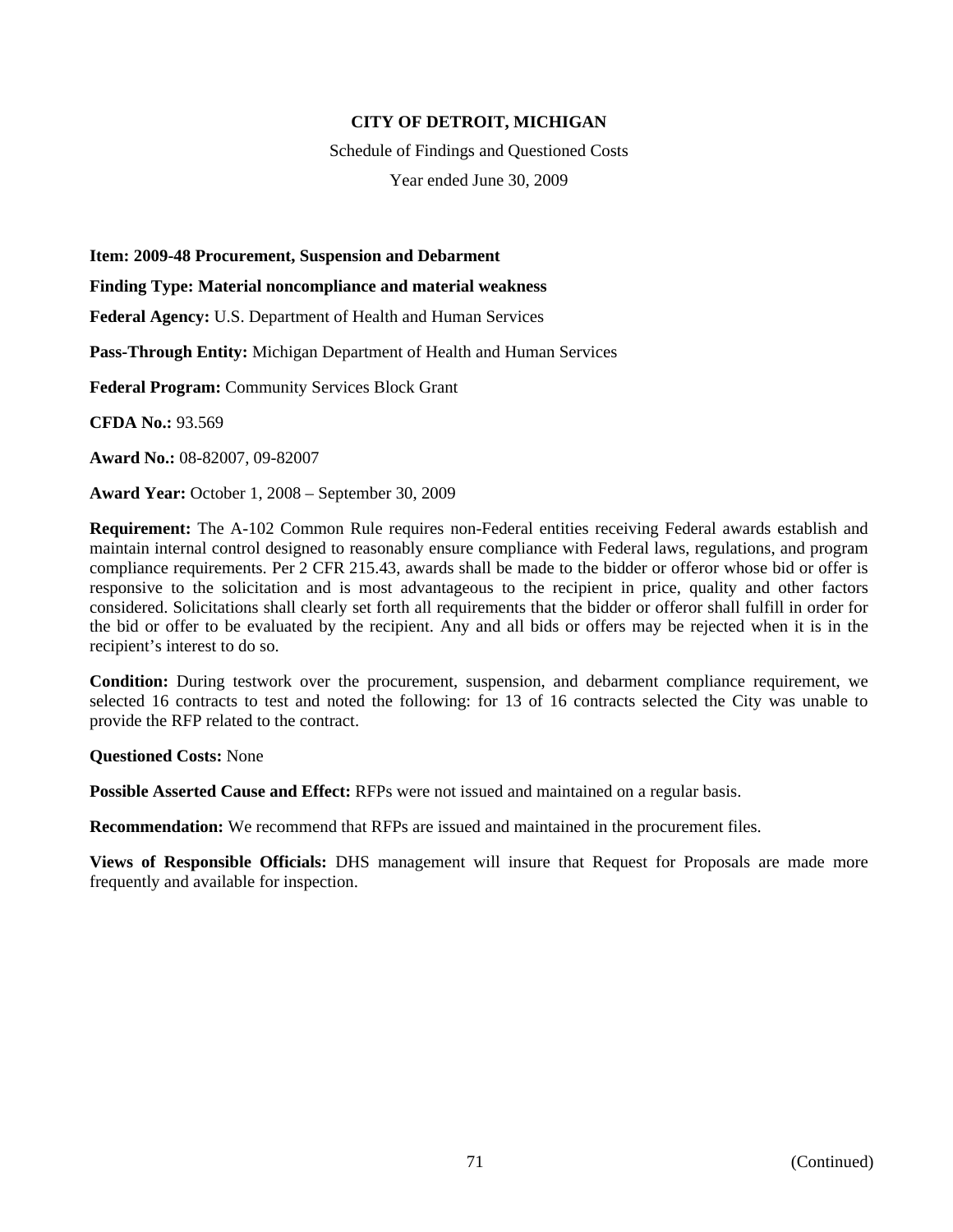Schedule of Findings and Questioned Costs Year ended June 30, 2009

**Item: 2009-49 Subrecipient Monitoring** 

**Finding Type: Material noncompliance and material weakness** 

**Federal Agency:** U.S. Department of Health and Human Services

**Pass-Through Entity:** Michigan Department of Health and Human Services

**Federal Program:** Community Services Block Grant

**CFDA No.:** 93.569

**Award No.:** 08-82007, 09-82007

**Award Year:** October 1, 2008 – September 30, 2009

**Requirement:** (1) Per the OMB Circular A-133 Subpart D, the pass-through entity must ensure that subrecipients expending \$500,000 or more in Federal awards during the subrecipient's fiscal year have met the audit requirements. Pass-through entities such as the Department of Human Services must also issue a decision on audit findings within six months after receipt of the subrecipient's audit report and ensure that the subrecipient takes appropriate and timely corrective action(s). (2) Per OMB Circular A-133 Subpart D – Federal awarding agency responsibilities. The Federal awarding agency shall perform the following for the Federal awards it makes: Identify Federal awards made by informing each recipient of the CFDA title and number, award name and number, award year, and if the award is for R&D. When some of this information is not available, the Federal agency shall provide information necessary to clearly describe the Federal award.

**Condition:** During our testwork over the Subrecipient Monitoring compliance requirement we selected all 26 subrecipient monitoring/audit files and noted the following: 26 of 26 subrecipient files did not contain the required desk review checklist used to document the review of the subrecipient's OMB Circular A-133 Report; additionally the department does not have policies in place to verify that a subrecipient is not required to have an OMB A-133 report performed; all 26 contracts with subrecipients did not include the required language such as the CFDA number.

### **Questioned Costs:** None

**Possible Asserted Cause and Effect:** Policies and procedures over the subrecipient monitoring compliance requirements were not properly designed and implemented to ensure compliance. Additionally, the CFDA number is not included in the contracts awarded to subrecipients as management does not believe that it is necessary to do so.

**Recommendation:** We recommend subrecipient monitoring policies and procedures are modified to ensure compliance with the standards.

**Views of Responsible Officials:** DHS will implement a policy to ensure that all contractors which are required to submit an A-133 audit have done so and that a review of compliance with indicated findings has been performed. In regards to the condition that all contracts did not include the required language such as the CFDA number, we believe DHS is in compliance with the requirements of identification of funding sources within each contract through the inclusion of the name of the funding source.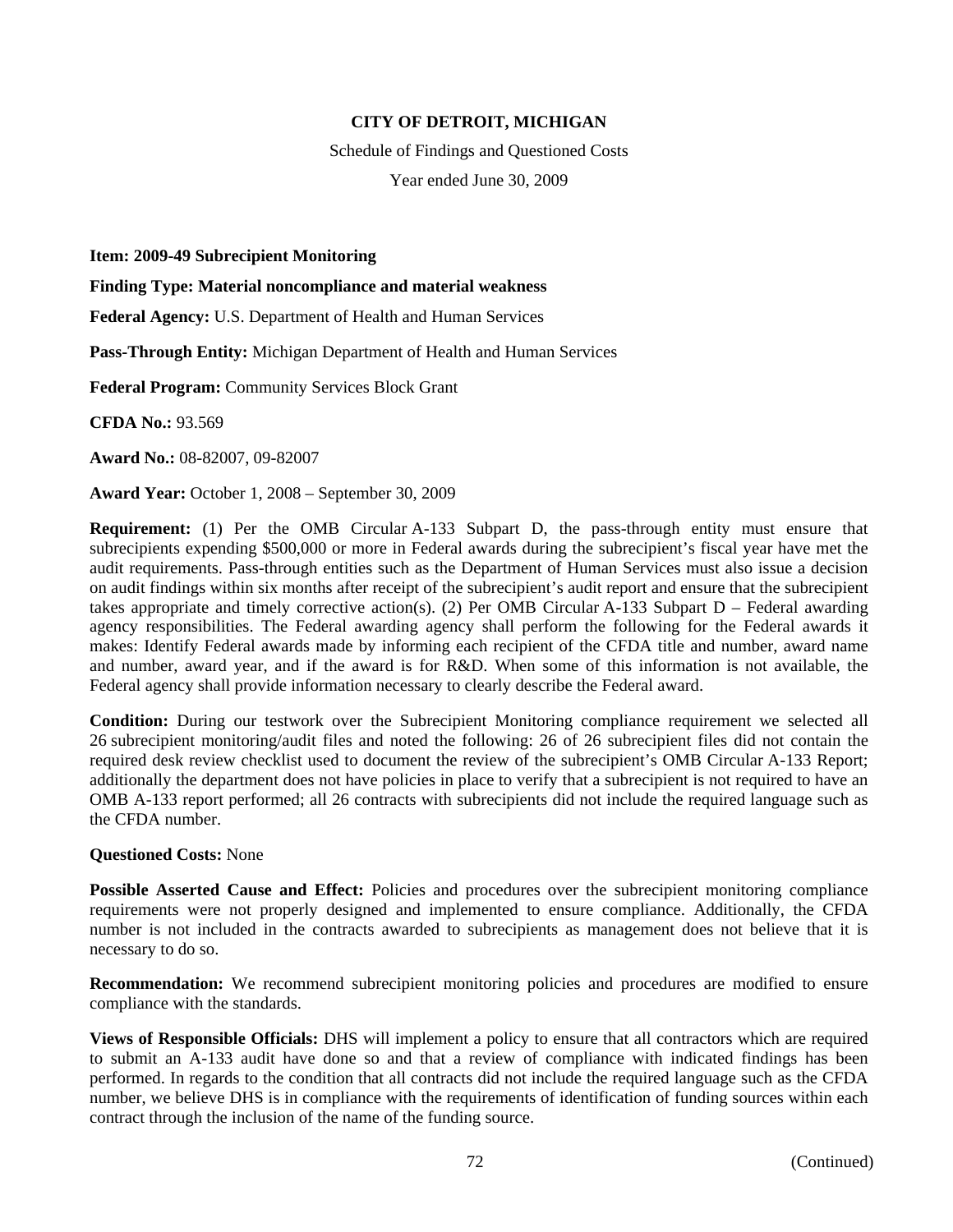Schedule of Findings and Questioned Costs Year ended June 30, 2009

**Item: 2009-50 Procurement, Suspension and Debarment** 

**Finding Type: Material noncompliance and material weakness** 

**Federal Agency:** U.S. Department of Health and Human Services

**Pass-Through Entity:** N/A

**Federal Program:** Head Start, Early Head Start

**CFDA No.:** 93.600

**Award No.:** 05CH0113/44

**Award Year:** 11/01/07-10/31/08 and 11/01/08-10/31/09

**Requirement:** According to OMB Circular A-110, Section 43, all procurement transactions shall be conducted in a manner to provide, to the maximum extent practical, open and free competition. The City of Detroit's Procurement Ordinance states that contracts that exceed \$25,000 must be approved by the City Council.

**Condition:** During our testwork over the Procurement, Suspension, and Debarment compliance requirement, we selected 12 contracts and noted the following: 2 approved contracts had not been competitively bid; 1 of the 2 contracts, in the amount of \$217,000, was also not approved in the annual refunding application. The contracts were to provide mental health services and community needs assessments to the Head Start program. These services are not specialized enough to warrant sole source vendor status; 1 vendor had been approved by the federal funding source for a contract in the amount of \$26,549 for the fiscal year, and for a contract greater than \$25,000 for several years, however, this vendor does not have a Contract Purchase Order (CPO) approved by the City Council. Per discussions with client personnel, the vendor is paid for Head Start services through one of the subrecipient/delegate contracts due to the City's lengthy contract approval process.

### **Questioned Costs:** None

**Possible Asserted Cause and Effect:** The department is unable to demonstrate adherence to the City's procurement process, and is not in compliance with both the federal requirements as well as the City's Purchasing Ordinance, and may have excluded other qualified and/or more suitable vendors from the bidding process.

**Recommendation:** We recommend that all contracts are evaluated for compliance with procurement and contract ordinances and policies.

**Views of Responsible Officials:** DHS management will review all current contracts and ensure that they are competitively bid, if required.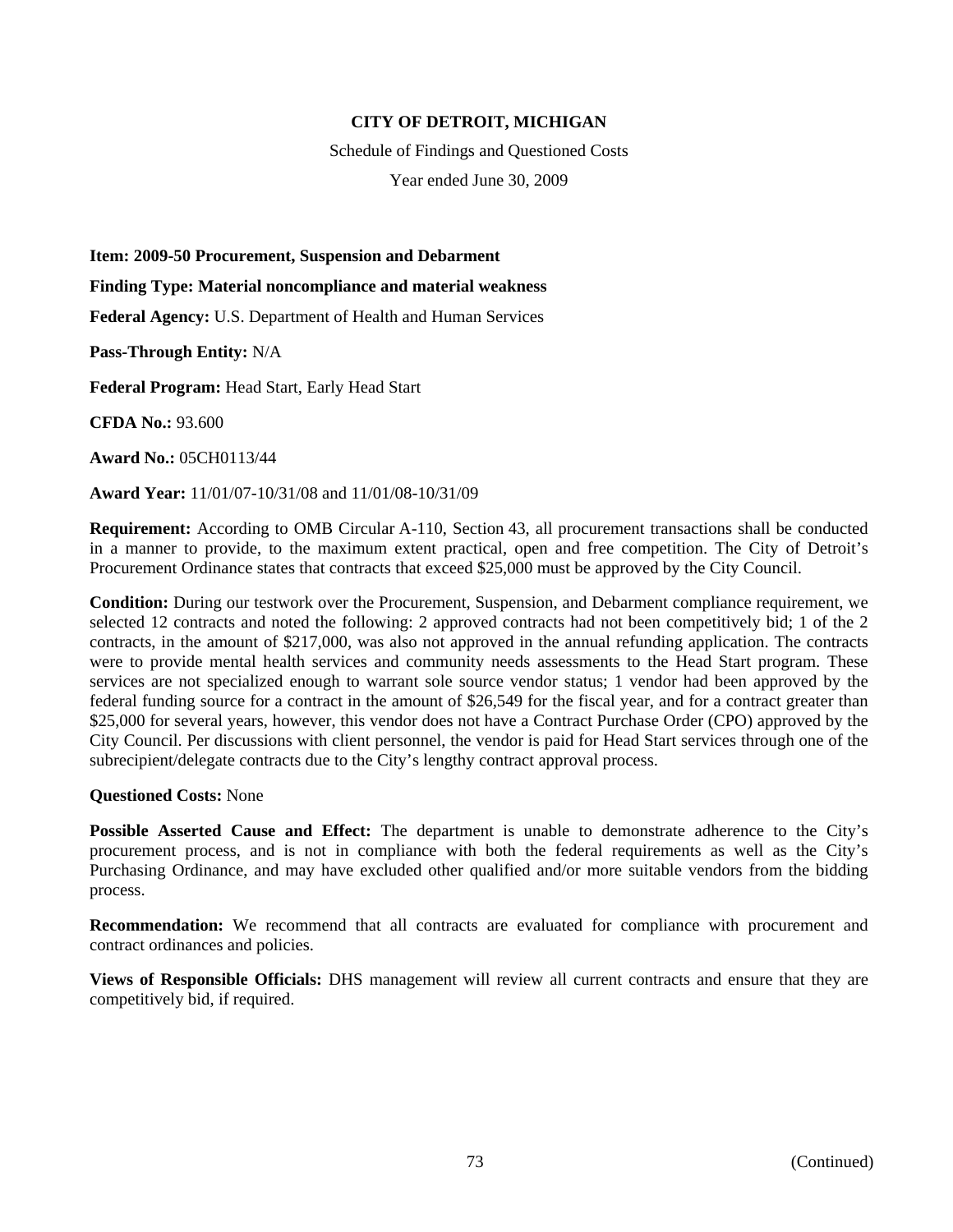Schedule of Findings and Questioned Costs

Year ended June 30, 2009

## **Item: 2009-51 Activities Allowed or Unallowed and Allowable Costs/Cost Principles**

**Finding Type: Material noncompliance and material weakness** 

**Federal Agency:** U.S. Department of Health and Human Services

**Pass-Through Entity:** N/A

**Federal Program:** Head Start, Early Head Start

**CFDA No.:** 93.600

**Award No.:** 05CH0113/44

**Award Year:** 11/01/07-10/31/08 and 11/01/08-10/31/09

**Requirement:** Allowable Costs/Cost Principles: Per 2 CFR Part 225 Appendix B, Paragraph 8 (h)(1), Charges to Federal awards for salaries and wages, whether treated as direct or indirect costs, will be based on payrolls documented in accordance with generally accepted practice of the governmental unit and approved by a responsible official(s) of the governmental unit. Per 2 CFR Part 225, Appendix A, Paragraph C.1 (j), to be allowable under Federal awards, costs must meet the following general criteria: (j) be adequately documented. Per A-102 Common Rule, Nonfederal entities receiving Federal awards must establish and maintain internal controls designed to reasonably ensure compliance with Federal laws, regulations, and program compliance requirements.

**Condition:** During our testwork over payroll we selected 30 employees and noted the following: 2 of 30 employees selected did not have semi-annual certifications or time and effort reports to disclose the amount of time spent working on the Head Start program; a pay increase, which took effect on June 30, 2008, does not appear on the employee history report. As this report was not updated, the supporting documentation substantiating payroll costs was inaccurate; 1 instance was noted where the City was unable to provide documentation to substantiate that employee's weekly hours worked were authorized by the employee supervisor; and 4 instances were noted where the City was unable to provide the employee history report.

### **Questioned Costs:** \$3,356

**Possible Asserted Cause and Effect:** Documents were not updated and retained as required by City policies.

**Recommendation:** We recommend that management update reports and maintain required documentation in accordance with City policies.

**Views of Responsible Officials:** DHS Management have reviewed the noted observations and recommendations with which we concur. We will implement the recommendation.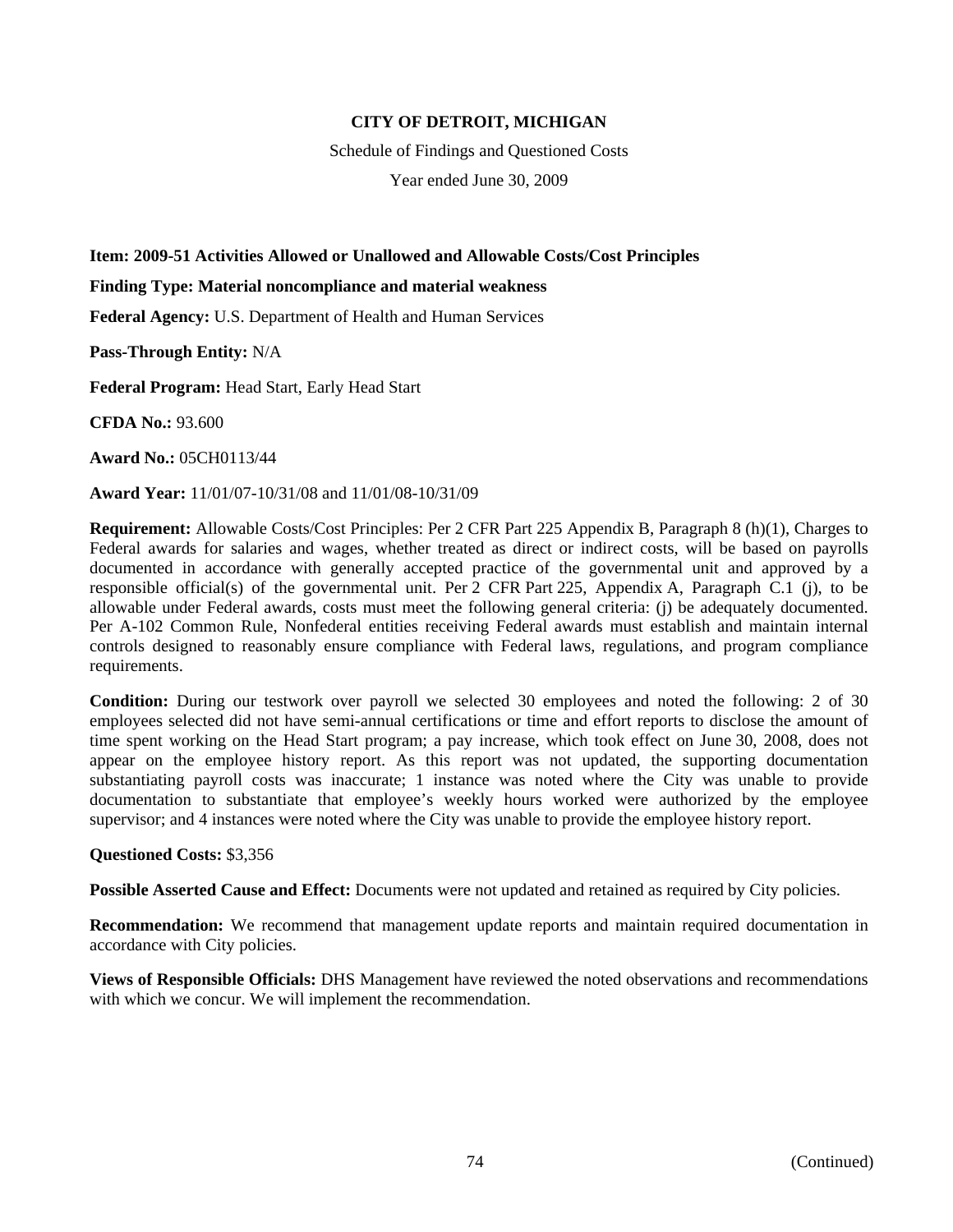Schedule of Findings and Questioned Costs Year ended June 30, 2009

**Item: 2009-52 Cash Management** 

**Finding Type: Noncompliance and significant deficiency** 

**Federal Agency:** U.S. Department of Health and Human Services

**Pass-Through Entity:** N/A

**Federal Program:** Head Start, Early Head Start

**CFDA No.:** 93.600

**Award No.:** 05CH0113/44

**Award Year:** 11/01/07-10/31/08 and 11/01/08-10/31/09

**Requirement:** Cash Management: Per OMB Circular A-102, *Grants and Cooperative Agreements with State and Local Governments Attachment (1) (a)*, agency methods and procedures for transferring funds shall minimize the time elapsing between transfer to recipients of grants and cooperative agreements and the recipient's need for the funds. More specifically, the grant agreement requires that funds be disbursed within one day when the funds are advanced.

**Condition:** During our test work over subrecipient payments, the following was noted: 1 item was paid more than 10 days after the advance; 2 items were paid between 5 and 10 days after the advance, and 10 items were paid between 2 and 5 days after the advance.

### **Questioned Costs:** None

**Possible Asserted Cause and Effect:** Invoices are not always processed when anticipated, which results in timing issues for cash drawdowns and disbursements.

**Recommendation:** We recommend that cash drawdowns are based on actual cash disbursements.

**Views of Responsible Officials:** Every effort will be made from the DHS Management level to minimize the time lapse from drawing down to the disbursement of funds. Also, the department will work closely with the Finance Department's Accounts Payable Section to ensure that checks are issued timely after funds are drawn down.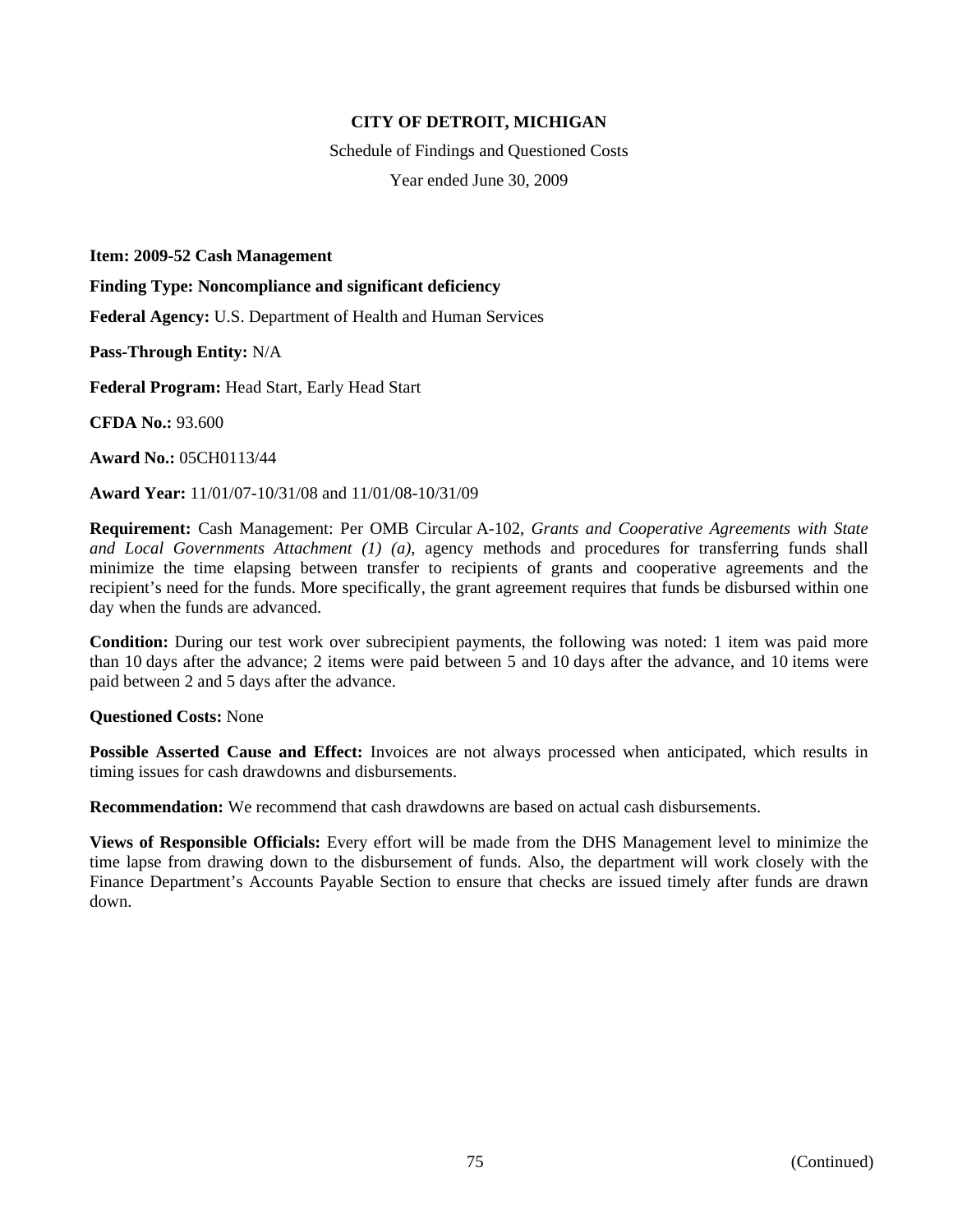Schedule of Findings and Questioned Costs Year ended June 30, 2009

**Item: 2009-53 Subrecipient Monitoring** 

**Finding Type: Material noncompliance and material weakness** 

**Federal Agency:** U.S. Department of Health and Human Services

**Pass-Through Entity:** N/A

**Federal Program:** Head Start, Early Head Start

**CFDA No.:** 93.600

**Award No.:** 05CH0113/44

**Award Year:** 11/01/07-10/31/08 and 11/01/08-10/31/09

**Requirement:** Subrecipient Monitoring: OMB Circular A-133, subpart D, Section 400 states that a pass-through entity shall identify Federal awards made by informing each sub recipient of CFDA title and number, award name and number, award year, if the award is R&D, and name of Federal agency. When some of this information is not available, the pass-through entity shall provide the best information available to describe the Federal award. Subpart D also states that the pass-through entity must ensure that subrecipients expending \$500,000 or more in Federal awards during the subrecipient's fiscal year have met the audit requirements. Pass-through entities such as the Department of Human Services must also issue a decision on audit findings within six months after receipt of the subrecipient's audit report and ensure that the subrecipient takes appropriate and timely corrective action(s).

**Condition:** During our testwork over the Subrecipient Monitoring compliance requirement, we selected 10, 2 expiring and 8 new, subrecipients contracts and monitoring files for testing and noted the following: all 8 new contracts did not specifically reference the CFDA number and there is no evidence to suggest that the CFDA number was not available for inclusion into the contract; the Department of Human Services did not utilize a desk review checklist to review the OMB Circular A-133 Single Audit reports of subrecipients; it was also noted that the department did not follow up on findings resulting from quarterly financial monitoring. This is partially due to the fact that the department did not receive the A-133 audit reports for fiscal year 2008 until January 2010.

### **Questioned Costs:** None

**Possible Asserted Cause and Effect:** Policies and procedures over the subrecipient monitoring compliance requirements were not properly designed and implemented to ensure compliance. Additionally, the CFDA number is not included in the contracts awarded to subrecipients as management does not believe that it is necessary to do so.

**Recommendation:** We recommend subrecipient monitoring policies and procedures are modified to ensure compliance with the standards.

**Views of Responsible Officials:** In regards to the condition that all contracts did not include the required language such as the CFDA number, we believe DHS is in compliance with the requirements of identification of funding sources within each contract through the inclusion of the name of the funding source.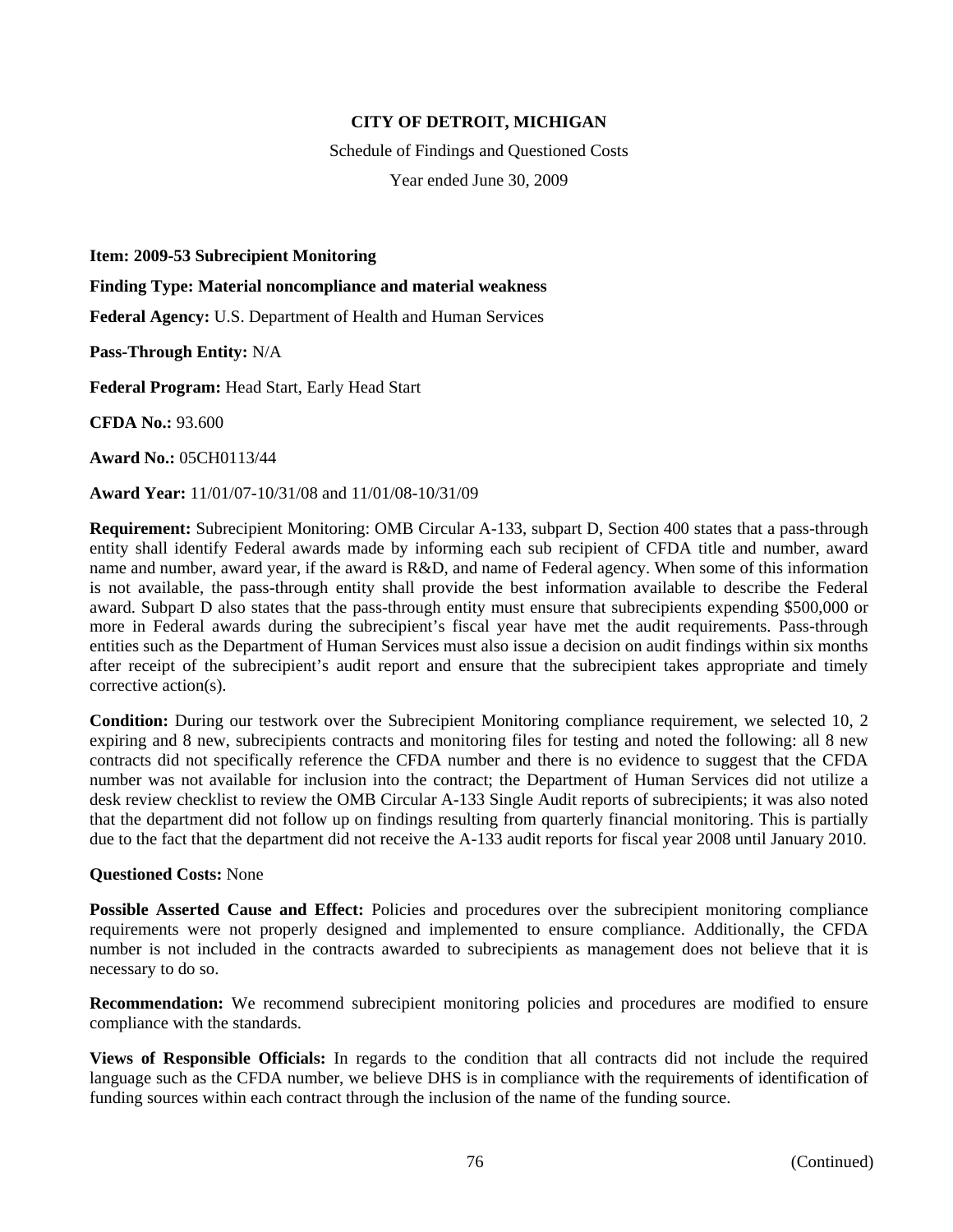Schedule of Findings and Questioned Costs Year ended June 30, 2009

### **Item: 2009-54 Activities Allowed or Unallowed and Allowable Costs/Cost Principles**

**Finding Type: Significant deficiency** 

**Federal Agency:** U.S. Department of Health and Human Services

**Pass-Through Entity:** N/A

**Federal Program:** HIV Emergency Relief

**CFDA No.:** 93.914

**Award No.:** H89HA00021, H3MHA08480

**Award Year:** March 1, 2008 – February 28, 2009

**Requirement:** Per A-102 Common Rule, Nonfederal entities receiving Federal awards must establish and maintain internal controls designed to reasonable ensure compliance with Federal laws, regulations, and program compliance requirements.

**Condition:** During our testwork we selected 30 expenditures for testing and noted that 2 of 30 expenditures were related to another grant. One invoice # (33909-07) was matched against the wrong PO #. Instead of matching to the MAI Grant, it was matched against another grant's (Hopwa Grant) PO #, which caused an error in the DRMS general ledger system (unmatched invoices to receipts). In order to fix the balances in the DRMS system, the City took 2 invoices from the Hopwa Grant and applied it to the MAI Grant PO #. The City took a full amount of one invoice (\$28,325) and a portion of another invoice (\$53,150) and applied it to MAI Grant PO #. As the total amount charged to the grant is correct and properly spent, this is considered a control finding and not a questioned cost.

**Questioned Costs:** None

**Possible Asserted Cause and Effect:** The Finance Section acknowledges this finding as a data entry error by the Accountant.

**Recommendation:** We recommend that accounting staff are monitored and their work reviewed on a regular basis.

**Views of Responsible Officials:** Finance Management has discussed this matter with the accountants and has instructed the accountants to follow the authorized procedures for correcting data entry errors. The Finance Manager will monitor the performance of the accounting staff to avoid errors and take appropriate corrective action.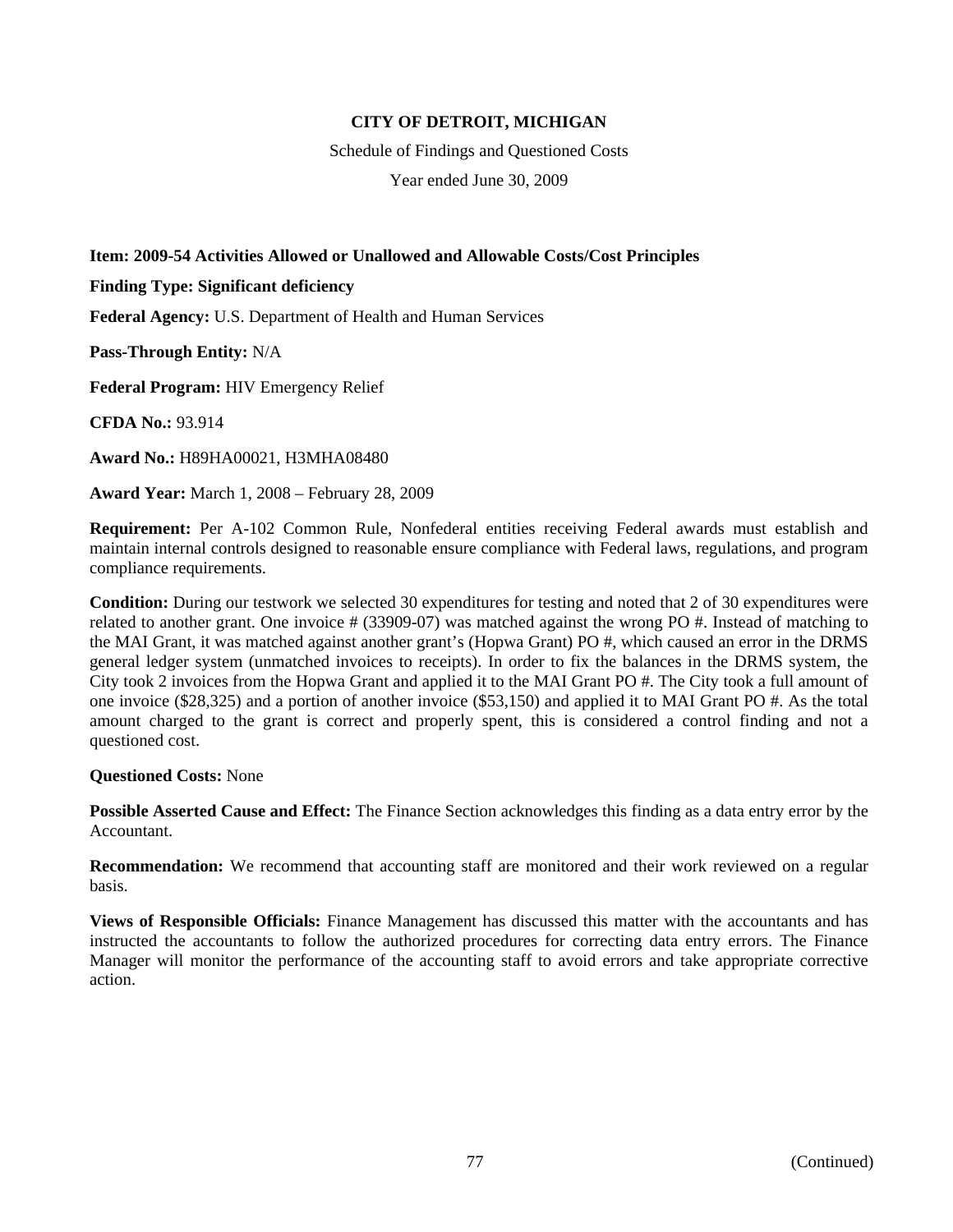Schedule of Findings and Questioned Costs

Year ended June 30, 2009

**Item: 2009-55 Activities Allowed or Unallowed and Allowable Costs/Cost Principles** 

**Finding Type: Material noncompliance and material weakness** 

**Federal Agency:** U.S. Department of Health and Human Services

**Pass-Through Entity:** N/A

**Federal Program:** HIV Emergency Relief

**CFDA No.:** 93.914

**Award No.:** H89HA00021, H3MHA08480

**Award Year:** March 1, 2008 – February 28, 2009

**Requirement:** Per 2 CFR Part 225, Appendix A, paragraph C: to be allowable under Federal awards, costs must meet the following general criteria: Be necessary and reasonable for proper and efficient performance and administration of Federal awards. a.) Be allocable to Federal awards under the provisions of this Circular. b.) Be authorized or not prohibited under State or local laws or regulations. c.) Conform to any limitations or exclusions set forth in these principles, Federal laws, terms and conditions of the Federal award, or other governing regulations as to types or amounts of cost items. D.) Be consistent with policies, regulations, and procedures that apply uniformly to both Federal awards and other activities of the governmental unit. e.) Be accorded consistent treatment. A cost may not be assigned to a Federal award as a direct cost if any other cost incurred for the same purpose in like circumstances has been allocated to the Federal award as an indirect cost. f.) Except as otherwise provided for in this Circular, be determined in accordance with generally accepted accounting principles. g.) Not be included as a cost or used to meet cost sharing or matching requirements of any other Federal award in either the current or a prior period, except as specifically provided by Federal law or regulation. h.) Be the net of all applicable credits. i.) Be adequately documented.

**Condition:** During our testwork, we obtained 5 quarterly PSC-272 reports covering the reimbursement draw downs for the funds expended during the fiscal year and noted that one draw down, made on March 16, 2010 totaling \$14,473, included \$4,273 which was drawn in anticipation of receiving an additional invoice which would need to be accrued for. This additional expenditure was never realized.

### **Questioned Costs:** \$4,273

**Possible Asserted Cause and Effect:** Adjustments and accruals were not evaluated and analyzed to determine ultimate liquidation.

**Recommendation:** We recommend that timely analysis is performed of all adjustments and accruals.

**Views of Responsible Officials:** The Department acknowledges this finding. The Finance Section attributes this finding to a lack of timely follow up and analysis of adjustments made after year-end.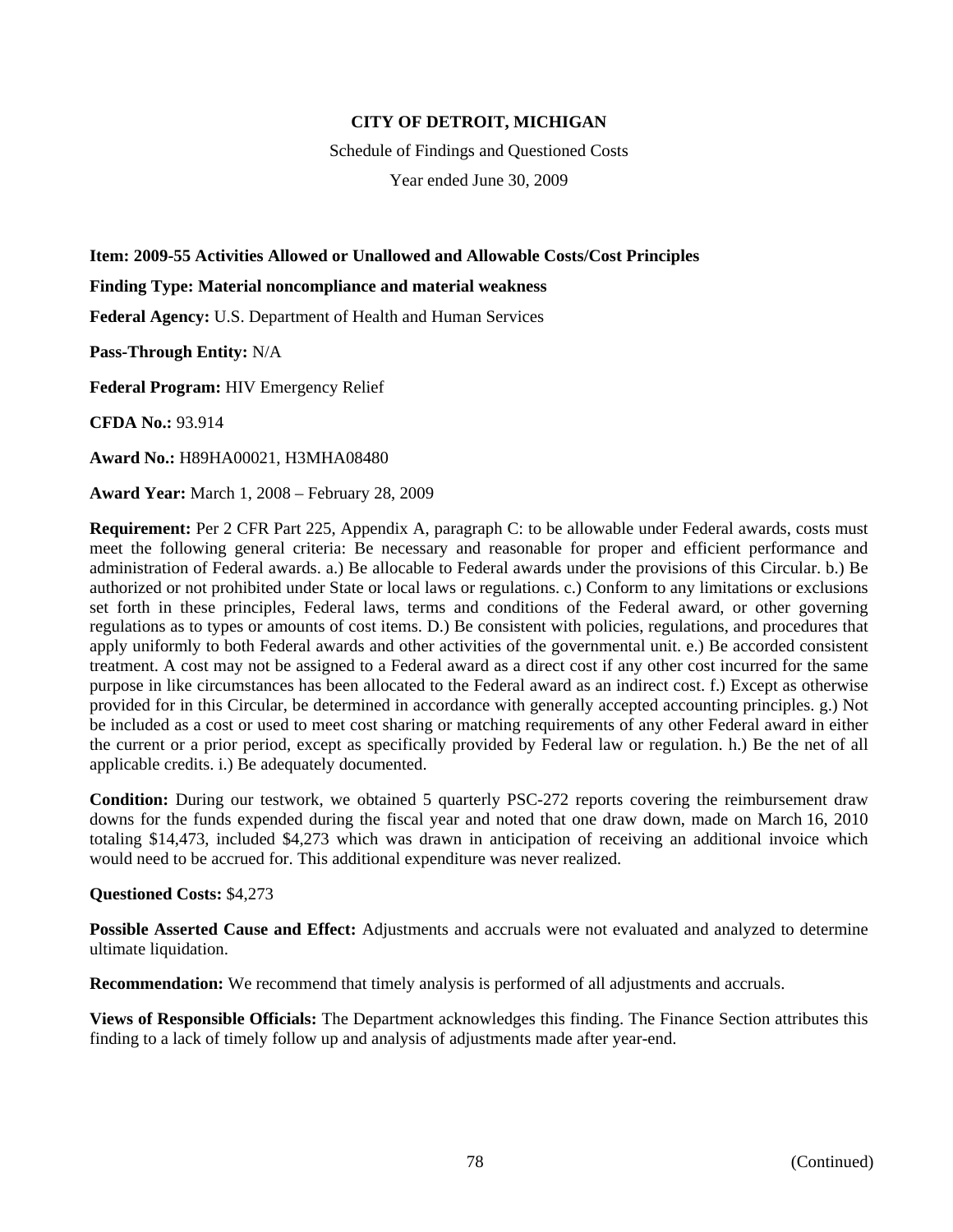Schedule of Findings and Questioned Costs Year ended June 30, 2009

**Item: 2009-56 Cash Management** 

**Finding Type: Noncompliance and significant deficiency** 

**Federal Agency:** U.S. Department of Health and Human Services

**Pass-Through Entity:** N/A

**Federal Program:** HIV Emergency Relief

**CFDA No.:** 93.914

**Award No.:** H89HA00021, H3MHA08480

**Award Year:** March 1, 2008 – February 28, 2009

**Requirement:** Per 2 CFR Part 225, Appendix A, paragraph C.1 (j), to be allowable under federal awards, costs must meet the following general criteria: (j) be adequately documented.

**Condition:** During our testwork we selected 5 PSC 272 reports and found that a draw down of \$341,953 had a related expenditure of \$28,325 which was related to another expense that was already drawn down (duplicate draw). The correct drawdown amount should have been \$313,628. The correct amount of expenditures are in the G/L, and as of grant year end all of the money was spent and therefore there does not appear to be a questioned cost.

### **Questioned Costs:** None

**Possible Asserted Cause and Effect:** The Department acknowledges this finding. The Accountant's funding drawdown was based on the DRMS GL amount which included a receipt amount entered in error. This error was the result of trying to correct the payment of an invoice against the wrong Purchase Order.

**Recommendation:** We recommend that drawdowns are based on actual disbursement and that drawdown requests are reviewed by a supervisor for accuracy.

**Views of Responsible Officials:** The Finance Manager has instructed all Accountants that funding drawdowns will be based on the invoice(s) submitted for payment, not the amount in the DRMS GL. The Finance Manager will monitor the funds drawdown process to assure compliance.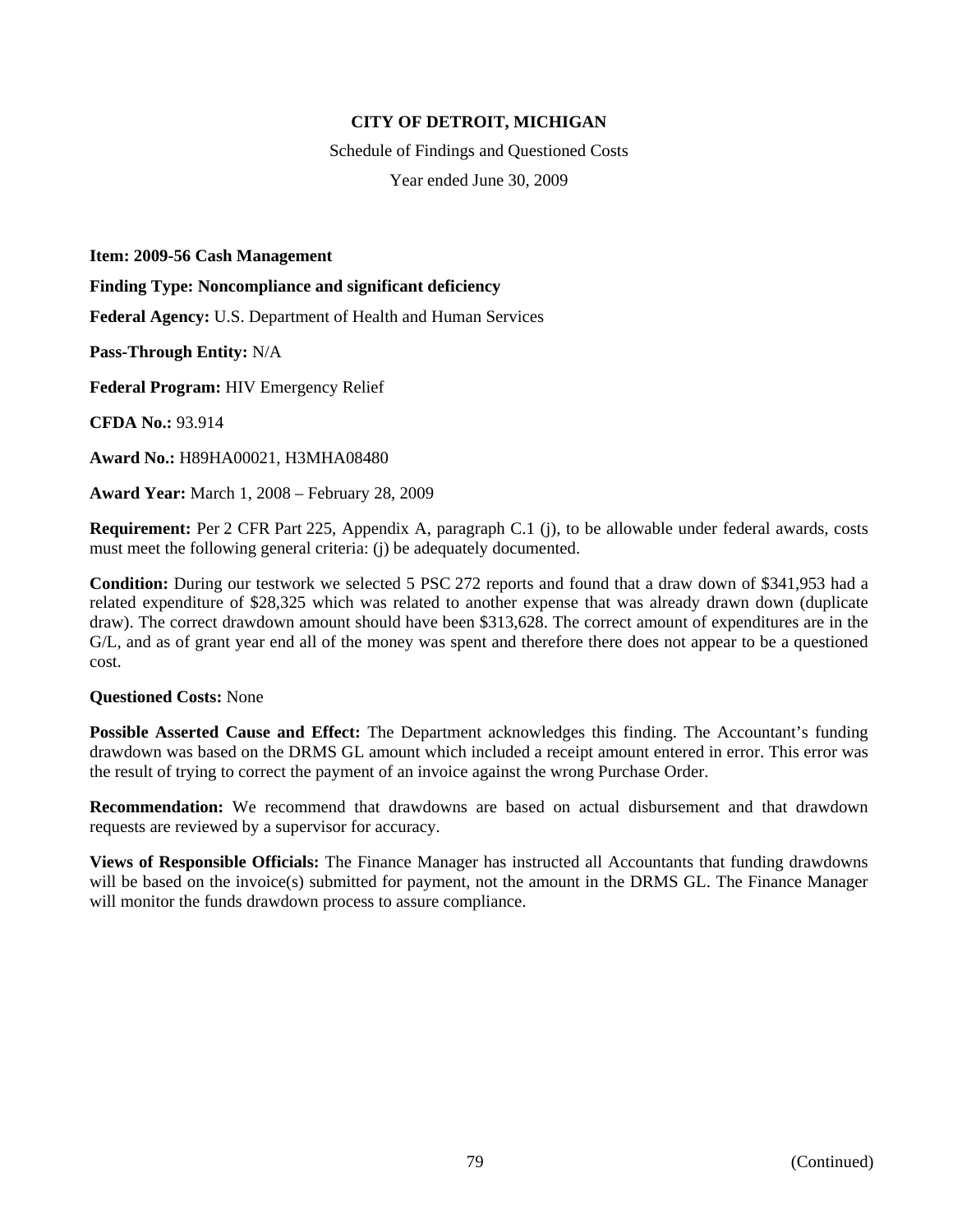Schedule of Findings and Questioned Costs Year ended June 30, 2009

**Item: 2009-57 Cash Management** 

**Finding Type: Noncompliance and significant deficiency** 

**Federal Agency:** U.S. Department of Health and Human Services

**Pass-Through Entity:** N/A

**Federal Program:** HIV Emergency Relief

**CFDA No.:** 93.914

**Award No.:** H89HA00021, H3MHA08480

**Award Year:** March 1, 2008 – February 28, 2009

**Requirement:** Cash Management: Per OMB Circular A-102, *Grants and Cooperative Agreements with State and Local Governments Attachment (2)(a)*, agency methods and procedures for transferring funds shall minimize the time elapsing between transfer to recipients of grants and cooperative agreements and the recipient's need for the funds.

**Condition:** During our testwork, we obtained 5 quarterly PSC-272 reports covering the reimbursement draw downs for the funds expended during the fiscal year and noted that one draw down, on March 16, 2010 totaling \$14,473, included \$10,200 in anticipation of paying the subrecipient for an equipment purchase. As of June 2010 the City has not paid the subrecipient this amount.

### **Questioned Costs:** None

**Possible Asserted Cause and Effect:** Adjustments and accruals were not evaluated and analyzed to determine ultimate liquidation.

**Recommendation:** We recommend that timely analysis is performed of all adjustments and accruals.

**Views of Responsible Officials:** The \$10,200 is an expense of an invoice paid by the fiduciary in July 2007. In June 2008 an adjustment was entered to move the expense to the grant FY 2006/2007. This should not have occurred. The expense clearly belongs to the grant FY 2007/2008. The adjustment needs to be reversed and a FSR/invoice should be issued for \$10,200. This action will reimburse the fiduciary for the deduction on the June 2008 accrual invoice. The procedure for drawdowns based on the monthly FSR's from the fiduciary will be followed without exception. Any adjustments requested after the grant year end will be reviewed by management before implementation. Finance Management will monitor the Accounting activities to assure that staff comply with the requirements.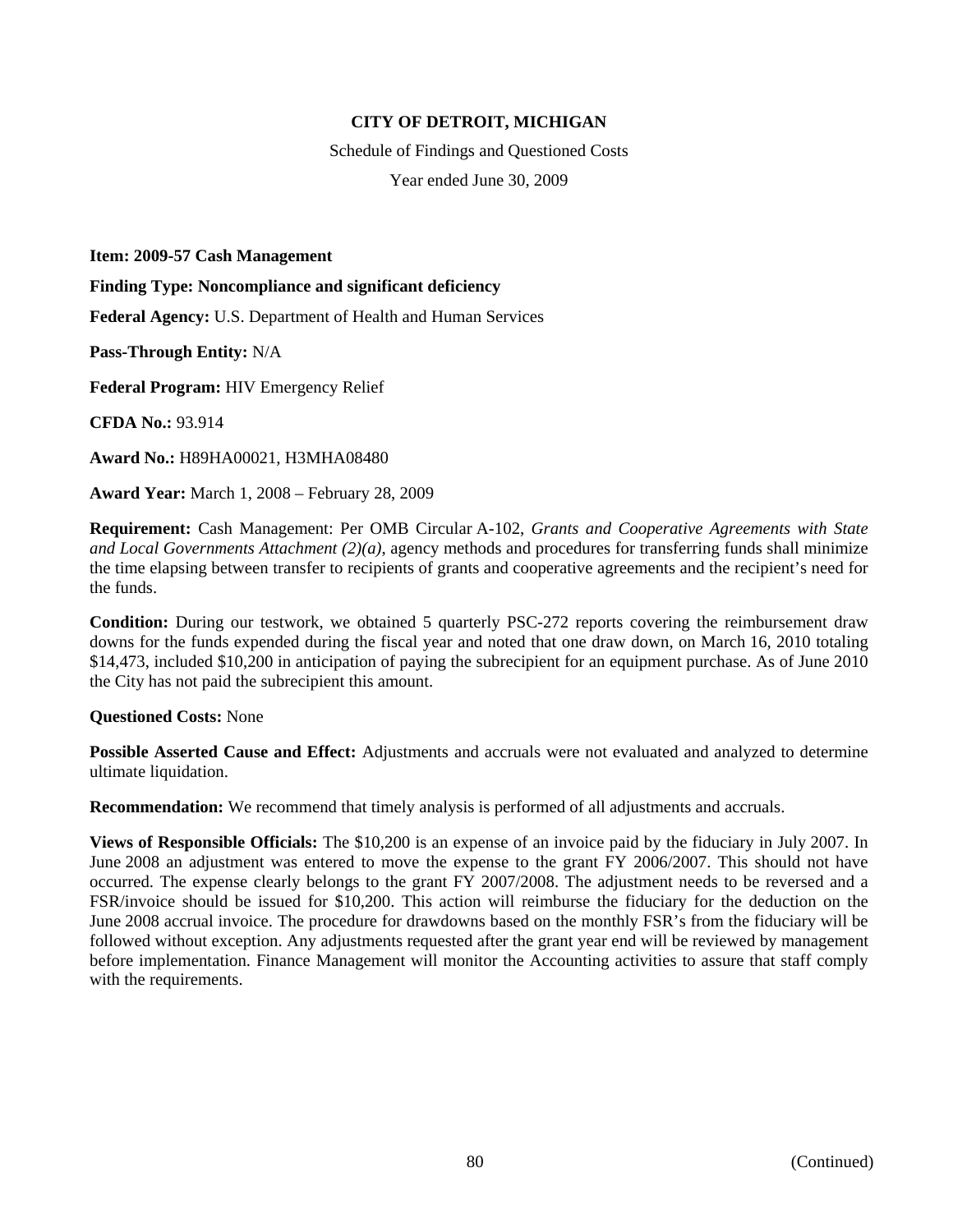Schedule of Findings and Questioned Costs Year ended June 30, 2009

**Item: 2009-58 Maintenance of Effort** 

**Finding Type: Material noncompliance and material weakness** 

**Federal Agency:** U.S. Department of Health and Human Services

**Pass-Through Entity:** N/A

**Federal Program:** HIV Emergency Relief

**CFDA No.:** 93.914

**Award No.:** H89HA00021, H3MHA08480

**Award Year:** March 1, 2008 – February 28, 2009

**Requirement:** Per the Ryan White HIV/Aids Program Part A Manual, Section II, Grant Administration, Part 4, Maintenance of Effort, Section (A) Legislative Background: Sections 2605(a) of the Ryan White legislation states: (1)(A) "that funds received under a grant awarded under this subpart will be utilized to supplement not supplant State funds made available in the year for which the grant is awarded to provide HIV-related services as described in Section 2604(b)(1); (B) "that the political subdivisions within the eligible area will maintain the level of expenditures by such political subdivisions for HIV-related services as described in Section 2604(b)(1) at a level that is equal to the level of such expenditures by such political subdivisions for the preceding fiscal year; and (C) "that political subdivisions within the eligible area will not use funds received under a grant awarded under this part in maintaining the level of expenditures for HIV-related services as required in subparagraph  $(B)$ ."

**Condition:** During our testwork we reviewed the Maintenance Of Effort (MOE) attachment contained with the  $3/1/09 - 2/28/10$  grant application. When requesting supporting documentation for the  $3/1/09 - 2/28/10$  MOE attachment in the grant application, the supporting numbers had changed and no longer supported the numbers submitted in the application. The City does not appear to have adequate controls over the Maintenance of effort and was unable to demonstrate that it is in compliance with the Maintenance of Effort compliance requirement.

### **Questioned Costs:** None

**Possible Asserted Cause and Effect:** The HRSA process for developing and documenting MOE for the City of Detroit had changed. The new MOE reporting document is due to HRSA on June 30, 2010. The Department has received technical assistance from HRSA to prepare an accurate MOE.

**Recommendation:** We recommend that procedures are well documented and followed on a consistent basis.

**Views of Responsible Officials:** The HRSA requirements for tracking and documenting the Maintenance of Effort (MOE) have changed with the reauthorization of the Ryan White Treatment Extension Act of 2009. The HRSA Guidance review and meeting to document revised MOE calculation process will occur June 8, 2010. A request for HRSA technical assistance support has been sent to our project officer. The Department will submit the new MOE by June 30, 2010.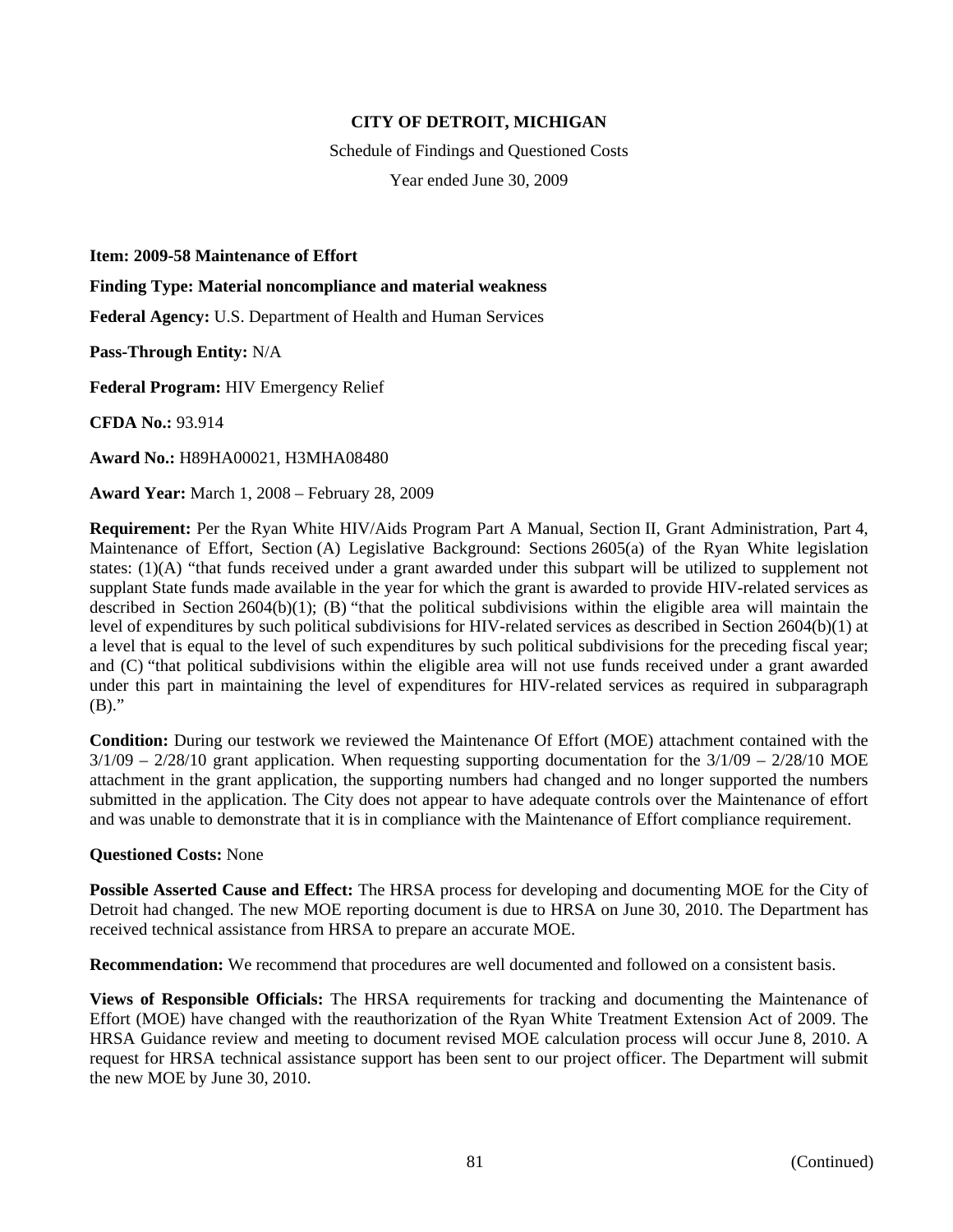Schedule of Findings and Questioned Costs Year ended June 30, 2009

**Item: 2009-59 Procurement, Suspension and Debarment** 

**Finding Type: Material noncompliance and material weakness** 

**Federal Agency:** U.S. Department of Health and Human Services

**Pass-Through Entity:** N/A

**Federal Program:** HIV Emergency Relief

**CFDA No.:** 93.914

**Award No.:** H89HA00021, H3MHA08480

**Award Year:** March 1, 2008 – February 28, 2009

**Requirement:** Procurement, Suspension, and Debarment: Per A 102 Common Rule, nonfederal entities receiving federal awards must establish and maintain internal controls designed to reasonably ensure compliance with federal laws, regulations, and program compliance requirements.

**Condition:** During our testwork, we selected 2 of 2 subrecipient contracts for our review and noted the following: 2 contracts selected were approved 3 months after the effective date of the contract.

### **Questioned Costs:** None

**Possible Asserted Cause and Effect:** The Department acknowledges this finding. The Federal Notice of Grant Award is generally received after the start date of the effective date of the contract. This delays the correct budget submission for the contract.

**Recommendation:** We recommend that City departments work cooperatively to determine a method to ensure contract approvals are obtained prior to the start of work.

**Views of Responsible Officials:** The Department will begin submitting contract renewals for approval 120 days before the expiration date. This will begin with the 2011/2012 contract.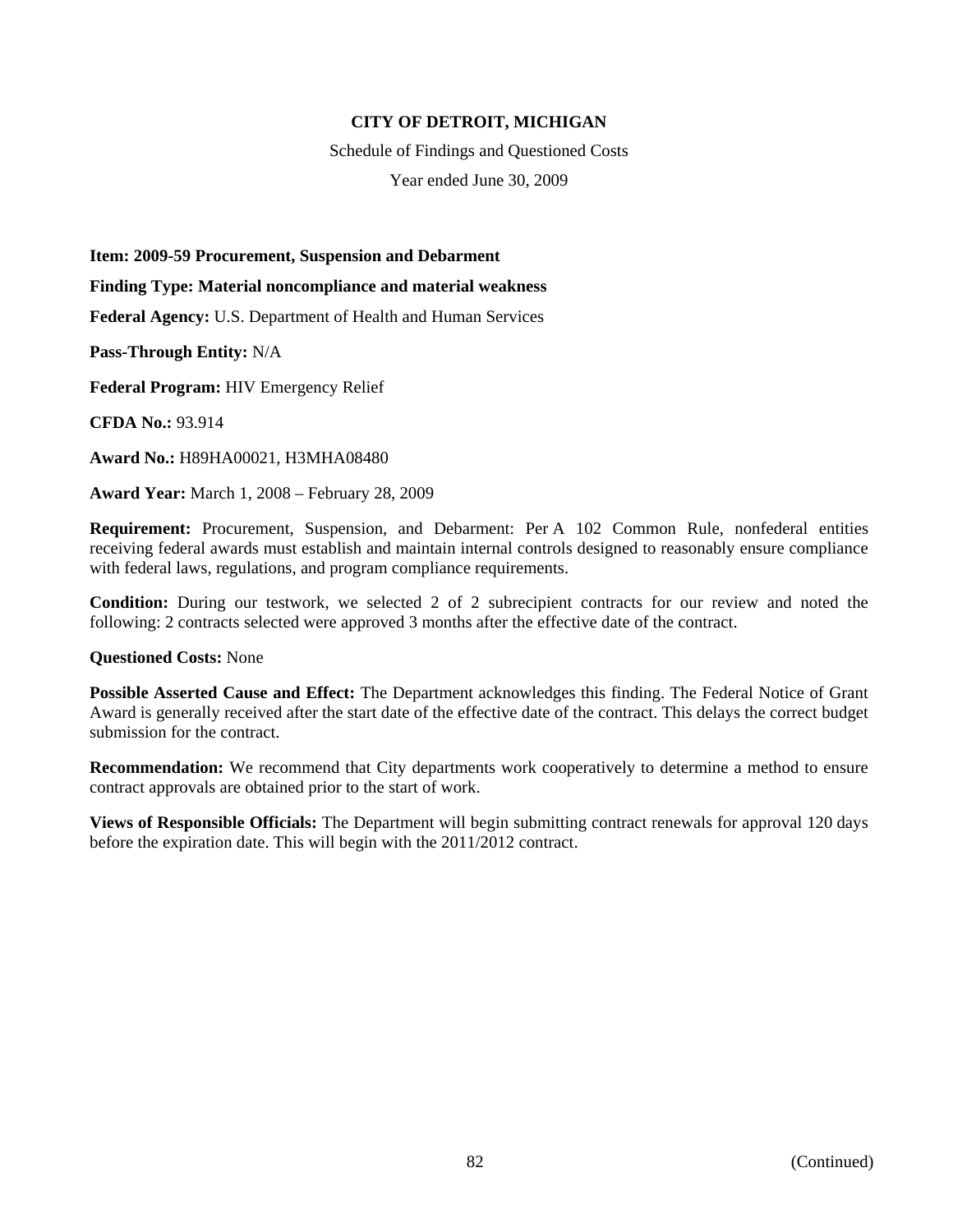Schedule of Findings and Questioned Costs Year ended June 30, 2009

**Item: 2009-60 Reporting** 

**Finding Type: Material noncompliance and material weakness** 

**Federal Agency:** U.S. Department of Health and Human Services

**Pass-Through Entity:** N/A

**Federal Program:** HIV Emergency Relief

**CFDA No.:** 93.914

**Award No.:** H89HA00021, H3MHA08480

**Award Year:** March 1, 2008 – February 28, 2009

**Requirement:** Reporting: Per A‑102 Common Rule, Nonfederal entities receiving Federal awards must establish and maintain internal controls designed to reasonably ensure compliance with Federal laws, regulations, and program compliance requirements. Per the grant agreement the City has 45 days after the quarter to submit the PSC-272.

**Condition:** During our testwork, KPMG obtained 5 quarterly PSC-272 reports covering the reimbursement draw downs for the funds expended during the fiscal year and noted that 3 of the 5 reports were submitted beyond the deadline of 45 days after the end of the quarter. The July – September 2008 report was submitted 73 days after the close of the quarter, the October – December 2008 report was submitted 61 days after the close of the quarter, and the April – June 2009 MAI portion was submitted 64 days after the close of the quarter.

**Questioned Costs:** None

**Possible Asserted Cause and Effect:** The Department acknowledges this finding. The Finance Section attributes this finding to a lack of management oversight for the distribution of work amongst the Accountants.

**Recommendation:** We recommend that reporting checklists are utilized to ensure timely report preparation and submission and monitoring thereof.

**Views of Responsible Officials:** The Finance Section has reassigned this responsibility to a different Accountant resulting in the timely reporting and the timely drawdown of funds. The Finance Manager will monitor compliance with this requirement.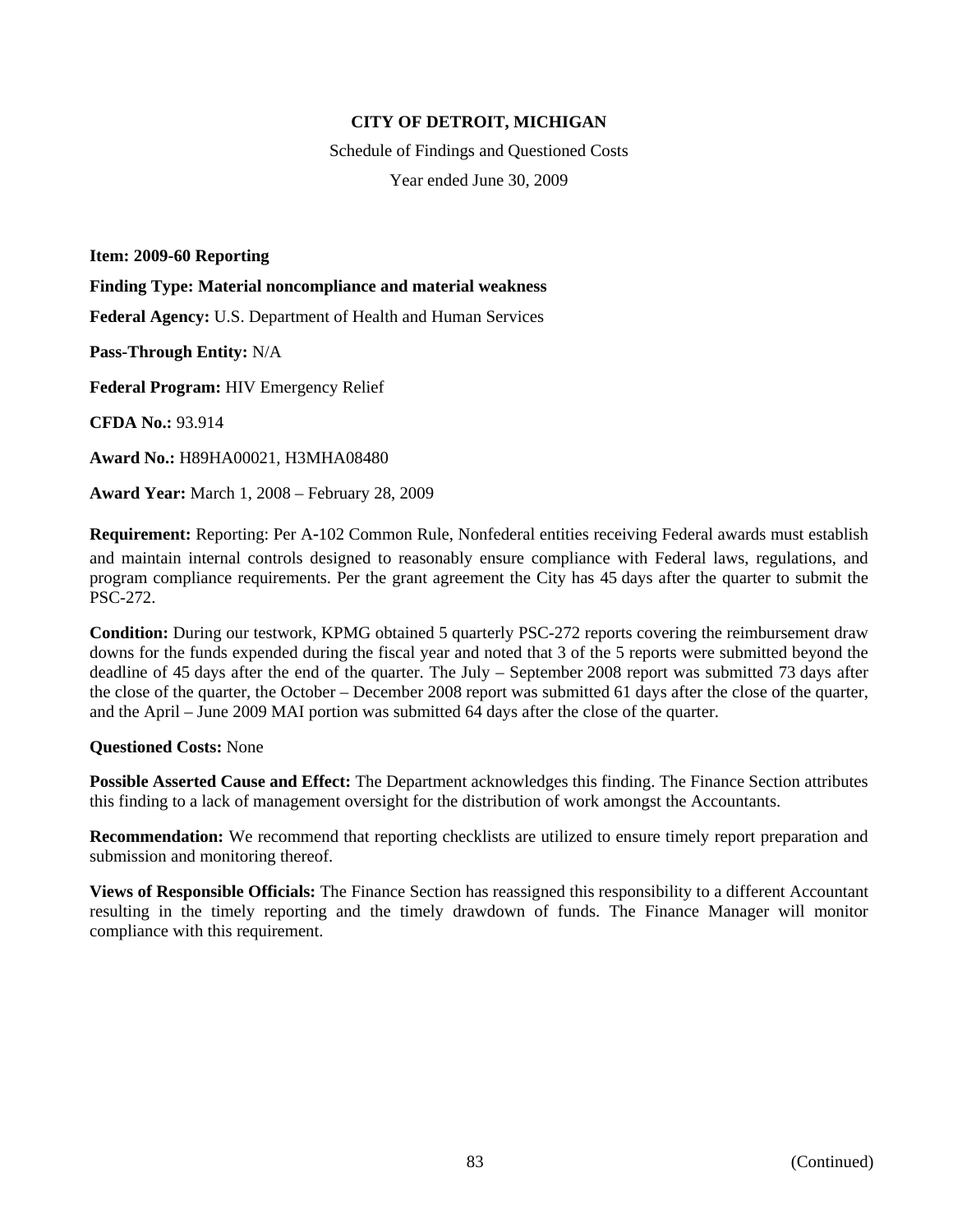Schedule of Findings and Questioned Costs Year ended June 30, 2009

**Item: 2009-61 Subrecipient Monitoring** 

**Finding Type: Material noncompliance and material weakness** 

**Federal Agency:** U.S. Department of Health and Human Services

**Pass-Through Entity:** N/A

**Federal Program:** HIV Emergency Relief

**CFDA No.:** 93.914

**Award No.:** H89HA00021, H3MHA08480

**Award Year:** March 1, 2008 – February 28, 2009

**Requirement:** Subrecipient Monitoring: A-102 requires nonfederal entities receiving Federal Awards establish and maintain internal control designed to reasonably ensure compliance with laws, regulations and program compliance requirements. Per 31 USC 7502(f)(2)(B)(2), Each pass through entity shall: A) Provide each subrecipient the program names (and identifying numbers) from which each assistance is derived, and the Federal requirements that govern the use of such awards and the requirements of (this) chapter; B) Monitors the subrecipients use of Federal awards through site visits, limited scope audits, or other means; C) Review the audit of a subrecipient as necessary to determine whether prompt and appropriate corrective action has been taken with respect to audit findings, as defined by the Director, pertaining to Federal awards provided to the subrecipient by the pass‑through entity.

**Condition:** During our testwork, we noted the following: the City does not perform on-site monitoring of the subrecipient; we obtained and reviewed 2 of 2 subrecipient A-133 reports required to be monitored by the department and noted that there was no evidence of management review and that the wrong CFDA number was used on both reports, both reports should refer to the HIV Grants using the CFDA number 93.914; currently they refer to 93.915. Additionally the department did not obtain the entire subrecipient reporting package including the corrective action plan and status of prior year findings. During our audit we also noted that the contract with the subrecipient did not contain the required contract language with regard to CFDA title or number, Award Name, or the name of the Federal Agency. During our review of the Professional Service Contract between the City of Detroit and SEMHA, KPMG noted that the responsibilities listed for both parties are ambiguous and does not clearly disclose all of the relevant terms and conditions of the grant of agreement from the State of Michigan, including whether the contractor should report expenditures on a cash or accrual basis, what federal program the funding is related to, the CFDA# and pass-through information.

### **Questioned Costs:** None

**Possible Asserted Cause and Effect:** The Department acknowledges this finding. The Finance Section did not have an Accountant assigned to perform the fiscal monitoring of the subrecipient. In addition, the Department was not aware that the contract language needed additional details.

**Recommendation:** We recommend that the responsibilities of both the City and its subrecipient be clearly stated in the contract and that specific written monitoring procedures are developed and implemented.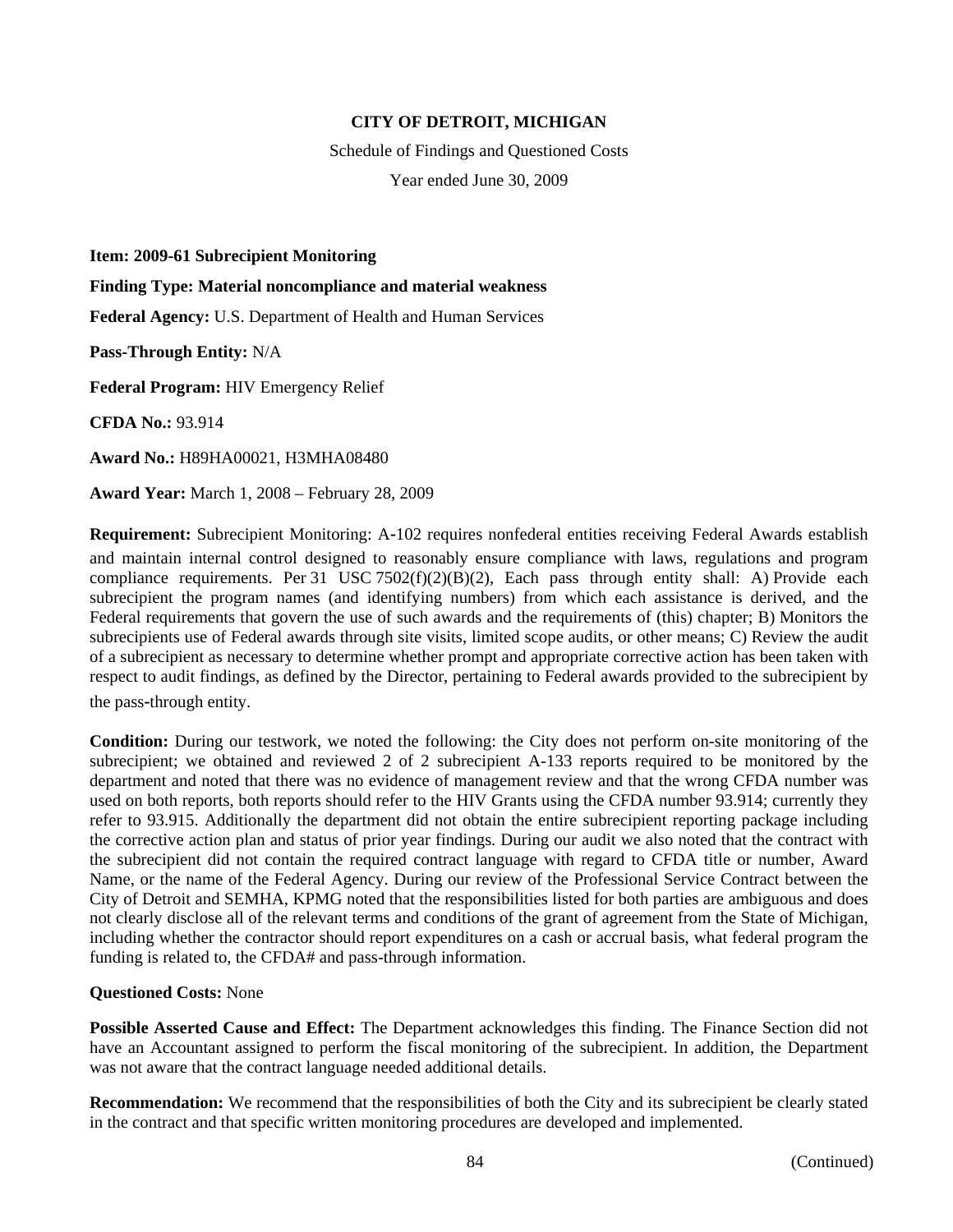Schedule of Findings and Questioned Costs

Year ended June 30, 2009

**Views of Responsible Officials:** The Department has developed a process to monitor the subrecipient for the FY 2009/2010 fiscal year. The Department is working with the Law and Finance Departments to improve the language of the contract for delineating the responsibilities of the Department and the subrecipient. The contract language changes will be incorporated into the FY 2011/2012 contracts.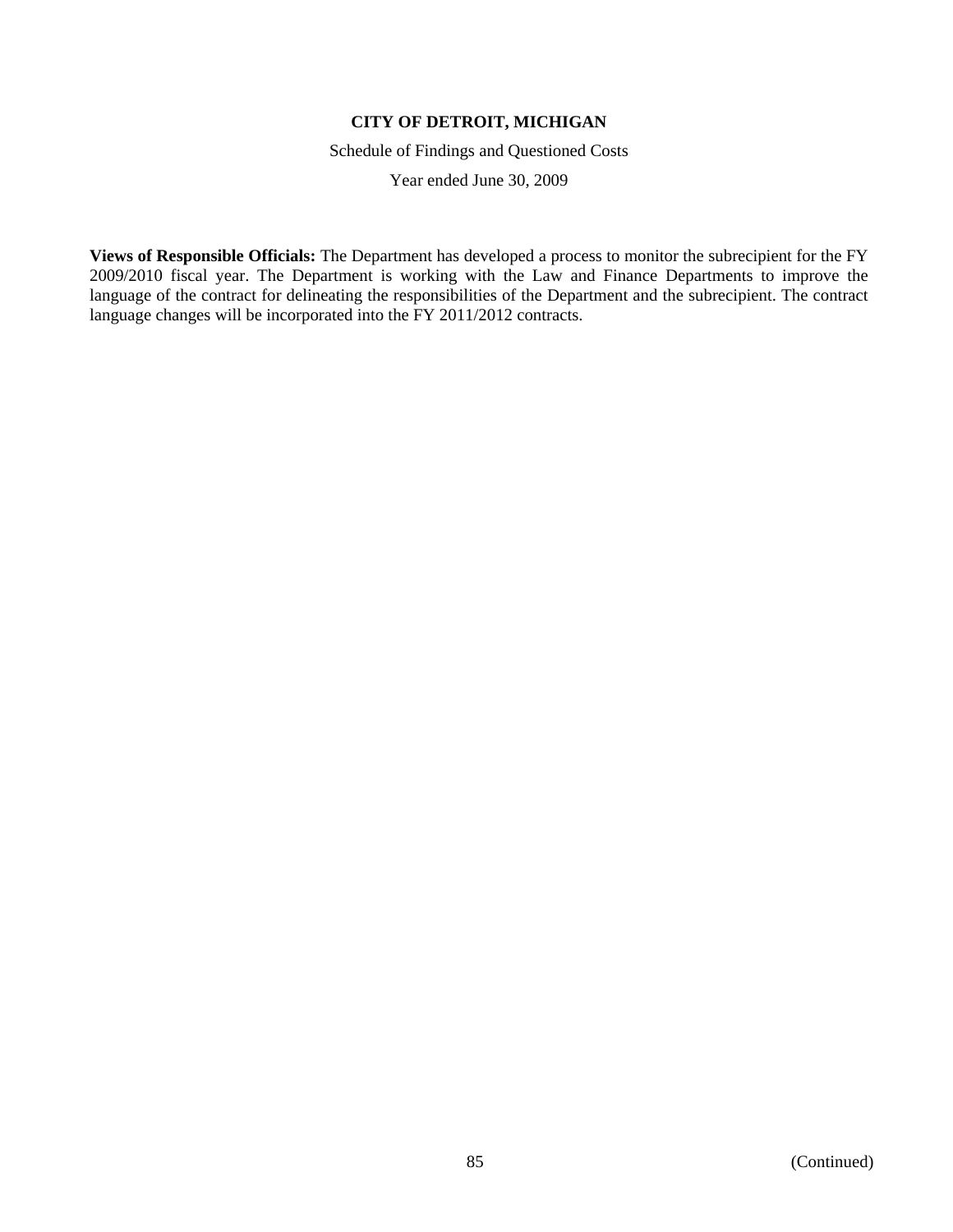Schedule of Findings and Questioned Costs Year ended June 30, 2009

**Item: 2009-62 Reporting** 

**Finding Type: Material noncompliance and material weakness** 

**Federal Agency:** U.S. Department of Health and Human Services

**Pass-Through Entity:** Michigan Department of Community Health

**Federal Program:** Prevention and Treatment of Substance Abuse

**CFDA No.:** 93.959

**Award No.:** 07 B1 MI SAPT, 08 B1 MI SAPT

**Award Year:** March 1, 2008 – February 28, 2009

**Requirement:** Reporting: According to the OMB Circular A-133 compliance supplement, the amounts reported in the financial reports should be prepared from, and agree to, the accounting records. Per the State of Michigan Department of Community Health agreement with the City of Detroit for the Prevention and Treatment of Substance Abuse for the October 2007 through September 2008 and the October 2008 through September 2009 grant year, part II, iv, c., the Revenue and Expenditures Report (RER) must be submitted on a quarterly basis, no later than the last day of the month following the end of the fiscal quarter.

**Condition:** During our review of the Revenue and Expenditures Report (RER) we noted that these reports were not timely reconciled to the General Ledger and an unreconciled difference of \$233,525 remains. During our testwork over the RER's we noted that all four quarters were submitted after the deadline. The July – September 2008 RER was submitted 126 days after the quarter, the October – December 2008 RER was submitted 167 days after the quarter, the January – March 2009 RER was submitted 106 days after the quarter and the April – June 2009 RER was submitted 58 days after the quarter.

### **Questioned Costs:** None

**Possible Asserted Cause and Effect:** The Department acknowledges this finding. The State implemented a new electronic reporting process for submitting RERs and there were challenges with the implementation causing delays in the reporting and documentation.

**Recommendation:** We recommend that reporting checklists are utilized to facilitate report preparation and submission.

**Views of Responsible Officials:** The Department's Finance Manager, Substance Abuse Program Accountant and Substance Abuse Program Manager will work closely with the State to assure the RERs are prepared correctly and submitted on time. The Finance Manager will monitor this process and communicate with the State to resolve any barriers for timely report submission.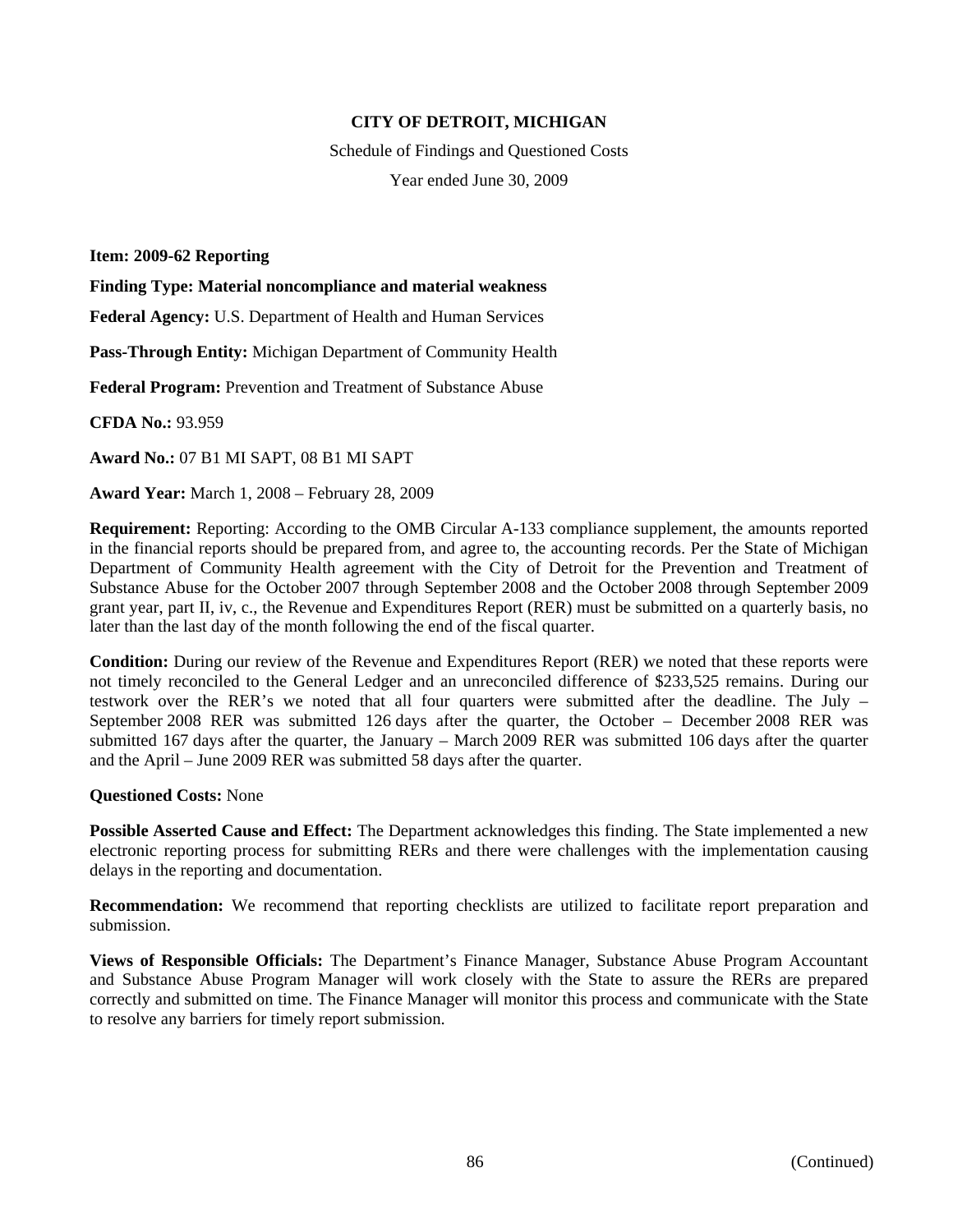Schedule of Findings and Questioned Costs Year ended June 30, 2009

**Item: 2009-63 Subrecipient Monitoring** 

**Finding Type: Material noncompliance and material weakness** 

**Federal Agency:** U.S. Department of Health and Human Services

**Pass-Through Entity:** Michigan Department of Community Health

**Federal Program:** Prevention and Treatment of Substance Abuse

**CFDA No.:** 93.959

**Award No.:** 07 B1 MI SAPT, 08 B1 MI SAPT

**Award Year:** March 1, 2007 – February 28, 2008

**Requirement:** Subrecipient Monitoring: A-102 requires nonfederal entities receiving Federal Awards establish and maintain internal control designed to reasonably ensure compliance with laws, regulations and program compliance requirements. Per 31 USC 7502(f)(2)(B)(2), Each pass through entity shall: A) Provide each subrecipient the program names (and identifying numbers) from which each assistance is derived, and the Federal requirements that govern the use of such awards and the requirements of (this) chapter; B) Monitors the subrecipients use of Federal awards through site visits, limited scope audits, or other means; C) Review the audit of a subrecipient as necessary to determine whether prompt and appropriate corrective action has been taken with respect to audit findings, as defined by the Director, pertaining to Federal awards provided to the subrecipient by the pass‑through entity.

**Condition:** During our review of the Professional Service Contract between the City of Detroit and it's subrecipient, KPMG noted that the responsibilities listed for both parties are ambiguous and does not clearly disclose all of the relevant terms and conditions of the grant of agreement from the State of Michigan, including whether the contractor should report expenditures on a cash or accrual basis, what federal program the funding is related to, the CFDA# and pass-through information. During our testwork over Subrecipient Monitoring, we noted that the department does not perform on-site monitoring of the subrecipient; we obtained and reviewed the A-133 report required to be monitored by the department and noted that there was no evidence of Management review. Additionally, the department did not obtain the entire subrecipient reporting package including the corrective action plan and status of prior year findings.

### **Questioned Costs:** None

**Possible Asserted Cause and Effect:** The Department was not aware of this requirement.

**Recommendation:** We recommend that the responsibilities of both the City and its subrecipient be clearly stated in the contract and that specific written monitoring procedures are developed and implemented.

**Views of Responsible Officials:** The Department is working with the Law and Finance Departments to improve and clarify the required legal language for the scope of services. The changes will be added to the FY 2010/2011 contracts.